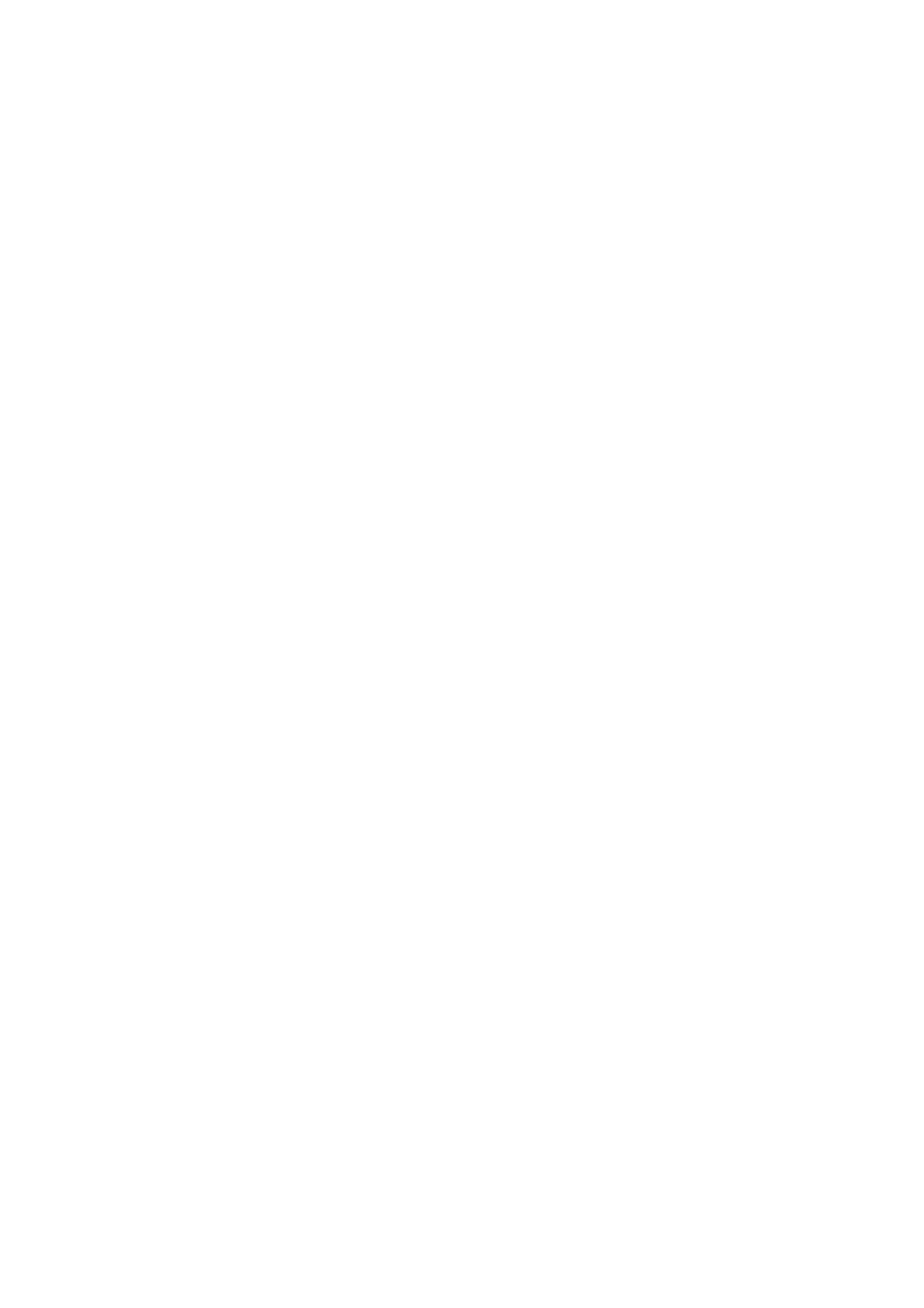## Contents

|                | List of Tables                                                    | $\mathbf{V}$     |
|----------------|-------------------------------------------------------------------|------------------|
|                | List of Figures                                                   | $\overline{vi}$  |
|                | List of Boxes                                                     | V1               |
|                | Acknowledgements                                                  | vii              |
|                | Acronyms                                                          | viii             |
| $\mathbf{1}$   | Introduction                                                      | $\mathbf{1}$     |
| 1.1            | Background                                                        | $\mathbf{1}$     |
| 1.2            | Review of Issues                                                  | $\mathbf{1}$     |
| 1.3            | Objectives of the Study                                           | $\overline{4}$   |
| 1.4            | Method of Study                                                   | $\overline{4}$   |
| 1.5            | The Three Selected Districts                                      | 6                |
| 1.6            | Organization of the Study                                         | $8\,$            |
| $\overline{2}$ | Agrarian Scenario and Related Issues                              | $\boldsymbol{9}$ |
| 2.1            | Introduction                                                      | 9                |
| 2.2            | Gross Value Addition in Agriculture                               | 9                |
| 2.3            | <b>Agricultural Production</b>                                    | 11               |
| 2.3.1          | Production: Area and Yield Effects, 1990-1 to 2002-3              | 11               |
| 2.3.2          | Cropping Pattern Changes, 1990-1 to 2002-3                        | 13               |
| 2.3.3          | Availability of Water                                             | 15               |
| 2.3.4          | Cotton Scenario in Maharashtra, 2004-5                            | 15               |
| 2.4            | Cost of Production                                                | 17               |
| 2.5            | Other Issues in Land, Labour and Credit                           | 20               |
| 2.5.1          | Capital Formation in Agriculture                                  | 20               |
| 2.5.2          | <b>Operational Holdings</b>                                       | 21               |
| 2.5.3          | Ratio of Agricultural Labourers to Cultivators, 2001              | 21               |
| 2.5.4          | Credit Scenario in Rural Maharashtra                              | 22               |
| 2.6            | Focus group Discussions                                           | 24               |
| 2.7            | Public Interventions: The Maharashtra Employment Guarantee Scheme | 28               |
| 2.8            | Conclusions                                                       | 29               |
| 3              | Suicide Scenario in Maharashtra                                   | 31               |
| 3.1            | Introduction                                                      | 31               |
| 3.2            | Recent Suicide Trends and Patterns in Maharashtra                 | 31               |
| 3.2.1          | Trends in Suicide Mortality Rates                                 | 31               |
| 3.2.2          | Age-Specific Suicide Mortality Rates                              | 33               |
| 3.2.3          | Education-wise and Marital Status wise Suicide Mortality Rates    | 35               |
| 3.2.4          | Cause wise Distribution of Suicides                               | 36               |
| 3.2.5          | Distribution of Methods of Committing Suicides                    | 38               |
| 3.2.6          | Occupation wise Distribution of Suicides                          | 39               |
| 3.3            | <b>Suicide Mortality Rate for Farmers</b>                         | 40               |
| 3.4            | Conclusion                                                        | 43               |
| $\overline{4}$ | Probing Suicide Deaths: A Micro Analysis                          | 45               |
| 4.1            | Introduction                                                      | 45               |
| 4.2            | Basic Particulars of the Deceased Individual                      | 45               |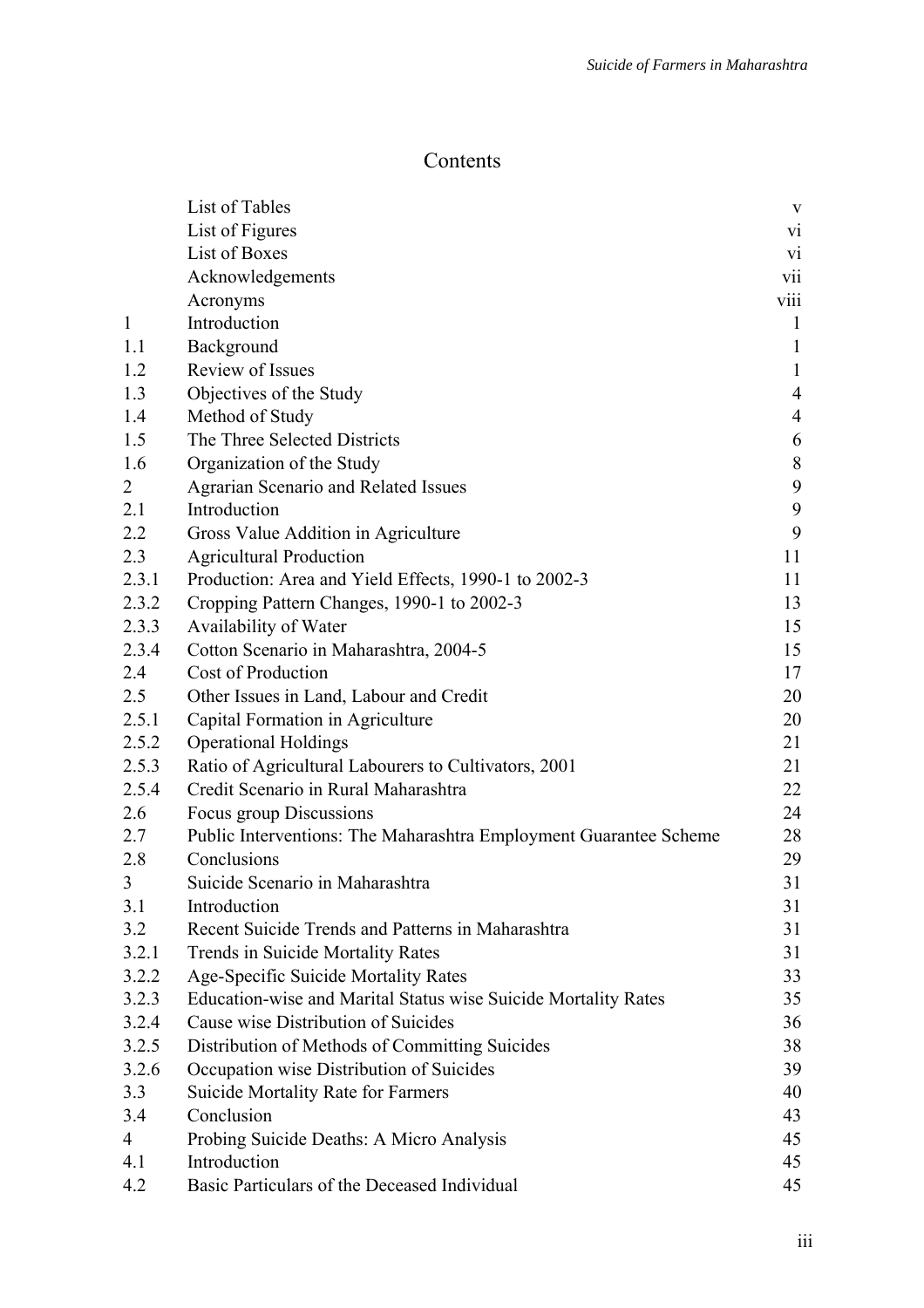| 4.3   | Land and Caste of Households with a Deceased Farmer           | 47 |
|-------|---------------------------------------------------------------|----|
| 4.3.1 | <b>Caste of Deceased Farmer</b>                               | 47 |
| 4.3.2 | Land Owned in Suicide Case Households                         | 47 |
| 4.3.3 | Incidence of Suicides across Caste and Size-class of Land     | 48 |
| 4.4   | Method of Committing Suicide                                  | 50 |
| 4.5   | <b>Identifying Risk Factors</b>                               | 51 |
| 4.6   | Suicide Cases versus Non-Suicide Controls: Household Features | 55 |
| 4.6.1 | <b>Family Characteristics</b>                                 | 55 |
| 4.6.2 | Ownership of Assets and Access to Basic Amenities             | 55 |
| 4.7   | <b>Analyzing Credit Particulars</b>                           | 57 |
| 4.8   | Agrarian Produce and Changes in Cultivation Practices         | 61 |
| 4.9   | A Statistical Exercise                                        | 62 |
| 4.10  | Cost of Cotton Cultivation                                    | 66 |
| 4.11  | Suicide Cases Eligible for Receiving Compensation             | 68 |
| 4.12  | Conclusions                                                   | 70 |
| 5     | Summary and Policy Suggestions                                | 71 |
| 5.1   | The Context                                                   | 71 |
| 5.2   | <b>Summary Findings</b>                                       | 71 |
| 5.2.1 | The Agrarian Scenario                                         | 71 |
| 5.2.2 | Trends and Patterns of Suicides in Maharashtra                | 72 |
| 5.2.3 | Micro Analysis                                                | 72 |
| 5.3   | <b>Policy Suggestions</b>                                     | 73 |
| 5.3.1 | <b>Agricultural Related Strategies</b>                        | 73 |
| 5.3.2 | Other Suicide Mitigation Strategies                           | 77 |
| 5.3.3 | On Documentation and Compensation Criteria                    | 79 |
|       | References                                                    | 81 |
|       | Annexure (given separately)                                   |    |
|       |                                                               |    |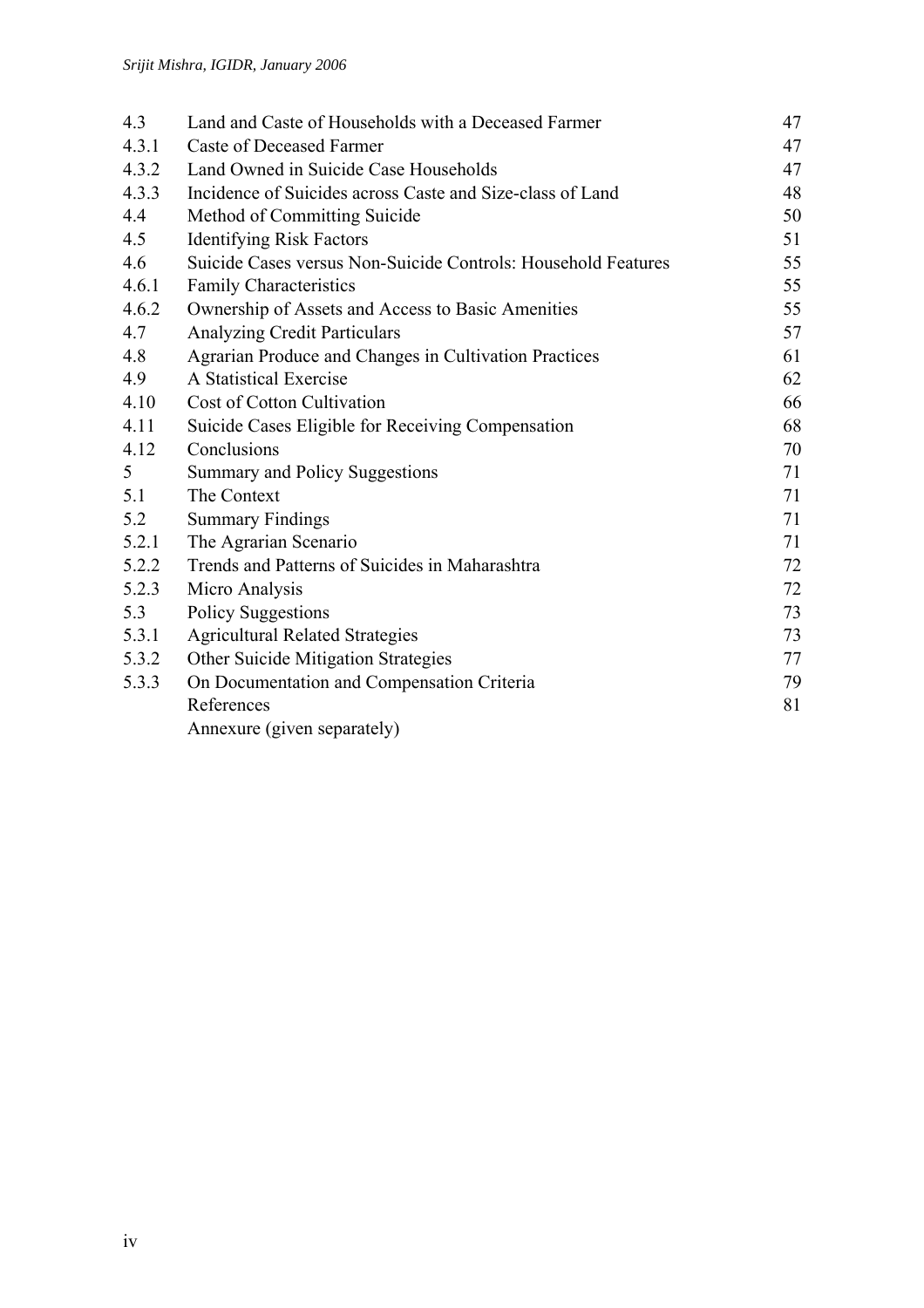# List of Tables

| 1.1  | Socio-Demographic Characteristics of Districts under Study                                                                             | $\overline{7}$ |
|------|----------------------------------------------------------------------------------------------------------------------------------------|----------------|
| 2.1  | Crop wise Share of EGVA to Share of Area (TE 2002-3) and Incremental                                                                   | 10             |
|      | EGVA (TE 2002-3 over TE 1995-6)                                                                                                        |                |
| 2.2  | Production Growth Rate of Major Crop Groups in the Selected Districts,<br>1990-1 to 2002-3                                             | 12             |
| 2.3  | Share of Area across Crops in the Selected Districts, TE 1992-3 and TE<br>$2002 - 3$                                                   | 14             |
| 2.4  | Rainfall during May-October in the Selected Districts, 2001 to 2004                                                                    | 15             |
| 2.5  | Share of Cost of Production in Maharashtra, 2001-2                                                                                     | 18             |
| 2.6  | Cost of Production and Minimum Support Prices, (Rs./Qtl.)                                                                              | 19             |
| 2.7  | Capital Formation and Plan Expenditure in Agriculture                                                                                  | 20             |
| 2.8  | Share in Number and Area Across Size-class of Holdings in the Selected<br>Districts, 1995-6                                            | 21             |
| 2.9  | Ratio of Agricultural Labourers to Cultivators in the Selected Districts,<br>2001                                                      | 22             |
| 2.10 | Rural Credit Scenario, All Scheduled Commercial Banks                                                                                  | 23             |
| 2.11 | Indebtedness of Farmer Households                                                                                                      | 24             |
| 2.12 | <b>Issues Raised During Focus Group Discussions</b>                                                                                    | 25             |
| 2.13 | Share of Rural Poor, Rural Population and MEGS Expenditure, 2000-1 to<br>2003-4                                                        | 29             |
| 3.1  | Number of Suicides and Age-Adjusted Suicide Mortality Rates in<br>Maharashtra, 1995-2004                                               | 32             |
| 3.2  | Number of Farmers Suicides and SMR for Farmers by Sex in Maharashtra,<br>1995-2004                                                     | 41             |
| 3.3  | Suicide Mortality Rate for Farmers across Divisions and Selected Districts<br>by Sex in Maharashtra, 2001-4                            | 42             |
| 4.1  | <b>Basic Particulars of Deceased Persons</b>                                                                                           | 46             |
| 4.2  | Caste of Deceased Farmer                                                                                                               | 47             |
| 4.3  | Size-class of Land Owned in Suicide Case Households                                                                                    | 48             |
| 4.4  | Incidence of Suicides across Caste and Size-class of Land                                                                              | 49             |
| 4.5  | Method of Committing Suicide                                                                                                           | 50             |
| 4.6  | Distance from Some Facilities in Kilometres                                                                                            | 51             |
| 4.7  | Risk Factors Identified with Deceased Individual                                                                                       | 52             |
| 4.8  | Social Group, Household Type, Family Size and Members in Occupation:<br>Comparing Suicide (Case) with Non-suicide (Control) Households | 55             |
| 4.9  | Size-class of Land Owned: Comparing Suicide Case and Non-suicide<br><b>Control Households</b>                                          | 56             |
| 4.10 | Ownership of Assets and Access to Basic Amenities: Comparing Suicide<br>Case and Non-suicide Control Households                        | 56             |
| 4.11 | <b>Average Outstanding Indebtedness Across Caste</b>                                                                                   | 57             |
| 4.12 | Comparing Case-Control Household by Average Outstanding Debt                                                                           | 58             |
| 4.13 | Average Outstanding Debt per Transaction across Source                                                                                 | 59             |
| 4.14 | Average Outstanding Loan per Transaction by Source across Purpose/Year<br>of Loan                                                      | 60             |
| 4.15 | Produce (Quintals) of Crops Grown and It's Value.                                                                                      | 61             |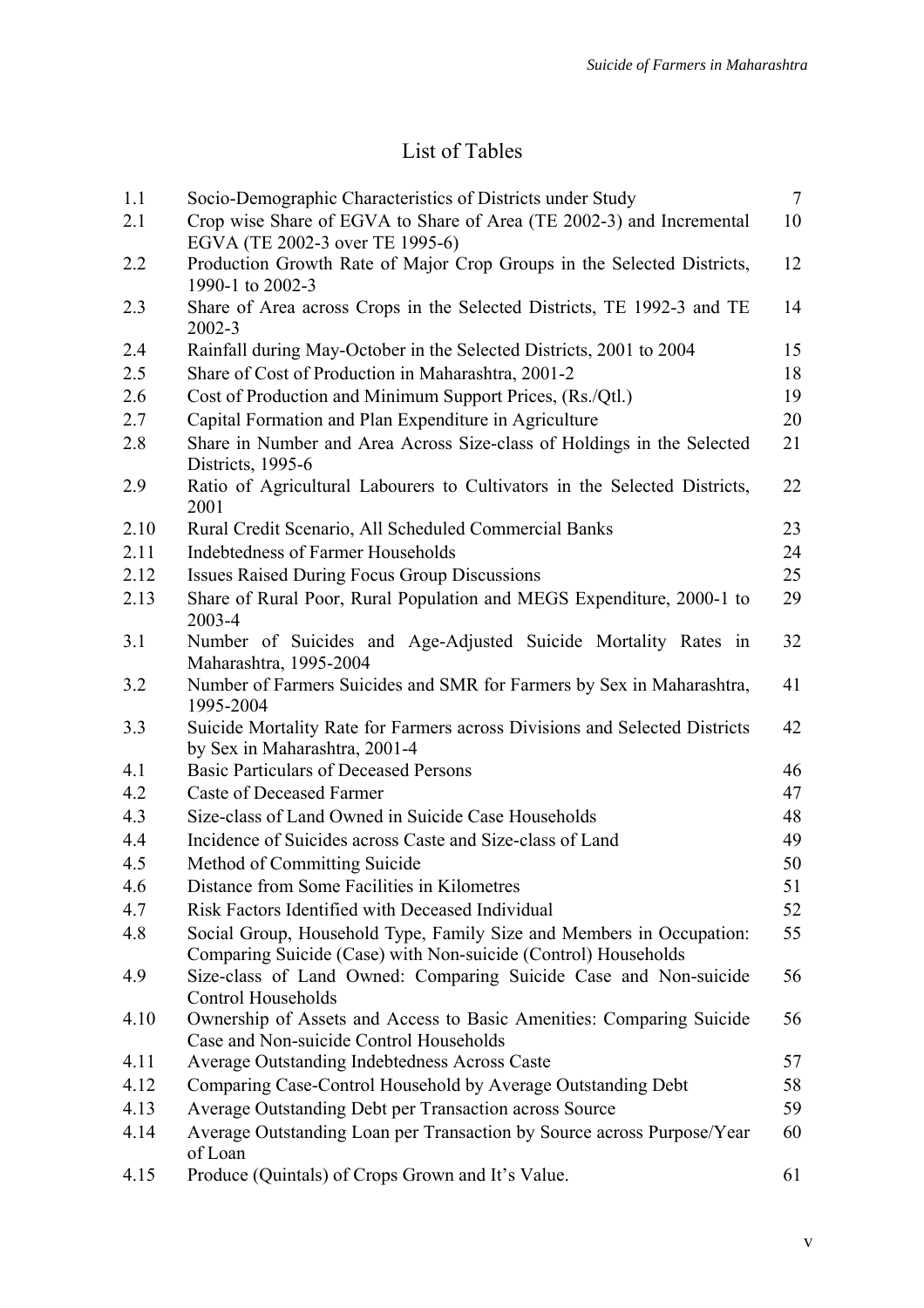| 4.16 | Ratio of Continuity-to-Change in the Last Five Years for Seeds Usage in | 62 |
|------|-------------------------------------------------------------------------|----|
|      | Cotton, Tur, Jowar and Soyabean Production                              |    |
| 4.17 | Complete Case-Control Comparison                                        | 63 |
| 4.18 | Results (Odds Ratio) of Stepwise Logistic Regression Analysis           | 64 |
| 4.19 | Cost of Cotton Cultivation, Four Case Studies                           | 67 |
|      |                                                                         |    |

# List of Figures

| 1.1 | Neurobiological and Socio-economic Risk Factors |  |
|-----|-------------------------------------------------|--|
| 1.2 | Map of Maharashtra showing Selected Districts   |  |

## List of Boxes

| International and Domestic Policies Impact on Cotton Prices in India<br>2.1 | 16 |
|-----------------------------------------------------------------------------|----|
|-----------------------------------------------------------------------------|----|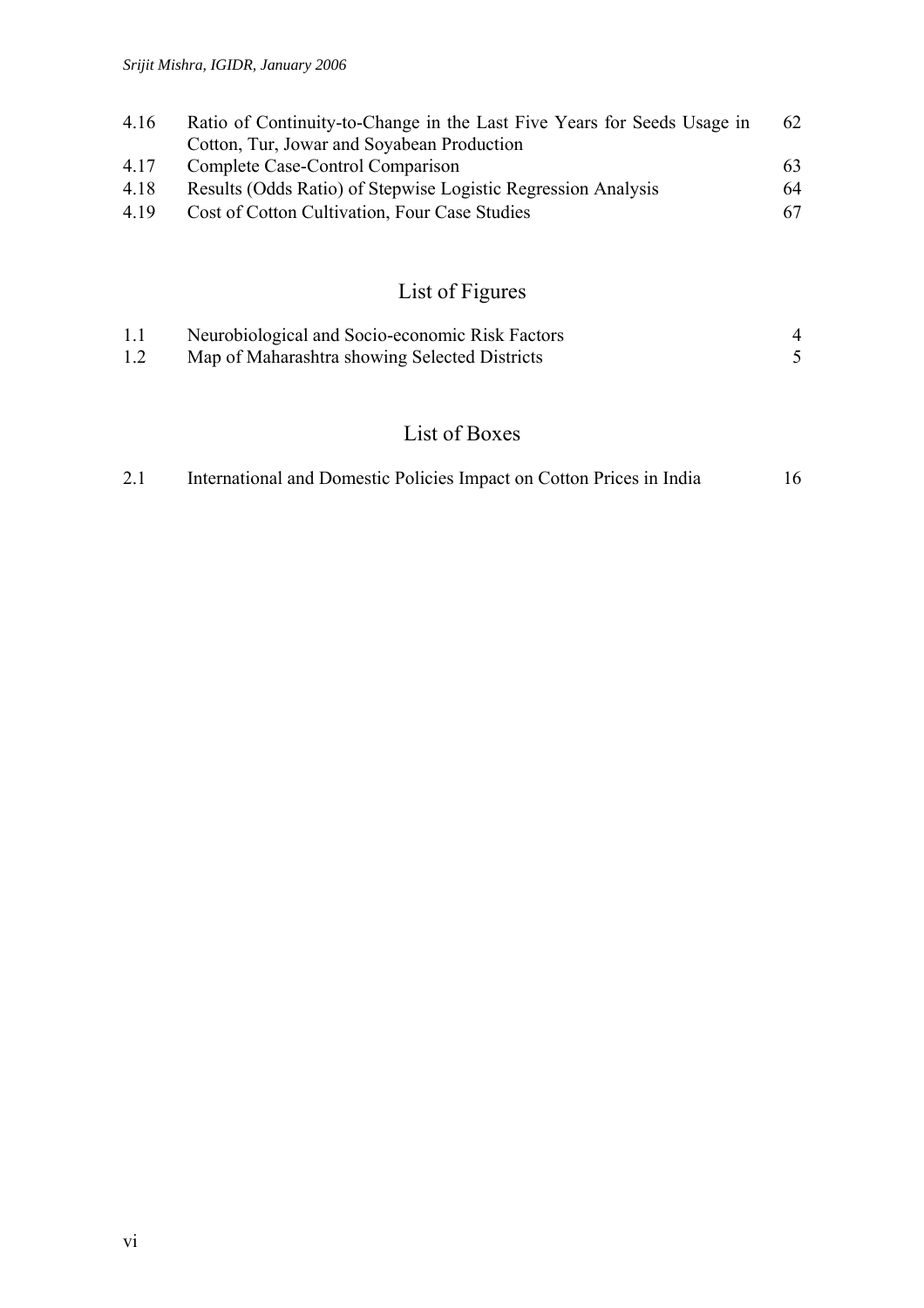#### Acknowledgements

Earlier versions of this report have been presented and discussed in the interim and final workshops held on  $18<sup>th</sup>$  August 2005 and  $12<sup>th</sup>$  January 2006 respectively, in an internal seminar at IGIDR on  $8<sup>th</sup>$  August 2005 and in a meeting with the Chief Secretary, Government of Maharashtra, and his colleagues at Mantralaya, Mumbai on  $1<sup>st</sup>$  December 2005. The design of the study was discussed at the inception workshop on  $11<sup>th</sup>$  January 2005. R. Radhakrishna, D. Nachane and M. Panda were members of the advisory committee for this study. Comments and suggestions from Y. K. Alagh, H. Balsare, P. Chaudhury, R. Chand, A. Dandekar, R. S. Deshpande, S. Galab, A. Ganesh-Kumar, S. Goyal, B. N. Kulkarni, R. M. Mohan Rao, B. B. Mohanty, V. M. Rao, S. Ray, E. Revati, D. N. Reddy, B. Saha, U. Sarangi, S. D. Sawant, S. L. Shetty, V. Sridhar, M. H. Suryanarayana, K. Vatsa and others at various stages of the study were helpful. P. K. Bhatkule, V. M. Deshpande, V. S. Deshpande, A. Kulkarni, D. Shah and S. Shroff prepared background papers for this study, which were peer reviewed by anonymous referees. Discussions with farmer activists like V. Jawandhia and R. Kalaspurkar among others were beneficial. S. Kalamkar and R. Nagarajan sent some useful data. P. Pohare sent some material that was helpful for the background paper prepared at IGIDR. V. Bansod, Wardha and S. Gaikwad, Asmita Institute for Development, Yavatmal helped in arranging local investigators and other logistic support during field survey. The staff at the Department of Relief and Rehabilitation, Mantralaya, Mumbai; District Administration of Wardha, Washim and Yavatmal; and Accounts, Administration, Computer and Library of IGIDR provided necessary logistic support. Data provided by Crime Investigation Department, Pune, Directorate of Economics and Statistics, Mumbai and EPW Research Foundation, Mumbai were of help. Rohit Mutatkar was an informal rapporteur during the inception and interim workshops. J. Borkar provided secretarial assistance during the final workshop. Vibha Iyer, Mitali Kamkhalia, Srinivas Sajja and Mallikarjun Tondare provided valuable research assistance. This study would not have been possible without cooperation from the residents of the village in general and the households surveyed in particular during visits made by our study team. The hospitality received from members of suicide case households, despite breaking down during conversation, needs a special mention.

> Srijit Mishra 26 January 2006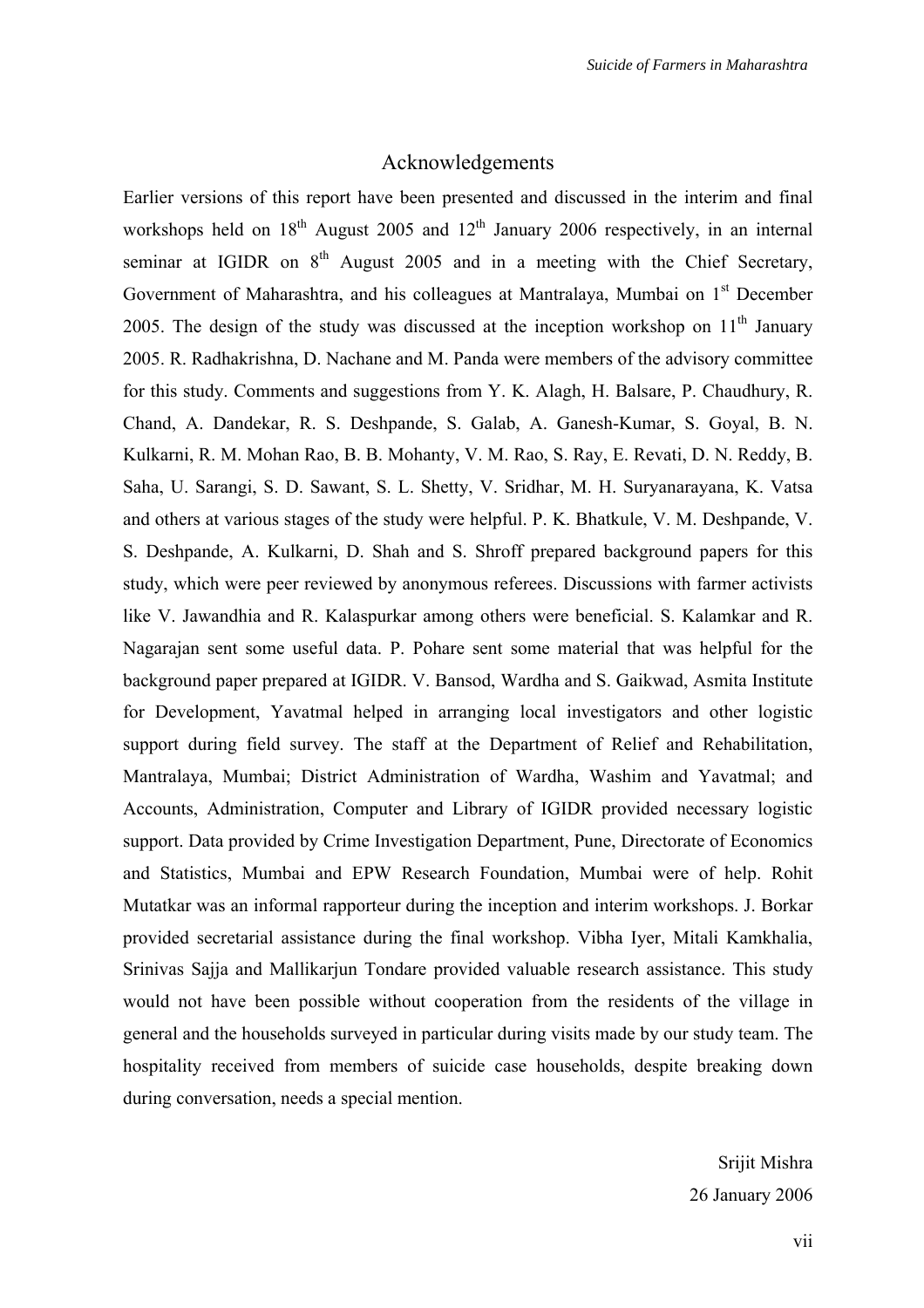.

|                | Acronyms                                                 |  |  |  |  |  |  |
|----------------|----------------------------------------------------------|--|--|--|--|--|--|
| <b>BPL</b>     | <b>Below Poverty Line</b>                                |  |  |  |  |  |  |
| <b>EGVA</b>    | <b>Estimated Gross Value Added</b>                       |  |  |  |  |  |  |
| FGD            | Focus Group Discussion                                   |  |  |  |  |  |  |
| <b>GDP</b>     | <b>Gross Domestic Product</b>                            |  |  |  |  |  |  |
| <b>GOM</b>     | Government of Maharashtra                                |  |  |  |  |  |  |
| <b>GSDP</b>    | <b>Gross State Domestic Product</b>                      |  |  |  |  |  |  |
| <b>HDI</b>     | Human Development Index                                  |  |  |  |  |  |  |
| <b>HH</b>      | Household                                                |  |  |  |  |  |  |
| <b>IGIDR</b>   | Indira Gandhi Institute of Development Research          |  |  |  |  |  |  |
| <b>MCPS</b>    | Monopoly Cotton Procurement Scheme                       |  |  |  |  |  |  |
| <b>MEGS</b>    | Maharashtra Employment Guarantee Scheme                  |  |  |  |  |  |  |
| <b>MSCCGMF</b> | Maharashtra State Cooperative Cotton Growers Federation  |  |  |  |  |  |  |
| NGO            | Non-Governmental Organization                            |  |  |  |  |  |  |
| <b>NSS</b>     | National Sample Survey                                   |  |  |  |  |  |  |
| <b>NWDPRA</b>  | National Watershed Development Project for Rainfed Areas |  |  |  |  |  |  |
| <b>OBC</b>     | <b>Other Backward Castes</b>                             |  |  |  |  |  |  |
| <b>OC</b>      | <b>Other Caste</b>                                       |  |  |  |  |  |  |
| PHC            | Primary Health Centre                                    |  |  |  |  |  |  |
| <b>RBI</b>     | Reserve Bank of India                                    |  |  |  |  |  |  |
| <b>RIDF</b>    | Rural Infrastructure Development Fund                    |  |  |  |  |  |  |
| <b>RRB</b>     | <b>Regional Rural Bank</b>                               |  |  |  |  |  |  |
| <b>SC</b>      | <b>Scheduled Caste</b>                                   |  |  |  |  |  |  |
| <b>SCB</b>     | <b>Scheduled Commercial Bank</b>                         |  |  |  |  |  |  |
| <b>SHG</b>     | Self-help Group                                          |  |  |  |  |  |  |
| <b>SMR</b>     | <b>Suicide Mortality Rate</b>                            |  |  |  |  |  |  |
| <b>ST</b>      | <b>Scheduled Tribe</b>                                   |  |  |  |  |  |  |
| TE             | <b>Triennium Ending</b>                                  |  |  |  |  |  |  |
| <b>USA</b>     | <b>United States of America</b>                          |  |  |  |  |  |  |
| <b>VJNT</b>    | Vmyukta Jati and Nomadic Tribe                           |  |  |  |  |  |  |
| WHO            | World Health Organisation                                |  |  |  |  |  |  |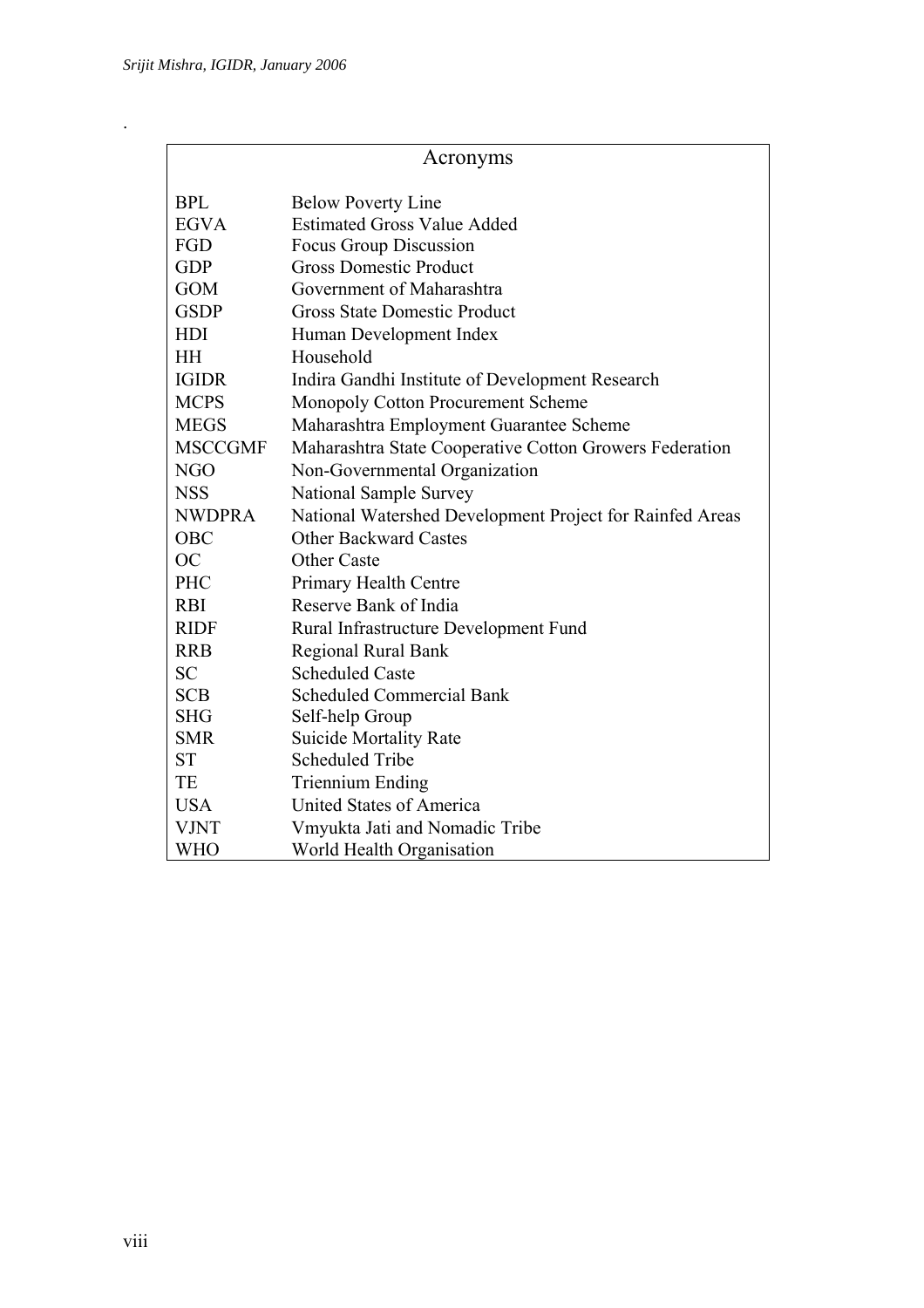# 1 Introduction

### 1.1 Background

"To be, or not to be:" (Shakespeare, *Hamlet*, 3/1) has been an important question among thinkers.<sup>[1](#page-8-0)</sup> One, however, has to go beyond this philosophical inquiry to understand the risk factors associated with the act of suicide. The risk factors are a combination of two aspects: neurobiological and socio-economic.<sup>2</sup> [I](#page-8-1)n recent years, a larger agrarian crisis, particularly in cotton growing regions of Andhra Pradesh, Karnataka and Maharashtra in India, has precipitated a spate of suicide death among farmers. This is of public policy concern. It is with this concern that the Government of Maharashtra (GOM) assigned the Indira Gandhi Institute of Development Research (IGIDR), Mumbai, to undertake a study on 'Suicide of Farmers in Maharashtra'. The present study focuses on examining socio-economic aspects that can be identified as important risk factors and in providing some suggestions to the GOM.

#### 1.2 Review of Issues

 $\overline{a}$ 

Farmers' suicides have been receiving a lot of media attention, more so by the vernacular local dailies, in recent years. There has also been some scholarly attention.<sup>[3](#page-8-2)</sup> Over the years, agriculture's contribution to the gross domestic produce in India has reduced from 56 per cent in 1950-1 to 25 per cent in 2001-2 whereas as per the 2001 census 58 per cent of the total workers are still dependent on agriculture either as cultivators or agricultural labourers. This suggests that rural non-farm employment opportunities are limited. Between 1960-1 and 1995-6, the number of agricultural operational holdings in India increased by 2.36 times

<span id="page-8-0"></span><sup>&</sup>lt;sup>1</sup> Proponents of 'to be' either condemn the act of suicide as a violation of moral law, Immanuel Kant, or invoke a call to vital existence, William James and Albert Camus, whereas proponents of 'not to be' defend death through an act of self-harm as an individual right, David Hume, or as the denial of the will to live, Schopenhauer, (Simpson, 2002). This phrase has also been used as the title in at least two books on suicide studies – Dublin and Bunzel (1933) and Rauscher (2000). The two extreme positions denoting life and death can also be represented in a suicide ideation scale from zero to unity, 0-1. 2

<span id="page-8-1"></span> $2^{\circ}$  The specific neurobiological and socio-economic factors are independently insufficient, but in some combination can be considered as non-redundant parts of unnecessary but sufficient causes. In other words, these factors are INUS conditions in a causal sense.

<span id="page-8-2"></span> $3$  Some of the recent studies include Assadi (1998), Bhalla et al (1998), Chowdry et al (undated), Dandekar et al (2005), Deshpande (2002), Government of Andhra Pradesh (2004), Government of Maharashtra (1998), Iyer and Manick (2000), Mohan Rao (2004), Mohanty (2001, 2005), Mohanty and Shroff (2004), Parthasarathy and Shameem (1998), Purendra Prasad (2003), Revati (1998), Shambhu Prasad (1999), Shiva et al (2000), Stone (2002) and Vasavi (1999) among others.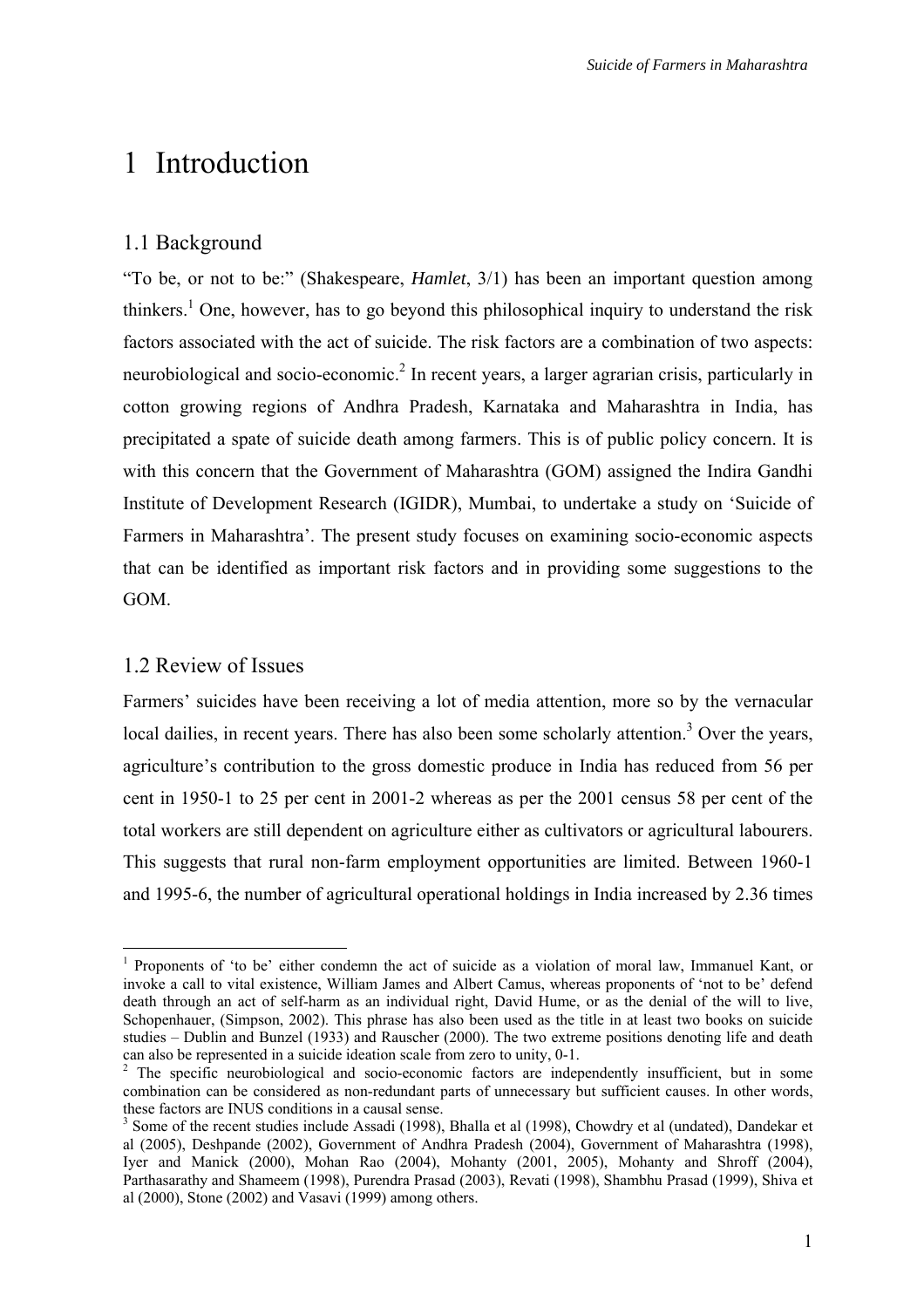from 48.9 million to 115.6 million, but when one looks at the composition it is only the marginal (0-1 hectares) and small (1-2 hectares) size-class of farmers that increased from 51 per cent to 62 per cent. In absolute numbers, the large size-class (10 hectares & above) started declining since the 1970s and the medium size-class (4-10 hectares) since the 1980s. This suggests that dependence on agriculture is largely among the ranks of marginal and small farmers and agricultural labourers. The small and marginal farmers also bear the brunt of unavailability of water and its associated yield uncertainty. Linking of the national market with international markets has also increased the price uncertainty particularly in crops like cotton. The small and marginal farmer is, however, thinking big and willing to experiment and take risks. However, the farmer is not able to visualise that a bad monsoon leading to crop failure or a glut in the market can put him into a quagmire of indebtedness and crashing of dreams. The farmer cannot get his daughter/sister married, he cannot send his children to college for higher education or he cannot meet health expenses for the family members to mention a few of his responsibilities. This brings about a feeling of dejection and failure among some farmers who in their moments of despair think that life is not worth living any more and they end up committing suicide.

In a recent review of the neurobiological literature, Mann (2002) identifies some important correlates of suicide. Most suicide victims have a diagnosable psychiatric illness/disorder andthe most common disorder is mood swings.<sup>4</sup> From those suffering from psychiatric illness, comparison between suicide attempters and non-attempters points out that the former suffer from a greater degree of depression and hopelessness. There might be some genetic or familial risk factors. For instance, a higher concordance rate of suicide has been observed among monozygotic as compared to dizygotic twins. The specific genetic factors, independent of those identified with psychiatric disorders, is the reduced serotonergic input to the orbital prefrontal cortex, an area of the brain involved in behaviour inhibition. Adverse parenting and physical or sexual abuse are identified as non-genetic familial risk factors. Aggressive-impulsive trait and substance abuse are also identified as risk factors. On medical illness, disorder of the central nervous system, particularly those affecting the pathology of the brain carry a higher relative risk. The neurobiological risk factors are predisposing in nature. They are internal factors that exist with the individual. All those identified with this risk factor do not commit suicide. Presence of additional risk factors that

 $\overline{a}$ 

<span id="page-9-0"></span><sup>4</sup> Constant exposure to organophosphorous compounds (insecticides/pesticides) can also lead to psychiatric illness/disorder (London et al, 2005).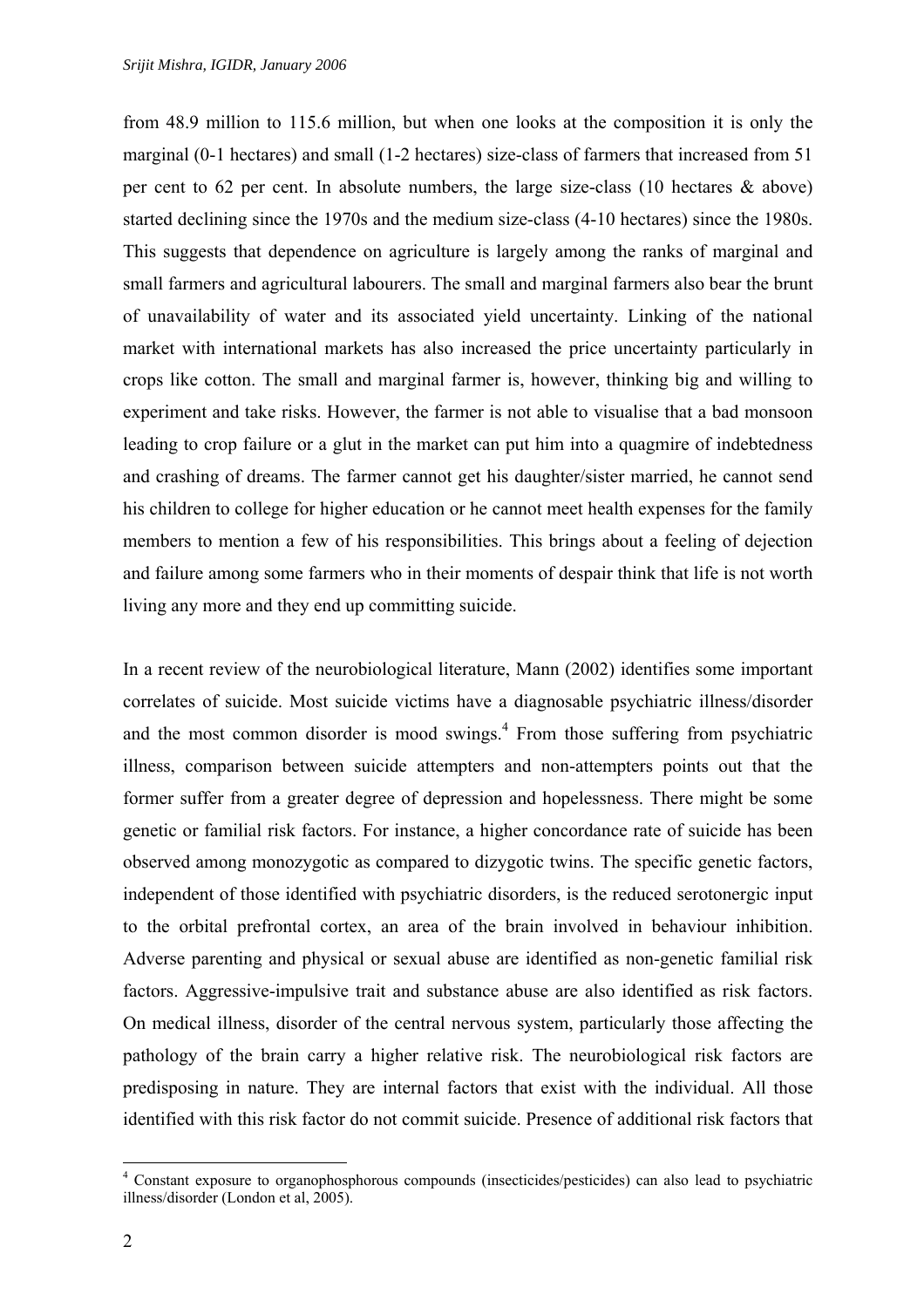are external to the individual becomes crucial. This takes us to socio-economic risk factors that are precipitating in nature – they can act as a trigger.

Suicides are acts by individuals, but in a social context. As pointed out by Durkheim (2002, first published in French in 1897), suicide could be because of social isolation/individualism (egoistic) or excess of social integration (altruistic), breakdown of social regulation (anomic), or excess of social regulation (fatalistic).<sup>[5](#page-10-0)</sup> An individual could face a situation where she/he is confronted with a combination of the above possibilities. For instance, changes in policy regime would have an adverse impact on income leading to an economic crisis (anomic), inability to get daughter married in such situation can also be identified with the strict social norms on age and expenditure related with marriage (altruistic and perhaps also fatalistic) and such difficulties can lead an individual to withdraw himself from social activities (egoistic).

The neurobiological and socio-economic dimensions of risk factors are explained in an analytical framework given in Figure 1.1. Each dimension is identified as a set and it is the intersection of the two sets where the relative risk of committing suicide is higher. Relationships between sets of factors within each dimension and for factors between the two dimensions will depend upon the specific case.

For the current study on suicide of farmers, we do not have information on the neurobiological dimension. However, for the specific sub-group of population we can identify some socio-economic risk factors. In particular, we ask the following questions. What is the nature of the current agrarian crisis? Is it largely related with cotton cultivation? Is it also associated with rural credit scenario? Is there a withdrawal of state support from the rural agrarian scenario? Is there a geographical concentration of suicides? Is it of seasonal nature? Is it high among certain social group (age, caste, education and land size owned) that is aggressive in its pursuit of attaining economic well being? Is indebtedness an important risk factor? What are the other socio-economic risk factors?

 $\overline{a}$ 

<span id="page-10-0"></span> $<sup>5</sup>$  Durkheim (2002) had classified fatalistic suicide to ensure symmetry at an analytical level and observed that</sup> their actual occurrences are rare or non-existent. A recent paper by Kushner and Sterk (2005) suggests that suicides under excess social integration could also indicate excess social regulation, and hence, fatalistic suicide is not just an analytical category.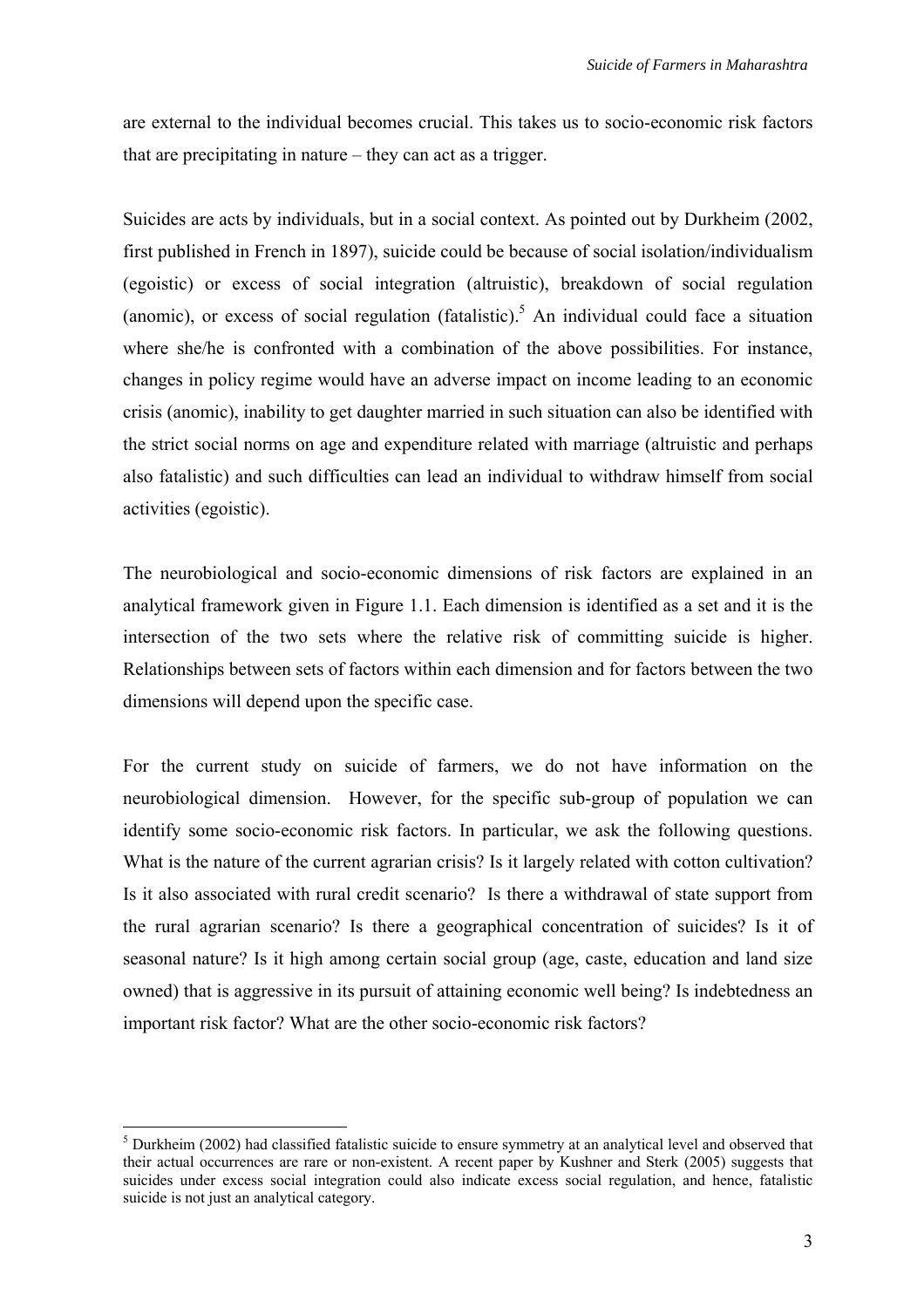

## 1.3 Objectives of the Study

The objectives of the study are as follows:

- To analyze the agrarian scenario in Maharashtra with emphasis on the selected districts.
- To look into the trends and patterns of the recent suicide scenario in Maharashtra.
- To study the nature and extent of indebtedness among deceased farmers.
- To identify and examine other socio-economic factors leading to suicidal death by the deceased farmers.
- To compare the suicide (case) with non-suicide (control) households.
- To suggest policy measures.

## 1.4 Method of Study

To deliberate on the method of study, an inception workshop was held on  $11<sup>th</sup>$  January 2005. In the workshop, people from the academia (economists and sociologists), bureaucracy, media and a psychiatrist among others participated.<sup>[6](#page-11-0)</sup> The academicians invited have been involved in some related work in Andhra Pradesh, Karnataka and Maharashtra, the three states where suicide death among farmers has been attracting wide media and policy attention. The bureaucrats present were senior officers from the GOM who have had relevant experience. The current study has largely been based on a primary survey

 $\overline{a}$ 

<span id="page-11-0"></span><sup>&</sup>lt;sup>6</sup> List of participants in the workshop is given in Annexure 1.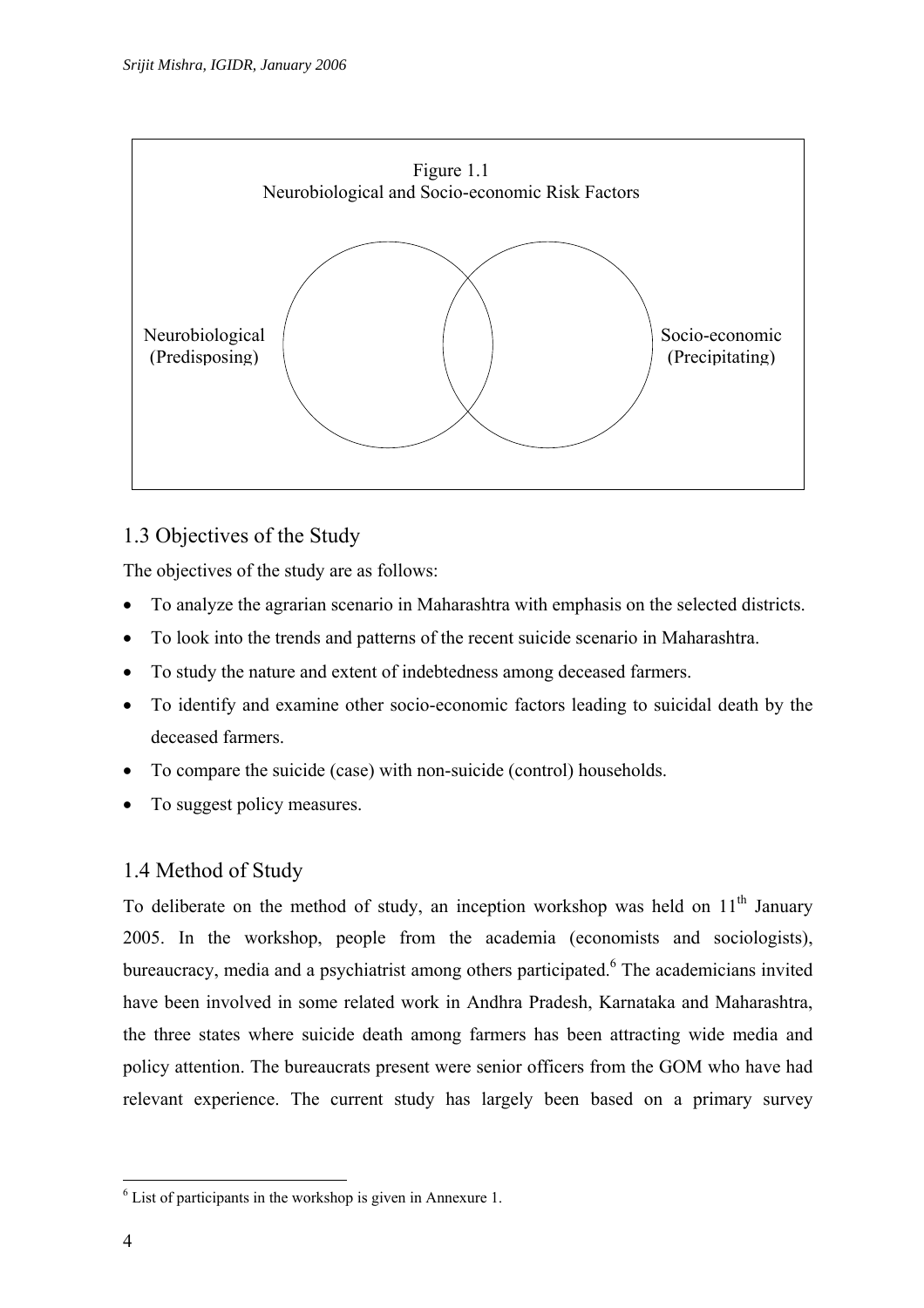conducted in the three districts of Washim and Yavatmal from Amravati division and Wardhafrom Nagpur division (see location of study districts in Figure 1.2).<sup>7</sup>



The survey consisted of three components - household interviews, focus group discussion and village level information.<sup>8</sup> The villages selected were based on list of reported suicide cases for 2004 and three cases from January 2005 provided by the Government of Maharashtra. The household interview has been conducted in 116 suicide case households spread across 109 villages, but for our analysis we exclude five observations for logistic

<sup>-&</sup>lt;br>7  $\frac{1}{2}$  Some basic socio-economic indicators of these three districts are given in the next section.

<span id="page-12-1"></span><span id="page-12-0"></span><sup>&</sup>lt;sup>8</sup> Draft schedules (particularly of the household survey) were discussed at the inception workshop and the revised version was sent to a select group of participants for further comments which led to a final version of the schedules that were translated to Marathi (Annexure 2).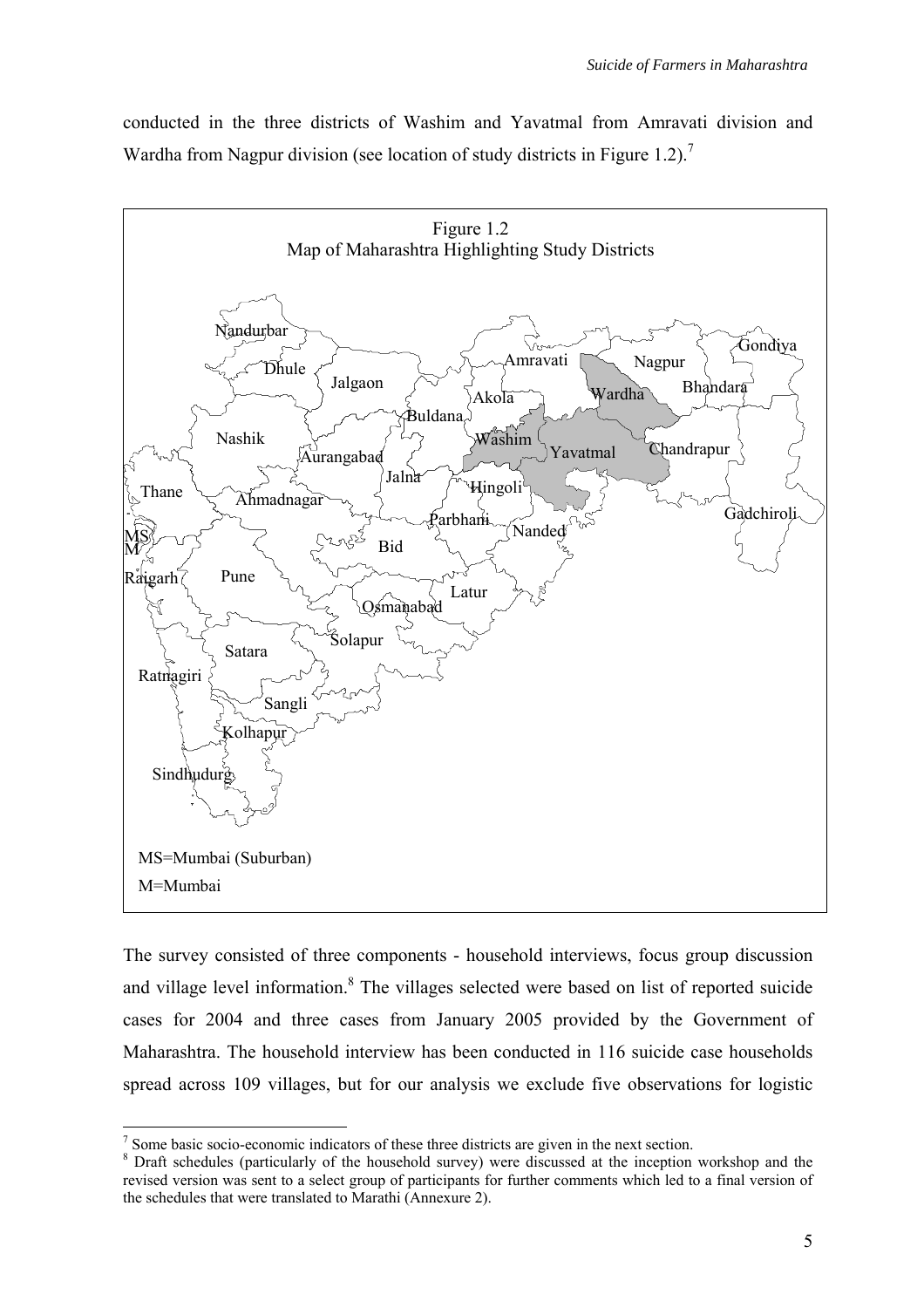reasons: in three cases the death happened following heart attack, in one case our survey was based on information from neighbours and relatives as the other members of the family had moved out from the village, in another case there was partial response when our investigators visited for detailed survey.<sup>[9](#page-13-0)</sup> Excluding one case in Amravati, all the cases analysed are from Wardha (21), Washim (29) and Yavatmal (60). For our analysis we use data from 111 suicide case households spread across 105 villages. To facilitate comparison, we tried to identify a non-suicide control household that is similar to the suicide household in the village in terms of land ownership and other assets. This was done based on information obtained at the focus group discussion conducted in the village. In this analysis, we also use data for 106 non-suicide control households from 103 villages. In addition to the suicide cases covered through household survey, the study team also visited other suicide households/villages and took down case studies and held focus group discussions, but did not conduct intensive surveys.

In addition to the primary survey some background work on the agrarian scenario and suicide scenario in Maharashtra with emphasis on the selected districts were also taken up at IGIDR. Besides, some background papers were also commissioned to highlight other related aspects.<sup>10</sup> Our initial observations were presented and discussed in the interim workshop held on 18<sup>th</sup> August 2005. This helped us prepare the interim report that was submitted to the Government of Maharashtra and also circulated for further comments. The revised version was further discussed in the final workshop held on  $12<sup>th</sup>$  January 2006 to get an independent appraisal from the scientific community.

### 1.5 The Three Selected districts

In terms of area, Yavatmal with 13.6 thousand square kilometres, that is 4.4 per cent of the states geographical area, is the largest among the three districts (Table 1.1). In 2003-4, per capita net domestic product in the selected districts was lower than that for the state (Rs.29204). Across the three districts, it was the highest in Wardha (Rs.24171) and the lowest in Yavatmal (Rs.19010). A 1997-8 survey suggests that the proportion of rural households below the poverty line is much higher in the selected districts (44 per cent in

<sup>-&</sup>lt;br>9

<span id="page-13-1"></span><span id="page-13-0"></span><sup>&</sup>lt;sup>9</sup> All the 116 households have been mentioned in our case studies (Annexure 3).<br><sup>10</sup> The background papers are Bhatkule (2005), Deshpande (2005), Kulkarni and Deshpande (2005), Mishra (2005b), Shah (2006) and Shroff (2005). They add to the robustness of the findings mentioned in this report. Abstracts of the background papers are given in Annexure 4.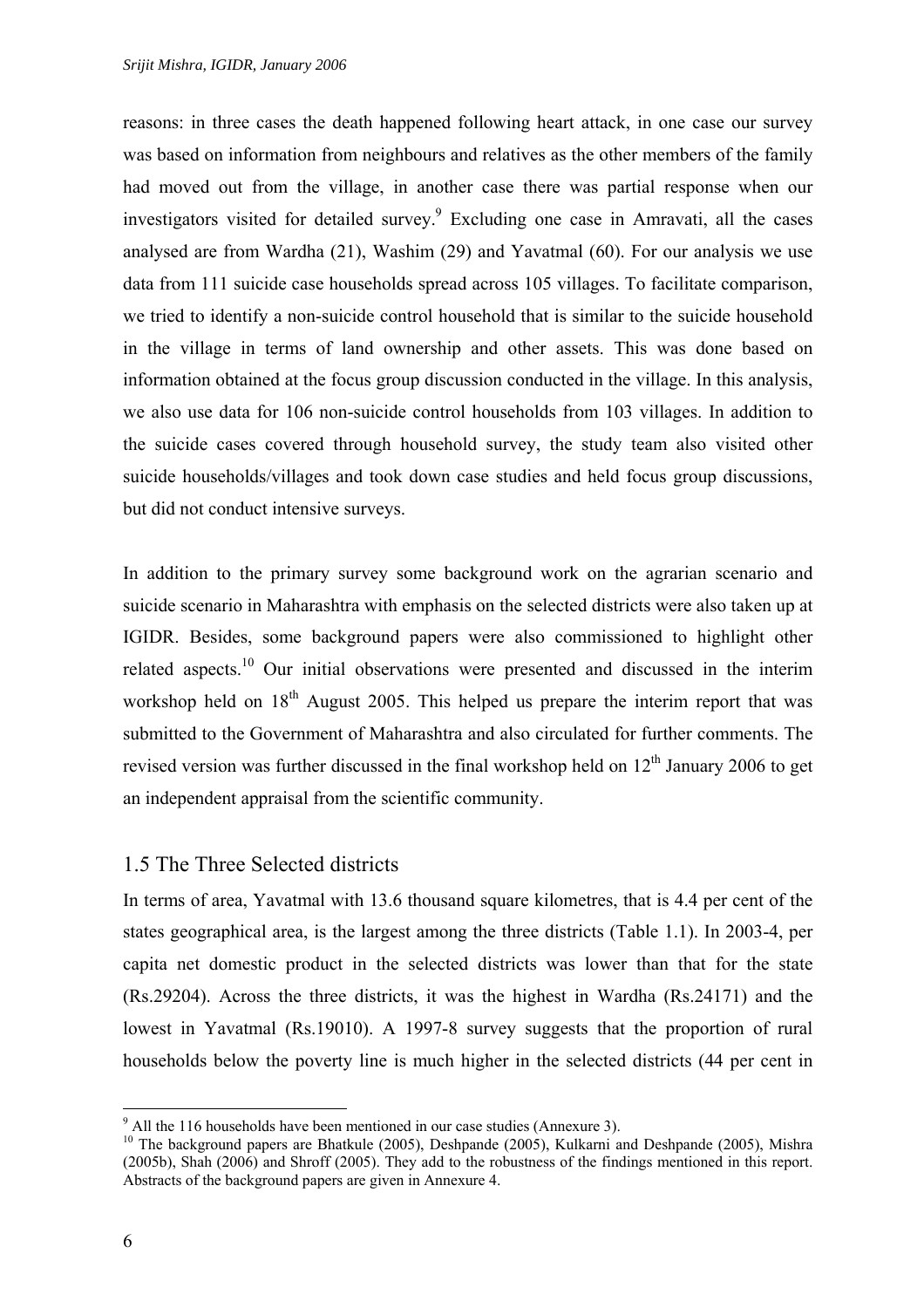Wardha and Yavatmala and 48 per cent in Washim) than the state's average (35 per cent). Human Development Index (HDI) 2000 is much lower in the three districts and among the three it is the highest in Wardha and lowest in Yavatmal. Across 35 districts, the HDI value ranks 15 in Wardha, 31 in Washim and 33 in Yavatmal indicating that two of the three selected districts are among the bottom five HDI districts of Maharashtra.

| Table 1.1                                                                                        |                                                            |         |          |          |  |  |  |  |  |
|--------------------------------------------------------------------------------------------------|------------------------------------------------------------|---------|----------|----------|--|--|--|--|--|
|                                                                                                  | Socio-Demographic Characteristics of Districts Under Study |         |          |          |  |  |  |  |  |
| Socio-Demographic Characteristics                                                                | Wardha                                                     | Washim  | Yavatmal | Maha-    |  |  |  |  |  |
|                                                                                                  |                                                            |         |          | rashtra  |  |  |  |  |  |
| Area, ('000 sq.km.)                                                                              | 6.31                                                       | 5.15    | 13.58    | 307.58   |  |  |  |  |  |
| Population, 2001 ('000)                                                                          | 1236.74                                                    | 1020.22 | 2458.27  | 96878.63 |  |  |  |  |  |
| Per Capita Net Domestic Product, 2003-4 ('000 Rs)                                                | 24.17                                                      | 19.37   | 19.01    | 29.20    |  |  |  |  |  |
| Rural households below poverty line, 1997-98 (%)                                                 | 44.42                                                      | 48.35   | 43.62    | 34.55    |  |  |  |  |  |
| Human Development Index, 2000 (Value)                                                            | 0.49                                                       | 0.34    | 0.21     | 0.58     |  |  |  |  |  |
| Human Development Index, 2000 (Rank)                                                             | 15                                                         | 31      | 33       |          |  |  |  |  |  |
| Note: For detailed demographic features on density of population, urbanisation, sex ratio, caste |                                                            |         |          |          |  |  |  |  |  |
| composition and literacy related see Table 1.1a in Annexure 5.                                   |                                                            |         |          |          |  |  |  |  |  |
| Source: Census of India 2001, Maharashtra Human Development Report 2000 and Economic Survey of   |                                                            |         |          |          |  |  |  |  |  |
| Maharashtra 2004-5.                                                                              |                                                            |         |          |          |  |  |  |  |  |

According to census 2001, less than 5 per cent of the state's population resided in these three districts. In the three selected districts, compared to the state's average we observe the following. Density of population and proportion of population residing in urban areas is lower (Table 1.1a in Annexure 5). Sex ratio for total as well as for the age group 0−6 years is higher. In the selected districts as well as in the state, sex ratio the age group 0−6 years is lower than that for the total population. This indicates discrimination against girls leading to abortion of the female foetus before birth or greater female infant/child mortality. Proportion of Scheduled Caste (SC) to total population is higher in the three districts whereas proportion of Scheduled Tribe (ST) to total population is higher in Wardha and Yavatmal districts only. In all the three districts, and particularly in Yavatmal and Washim, a significant proportion of the population will be coming under Vmyukta Jati and Nomadic Tribes (VJNT) but this category has not been enumerated separately in census 2001. Literacy rate is lower in the three selected districts, gender literacy gap is higher in Washim and Yavatmal, and urban-rural literacy gap is higher in Yavatmal.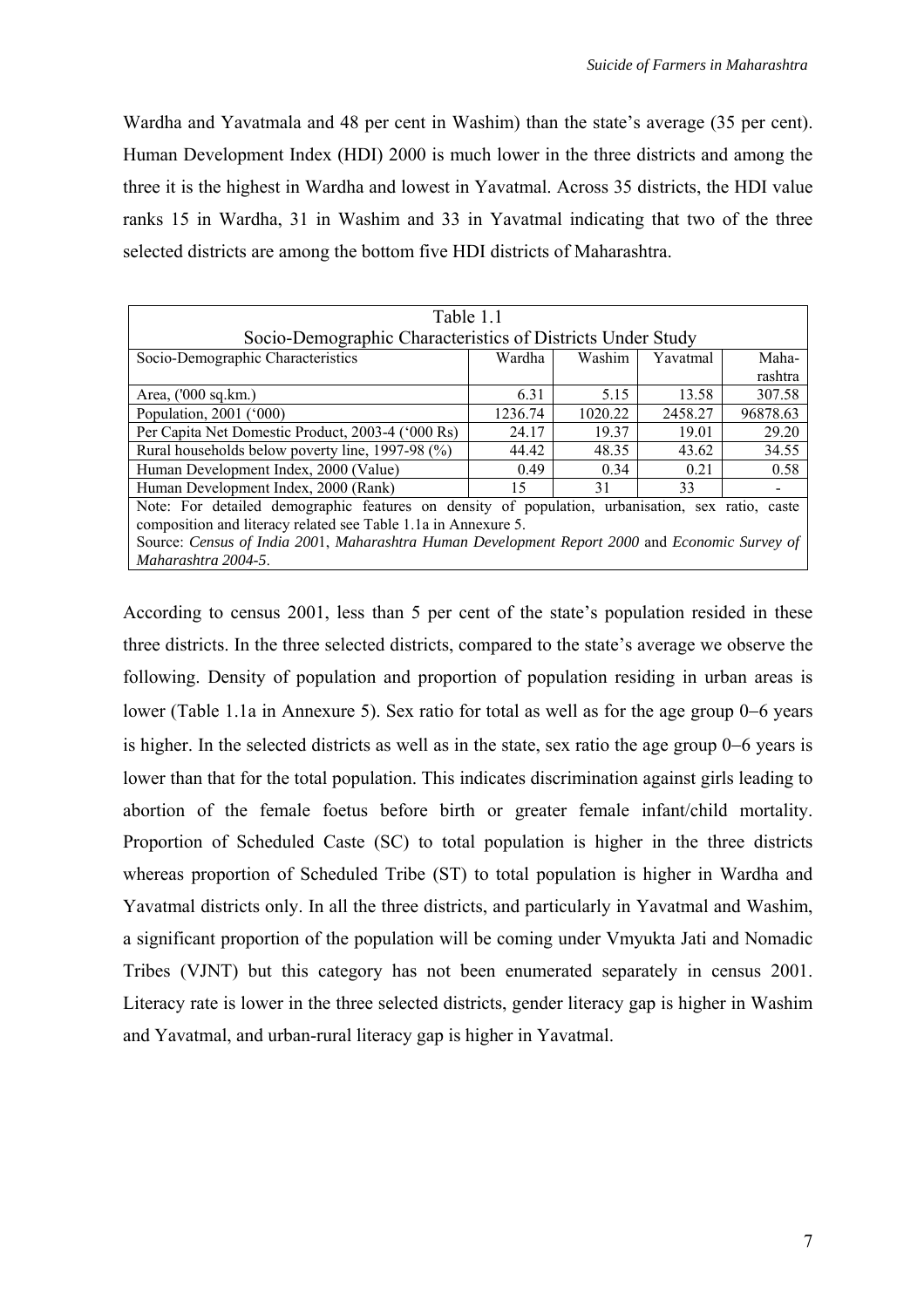## 1.6 Organization of the Study

In this interim report, we discuss relevant agrarian and other related issues in chapter 2, the overall suicide scenario in Maharashtra based on some recent data in chapter 3, and results from our primary survey in chapter 4. Suggestions are given in chapter 5.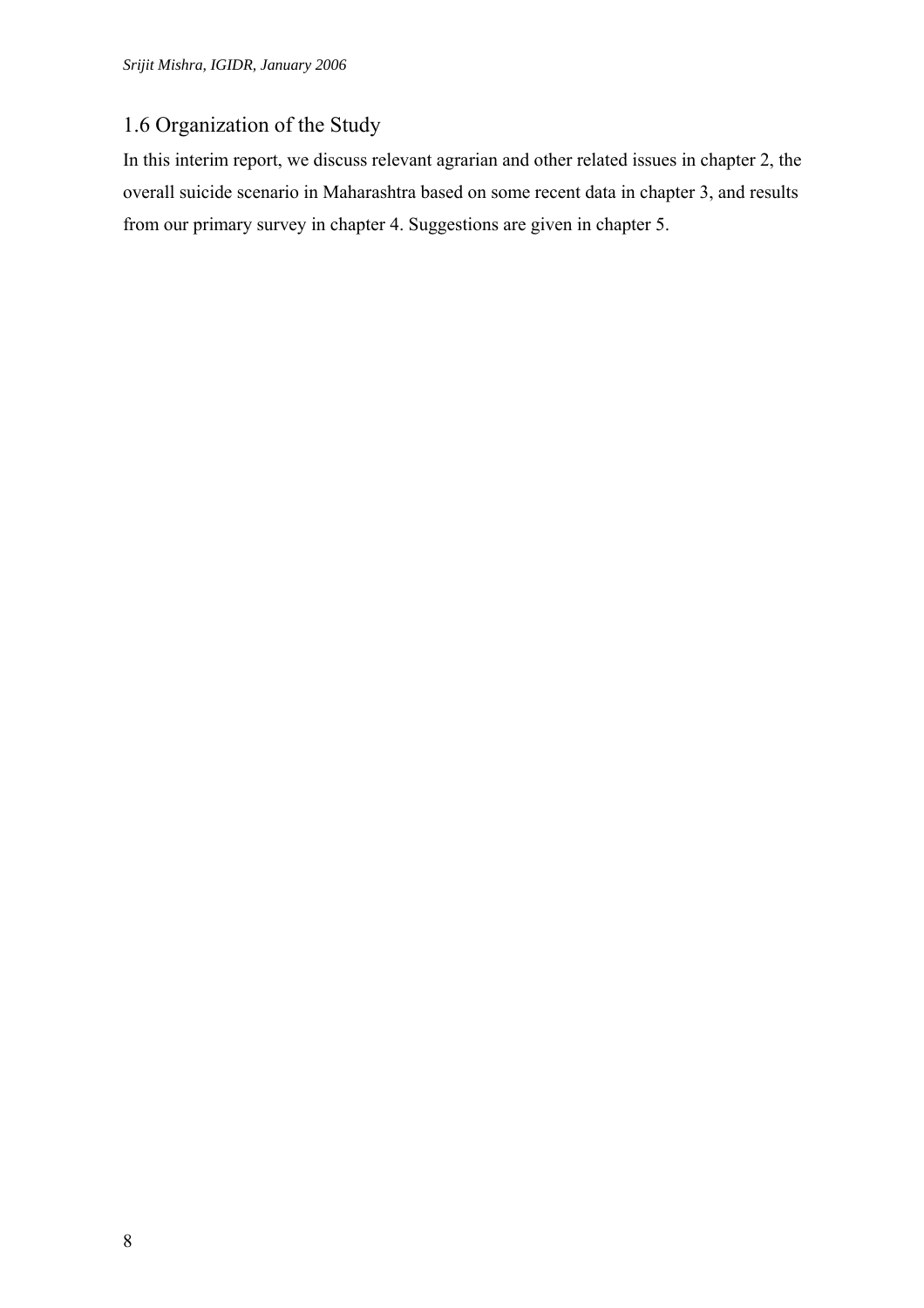# 2 Agrarian Scenario and Related Issues

#### 2.1 Introduction

In Maharashtra, agriculture's contribution to net state domestic product in current prices has reduced from 40 per cent in 1960-1 to 14 per cent in 2002-3 whereas as per the 2001 census 55 per cent of the total workers are either cultivators or agricultural labourers. During 1993- 4 to 2003-4, the linear trend growth rate of Maharashtra's Gross State Domestic Product (GSDP) at 4.8 per cent per annum was lower than that of India's Gross Domestic Product (GDP) at 5.8 per cent per annum. During this period, the linear trend growth rate for agriculture & allied activities in Maharashtra was 1.3 per cent per annum whereas at the all India level it was 2.3 per cent per annum. $11$ 

In this chapter, we discuss gross value addition and incremental changes in gross value addition in agriculture in section 2.2. Discussions regarding agricultural production, area and yield effects of changing production, changes in cropping pattern and rainfall scenario in recent years are in section 2.3. Cost of cultivation for selected crops in Maharashtra is discussed in section 2.4. Certain aspects related to capital formation in agriculture, operational holdings, proportion of agricultural labourers and farmers' indebtedness are discussed in section 2.5. Observations from our Focus Group Discussions (FGDs) are discussed in section 2.6. Public intervention through social welfare programme of Maharashtra Employment Guarantee Scheme (MEGS) is discussed in section 2.7. The observations are summarized in section 2.8.

#### 2.2 Gross Value Addition in Agriculture

Agriculture's share in Maharashtra's GSDP at 1993-4 prices increased from Rs.21750 crore for the triennium ending (TE) 1995-6 to Rs.24988 crore for TE 2002-3. The eight major crop groups in terms of gross area under cultivation are Cereals with nearly half of it under Jowar, Pulses, Fibres (most of it Cotton), Oilseeds (nearly half of it under Soyabean), Sugarcane, Fruits and Vegetables, Condiments & Spices, and Drugs & Narcotics. The ratio

<span id="page-16-0"></span><sup>&</sup>lt;sup>11</sup> For a recent discussion of Maharashtra's growth and poverty scenario see Mishra and Panda (2005). For a discussion on Maharashtra's agricultural development till early 1990s see Sawant et al (1999). On public intervention backlogs within Maharashtra, a dated but comprehensive analysis is the *Report of the Fact Finding Committee on Regional Imbalance in Maharashtra* (Government of Maharashtra, 1984).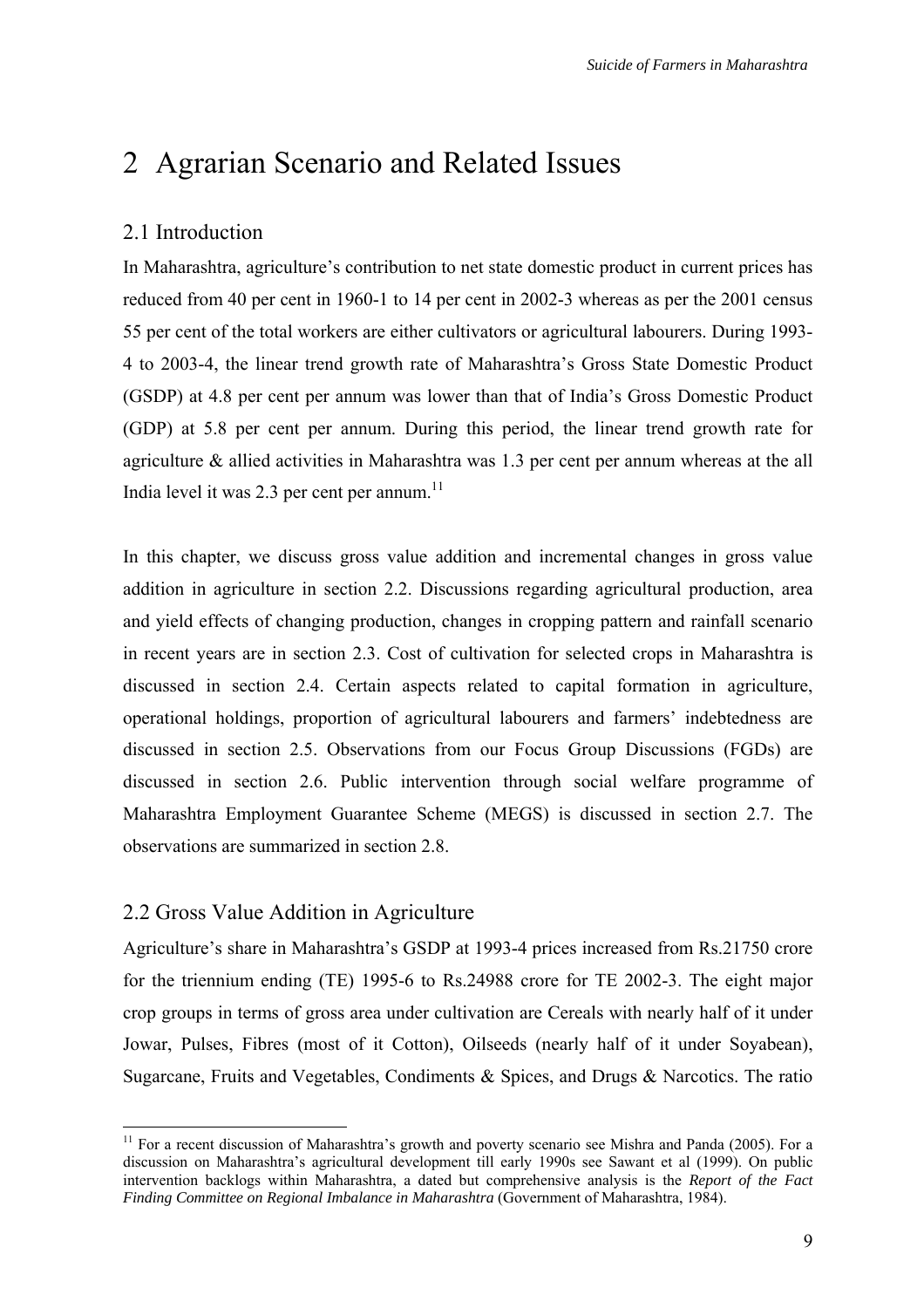of share of estimated gross value added to share of area in TE 2002-3 and the incremental gross value added in TE 2002-3 over TE 1995-6 are given in Table 2.1 (also see Table 2.1a in Annexure 5).

| Table 2.1                                                                                                                     |                                                                                                                                                                                         |               |             |              |  |  |  |  |  |
|-------------------------------------------------------------------------------------------------------------------------------|-----------------------------------------------------------------------------------------------------------------------------------------------------------------------------------------|---------------|-------------|--------------|--|--|--|--|--|
| Crop wise Share of EGVA to Share of Area (TE 2002-3) and Incremental EGVA (TE                                                 |                                                                                                                                                                                         |               |             |              |  |  |  |  |  |
| 2002-3 over TE 1995-6)                                                                                                        |                                                                                                                                                                                         |               |             |              |  |  |  |  |  |
| Crop group                                                                                                                    | Share of EGVA to<br>Incremental EGVA, TE 2002-3 over TE 1995-6                                                                                                                          |               |             |              |  |  |  |  |  |
|                                                                                                                               | share of Area                                                                                                                                                                           | Level         | Area Effect | Other Effect |  |  |  |  |  |
|                                                                                                                               | TE 2002-3                                                                                                                                                                               | (lakh rupees) | $(\%)$      | $(\%)$       |  |  |  |  |  |
| Cereals                                                                                                                       | 0.38                                                                                                                                                                                    | $-61868.9$    | $-53.0$     | $-47.0$      |  |  |  |  |  |
| Pulses                                                                                                                        | 0.49                                                                                                                                                                                    | 5743.1        | 98.3        | 1.7          |  |  |  |  |  |
| Fibres                                                                                                                        | 0.61                                                                                                                                                                                    | $-8230.5$     | 177.5       | $-277.5$     |  |  |  |  |  |
| Oilseeds                                                                                                                      | 0.85                                                                                                                                                                                    | 5374.6        | $-358.5$    | 458.5        |  |  |  |  |  |
| Sugarcane                                                                                                                     | 6.05                                                                                                                                                                                    | 54313.9       | 130.5       | $-30.5$      |  |  |  |  |  |
| Fruits/Vegetables                                                                                                             | 7.28                                                                                                                                                                                    | 200564.0      | 205.2       | $-105.2$     |  |  |  |  |  |
| Condiments/Spices                                                                                                             | 1.41                                                                                                                                                                                    | $-402.9$      | $-491.0$    | 391.0        |  |  |  |  |  |
| Drugs/Narcotics                                                                                                               | 2.78                                                                                                                                                                                    | $-359.7$      | $-82.0$     | $-18.0$      |  |  |  |  |  |
| Total                                                                                                                         | 1.00                                                                                                                                                                                    | 195133.6      | $-8.8$      | 108.8        |  |  |  |  |  |
|                                                                                                                               | Note: TE denotes triennium ending for three year annual average, EGVA denotes estimated gross value                                                                                     |               |             |              |  |  |  |  |  |
|                                                                                                                               | added. Crop specific area was estimated from EGVA for crop and EGVA for crop per hectare. If                                                                                            |               |             |              |  |  |  |  |  |
|                                                                                                                               | E=EGVA, A=Area and O=Other then incremental EGVA comprises of area and other effect, $(E_t-E_t)$                                                                                        |               |             |              |  |  |  |  |  |
|                                                                                                                               | $_{k}$ )=((A <sub>t</sub> -A <sub>t-k</sub> )O <sub>t-k</sub> )+((O <sub>t</sub> -O <sub>t-k</sub> )A <sub>t</sub> ) where positive/negative sign for shares of area/other indicate the |               |             |              |  |  |  |  |  |
|                                                                                                                               | proportion contribution to increase/decrease in the level. Details of some specific crops are given in Table                                                                            |               |             |              |  |  |  |  |  |
| 2.1a in Annexure 5.<br>Source: <i>State Income of Maharashtra</i> (Soft conv.) Directorate of Economics and Statistics Mumbai |                                                                                                                                                                                         |               |             |              |  |  |  |  |  |

*harashtra* (Soft copy), Directorate of Economics and Statistics, 2005.

Share of estimated gross value added is lower compared to the share of area for Cereals (particularly low for Jowar), Pulses (nearly three-tenths under Tur), Fibres (mostly Cotton) and Oilseeds. In TE 2002-3, Cereals and Pulses account for 64 per cent of the gross area under cultivation, but contribute to only 27 of the gross value added in agriculture. Cotton accounts for 15 per cent area, but contributes only 9 per cent of the gross value added in agriculture. Oilseeds account for 12 per cent share of area and 10 per cent of the gross value added but for Soyabean the share of area (5.7 per cent) is slightly lower than its share of gross value added. Sugarcane accounts for less than 3 per cent of the area under cultivation, but 17 per cent of the gross value added. Fruits & Vegetables account for less than 5 per cent of the area under cultivation, but nearly 36 per cent of the gross value added. Among Fruits & Vegetables, Grape, Banana and Tomato have relatively larger share in gross value added.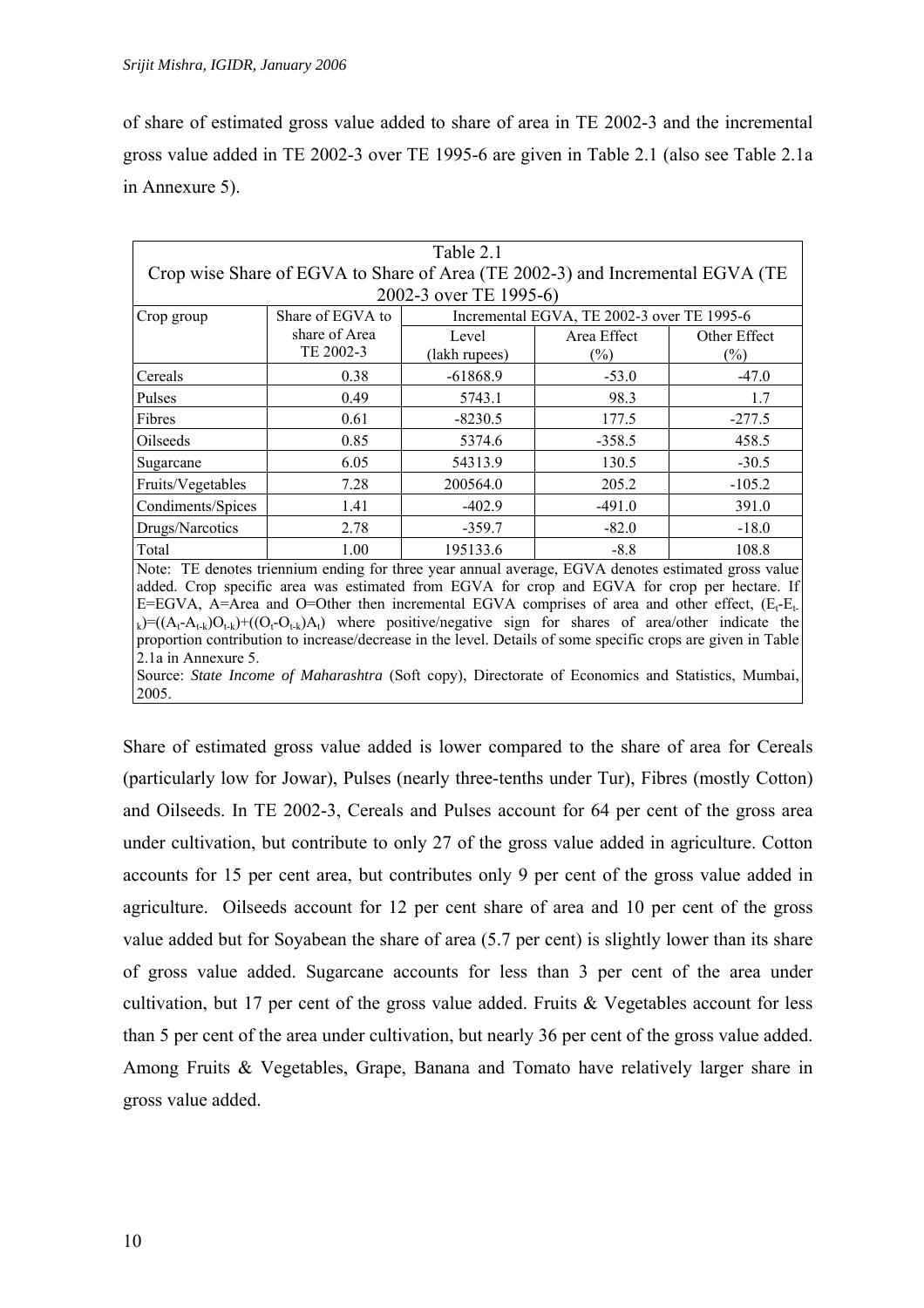Between annual average of TE 1995-6 and TE 2002-3, the incremental gross value added from the above eight major crop groups is about Rs.1950 crore. The positive increase is among Pulses, Soyabean, Sugarcane and Fruits & Vegetables; it has declined for Cereals, Cotton, Condiments & Spices, and Drugs & Narcotics. The increase in incremental value for Pulses, Soyabean, Sugarcane, and Fruits & Vegetables is largely explained by an increase in area under cultivation, but for specific crops like Tur, Soyabean, Banana, Grape and Tomato the share of other factors like yield, or advantages in relative prices also contribute.

The decline in incremental value for Cereals is contributed by a decline in area as well as other factors. Condiments/Spices show a decline despite a favourable impact from other factors because such areas might have shifted to more value addition crops under Fruits & Vegetables. The decline of Drugs & Narcotics could be indicative of the legal hassles associated with its cultivation.

In Cotton, incremental value has declined, but there has been an increase in area. With increasing yield (Table 2.2a in Annexure 5), it suggests that the positive effect of an increase in area has largely been offset by unfavourable relative prices. In other words, profitability of Cotton cultivation is declining.

#### 2.3 Agricultural Production

#### *2.3.1 Production: Area and Yield Effects, 1990-1 to 2002-3*

We analyse some recent changes in the agrarian scenario in the districts of Wardha, Washim (or undivided Akola) and Yavtatmal and the state of Maharashtra. Using three year moving average trends from 1990-1 to 2002-3, we give growth rates of production for selected crops in Table 2.2 (area and yield effects to explain shifts in production from TE 1992-3 to TE 2002-3 has been given in Table 2.2a in Annexure 5)

In the selected districts, the linear trend growth rate for production of Cereals was negative. This is largely explained by a negative area effect mostly for Jowar and Paddy. For these two crops, except for Paddy in Yavatmal, the yield effect has also been negative indicating that the shifts in cropping pattern are likely to be from lands with greater yield. The linear trend growth rate for Wheat was positive and this can be explained by positive area as well as yield effects. An exception is Yavatmal, where yield effect was negative. For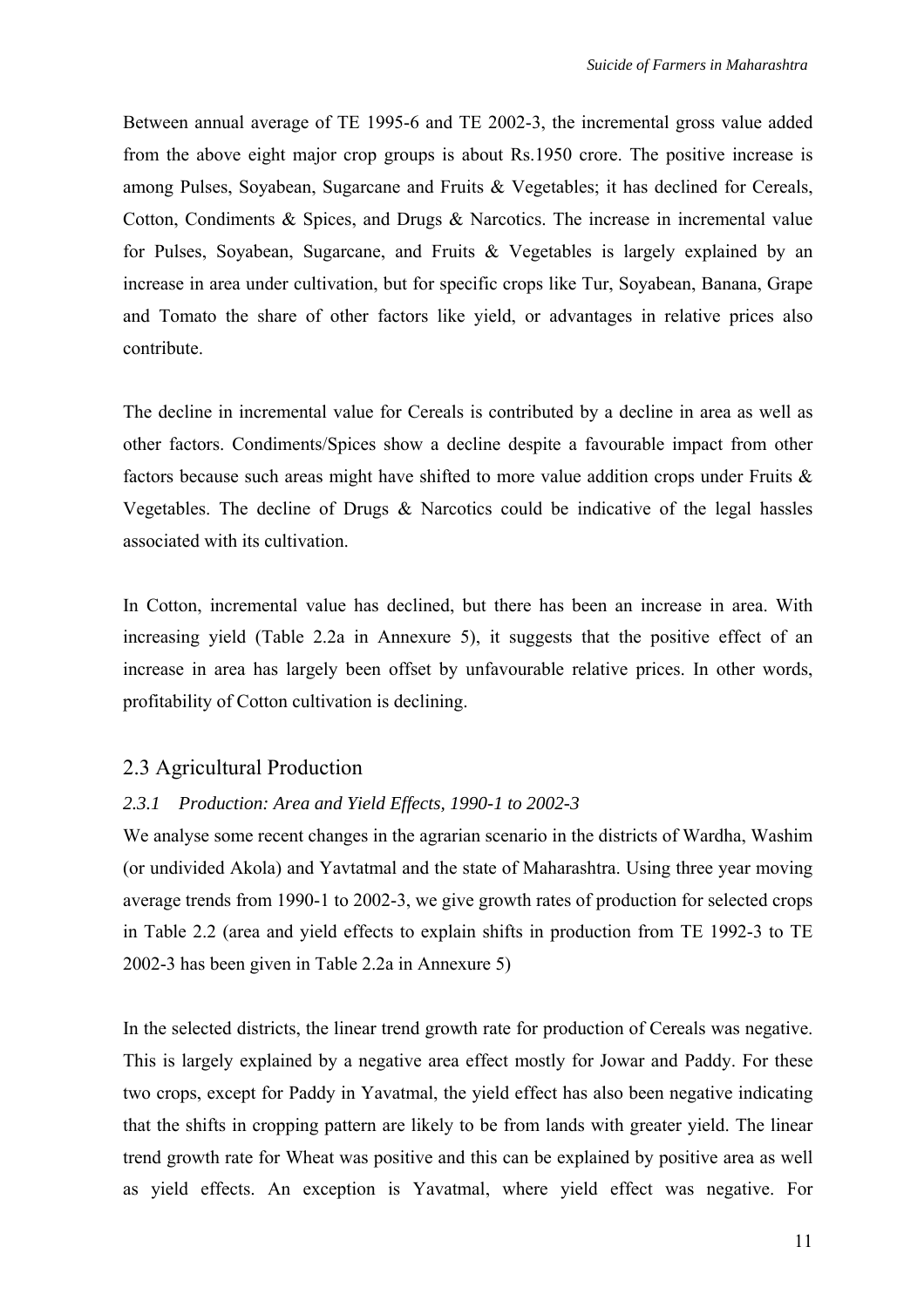Maharashtra state, the results are somewhat similar – linear trend growth rate for production of Cereals is negative. The share of area/production in the selected districts to total area/production for Cereals (particularly, Jowar and Paddy) in Maharashtra has declined. The share of production, particularly for Jowar, has been higher than the share of area indicating that the yield for Jowar in the study district is higher than the average for the state. Despite this, area has been declining (Table 2.2a in Annexure 5) and its share has come down. This can be explained by the fact that the share of gross value added relative to share of area under cultivation is the lowest for Jowar (Table 2.1a in Annexure 5).

| Table 2.2                                            |                                                                                             |                                                                                                                                       |          |                                                                                            |  |  |  |  |
|------------------------------------------------------|---------------------------------------------------------------------------------------------|---------------------------------------------------------------------------------------------------------------------------------------|----------|--------------------------------------------------------------------------------------------|--|--|--|--|
|                                                      | Production Growth Rate of Major Crop Groups in the Selected Districts,                      |                                                                                                                                       |          |                                                                                            |  |  |  |  |
|                                                      | 1990-1 to 2002-3                                                                            |                                                                                                                                       |          |                                                                                            |  |  |  |  |
| Crop groups                                          | Wardha                                                                                      | Akola+Washim                                                                                                                          | Yavatmal | Maharashtra                                                                                |  |  |  |  |
| Cereals                                              | $-6.0$                                                                                      | $-7.2$                                                                                                                                | $-6.3$   | $-1.5$                                                                                     |  |  |  |  |
| Pulses                                               | 3.8                                                                                         | 4.1                                                                                                                                   | 4.5      | 2.0                                                                                        |  |  |  |  |
| Oilseeds                                             | 14.1                                                                                        | 18.2                                                                                                                                  | 18.5     | 3.5                                                                                        |  |  |  |  |
| Sugarcane                                            | 14.5                                                                                        | 2.7                                                                                                                                   | 1.9      | 4.6                                                                                        |  |  |  |  |
| 0.4<br>0.6<br>2.8<br>Cotton<br>1.1                   |                                                                                             |                                                                                                                                       |          |                                                                                            |  |  |  |  |
|                                                      |                                                                                             | Note: Linear trend growth rate for production, b in $\ln(P_t)=a+bt+e_i$ ; where t is time, has been calculated                        |          |                                                                                            |  |  |  |  |
|                                                      |                                                                                             | using a three-year moving average series from TE 1992-3 to TE 2002-3. The growth rates are                                            |          |                                                                                            |  |  |  |  |
|                                                      |                                                                                             | significantly different from zero at 95% confidence interval in all cases expect for Cotton in all                                    |          |                                                                                            |  |  |  |  |
|                                                      |                                                                                             | scenarios. Akola+Washim refers to undivided district of Akola because independent data for the                                        |          |                                                                                            |  |  |  |  |
|                                                      |                                                                                             | recently created district of Washim are not available for the entire series. Shift in production consists of                          |          |                                                                                            |  |  |  |  |
|                                                      |                                                                                             | area and yield effects, $(P_t - P_{t-k}) = ((A_t - A_{t-k})Y_{t-k}) + ((Y_t - Y_{t-k})A_t)$ , which has been calculated for TE 1992-3 |          |                                                                                            |  |  |  |  |
|                                                      |                                                                                             | and TE 2002-3 and given in Table 2.2a in Annexure 5. Share of area/production to total area/production                                |          |                                                                                            |  |  |  |  |
| in Maharashtra is given in Table 2.2b in Annexure 5. |                                                                                             |                                                                                                                                       |          |                                                                                            |  |  |  |  |
|                                                      |                                                                                             |                                                                                                                                       |          | Source: Epitome of Agriculture, Year 1999, Part I, Commissioner Agriculture, Government of |  |  |  |  |
|                                                      |                                                                                             | Maharashtra, Pune, 2000; Agricultural Statistical Information, Maharashtra State, Part II,                                            |          |                                                                                            |  |  |  |  |
|                                                      | Commissioner Agriculture, Government of Maharashtra, Pune, 2002; and http://agri.mah.nic.in |                                                                                                                                       |          |                                                                                            |  |  |  |  |
| (accessed 4 October 2005).                           |                                                                                             |                                                                                                                                       |          |                                                                                            |  |  |  |  |

In the selected districts, the linear trend growth rate of production for Pulses has been positive with both area and yield effect being positive (Table 2.2, also see Table 2.2a in Annexure 5). The share of area under Pulses in the selected districts compared to total area under Pulses in Maharashtra also increased for undivided Akola and Yavatmal (Table 2.2b in Annexure 5). In the selected districts, the share of production is higher than the share of area indicating that yield rates are higher than that of the state's average.

For Oilseeds, the linear trend growth rate of production has also been positive with both area and yield effect being positive (Table 2.2, also see Table 2.2a in Annexure 5). Within Oilseeds, it is Soyabean that has largely replaced other Oilseeds and in the selected districts its share from total area under Oilseeds increased from 23 per cent in TE 1992-3 to 88 per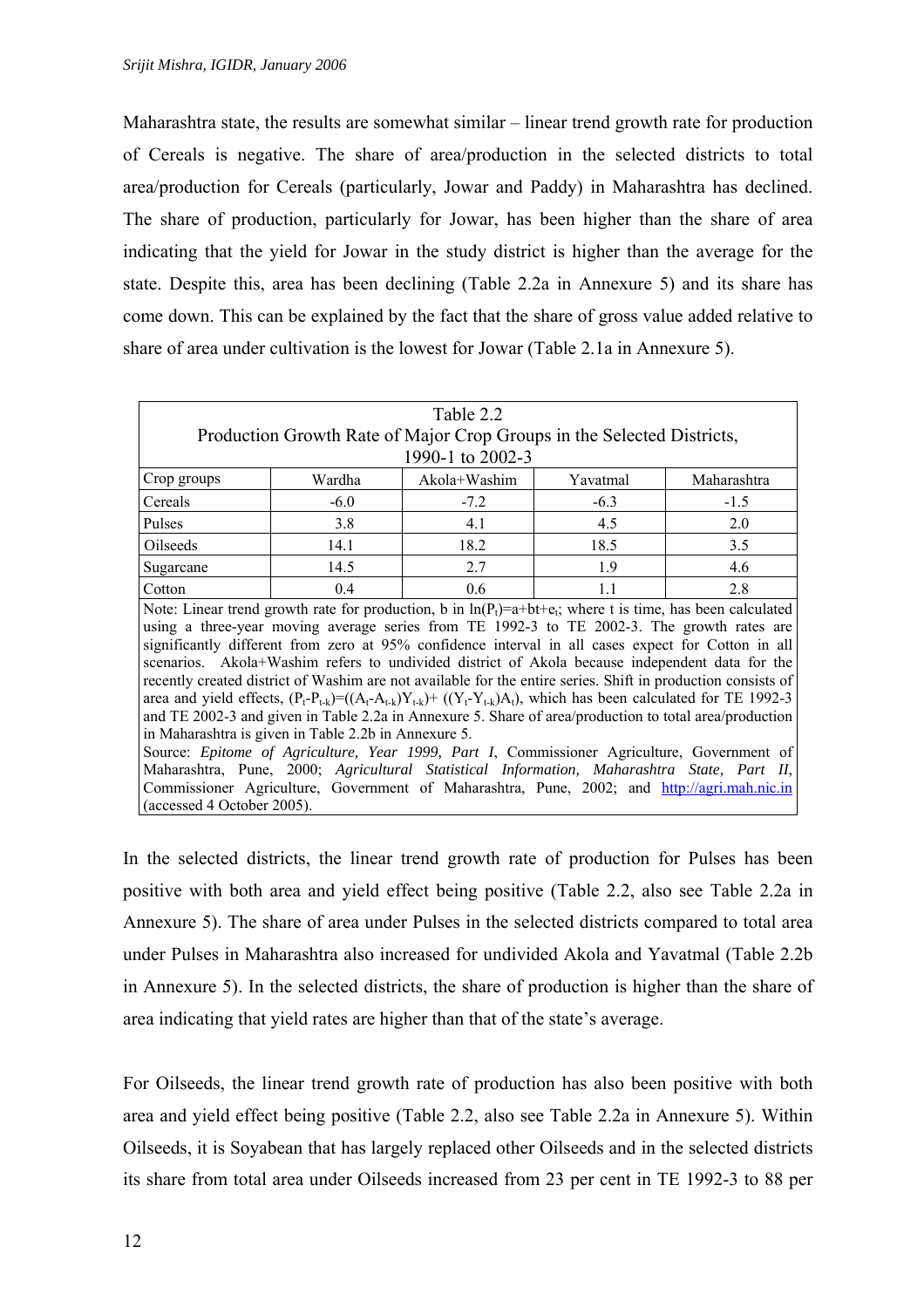cent in TE 2002-3. For Maharashtra, Oilseeds production indicates a positive growth due to positive yield effects only. However, for Soyabean, as in the selected districts, both area and yield effects have been positive. In TE 2002-3, Soyabean accounts for 47 per cent of the total area under oilseeds and 55 per cent of the total gross value addition for Oilseeds. Between TE 1992-3 to TE 2002-3, Soyabeab's share in the selected districts to the total for Maharashtra more than doubled with regard to area and more than trebled in terms of production (Table 2.2b in Annexure 5).

Linear trend growth rate for Sugarcane production has been positive and this is largely explained by a positive area effect. In Wardha, there has been a positive yield effect also. In undivided Akola, Yavatmal as well as for Maharashtra the yield effect has been negative. This negative yield effect is stronger than the area effect in Yavatmal and in this district there has been a secular decline in production in the last three years. The increase in area under Sugarcane in the selected districts despite the fact that yield of Sugarcane is lower than the state's average is because of its advantage from gross value addition (Table 2.1). The share of area/production under Sugarcane in the selected districts to the total area under Sugarcane in Maharashtra has increased in Wardha, but not in the other two districts.

In the selected districts, the linear trend growth rate for Cotton has been positive (Table 2.2). This is largely due to yield effect because area has declined in Wardha and undivided Akola. In Yavatmal, the positive area impact comes out because there was an increase in area under Cotton in the mid-nineties (1994-5 to 1996-7), but there after it has declined. In Maharashtra, growth has been greater than the three selected districts and for the state as a whole both area and yield effects are positive. The share of area under Cotton in the selected districts to total area under Cotton in Maharashtra has also declined (Table 2.2b in Annexure 5). This indicates that the increase in area under Cotton is largely outside the selected districts. In fact, it is outside Vidarbha and most of it is in Jalgaon district.

#### *2.3.2 Cropping Pattern Changes, 1990-1 to 2002-3*

Changes in share of cropping pattern from TE 1992-3 to TE 2002-3 within the selected districts for selected crops are given in Table 2.3 (also see Table 2.3a in Annexure 5). It shows the following.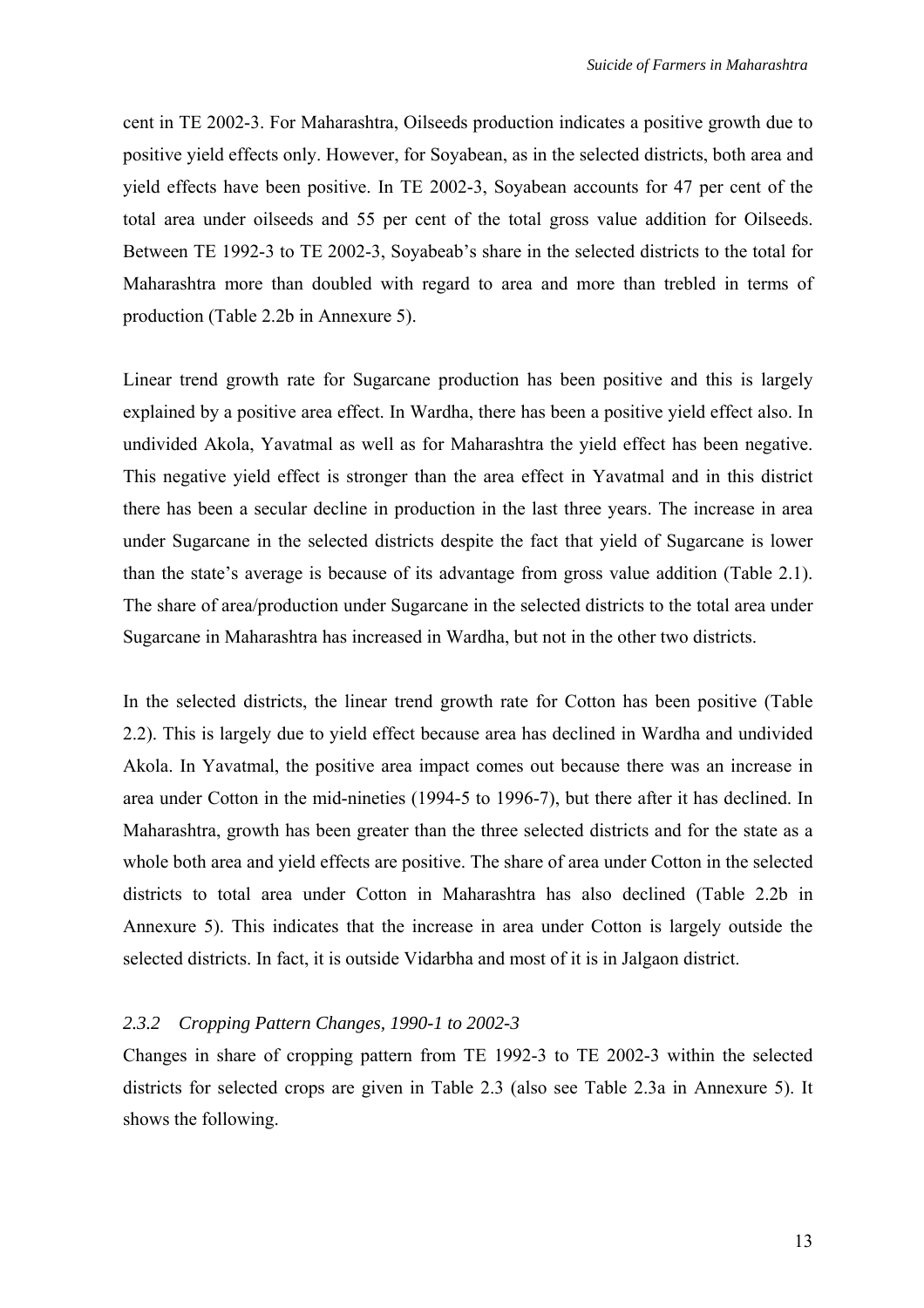In Wardha, total gross area under cultivation under the selected crops increased from 11.94 to 12.88 lakh hectares. The share of area under Cereals (particularly, Jowar), Pulses and Cotton has decreased and that of Oilseeds (mostly Soyabean) and Sugarcane has increased.

In undivided Akola, total gross area under the selected crops increased from 29.51 to 29.62 lakh hectares. The share of areas under Cereals (particularly, Jowar) and Cotton has decreased and that of Pulses, Oilseeds (mostly Soyabean) and Sugarcane has increased. In TE 2002-3 independent data for Washim suggests that the total area under cultivation at 14.01 lakh hectares is a little less than half the total area under cultivation in undivided Akola. Compared to undivided Akola, the share of Cereals and Cotton is lower and that of Pulses, Oilseeds and Sugarcane is higher in Washim.

In Yavatmal, total gross area under cultivation under the selected crops increased from 27.12 to 27.78 lakh hectares. The share of area under Cereals (particularly, Jowar) has decreased and that for the rest – Pulses, Oilseeds (mostly Soyabean), Sugarcane and Cotton – has increased.

| Table 2.3                                                                                                 |           |            |                |        |           |               |        |            |             |            |
|-----------------------------------------------------------------------------------------------------------|-----------|------------|----------------|--------|-----------|---------------|--------|------------|-------------|------------|
| Share of Area Across Crops in the Selected Districts, TE 1992-3 and TE 2002-3                             |           |            |                |        |           |               |        |            |             |            |
| Crops                                                                                                     |           | Wardha     | $Akola+Washim$ |        |           | <b>Washim</b> |        | Yavatmal   | Maharashtra |            |
|                                                                                                           | <b>TE</b> | TE         | TE             | TE     | <b>TE</b> | TE            | TE     | TE         | TE          | TE         |
|                                                                                                           | 1992-3    | $2002 - 3$ | 1992-3         | 2002-3 | 1992-3    | $2002 - 3$    | 1992-3 | $2002 - 3$ | 1992-3      | $2002 - 3$ |
| Cereals                                                                                                   | 26.84     | 13.85      | 31.66          | 18.63  | NA.       | 18.33         | 28.78  | 19.08      | 54.30       | 49.86      |
| Pulses                                                                                                    | 18.89     | 18.17      | 26.91          | 34.32  | <b>NA</b> | 39.69         | 20.12  | 23.94      | 16.65       | 18.38      |
| Oilseeds                                                                                                  | 16.92     | 34.03      | 6.44           | 13.96  | NA.       | 20.83         | 4.51   | 9.85       | 13.04       | 12.97      |
| Sugarcane                                                                                                 | 0.23      | 0.82       | 0.21           | 0.27   | NA.       | 0.45          | 0.77   | 0.77       | 2.23        | 3.06       |
| Cotton                                                                                                    | 37.11     | 33.13      | 34.79          | 32.82  | NA.       | 20.70         | 45.81  | 46.36      | 13.79       | 15.73      |
| Total                                                                                                     | 100.00    | 100.00     | 100.00         | 100.00 | NA.       | 100.00        | 100.00 | 100.00     | 100.00      | 100.00     |
| Total Area (lakh ha)                                                                                      | 11.94     | 12.88      | 29.51          | 29.62  | NA.       | 14.01         | 27.12  | 27.78      | 584.20      | 570.90     |
| Note: NA denotes not applicable. For share of area under specific crops like, Jowar, Rice, Wheat, Tur and |           |            |                |        |           |               |        |            |             |            |
| Soyaben see Table 2.3a in Annexure 5.                                                                     |           |            |                |        |           |               |        |            |             |            |
| Source: As in Table 2.2.                                                                                  |           |            |                |        |           |               |        |            |             |            |

In Maharashtra, as against the observation in the selected districts, the total gross area under cultivation under the selected crops decreased. The direction of change in cropping pattern is similar to that in the selected districts, but the magnitude of change is much lower. This indicates that the shifts, particularly decline in area from Cereals (Jowar) is relatively higher in the selected districts.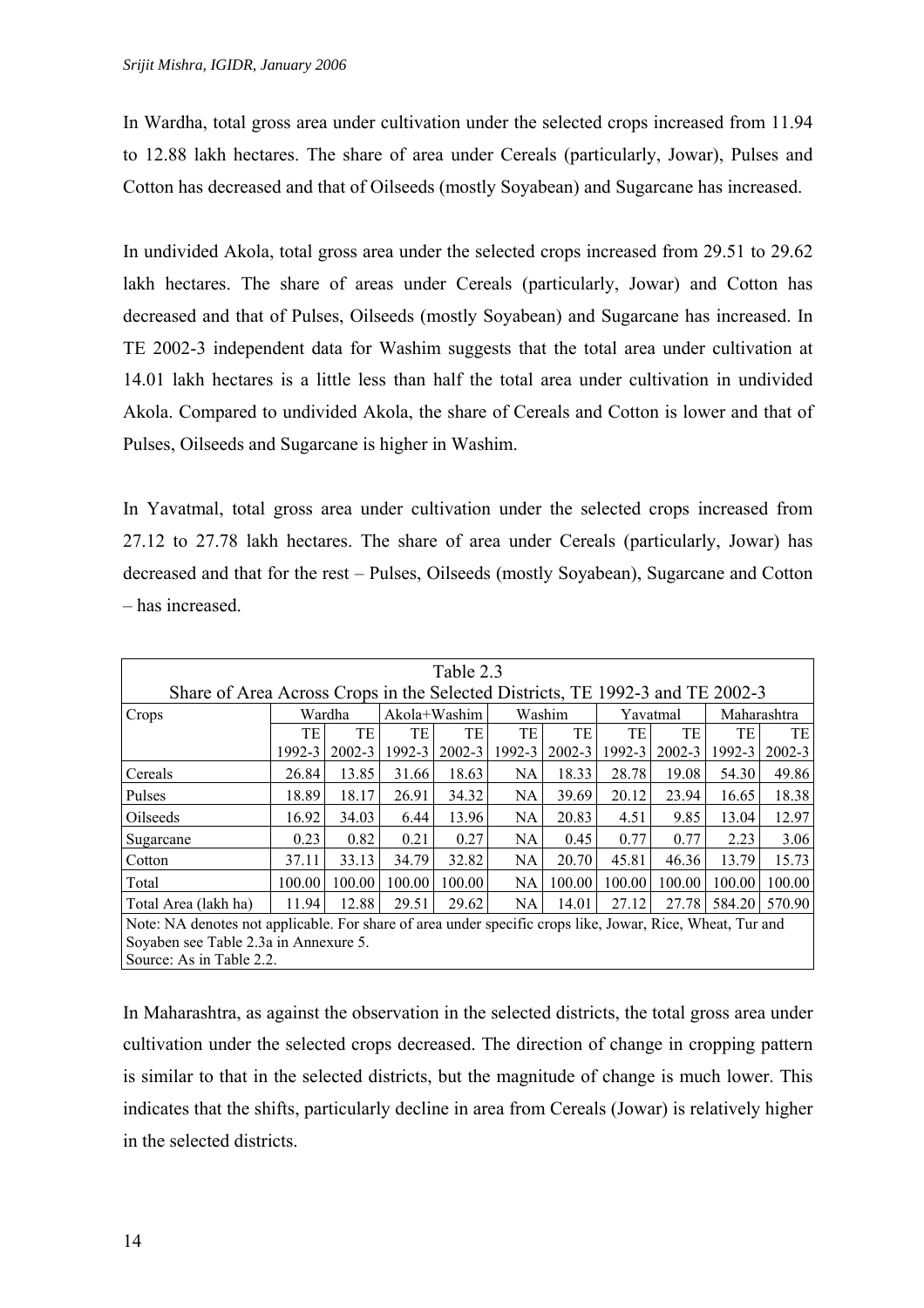<span id="page-22-1"></span>Another related point is that the share of area under Cotton in Maharashtra has increased, but it has decreased in the selected districts. The decline is not evident in Yavatmal because it increased in the mid-1990s to a peak in TE 1997-8, but, thereafter, it has been declining.

Between Maharashtra and the selected districts, it can be stated that the selected districts have much higher share of area under Cotton, Pulses (excluding Wardha) and Oilseeds (excluding Yavatmal) and lower share of area under Cereals and Sugarcane.

#### *2.3.3 Availability of Water*

It would be interesting to know the production scenario during the year 2004, as it would coincide with our primary survey data discussed subsequently in chapter 4. We do not yet have agriculture production or related data for 2004, but we do have some information on rainfall. In the three selected districts, as in large parts of India, agriculture is monsoon dependent. A positive feature is that the selected districts are by and large rain assured regions.<sup>12</sup> Unfortunately, the monsoon scenario in the selected districts during May-October 2004 was largely deficient (Table 2.4).

| Table 2.4<br>Rainfall During May-October in the Selected Districts, 2001 to 2004 |                                                                           |               |               |              |  |  |  |  |  |
|----------------------------------------------------------------------------------|---------------------------------------------------------------------------|---------------|---------------|--------------|--|--|--|--|--|
|                                                                                  |                                                                           |               |               |              |  |  |  |  |  |
|                                                                                  |                                                                           | Wardha        | Washim        | Yavatmal     |  |  |  |  |  |
| May-                                                                             | Normal, in millimetre (mm)                                                | (100)<br>994  | (100)<br>833  | 938<br>(100) |  |  |  |  |  |
| October                                                                          | 2001, in mm $(\%$ of Normal)                                              | (88)<br>873   | (123)<br>1020 | (80)<br>754  |  |  |  |  |  |
| Rainfall                                                                         | 2002, in mm $(\%$ of Normal)                                              | (107)<br>1065 | (156)<br>1301 | (97)<br>911  |  |  |  |  |  |
|                                                                                  | 2003, in mm $(\%$ of Normal)                                              | (89)<br>890   | (96)<br>803   | (91)<br>849  |  |  |  |  |  |
|                                                                                  | (49)<br>2004, in mm $(\%$ of Normal)<br>(78)<br>(69)<br>455<br>773<br>574 |               |               |              |  |  |  |  |  |
| Note: Figures in parentheses indicate rainfall as per cent of normal.            |                                                                           |               |               |              |  |  |  |  |  |
|                                                                                  | Source: http://agri.mah.nic.in (accessed 4 October 2005).                 |               |               |              |  |  |  |  |  |

#### *2.3.4 Cotton Scenario in Maharashtra, 2004-5*

We have some information on production of Cotton for 2004-5. This, however, is available for India and Maharashtra state at an aggregate level from an alternative source [\(http://cicr.nic.in,](http://cicr.nic.in/) accessed 30 July 2005). In 2004-05, despite delay in rain, there has been record production of Cotton. It is estimated at 232 lakh bales for India, an increase of about 70 lakh bales from the previous year. The situation is also good in Maharashtra where it is estimated to be more than 52 lakh bales from 31 lakh bales in the previous vear.<sup>13</sup> This

<span id="page-22-0"></span>

<sup>&</sup>lt;sup>12</sup>The drought prone districts in Maharashtra are mostly in Marathwada and Western Maharashtra.<br><sup>13</sup> The estimate of production takes into consideration procurement at various trading centres among other things. It is understood that cotton produced in neighbouring states might have been sold in Maharashtra in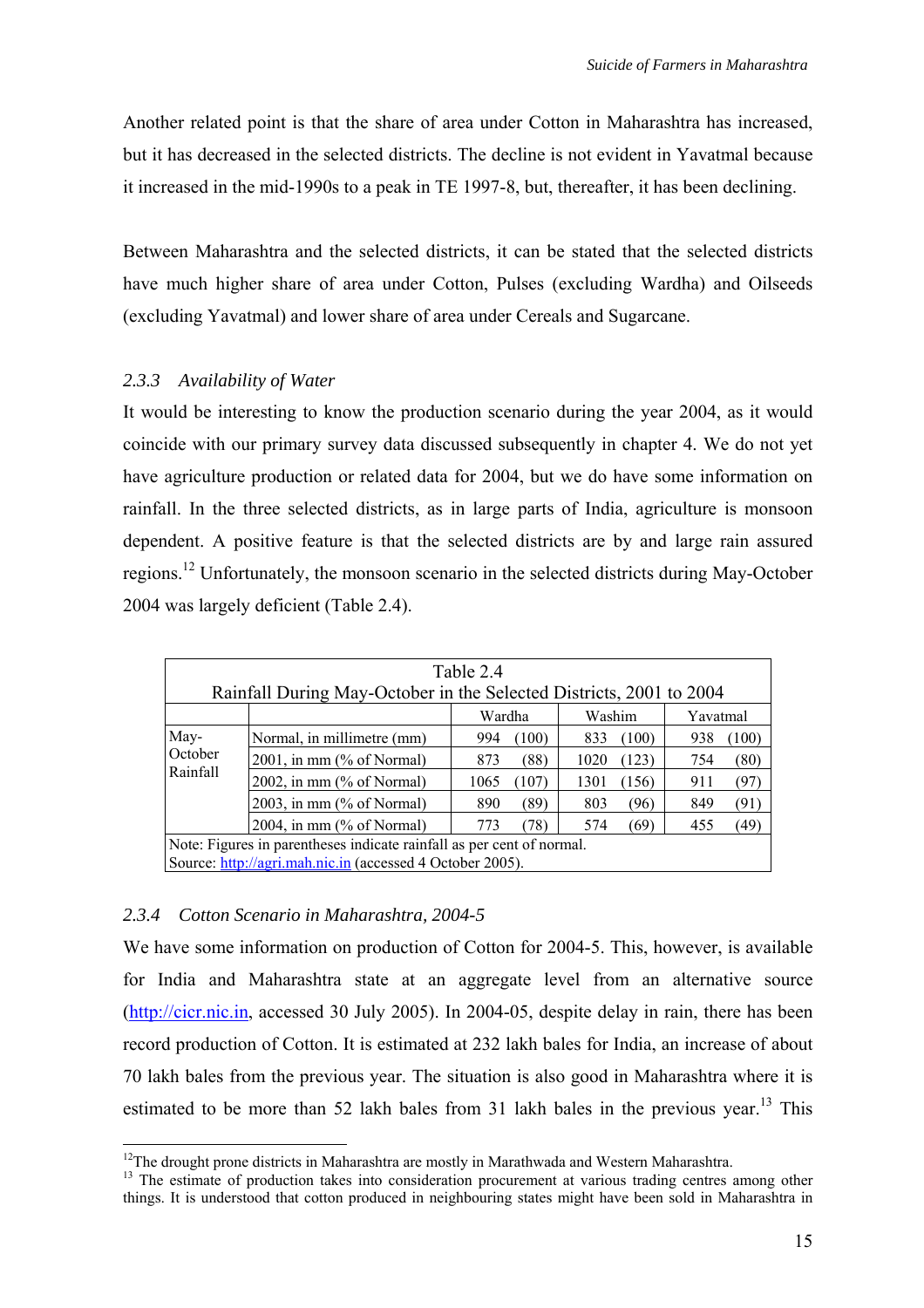increase in production of Cotton has been worldwide leading to a fall in prices of Cotton (see Box 2.1 on recent international and domestic polices impact on Cotton prices in India).

#### Box 2.1

International and Domestic Policies Impact on Cotton Prices in India

Excess international supply at a lower price is also because of direct and indirect subsides leading to dumping by the United States of America (USA). During the period 1998 to 2003 Cotton export prices from USA were lower than their cost of production by more than 50 per cent on average and had reached a maximum of 65 per cent in 2002 (Murphy, Lilliston and Lake, 2005). As against this, domestic policies in India have led to removal of quantitative restrictions and subsequently reduction of import tariff from 35 per cent in 2001-2 to 5 per cent in 2002-3. All these exposed the domestic prices of Cotton to the volatility of international prices. This has been adversely affecting the Cotton farmer. Similarly, excessive Cotton exports leading to an increase in yarn prices can adversely affect the handloom and power loom weavers. Thus, variable import and export tariffs that guard movements in domestic prices against volatility in international prices could be of help to both producers and consumers (Ghosh, 2005).

In Maharashtra, the increase in production is because of two factors. First, there has been an increase in area from 27.7 lakh hectares in 2003-4 to 30.5 lakh hectares in 2004-5, which was propelled by a higher open market price for Cotton in 2003-4. In 2002-3, the private traders were allowed to operate for the first time since the enactment of the Monopoly Cotton Procurement Scheme (MCPS) almost thirty years ago. In 2004-5, the share of area under Cotton in Maharashtra is 34 per cent of the total area under cotton in India (most of it under rain-fed conditions and as of 2000-1 less than 3 per cent of gross area under Cotton cultivation in the state was irrigated). Second, yield in Maharashtra increased by about 52 per cent, from 191 kilograms/hectare in 2003-4 to 290 kilograms/hectare in 2004-5. As a result of this, Maharashtra's share in India's total production of cotton increased from 18.5 per cent in 2003-4 to 22.4 per cent in 2004-5. Despite this, productivity of Cotton in

 <sup>2004-5</sup> because of the higher price offered under the Monopoly Cotton Procurement Scheme of the state. Even if one concedes that such inflow of Cotton would account for 20 per cent of the estimated produce then also there would be an increase of production in the state by 10 lakh bales.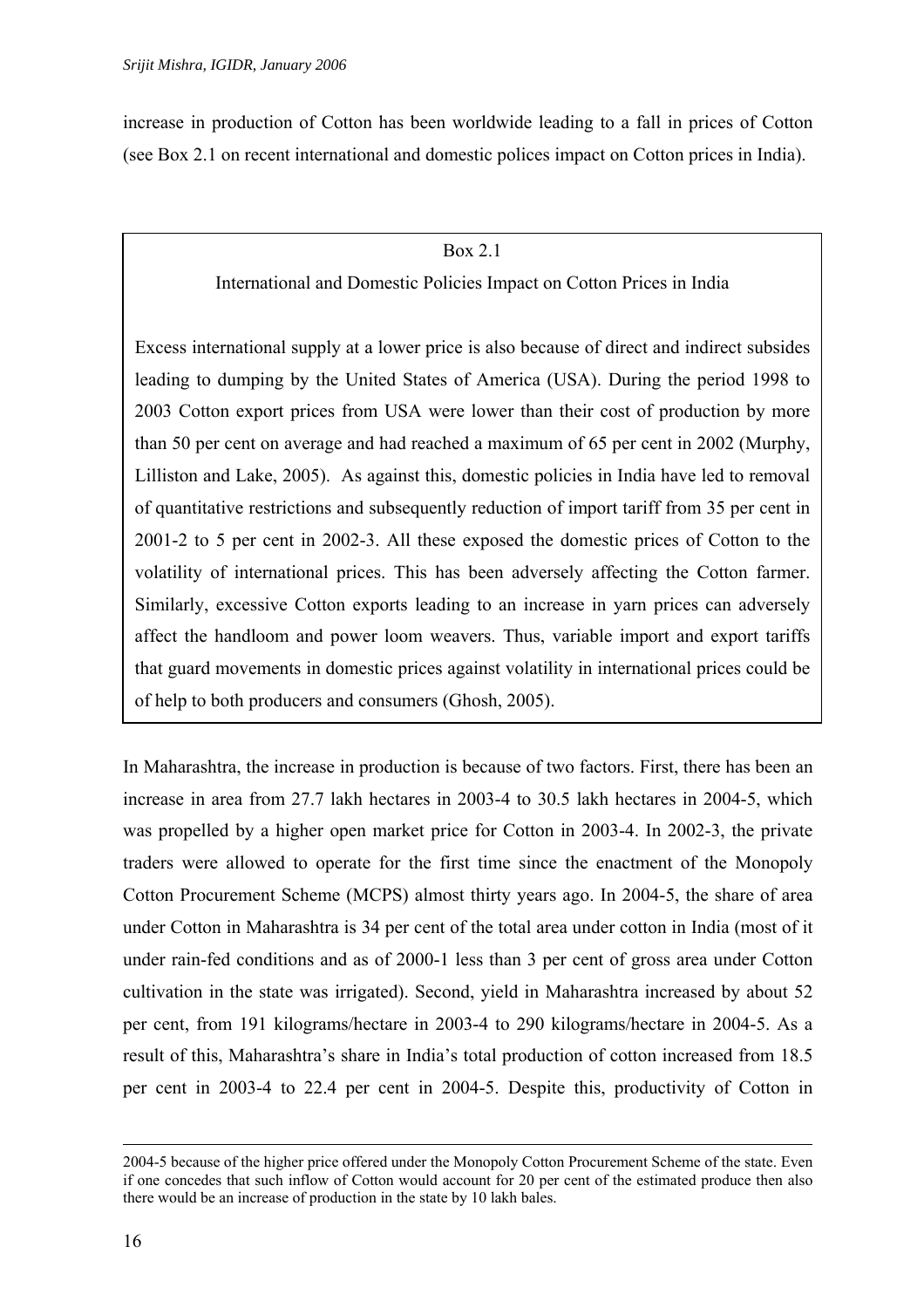Maharashtra is the lowest across major states and is about 66 per cent of the national average in 2004-5. $^{14}$ 

One can infer that deficient rain in the selected districts had an adverse impact in some pockets, but overall the weather condition was suitable for the cotton crop ensuring a bumper harvest in the state. Without district-wise data, we would not be able to comment on the scenario in the selected districts, but our observation of shifts in cropping pattern up to TE 2002-3 suggests that much of these gains would have been outside the three selected districts; rather, outside Vidarbha.

### 2.4 Cost of Production

Between TE 19965-6 and TE 2002-3, the annual average for gross value of inputs used in agriculture in Maharashtra increased by Rs.2063 crore (from Rs.19892 crore to Rs.21956 crore). In TE 2002-3, Jowar, Tur, Soyabean and Cotton account for 88 per cent, 69 per cent, and 84 per cent of the area under major crops in Wardha, Washim and Yavatmal respectively (Table 2.3a in Annexure 5). For these four crops we give item wise share of cost of production in Maharashtra in 2001-2 in Table 2.5 (for values see Table 2.5a in Annexure 5). It shows that operational costs account for nearly 75 per cent of the costs in Jowar, Soyabean and Cotton and about 57 per cent in Tur. A substantial part of operational costs is human and animal labour. For cost attributed to human labour, imputed family labour account for 47 per cent in Jowar, 45 per cent in Tur, 34 per cent in Soyabean, and 37 per cent in Cotton. With regard to animal labour more than 75 per cent of the costs is attributed to owned bullocks – it is as high as 92 per cent for Cotton. Most of the machine labour is hired. The share of costs on account of seeds, fertilizer, manure and insecticides is higher for the cash crops, Cotton and Soyabean, when compared with Jowar and Tur.

What is most striking is the high use of insecticides in Cotton - per hectare usage in Cotton cultivation is nearly 13 times higher than that of Soyabean, 82 times higher than that of Tur, 442 times higher than that of Sugarcane where per hectare insecticide use was Rs.1.4 in

<span id="page-24-0"></span><sup>&</sup>lt;sup>14</sup> In addition to vield uncertainty and low yield, one of our background papers also points out to cost of Cotton cultivation being much higher than the price received, poor dissemination of scientific farm techniques (farmers do not use certified seeds, seed sowing per unit land is not adhered to, fertilizer usage is not as per recommended dose, insecticide usage is excessive causing damage to crop and ecology), and the farmer being increasingly exposed to price volatility (Shroff, 2005). Another background paper mentions about increasing input prices (Kulkarni and Deshpande, 2005). The farmers receiving unremunerative prices for Cotton has also come up in our FGDs (section 2.6)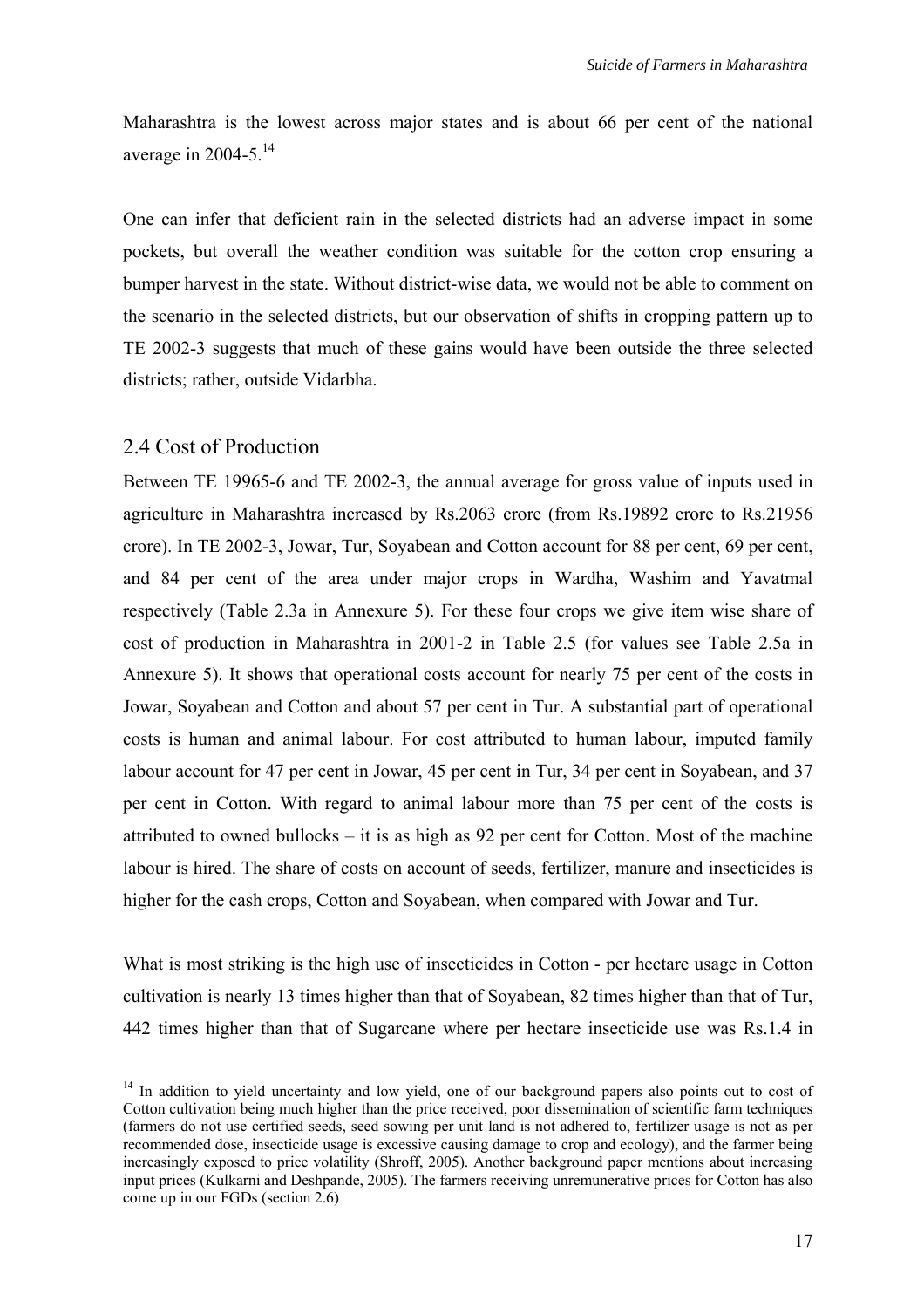2001-2 in Maharashtra, and nearly 2000 times greater than Jowar. Superimposing TE 2002-3 area data from Table 2.3a in Annexure 5 and considering the insecticide usage in Jowar, Tur and Soyabean as proxies for its usage in Cereals, Pulses and Oilseeds one can calculate that from across five crop groups, Cotton accounts for more than 89 per cent of the total expenses for insecticides. This proportion may reduce a little if one includes usage of insecticides in Fruits & Vegetables because insecticide usage for these crops is not likely to be high. This suggests widespread availability of insecticide among farmers growing cotton. Consumption of insecticides is one of the most prevalent methods of committing suicides in the state (Table 3.1h in Annexure 5, 34 per cent of the total male suicides and 30 of the total females suicides, it is much higher in Amravati division and in our three selected districts).

| Table 2.5                                                                         |                                    |      |      |      |  |  |  |
|-----------------------------------------------------------------------------------|------------------------------------|------|------|------|--|--|--|
| Share of Cost of Production in Mahsrashtra, 2001-2                                |                                    |      |      |      |  |  |  |
| Item                                                                              | Soyabean<br>Jowar<br>Tur<br>Cotton |      |      |      |  |  |  |
| <b>Operational Costs</b>                                                          | 75.7                               | 57.2 | 73.8 | 76.8 |  |  |  |
| Human Labour                                                                      | 29.5                               | 27.7 | 20.3 | 26.3 |  |  |  |
| Family                                                                            | 14.0                               | 12.5 | 7.0  | 9.7  |  |  |  |
| Animal Labour                                                                     | 25.5                               | 18.4 | 22.0 | 22.4 |  |  |  |
| Owned                                                                             | 19.8                               | 13.9 | 18.0 | 20.5 |  |  |  |
| Machine Labour                                                                    | 4.7                                | 1.5  | 8.2  | 3.2  |  |  |  |
| Hired                                                                             | 4.6                                | 1.5  | 8.2  | 3.1  |  |  |  |
| Seeds                                                                             | 2.3                                | 3.1  | 9.9  | 5.3  |  |  |  |
| Fertilizer                                                                        | 6.5                                | 3.5  | 9.2  | 8.2  |  |  |  |
| Manure                                                                            | 1.7                                | 0.3  | 0.8  | 3.7  |  |  |  |
| Insecticides                                                                      | 0.0                                | 0.1  | 0.4  | 3.6  |  |  |  |
| Irrigation                                                                        | 3.7                                | 1.4  | 0.9  | 2.0  |  |  |  |
| Others                                                                            | 1.9                                | 1.4  | 2.0  | 2.2  |  |  |  |
| <b>Fixed Costs</b>                                                                | 24.3                               | 42.8 | 26.2 | 23.2 |  |  |  |
| <b>Total Costs</b>                                                                | 100.0<br>100.0<br>100.0<br>100.0   |      |      |      |  |  |  |
| Note: For value of costs see Table 2.5a in Annexure 5.                            |                                    |      |      |      |  |  |  |
| Source: Report of the Commission for Agricultural Costs and Prices, Department of |                                    |      |      |      |  |  |  |
| Agriculture and Co-operation, Ministry of Agriculture, Government of India, 2005. |                                    |      |      |      |  |  |  |

For Jowar, Tur, Soyabean and Cotton the projected cost of cultivation for Maharashtra and Minimum Support Prices (MSP) for India in 2004-5 is given in Table 2.6 (also see Table 2.6a in Annexure 5). It shows that the MSP for Jowar and Cotton are greater than A2+FL costs (all paid costs including rent for land and imputed family labour) but lower than C2 costs (A2+FL plus interest on value of owned capital assets and rental value of owned land), for Tur and Soyabean it is above C2 costs. This gap between costs and MSP reiterates the relative disadvantages associated with the cultivation of Jowar and Cotton and relative advantages of cultivating Tur and Soyabean. This would hold for Cotton even after taking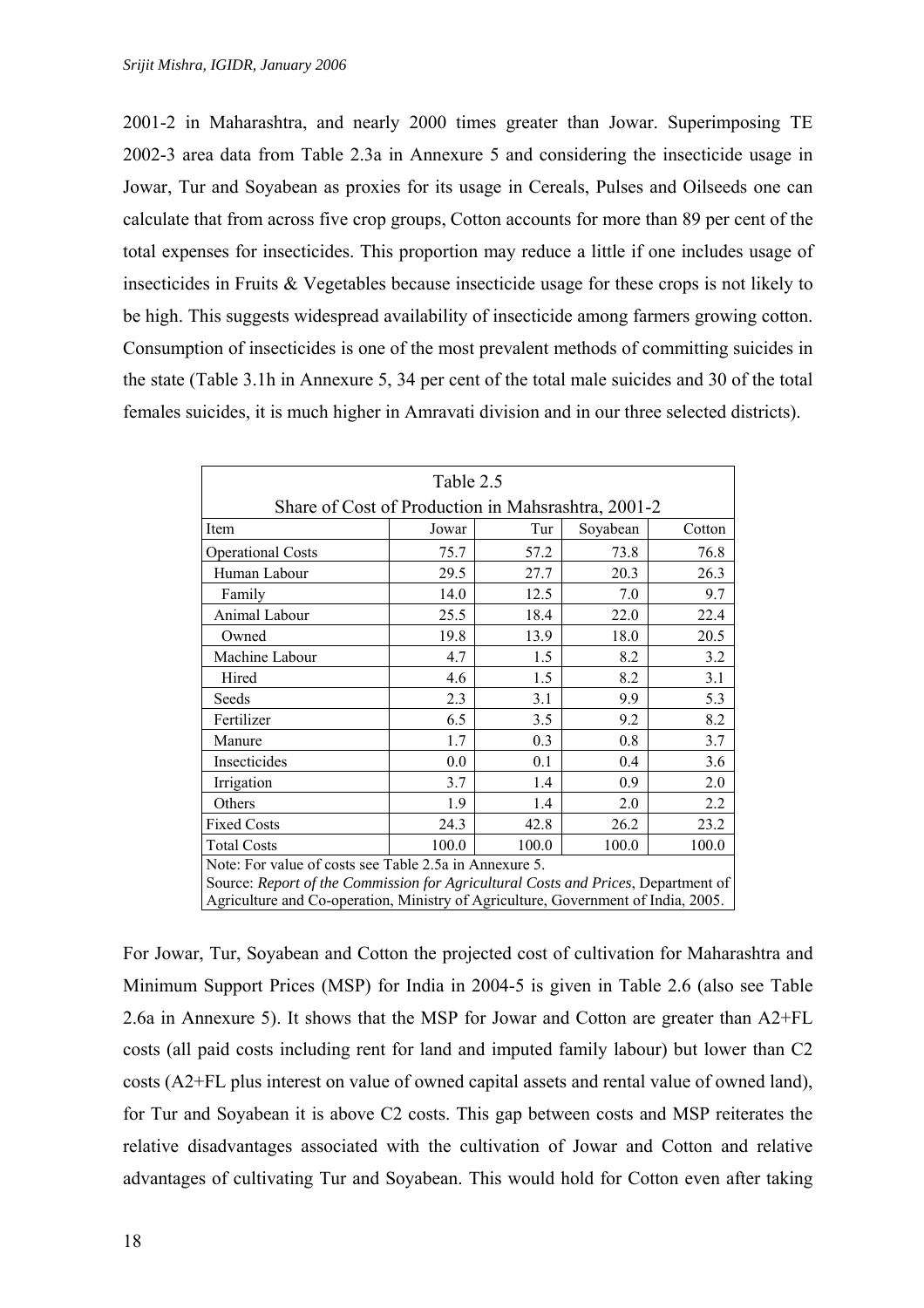into account that Maharashtra State Co-operative Cotton Growers Marketing Federation Limited (MSCCGMF) paid an additional Rs.500/- per quintal over and above the MSP in 2004-5.

| Table 2.6                                                                                                                                                                                                                                                                                                                                                                                                                                                                                                                                                                                                                                                                                                                                                                             |        |                           |         |         |  |  |  |  |
|---------------------------------------------------------------------------------------------------------------------------------------------------------------------------------------------------------------------------------------------------------------------------------------------------------------------------------------------------------------------------------------------------------------------------------------------------------------------------------------------------------------------------------------------------------------------------------------------------------------------------------------------------------------------------------------------------------------------------------------------------------------------------------------|--------|---------------------------|---------|---------|--|--|--|--|
| Cost of Production and Minimum Support Prices, 2004-5 (Rs./Qtl.)*                                                                                                                                                                                                                                                                                                                                                                                                                                                                                                                                                                                                                                                                                                                     |        |                           |         |         |  |  |  |  |
| Indicators                                                                                                                                                                                                                                                                                                                                                                                                                                                                                                                                                                                                                                                                                                                                                                            | Jowar  | Soyabean<br>Tur<br>Cotton |         |         |  |  |  |  |
| Costs, C <sub>2</sub> (Maharashtra)#                                                                                                                                                                                                                                                                                                                                                                                                                                                                                                                                                                                                                                                                                                                                                  | 629.01 | 1026.59                   | 885.66  | 2215.55 |  |  |  |  |
| MSP (All India) $\omega$                                                                                                                                                                                                                                                                                                                                                                                                                                                                                                                                                                                                                                                                                                                                                              | 515.00 | 1390.00                   | 1000.00 | 1960.00 |  |  |  |  |
| Note: * Rs.=Rupees and Qtl.=Quintal. # C2 costs data for 2004-5 are projections. It includes all actual<br>expenses in cash and kind incurred in production by owner, rent paid for leased in land and imputed value of<br>family labour, interest on value of owned capital assets (excluding land) and rental value of owned land (net<br>of land revenue). @ MSP denotes Minimum Support Prices declared by the Ministry of Agriculture,<br>Government of India. For Soyabean MSP is for yellow variety whereas Cotton MSP is for H-4 (long staple)<br>variety. In Maharashtra, price paid under Monopoly Cotton Procurement Scheme was about Rs 500/- more<br>than the MSP. For data during 2001-2 and information on variable input price index see Table 2.6a in<br>Annexure 5. |        |                           |         |         |  |  |  |  |

The farmer receives the MSP if the produce is of fair average quality and if it is sold in authorised centres. In practice, farmers sell the produce in the open market where the prevailing price is lower than the MSP. An exception was the Monopoly Cotton Procurement Scheme (MCPS) that has been in operation since 1972-3 in Maharashtra. Under this scheme, cotton procurement was the monopoly of the MSCCGMF and the farmer was not only assured of the MSP, but also received a bonus if MSCCGMF made profit.

Over time, a plethora of problems were identified with the scheme. The bonus was converted to additional advance price that was also guaranteed. The payment of additional price was de-linked from the actual market scenario leading to instances when Cotton was purchased dear and sold at a cheaper rate. This led to a loss that cumulated over time. In addition to this, poor storage facilities led to mixing of different grades of cotton and destruction by fire and rain. Office bearers involved in grading and weighing took to rentseeking activities. The farmers paid commission to middlemen at the procurement centres. There emerged a class of traders in the guise of farmers. The farmer sold his produce to a trader-farmer at a lower price who in turn sold it to the MSCCGMF. The payment to farmers was delayed and staggered.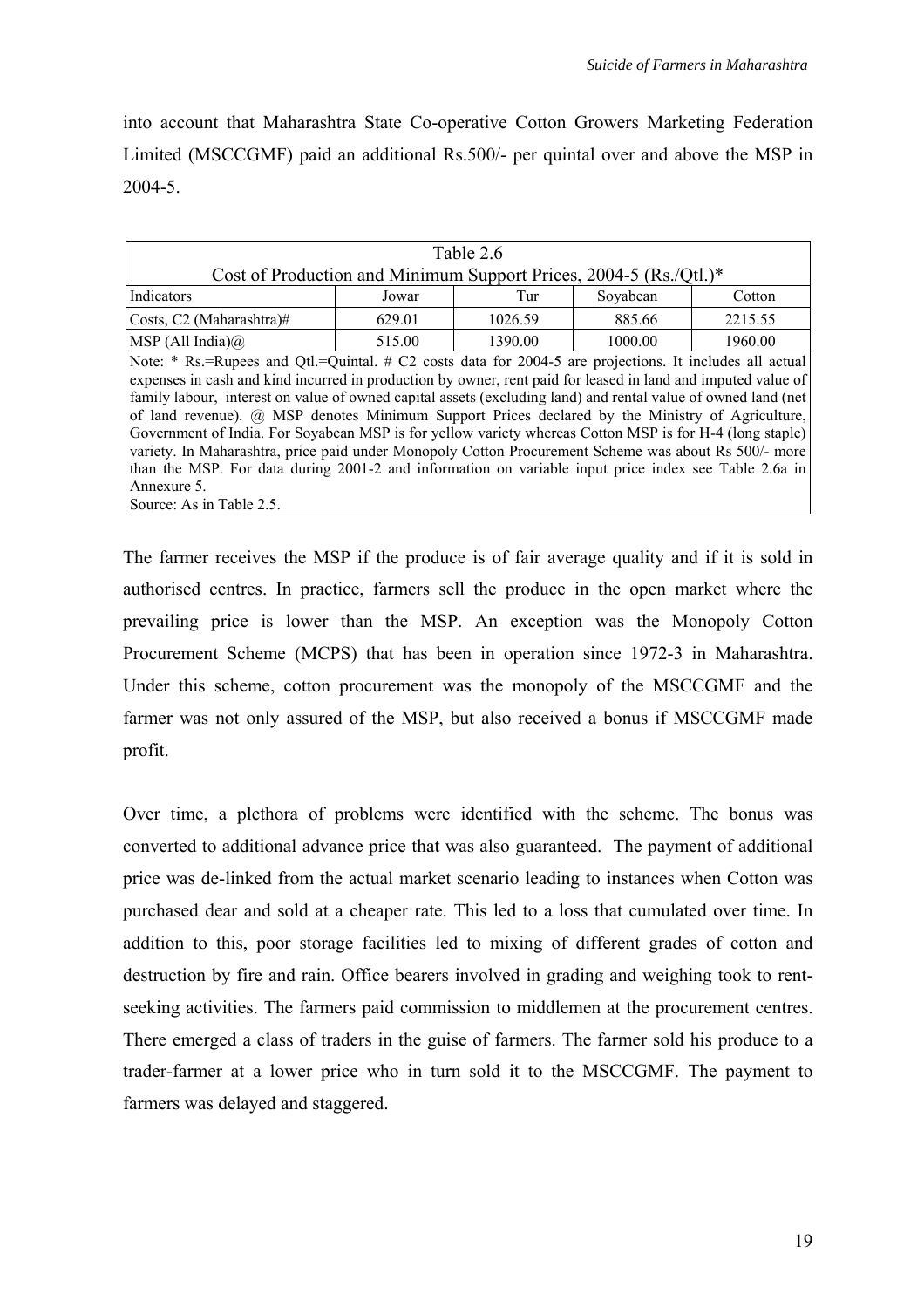To do away with the problems under MCPS, monopoly procurement was relaxed and private traders and textile mills were allowed to buy from the farmers directly in 2002-3. This proved beneficial to the farmers, as the open market prices during this and particularly in the next season was higher than the MSP because of higher international price for cotton.

The doing away with MCPS was very short lived. In 2004-5, there was an increase in cotton production all over the world and open market prices fell much below the MSP and MCPS was back in operation leading to record procurement by MSCCGMF. Under MCPS, price paid per quintal (average fair quality of long staple) was about Rs.2500, but payment was not immediate. Many farmers sold their produce in the open market at Rs.1900 or even lower. It is by and large the trader-farmers or farmers who do not want ready cash who sold to the MSCCGMF.

## 2.5 Other Issues in Land, Labour and Credit

### *2.5.1 Capital Formation in Agriculture*

We do not have independent estimates on capital formation in agriculture for Maharashtra. A perusal of the all India situation suggests that gross fixed capital formation in agriculture as a proportion of gross domestic product (GDP) declined from 3.1 per cent in the early eighties (1980-5, which also coincides with the sixth plan) to 1.6 per cent in recent times (1997-2002, which also coincides with the ninth plan), see Table 2.7. During the same period, gross fixed capital formation in agriculture as a proportion of total gross fixed capital formation declined from 13.1 per cent to 7.4 per cent. Proportion of plan expenditure towards agriculture & allied activities also declined in India as well as in Maharasthtra.

| Table 2.7 Capital Formation and Plan Expenditure in Agriculture |                |                                                |                             |                                             |  |  |  |
|-----------------------------------------------------------------|----------------|------------------------------------------------|-----------------------------|---------------------------------------------|--|--|--|
| Year                                                            | GFCF in Agr    | GFCF in Agr<br>Exp on Agr $\&$ Exp on Agr $\&$ |                             |                                             |  |  |  |
|                                                                 | as $%$ of GDP. |                                                |                             | as % of total Allied as % of Allied as % of |  |  |  |
|                                                                 | India          |                                                | GFCF, India total Plan Exp. | total Plan Exp.                             |  |  |  |
|                                                                 |                |                                                | India                       | Maharashtra                                 |  |  |  |
| 1980-85, Sixth Plan (Actuals)                                   | 3.1            | 13.1                                           | 6.1                         | 6.0                                         |  |  |  |
| 1985-92, Seventh Plan (Actuals)                                 | 2.3            | 9.6                                            | 5.9                         | 5.6                                         |  |  |  |
| 1992-97, Eighth Plan (Actuals)                                  | 1.9            | 7.4                                            | 5.1                         | 5.7                                         |  |  |  |
| 1997-2002, Ninth Plan (Actuals)                                 | 1.6            | 7.4                                            | 4.5                         | 3.3                                         |  |  |  |

Note: GFCF indicates Gross Fixed Capital Formation, GDP indicates Gross Domestic Product at Factor Cost, Exp indicates expenditure, Agr indicates Agriculture.

Source: *Report of the Committee on Capital Formation in Agriculture*, Ministry of Agriculture, Government of India, [http://agricoop.nic.in/Capital%20Formation/annexes.xls](http://agricoop.nic.in/Capital Formation/annexes.xls) (accessed 18 January 2006), *Economic Survey of India*, Various Years and *Economic Survey of Maharashtra*, Various Years.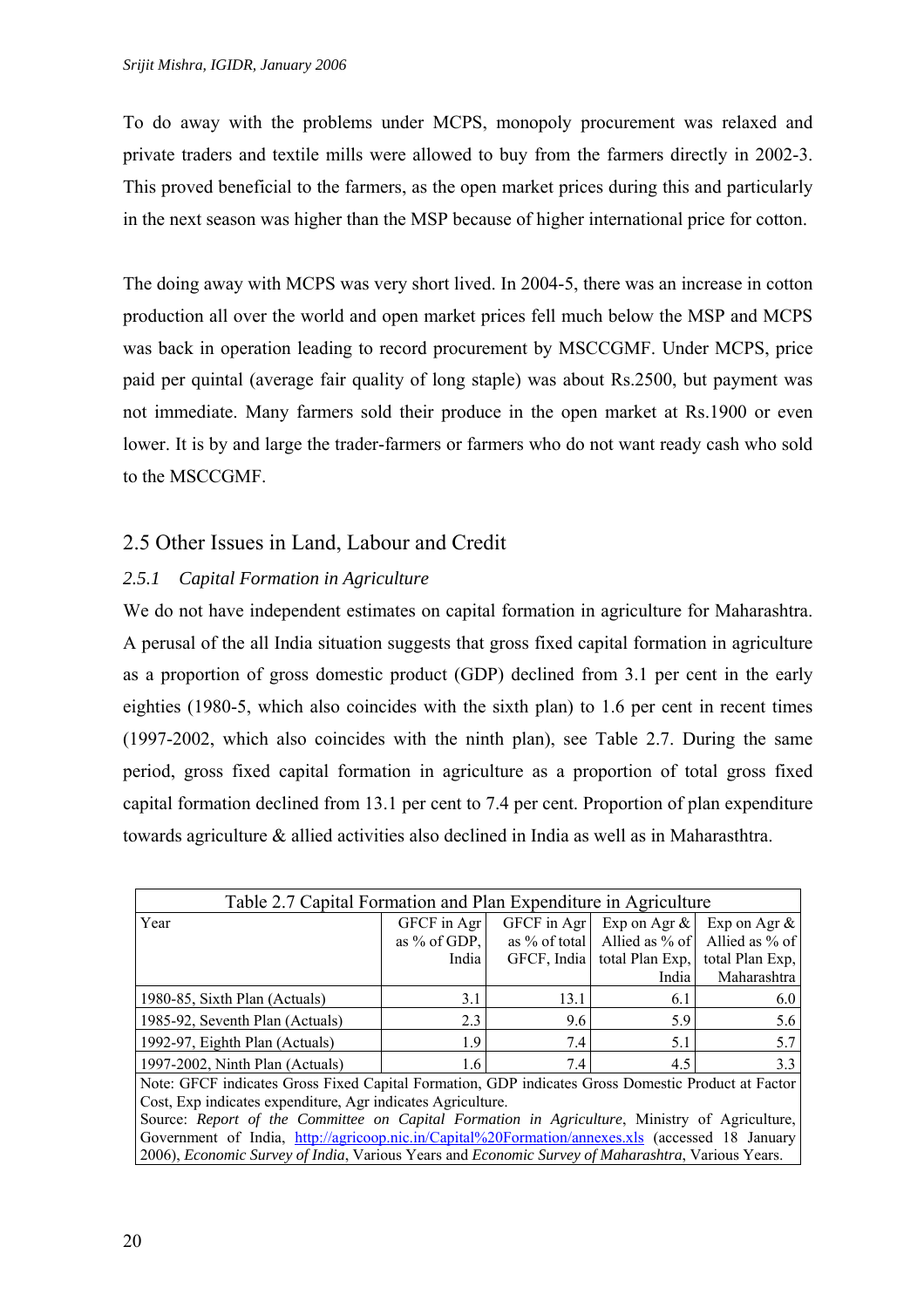#### *2.5.2 Operational Holding*

In 1995-6, the share of marginal, small and other size class of operational holdings in the selected districts and also in Maharashtra are given in Table 2.8. From the total operational holdings 40 per cent were marginal and nearly 30 per cent were small farmers in Maharashtra state. These proportions are lower in the selected districts indicating that the shares are higher for 'other' size-class of holdings (2+ hectares). The inequality in land distribution is also lower in the selected districts. Across the three districts, inequality is the lowest in Yavatmal). The average land sizes are much higher in the selected districts, but these being largely unirrigated the gross value addition from a unit land size will be lower than that in Konkan or Western Maharashtra. It may be mentioned that in Maharashtra, as also in India, the size of operational holdings has been declining (Table 2.8a in Annexure 5). It follows that the proportions of marginal and small size-class of holdings would be much higher in recent years than that in 1995-6.

| Table 2.8                                                                                               |        |        |                            |                |          |        |        |             |
|---------------------------------------------------------------------------------------------------------|--------|--------|----------------------------|----------------|----------|--------|--------|-------------|
| Share in Number and Area Across Size-class of Holdings in Selected districts, 1995-6                    |        |        |                            |                |          |        |        |             |
| Size-class of                                                                                           |        | Wardha | Akola+Washim               |                | Yavatmal |        |        | Maharashtra |
| Land Holding                                                                                            | Number | Area   | Number                     | Area           | Number   | Area   | Number | Area        |
|                                                                                                         | $(\%)$ | $(\%)$ | $\left(\frac{0}{0}\right)$ | $\binom{0}{0}$ | $(\%)$   | $(\%)$ | $(\%)$ | $(\%)$      |
| Marginal                                                                                                | 16.29  | 4.55   | 23.09                      | 6.58           | 5.18     | 1.22   | 40.05  | 10.53       |
| Small                                                                                                   | 36.68  | 20.16  | 36.78                      | 22.08          | 40.48    | 20.28  | 29.82  | 23.25       |
| Others                                                                                                  | 47.03  | 75.30  | 40.13                      | 71.34          | 54.34    | 78.50  | 30.13  | 66.21       |
| Total                                                                                                   | 100.00 | 100.00 | 100.00                     | 100.00         | 100.00   | 100.00 | 100.00 | 100.00      |
| Total (No/Area, lakh)                                                                                   | 1.43   | 3.77   | 3.08                       | 7.47           | 2.74     | 8.00   | 106.38 | 197.88      |
| Gini coefficient<br>0.30<br>0.34<br>0.42<br>0.25                                                        |        |        |                            |                |          |        |        |             |
| Note: No is number of lakh holdings and area is lakh hectares. For trends in size-class distribution of |        |        |                            |                |          |        |        |             |
| holdings in Maharashtra and India see Table 2.8a in Annexure 5.                                         |        |        |                            |                |          |        |        |             |
| Source: Agricultural Census 1995-6, Commissioner Agriculture, Government of Maharashtra, Pune.          |        |        |                            |                |          |        |        |             |

### *2.5.3 Ratio of Agricultural Labourers to Cultivators, 2001*

An intriguing aspect of the selected districts is that these are also the ones with large proportion of agricultural labourers. In fact, data from census 2001 given in Table 2.9 suggests that the ratio of agricultural labourers to cultivators is greater than 1.6. In other words, between agricultural labourers and cultivators the proportion of the former is greater than 62 per cent and the latter less than 38 per cent. This means that in the selected districts the proportion of landless agricultural labourers is relatively higher. It also means a relatively greater socio-economic position of those whose primary work is cultivation. It follows that a decline in the economic position of the cultivators would be socially perhaps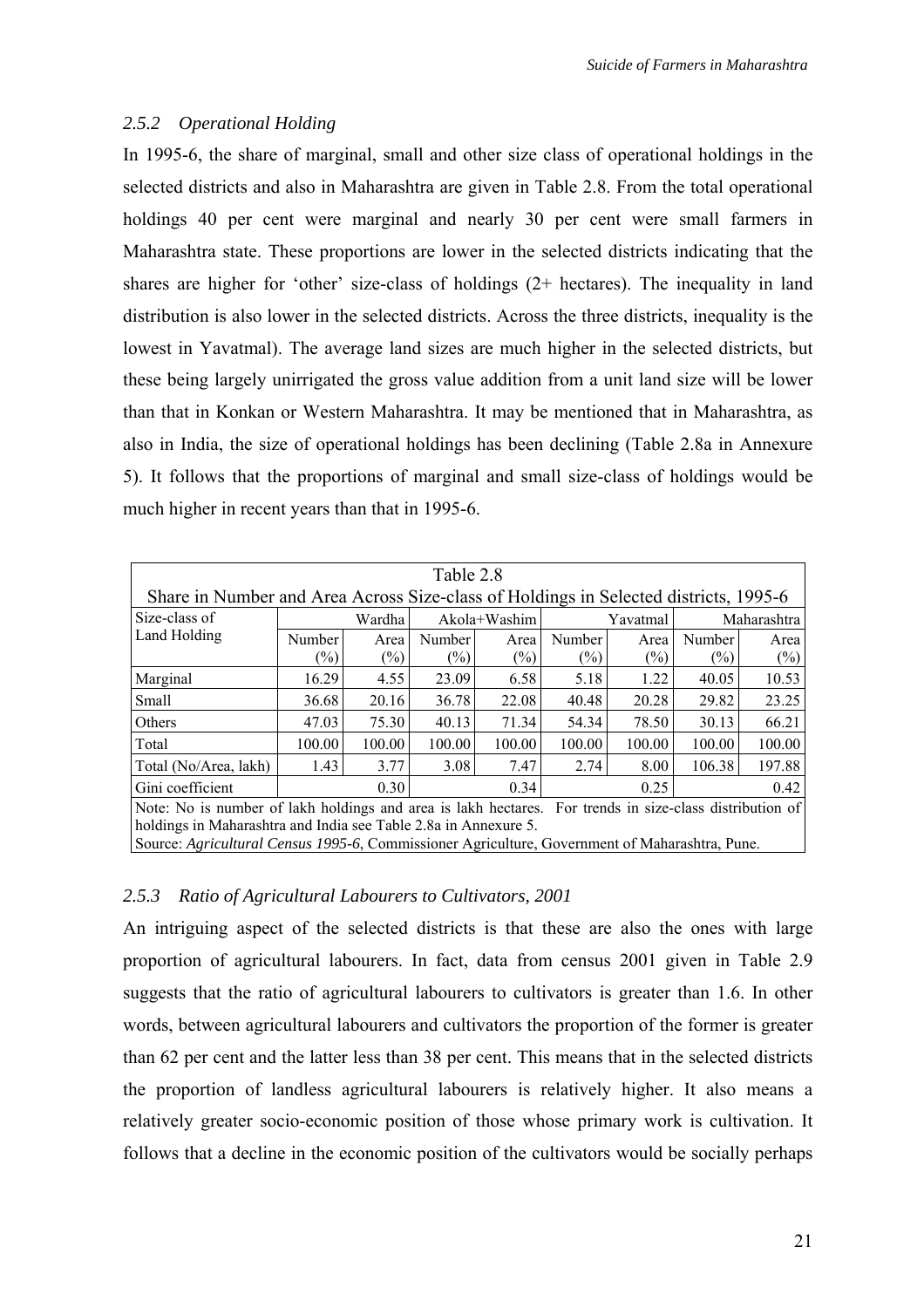more humiliating in these districts than where the divide between agricultural labourers and cultivators is not as striking.

| Table 2.9<br>Ratio of Agricultural Labourers to Cultivators in the Selected Districts, 2001 |        |        |      |                      |  |  |  |
|---------------------------------------------------------------------------------------------|--------|--------|------|----------------------|--|--|--|
| Indicators                                                                                  | Wardha | Washim |      | Yavatmal Maharashtra |  |  |  |
| Total Workers as % of population                                                            | 44.5   | 44.6   | 45.5 | 42.5                 |  |  |  |
| Agricultural Labourers as % of Total Workers                                                | 43.4   | 52.4   | 49.7 | 26.3                 |  |  |  |
| Cultivators as % of Total Workers                                                           | 25.2   | 31.4   | 27.6 | 28.7                 |  |  |  |
| Ratio of Agricultural Labourers to Cultivators                                              | 17     | 1.7    | 1.8  | 0.9                  |  |  |  |
| Source: Census of India 2001.                                                               |        |        |      |                      |  |  |  |

#### *2.5.4 Credit Scenario in Rural Maharashtra*

From 1995 to 2004, rural branches of all scheduled commercial banks declined from 2320 to 2241. In the study districts the absolute number of branches remained more or less the same (44 in Wardha, 87 in undivided Akola, and decreased from 70 to 66 in Yavatmal), but as proportion of total branches in the districts it showed a decline. Between triennium ending (TE) 1996-7 and TE 2003-4, rural deposits as a proportion of total deposits in the district decreased by 1 percentage point (from 26.4 per cent to 25.3 per cent) in Wardha, increased by 3.4 percentage point (from 17.3 per cent to 20.7 per cent) in undivided Akola and remained around 22 per cent in Yavatmal (Table 2.10). Agricultural credit as per cent of total credit disbursed as per utilization has been declining from TE 1996-7 to TE 2003-4. An exception is Wardha where it first increased in TE 2000-1 and then decreased. The latter decrease could be because of an increase in credit to industry during TE 2003-4. This increase in credit to industry also explains the large increase in credit-deposit ratio during TE 2003-4 in Wardha. The credit deposit ratio for all scheduled commercial banks in the three study districts seems to have first decreased and then increased. The increase in recent years has been due to an increase in credit towards personal loans.

One of the major sources of credit from formal institutions for agricultural purposes is through primary agricultural credit societies. It has even been observed in one of our background papers that per hectare loan given through primary agricultural credit societies during TE 2002-3 is among the lowest in Vidarbha region and the value for all the three study districts (Rs.665 for Wardha, Rs.326 for undivided Akola and Rs.232 for Yavatmal) is much lower than the state average of Rs.1120 (Shah, 2006).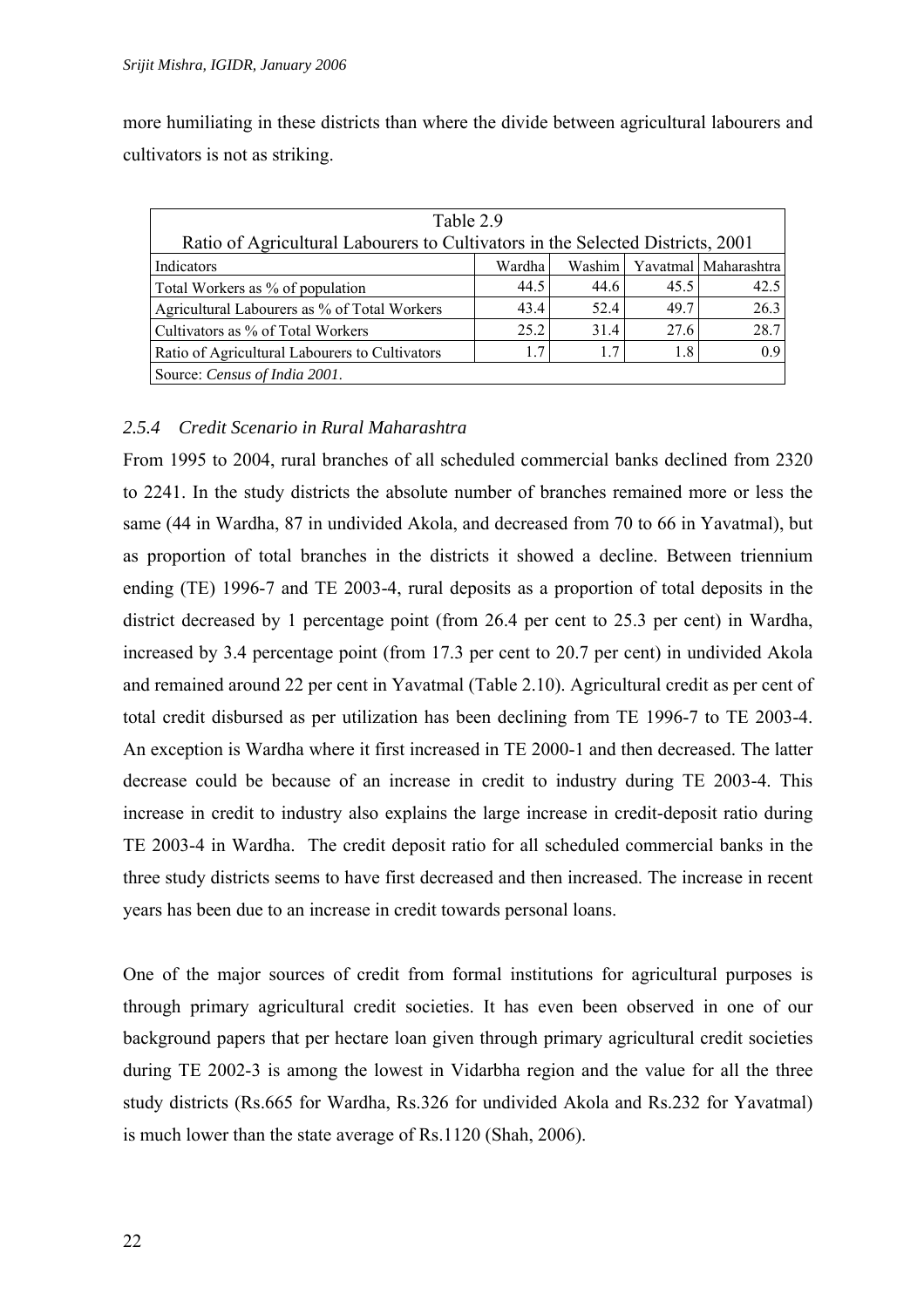| Table 2.10                                                                                                              |           |        |                    |          |                   |  |
|-------------------------------------------------------------------------------------------------------------------------|-----------|--------|--------------------|----------|-------------------|--|
| Rural Credit Scenario, All Scheduled Commercial Banks                                                                   |           |        |                    |          |                   |  |
| Indicators                                                                                                              | Year      | Wardha | $Akola+$<br>Washim | Yavatmal | Maha-<br>rashtra* |  |
| Rural Branches as per                                                                                                   | TE 1996-7 | 61.1   | 55.4               | 58.6     | 49.3              |  |
| cent of Total Branches                                                                                                  | TE 2003-4 | 59.5   | 54.6               | 57.2     | 45.7              |  |
| Rural Deposits as per                                                                                                   | TE 1996-7 | 26.4   | 17.3               | 21.9     | 15.2              |  |
| cent of Total Deposits                                                                                                  | TE 2003-4 | 25.3   | 20.7               | 22.1     | 13.5              |  |
| Agricultural Credit as per                                                                                              | TE 1996-7 | 14.9   | 28.7               | 42.1     | 16.0              |  |
| cent of Total Credit                                                                                                    | TE 2003-4 | 9.7    | 26.4               | 32.4     | 10.7              |  |
| Credit-Deposit Ratio                                                                                                    | TE 1996-7 | 122.4  | 69.3               | 53.3     | 60.5              |  |
|                                                                                                                         | TE 2003-4 | 148.5  | 66.6               | 52.7     | 69.6              |  |
| Note: Credit is as per utilization, TE indicates triennium ending.<br>$\ast$<br>Maharashtra excludes<br>Greater Mumbai. |           |        |                    |          |                   |  |
| Source: Calculations based on data obtained through communication from EPWRF, Mumbai                                    |           |        |                    |          |                   |  |

We also have information on farmers' indebtedness across states from the National Sample Survey Organisation ( $59<sup>th</sup>$  round) survey of January-December 2003, the results of which were released in May 2005. It shows that more than half of the rural households in Maharashtra are farmers and more than half of the farmer households are indebted (Table 2.11). In Maharashtra, compared to the all India average, the proportion of farmers is less but that of indebted farmers is more. Within Maharashtra as well as in the all India scenario, a relatively greater proportion of the other backward caste and the other caste farmer households seem to have loans. Nearly three-fifths of the farmer households in Maharashtra depend on cultivation as their source of income and this proportion is slightly more among the indebted farmers. There are about three features separating out Maharashta from the all India average and the three states of Andhra Pradesh, Kerala and Punjab.

First, it has one of the lowest proportions of indebted farmer households with less than 1 hectare of land. It is a little more than one-third compared to the all India average of threefifths.

Second, nearly three-fourths of the outstanding loan is for farm business (capital and current expenditure). This is almost 15 percentage points greater than all India average and that of Andhra Pradesh and Punjab and 45 percentage points greater than Kerala.

Third, nearly, half of the loans are from cooperative societies compared to about one-fifth for the all India average. Further, the loan from professional moneylenders is about 7 per cent of the outstanding loan compared to more than half in the case of Andhra Pradesh. This has to be interpreted with caution because the outstanding loans are not current loans. A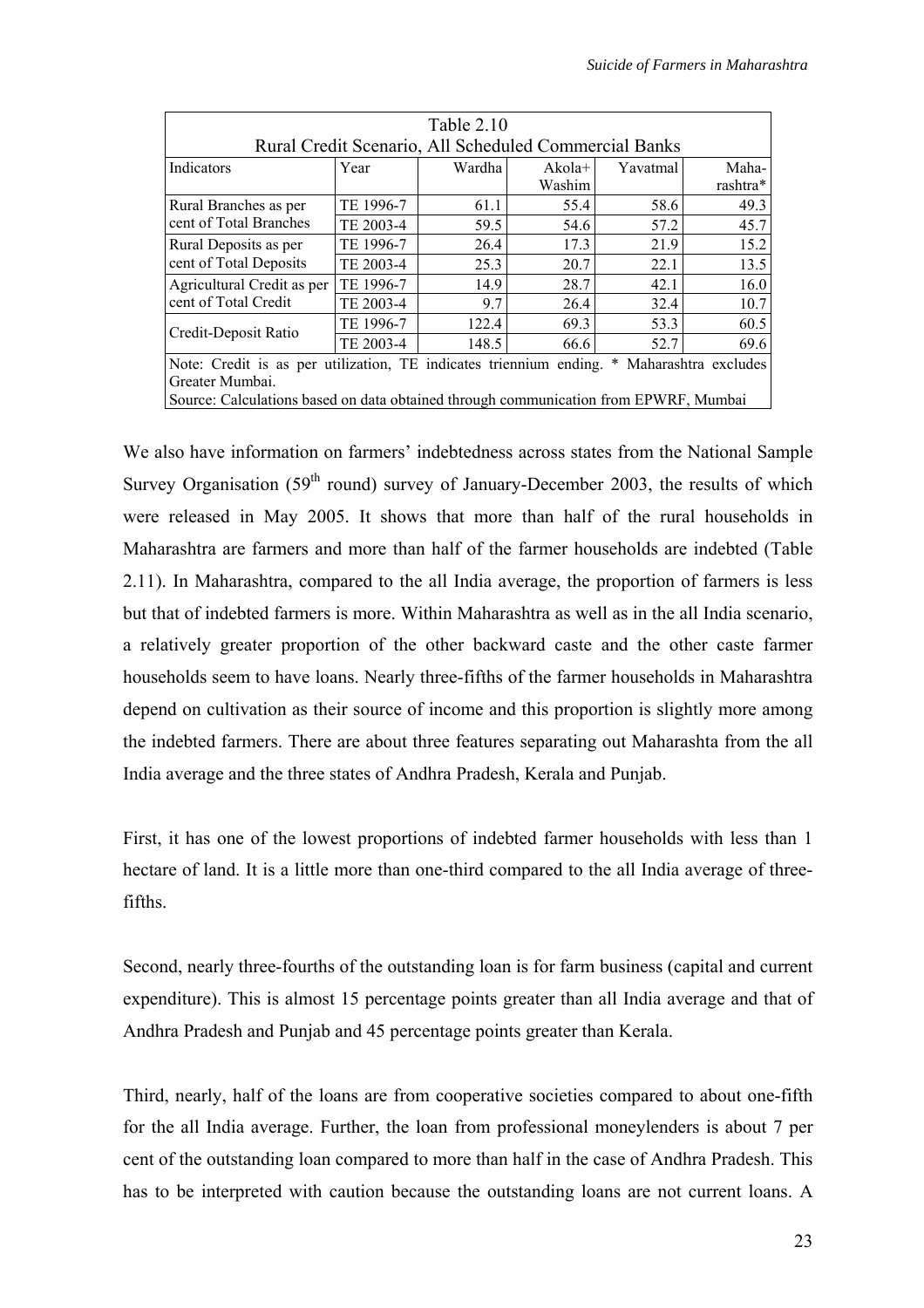recent study on Yavatmal suggests that the greater outstanding loan from cooperative societies is largely because more than half the members are defaulters with their credit lines choked from one to many years (Sarangi, 2004). In fact, for current loans the farmers falls back on the informal sector like moneylenders (see relevant discussion in chapter 4). Some of the modus operandi of moneylenders in the selected districts is discussed in the next section.

| Table 2.11                                                                                        |        |                 |        |        |       |  |  |  |
|---------------------------------------------------------------------------------------------------|--------|-----------------|--------|--------|-------|--|--|--|
| Indebtedness of Farmer Households                                                                 |        |                 |        |        |       |  |  |  |
| Indicators                                                                                        | Maha-1 | Andhra          | Kerala | Punjab | All   |  |  |  |
|                                                                                                   |        | rashtra Pradesh |        |        | India |  |  |  |
| Per cent of farmer HHs among rural HHs                                                            | 55.7   | 42.3            | 43.9   | 61.8   | 60.4  |  |  |  |
| Per cent of farmer HHs indebted                                                                   | 54.8   | 82.0            | 64.4   | 65.4   | 48.6  |  |  |  |
| Per cent of farmer HHs with cultivation as main income                                            | 57.9   | 53.7            | 16.8   | 45.6   | 57.2  |  |  |  |
| Per cent of indebted farmer HHs with cultivation as main income                                   | 62.6   | 54.4            | 14.4   | 52.7   | 56.9  |  |  |  |
| Per cent of indebted farmer HHs, land <1 hectare                                                  | 36.0   | 55.7            | 87.7   | 53.3   | 61.0  |  |  |  |
| Per cent of indebted farmer HHs, land 1-2 hectares                                                | 26.2   | 21.8            | 9.1    | 15.8   | 18.9  |  |  |  |
| Per cent of indebted farmer HHs, land >2 hectares                                                 | 37.9   | 22.4            | 3.2    | 31.0   | 20.1  |  |  |  |
| Per cent of farmer HHs taken loan for farming activities                                          | 75.4   | 61.5            | 21.4   | 62.4   | 58.4  |  |  |  |
| Per cent of farmer HHs taken loan from Government                                                 | 1.2    | 1.0             | 4.9    | 1.9    | 2.5   |  |  |  |
| Per cent of farmer HHs taken loan from Cooperative societies                                      | 48.5   | 10.4            | 28.3   | 17.6   | 19.6  |  |  |  |
| Per cent of farmer HHs taken loan from Banks                                                      | 34.1   | 20              | 49.1   | 28.4   | 35.6  |  |  |  |
| Per cent of farmer HHs taken loan from Moneylenders                                               | 6.8    | 53.4            | 7.4    | 36.3   | 25.7  |  |  |  |
| Per cent of farmer HHs taken loan from Other sources                                              | 9.4    | 15.1            | 10.2   | 15.8   | 16.7  |  |  |  |
| Note: HHs indicats Households                                                                     |        |                 |        |        |       |  |  |  |
| Source: City ation Agazoniant Comers of Formance Indektedngs of Forman Household, NCC 50th normal |        |                 |        |        |       |  |  |  |

Source: *Situation Assessment Survey of Farmers: Indebtedness of Farmer Household: NSS 59<sup>th</sup> round (January-December 2003)*, National Sample Survey Organisation, Report No. 498 (59/33/1), May 2005.

## 2.6 Focus Group Discussions

From the 109 villages where we visited a deceased household we have analysed information from focus group discussion (FGD) conducted in 99 villages. During FGDs, the participant strength was fluid as some left in between and others came and joined in between. There were others who just come to see what is going on and end up being onlookers. We have taken note of those who by and large contributed to the discussions. On average, we had 6-7 participants in an FGD with the minimum number of participants being 2 and the maximum number of participants being 9 (Table 2.12).

Some of the important issues raised in the focus group discussions are as follows. Almost all the persons have some outstanding loans taken either from formal or informal sources. Current operational loans are likely to be from moneylenders. There are a number of them operating from district headquarters, taluka headquarters and smaller ones operating at the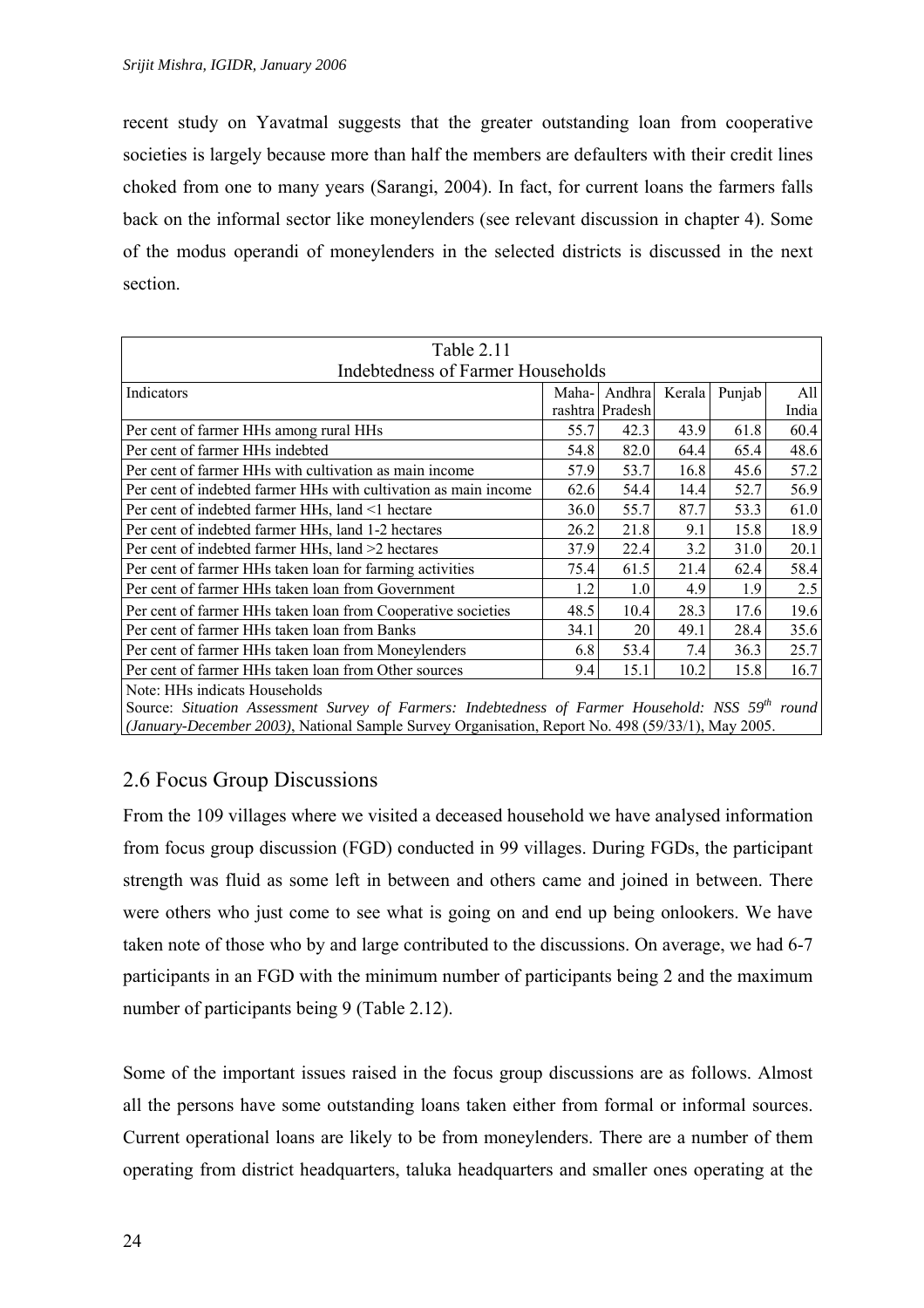village level. The village moneylender in turn could have taken loans from larger moneylenders or input dealers operating at the taluka/district level. The ones operating at the village level are either economically or politically or socially dominant. This made it difficult to obtain specific details about the informal moneylender in a village. One participants remark during an FGD that "Gentleman, you will go away after this discussion. It is we who have to stay in the village. Please do not probe further into the details. Further revelation by us will make our stay in the village difficult." In 70 per cent of the FGDs, the availability of the informal loans in the village was mentioned and in 29 per cent of the FGDs the difficulty in getting a formal loan was also mentioned.

| Table 2.12                                                                                            |                |            |  |  |  |  |
|-------------------------------------------------------------------------------------------------------|----------------|------------|--|--|--|--|
| <b>Issues Raised During Focus Group Discussions</b>                                                   |                |            |  |  |  |  |
| Issues                                                                                                | Total $(N=98)$ | % of Total |  |  |  |  |
|                                                                                                       |                |            |  |  |  |  |
| Informal Loans Available within the Village                                                           | 69             | 70.4       |  |  |  |  |
| Middlemen at Government Cotton Procurement Centre                                                     | 62             | 63.3       |  |  |  |  |
| Difficulty in Seeking Health Care                                                                     | 54             | 55.1       |  |  |  |  |
| <b>Water Scarcity</b>                                                                                 | 49             | 50.0       |  |  |  |  |
| Dowry                                                                                                 | 46             | 46.9       |  |  |  |  |
| Inappropriate Prices for Cotton                                                                       | 44             | 44.9       |  |  |  |  |
| Delayed Payments at the Government Procurement Centre                                                 | 43             | 43.9       |  |  |  |  |
| Difficulty in Getting Loans from Formal Sources                                                       | 28             | 28.6       |  |  |  |  |
| Political Apathy/Division                                                                             | 25             | 25.5       |  |  |  |  |
| Land Seized/Mortgaged                                                                                 | 17             | 17.3       |  |  |  |  |
| No Transport Facilities                                                                               | 17             | 17.3       |  |  |  |  |
| Difficulty in Getting Employment/Low Wages                                                            | 14             | 14.3       |  |  |  |  |
| No School after Primary Level                                                                         | 13             | 13.3       |  |  |  |  |
| Average number of Issues Discussed in FGDs                                                            | 4.9            |            |  |  |  |  |
| Average number of Participants in FGDs<br>6.6                                                         |                |            |  |  |  |  |
| Note: N indicates number of FGDs. FGD indicates focus group discussion. Field survey was              |                |            |  |  |  |  |
| conducted in 109 villages, but after cleaning FGD data from 98 villages have been analysed. An        |                |            |  |  |  |  |
| issue not being raised in an FGD does not mean that it is not relevant in that village. District wise |                |            |  |  |  |  |
| details of FGDs are given in Table 2.12a in Annexure 5.                                               |                |            |  |  |  |  |
| Source: Field Survey.                                                                                 |                |            |  |  |  |  |

Informal loan transactions could be in *dedhi*. The debtor has to return the loan around harvest (within four to six months) and pay Rs.150 for loan of Rs.100. Similarly, there is *sawai* (payment of Rs.125 for loan of Rs.100).

Another popular form of loans for agricultural and social purposes is at an interest rate of Rs.10/Rs.5 per month. In this case the interest is calculated after the principal is returned. For a loan that is repaid in 4-6 months, Rs.10 interest is similar to *dedhi* whereas Rs.5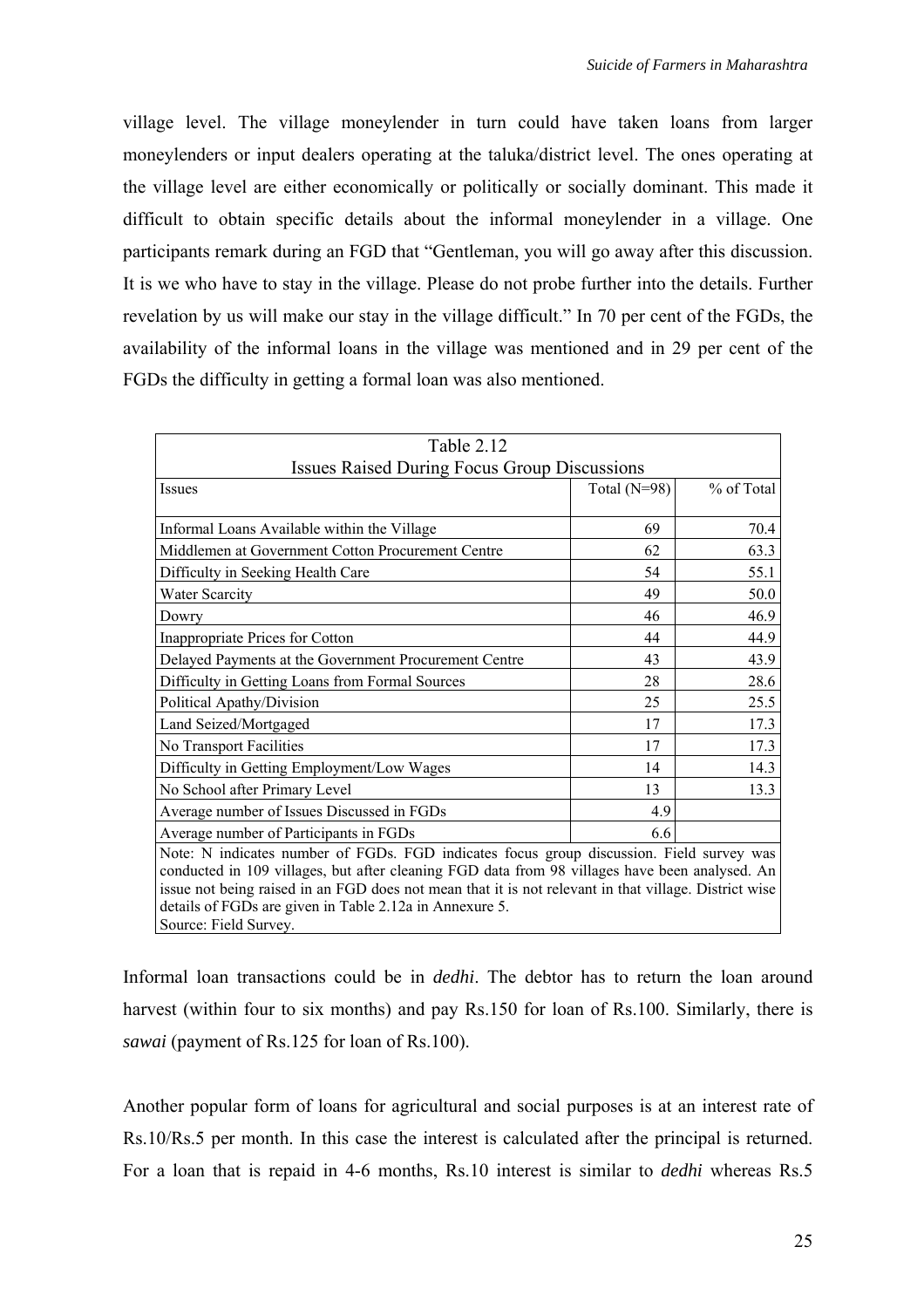interest is similar to *sawai*. The difference crops in if for some unforeseen reasons like crop failure the loan is not repaid. Non-payment virtually leads to rewriting of a fresh loan with some additional credit being given during the start of the next agricultural season. The cumulative interest paid will be lower under *dedhi/sawai* than under an interest rate of Rs.10/Rs.5 per month.

The rewriting of old loans as fresh loans makes the debtor feel that the old loan is written off and he is being given a new loan. During this rewriting of loan the debtor is also given some additional credit. Thus, the debtor is made to understand that on the loan he is taking he pays an interest of *dedhi*, *sawai*, or Rs.10/Rs.5 per month. As against this, loans from formal sector cumulate over time and the absolute difference between amount taken and amount repaid can become higher than *dedhi*/*sawai*. For instance, at 14 per cent compound interest per annum, non-payment of loan for a little more than 3 years (say, 38 months) will be higher than *dedhi* and non-payment for 2 years will be higher than *sawai*.

A conventional form of giving loan is through mortgaging of land. Creditors now consider it risky because fatality like suicides can lead to cancellation of such contracts. They have come up with a new design. They insist on sale of land with a verbal (not legal) promise that it will be sold back to the debtor after the loan is repaid. If required, legal registration expenses on both counts are borne by the debtor. Land seizure/mortgage was mentioned in 17 per cent of FGDs.

Some of the moneylenders would also be traders. Loan taken could be for purchase of an input and repayment through sale of produce. Interlocking of credit, input and output markets are not necessarily enforced by the trader-moneylender, but operating with a single trader-moneylender, would save transaction costs to the farmer.

The discussions revealed difficulty in selling their produce at the Government procurement centres. In 63 per cent of FGDs the participants mentioned about the presence of middlemen who take 1.5-3.0 per cent as commission. Besides, 44 per cent of FGDs indicated the delayed payments for produce sold at Government procurement centres. The participants also feel that the price they receive for their produce is inappropriate. This was indicated in 45 per cent of the FGDs.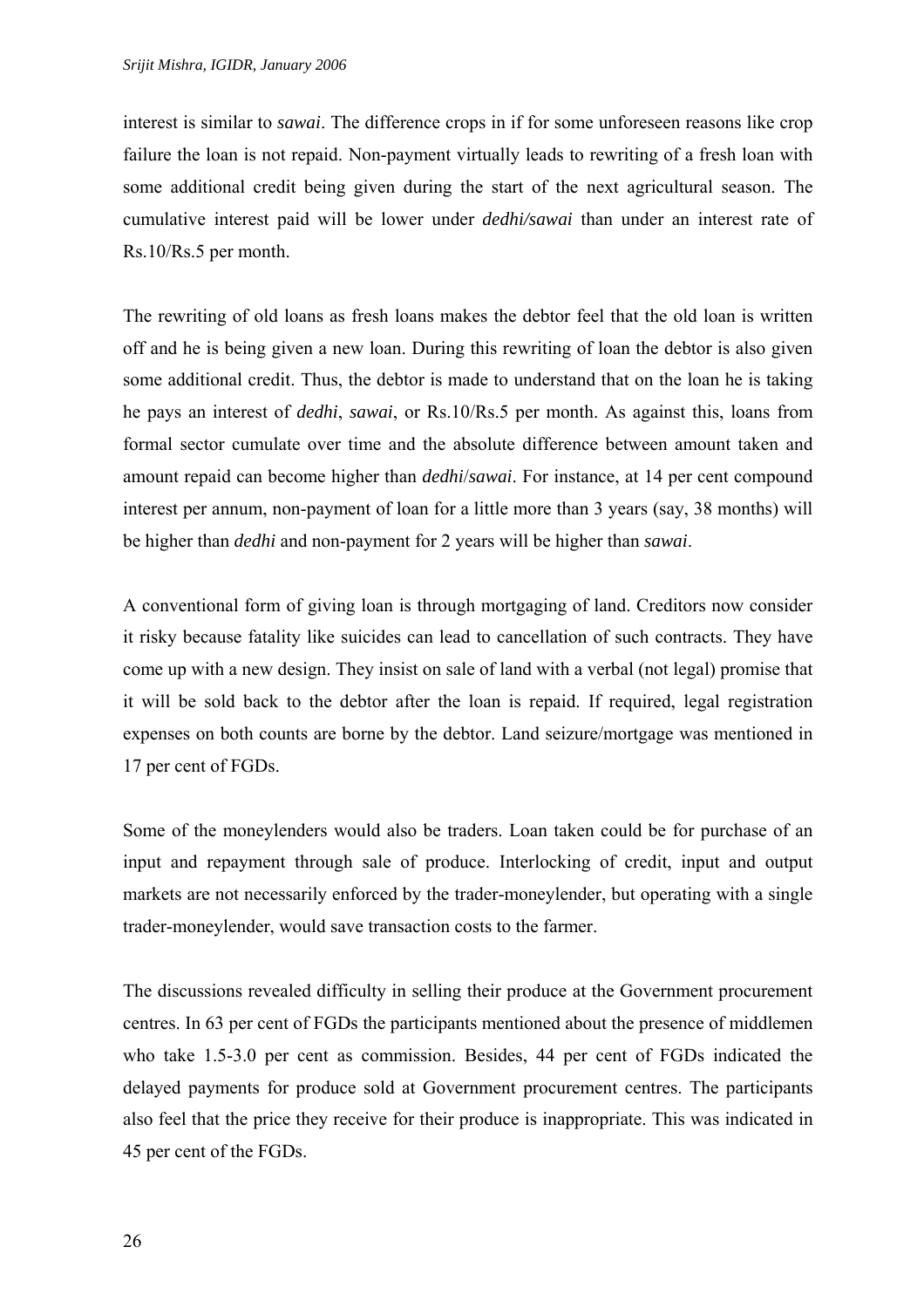One of the common problems mentioned by participants during our FGDs is the paucity of water (nearly 50 per cent of FGDs). This was acute during early part of 2005 because of deficient rainfall in 2004. This was also observed in some urban centres. Some villages near Yavatmal pointed out the existence of a dam/storage tank very near to their village, but the water was meant for Yavatmal town. In some places, availability of drinking water was a serious problem. It is this greater reliance on monsoon that restricts the cultivation to fewer crops. Many villagers echoed the need for water harvesting or irrigation schemes.

Despite delay and deficient rain, there were instances of people (whole villages) opting for a second or third sowing. With seed replacement being almost complete, it contributed to additional expenses for seed. There is also the question of spurious quality of seeds. We came across farmers stating that there were instances when the plant grew and so necessary expenses were also incurred for fertilizers and pesticides, but these plants did not flower.

In the last 5-10 years there has been an increase in the number of spraying for insecticides/pesticides. This also has added to the cost. One reason for an increase in the number of spraying is also spurious quality of these. There is no mechanism to check or regulate the quality of these. A poor quality of pesticide would also mean that the insects/ pest become resistant and their new mutations would subsequently require higher doses of insecticides/pesticides.

Over the years there has been an increase in the need and cost for fertilizers. Here also, as in the case of seeds and pesticides, farmers could end up buying spurious quality.

This brings forth some important points. First, the absence of an extension service which could have advised the farmers against late sowing or improper use of other inputs. Second, it is the private traders selling farm inputs who provide extension service. This leads to supplier-induced demand. This needs to be regulated. There is also a need to certify the quality of the inputs sold.

Difficulty in seeking health care was mentioned in 55 per cent of FGDs. In about 30 villages there was neither any public nor any private caregivers. With difficulty in transport facilities (17 per cent of FGDs) this means that the time lag in taking a suicide victim who has consumed poison can prove fatal.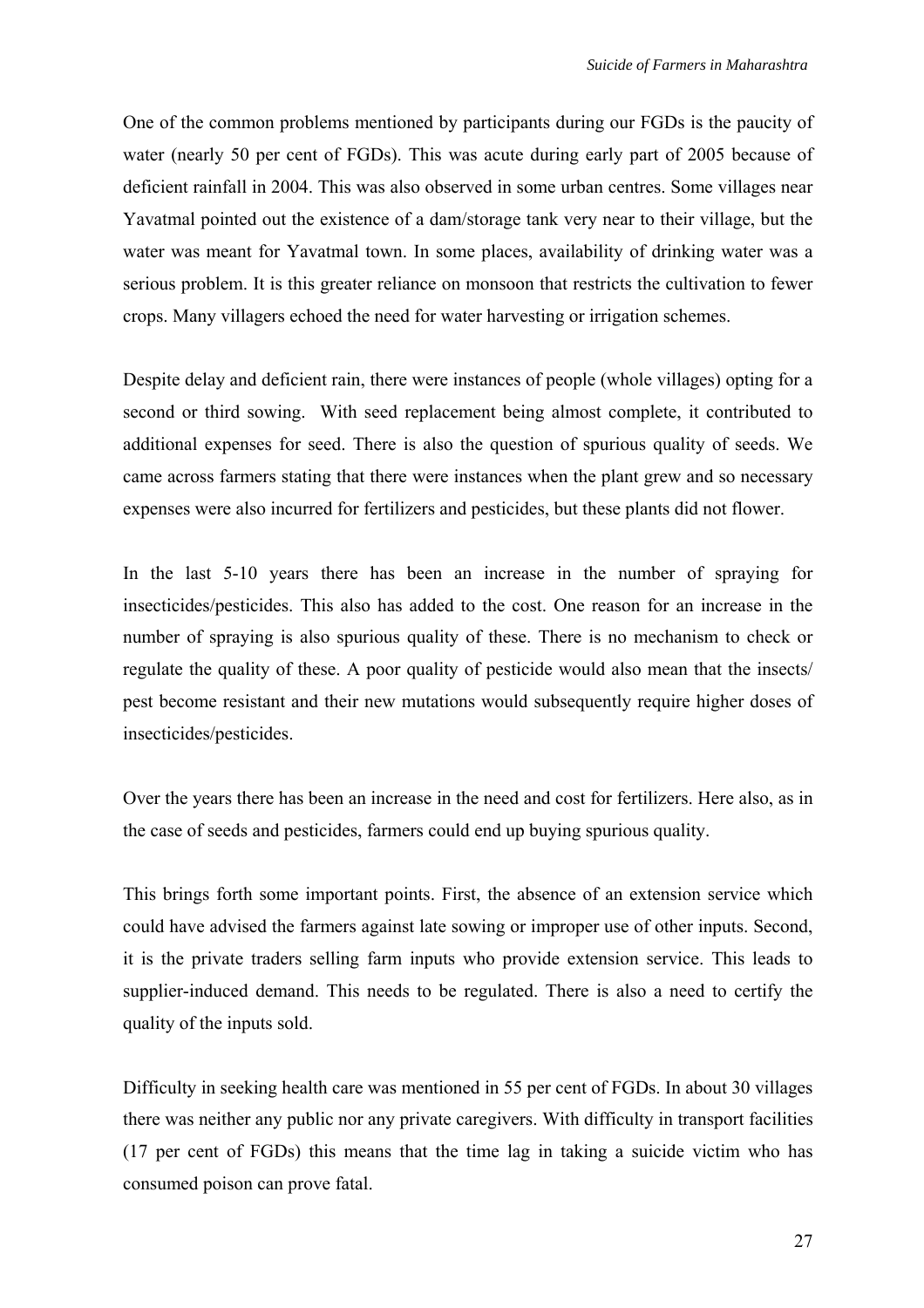The social problem of dowry came out in 47 per cent of FGDs. This can add to the indebtedness burden. In about 13 per cent of villages there we no schools after primary level and many others not beyond middle school level. Security concerns prevent parents from sending adolescent girls to a nearby school for continuing their studies. Once this stops the parents start thinking about their daughters marriage. There are instances when daughters are married before they attain the age of 18 years.

In 24 instances the participants in FGDs thought that their political representatives had little or know understanding of their problems. In another village, political conflict between two groups was cited as a major reason for not leading to any solution for their problem. [15](#page-35-0) 

We also came across villages from where many people have migrated out in search of jobs. These included people those who have land and also those who are landless. Some of the migrants and their family members said that work is not available near the villages, and hence, they had to go to far off places. Many from their villages have gone to Andhra Pradesh in search of work. Besides, in 14 per cent of the FGDs difficulty in getting employment or availability of work in low wages were mentioned. These not only indicate the unavailability of non-farm jobs in the study regions, but also indicate poor public interventions.

#### 2.7 Public Interventions: The Maharashtra Employment Guarantee Scheme

One of the important social welfare measures in the state is the Maharashtra Employment Guarantee Scheme (MEGS), which has been in operation since 1970s. We would like to see the interventions in our selected districts in recent years. All our selected districts are from National Sample Survey (NSS) Inland Eastern region.<sup>16</sup> In this region, the proportion of poor in total rural population was 32 per cent in 1999-2000. This constitutes about 23 per cent of the state's rural poor whereas this regions share of state's rural population is 17 per cent. The regions share of expenditure under MEGS is, however, lower than even their share of rural population and it has been declining (Table 2.13, also see Table 2.13a in

<span id="page-35-0"></span><sup>&</sup>lt;sup>15</sup> Lack of strong voice among politicians of the region has also been mentioned in the background on media perspective (Deshpande, 2005). This also came up in our discussion with officials and peasant activists from the region.<br><sup>16</sup> The National Sample Survey (NSS) Inland Eastern region of Maharashtra consists of all the districts of

<span id="page-35-1"></span>Amravati division and the districts of Wardha and Nagpur in Nagpur division.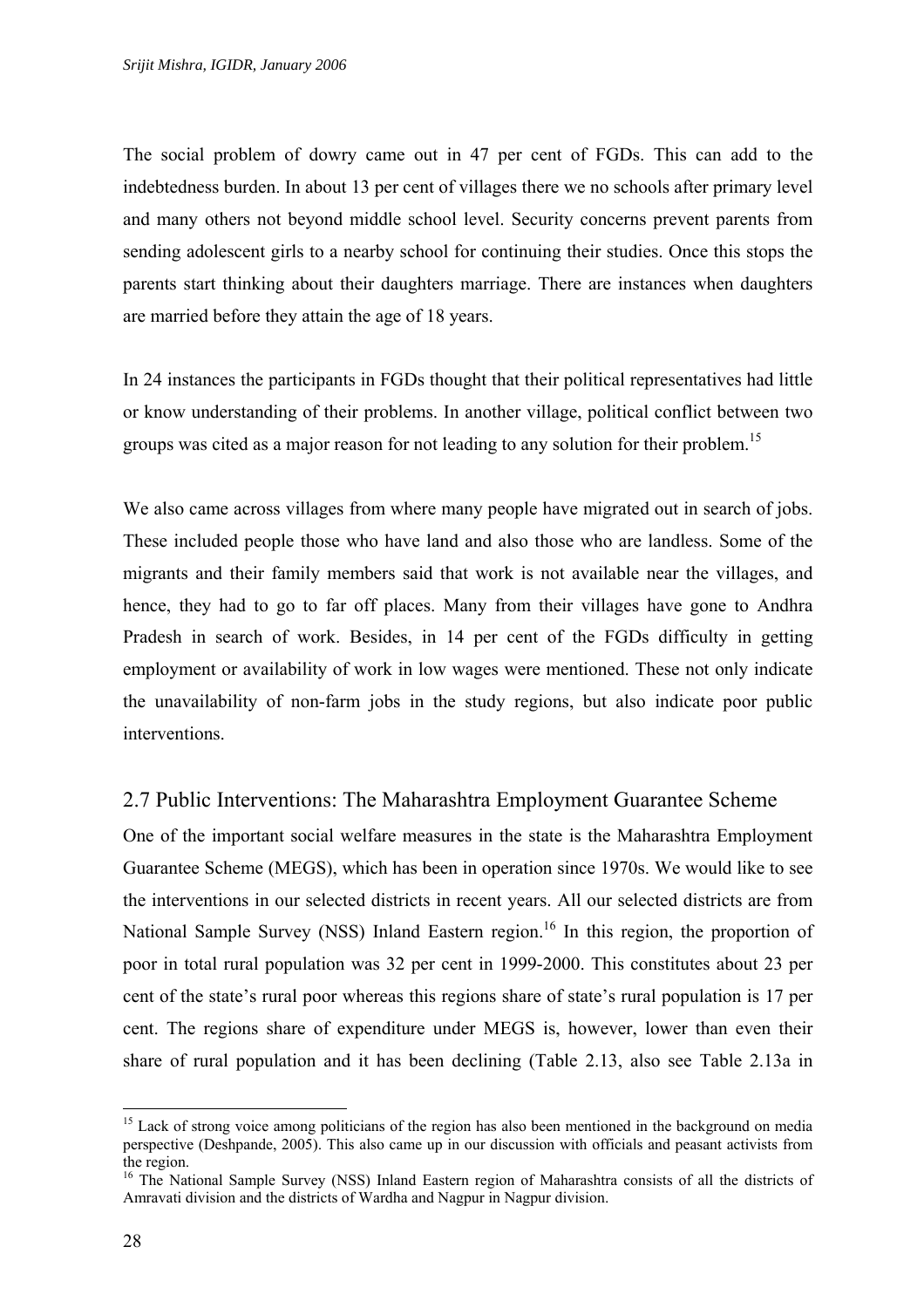Annexure 5)[.17](#page-36-0) Expenditure under MEGS during 2000-1 to 2003-4 also indicates that the share for the region is lower for each and every item. In particular, it reflects poor intervention in works associated with developing agriculture either directly or indirectly through interventions in irrigation and horticulture.

|                                                                                                      | Table 2.13                       |             |                                          |
|------------------------------------------------------------------------------------------------------|----------------------------------|-------------|------------------------------------------|
| Share of Rural Poor, Rural Population and MEGS Expenditure, 2000-1 to 2003-4                         |                                  |             |                                          |
|                                                                                                      | <b>Inland Eastern</b><br>Region* | Maharashtra | (MEGS expdn, Rs)<br>$Crore$ <sup>#</sup> |
| Proportion of Poor, Rural, 1999-2000                                                                 | 31.7                             | 23.7        |                                          |
| Share of Poor, Rural, 1999-2000                                                                      | 23.2                             | 100.0       |                                          |
| Share of Population, Rural, 2001                                                                     | 17.3                             | 100.0       |                                          |
| <b>MEGS</b> Expenditure                                                                              |                                  |             |                                          |
| Agriculture, 2000-1 to 2003-4                                                                        | 4.2                              | 100.0       | (929.9)                                  |
| Irrigation, 2000-1 to 2003-4                                                                         | 6.5                              | 100.0       | (528.6)                                  |
| Horticulture, 2000-1 to 2003-4                                                                       | 13.0                             | 100.0       | (211.9)                                  |
| Total, 2000-1 to 2003-4                                                                              | 10.4                             | 100.0       | (3338.0)                                 |
| Note: * Inland Eastern Degion, according to National Sample Survey comprises of all the districts of |                                  |             |                                          |

Inland Eastern Region, according to National Sample Survey, comprises of all the districts of Amravati division and the districts of Wardha and Nagpur of Nagpur division. # Figures in parentheses indicate total expenditure under MEGS and it excludes certain miscellaneous expenditure at the aggregate level for the state. Selected district wise and year wise shares of expenditure under MEGS are given in Table 2.13a in Annexure 5.

Source: Calculation based on data obtained through communication from Mantralaya, Mumbai, facilitated by Secretary, Relief & Rehabilitation.

What is intriguing is that in Yavatmal the expenditure on establishment as a share of total expenditure in the state is greater than the share of rural population. In fact, in Wardha the total expenditure under MEGS in 2003-4 was either on establishment or on miscellaneous accounts only. This is also the scenario in Wardha in 2004-5, a year with deficient monsoon (Table 2.5).<sup>18</sup> These observation are in line with the findings mentioned in a recent study that MEGS has been successful as a relief measure largely concentrated in drought prone areas of Marathwada and Western Maharashtra divisions of the state and has had a limited success as a poverty eradication measure (Vatsa, 2005).

# 2.8 Conclusions

In recent years, Maharashtra's gross value addition from agriculture is relatively more from Fruits & Vegetables and Sugarcane – together these two Vegetables account for less than 8 per cent of the area under cultivation, but nearly 53 per cent of the gross value added in agriculture. These crops are largely not grown in the selected districts of Wardha, Washim

<span id="page-36-1"></span><span id="page-36-0"></span>

<sup>&</sup>lt;sup>17</sup> This point has been discussed in Mishra and Panda (2005).<br><sup>18</sup> Interview with District Magistrate, Wardha, on 28 March 2005.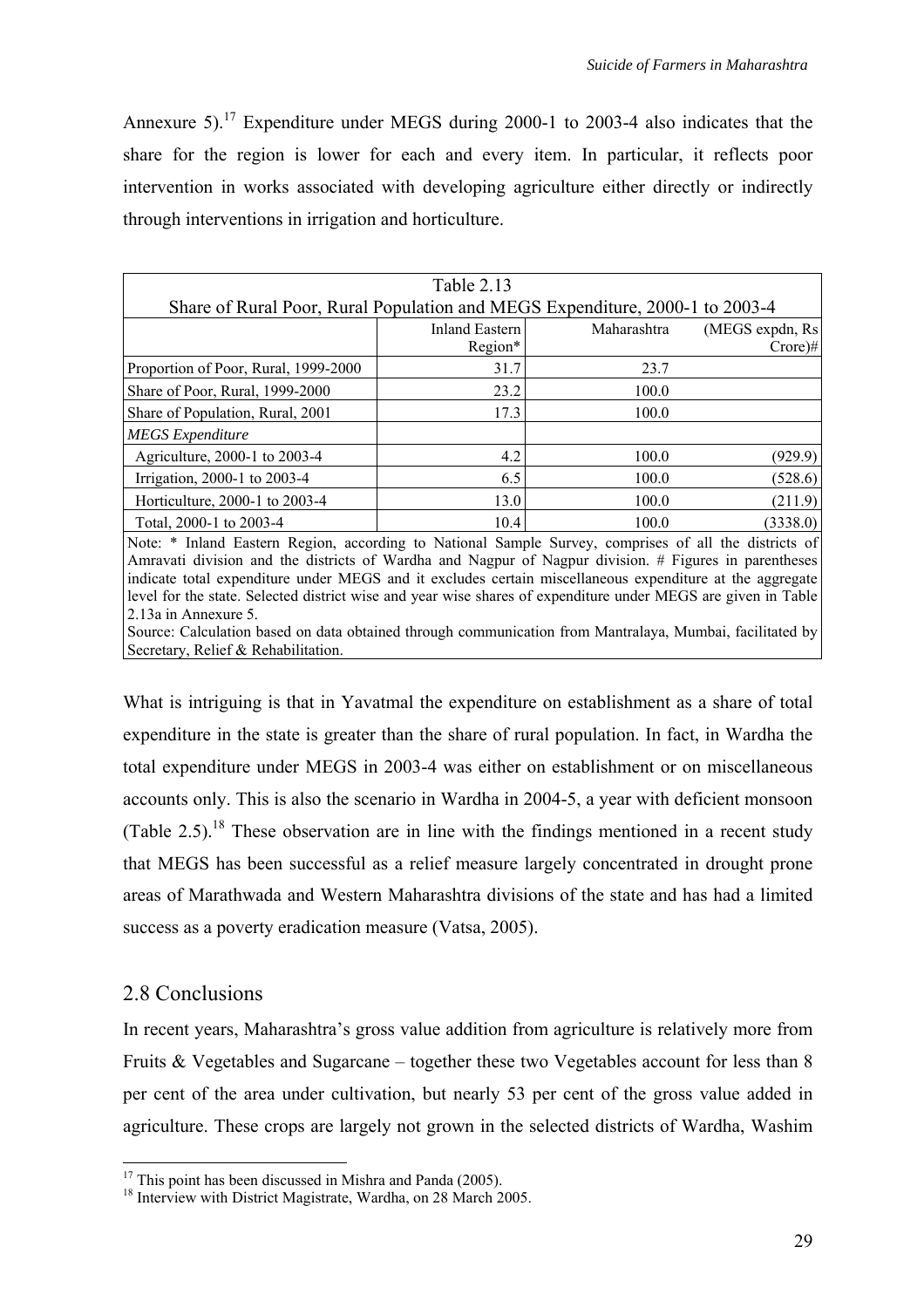and Yavatmal. The cash crops in the selected districts are Cotton and more recently Soyabean. Over the years, profitability from Cotton has declined. Some of the reasons are as follows: high subsidies by the USA leading to distortions in the international prices, low import tariff by India, failure of the MCPS in Maharashtra. At the same time, the state has been withdrawing, as is evident from, declining public investment in agriculture, poor agricultural extension, diminishing role of formal sources of credit and relatively lower public intervention programmes under MEGS in the selected districts. The farmer, now, depends on the input supplier for advice leading to supplier-induced demand and on informal sources for credit with higher interest rate thereby increasing his repayment burden. To add to these, 2004 happened to be a rain deficient year in the selected districts, but this year was one when the macro supply scenario of Cotton was good. The farmers from our selected districts were exposed to both yield as well as price shocks. To sum up, there seems to be a larger socio-economic and agrarian crisis. In the next chapter, we discuss the suicide scenario in Maharashtra.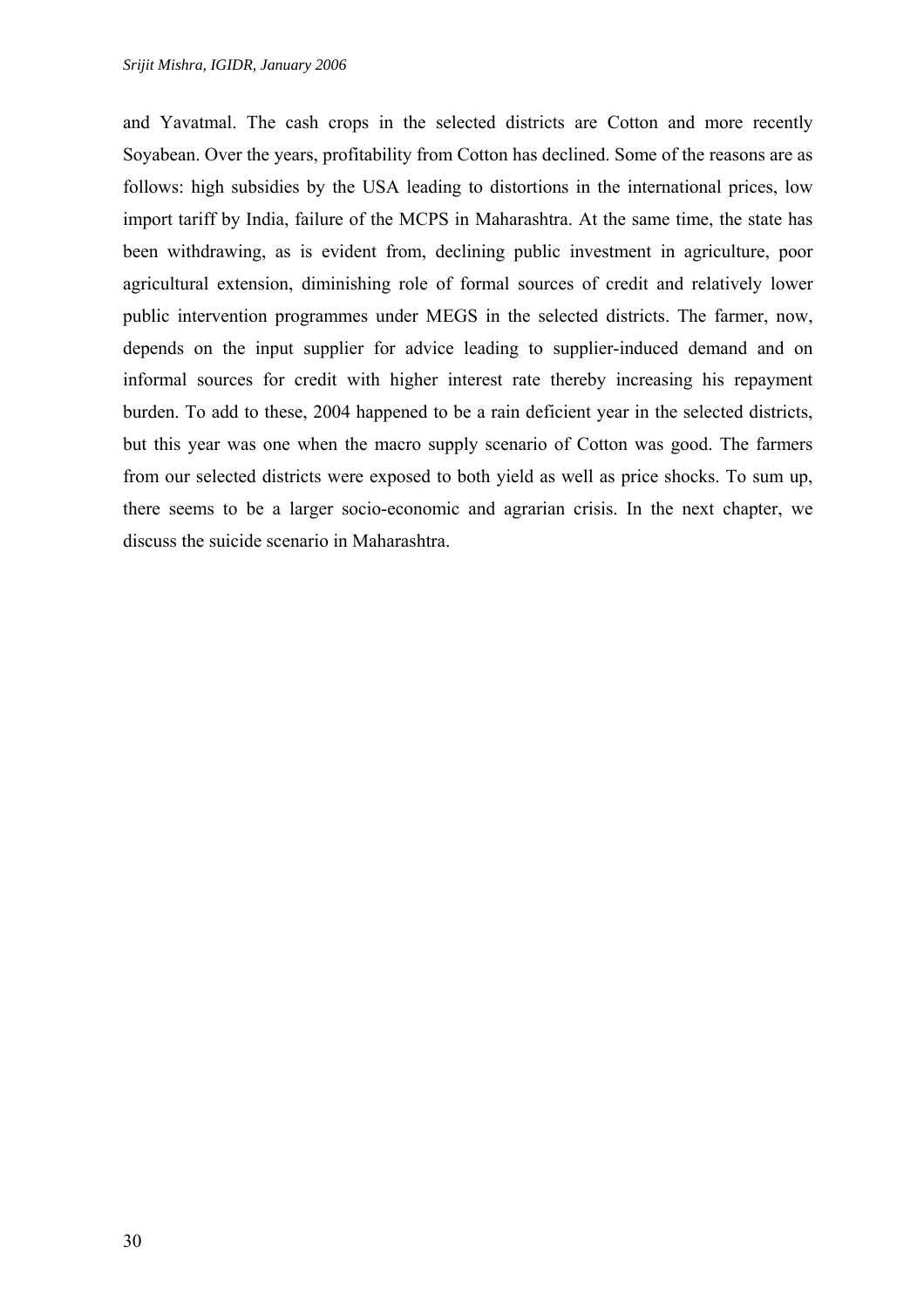# 3 Suicide Scenario in Maharashtra

## 3.1 Introduction

Suicide data in Maharashtra, as also in India, is compiled through police records.<sup>19</sup> In 2001, Maharashtra constituted about 9.4 per cent of the all India population but accounted for 13.5 per cent of the total suicide deaths in the country. Suicides accounted for 2 per cent of the total deaths in the state whereas at the all India level suicides accounted for 1.3 per cent of the total deaths.<sup>20</sup> What is the reason for the relatively higher suicide deaths in Maharashtra? In this chapter we analyse some recent trends and patterns in attempting to answer this question.

In section 3.2 we discuss the recent trends and patterns in Suicides in Maharashtra. In particular, we discuss about trends in Suicide Mortality Rates (SMRs, suicide deaths per 100000 population), age-specific, education wise and marital status wise SMRs, and distribution of cause, method and occupation of suicide victims. Trends in farmers SMR rate is discussed in section 3.3. This chapter is summarized in section 3.4

#### 3.2 Recent Suicide Trends and Patterns in Maharashtra

#### *3.2.1 Trends in Suicide Mortality Rate*

The trends in age-adjusted SMRs in Maharashtra from 1995 to 2004 are given in Table 3.1 (for trends in age undadjusted SMR see Table 3.1a in Annexure 5).<sup>21</sup> Further, suicide is a social phenomenon that differs across gender groups and it is appropriate to discuss about patterns in males and females separately. Age adjusted SMR for males increased from 17.4 in 1995 to 20.3 in 2004 and that for females decreased from 13.6 in 1995 to 10.8 in 2004. Absolute numbers of male suicides decreased in 1996, but thereafter it has been increasing for the whole period. For females, absolute number of suicides decreased in 1996 and then increased in the next two years, but has been declining since 1999. Age-adjusted SMR for males has not always been increasing indicating that the increase in number of suicides has

<span id="page-38-0"></span><sup>&</sup>lt;sup>19</sup> There is likely to be underreporting of suicide deaths to police because of legal hassles and shame identified with the act. A recent verbal autopsy study in some villages of Southern India has indicated a much higher suicide mortality rate (Aaron et al, 2004; also see Joseph et al, 2003).

<span id="page-38-2"></span><span id="page-38-1"></span>

 $^{20}$  For a recent discussion of suicides in India see Mishra (2005a).<br><sup>21</sup> Medically, suicide is not defined for age group 0-4 years. Thus, it is technically appropriate to give ageadjusted SMR by taking into consideration 5+ population. In our exercise, this increased the level but did not alter the trend or pattern.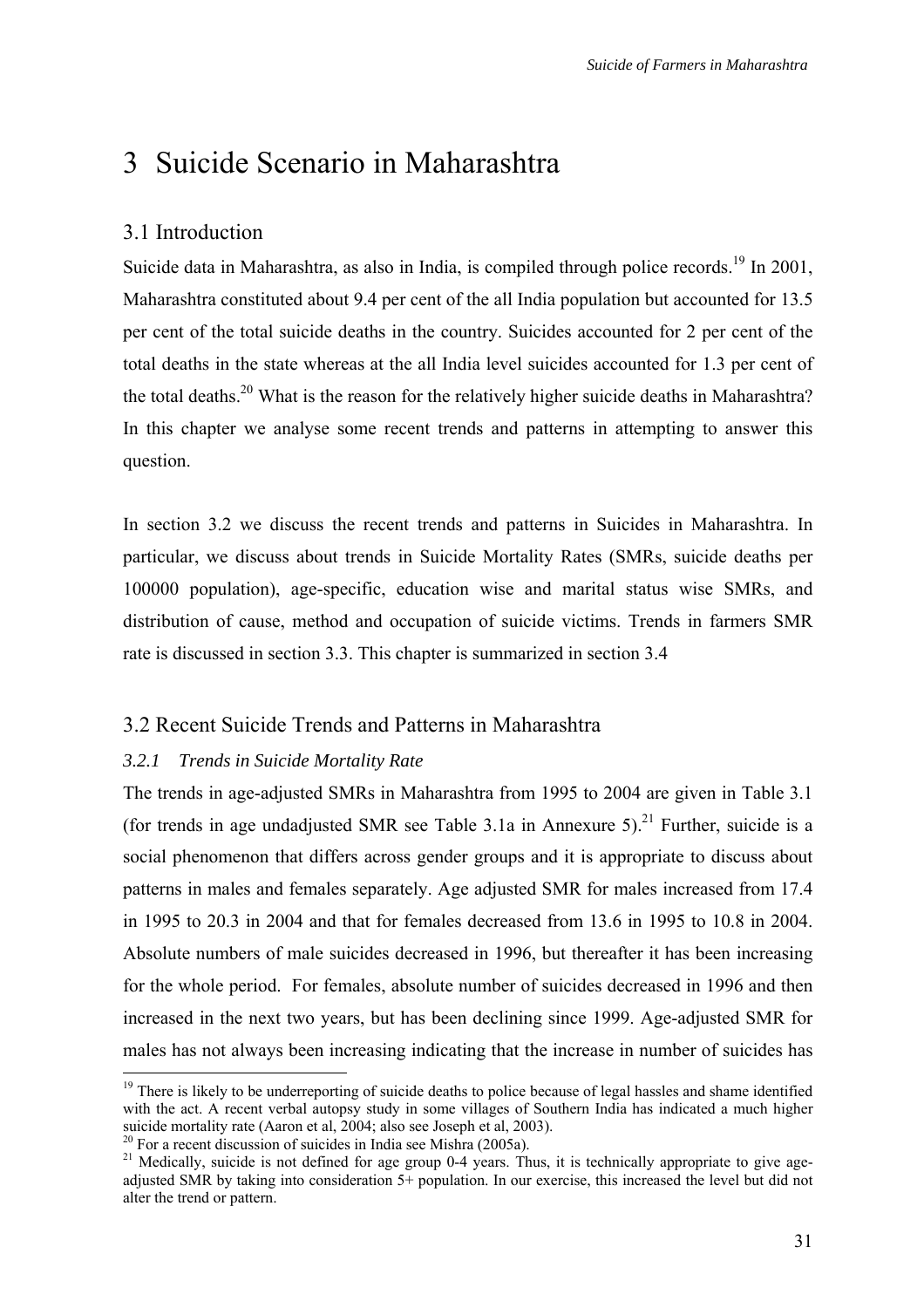not been commensurate with the increase in population. In fact, between 2001 and 2004 age-adjusted SMR for males has been in the range of 20-21. Decline in absolute female suicides when population has been increasing explains the declining age-adjusted SMR for females.

| Table 3.1                                                                         |       |                    |       |                               |                  |  |  |
|-----------------------------------------------------------------------------------|-------|--------------------|-------|-------------------------------|------------------|--|--|
| Number of Suicides and Age-Adjusted Suicide Mortality Rates in Maharashtra, 1995– |       |                    |       |                               |                  |  |  |
|                                                                                   | 2004  |                    |       |                               |                  |  |  |
| Year                                                                              |       | Number of Suicides |       | Age Adjusted $(5+)$           | (Male/female)    |  |  |
|                                                                                   |       |                    |       | <b>Suicide Mortality Rate</b> | <b>SMR</b> Ratio |  |  |
|                                                                                   | Males | Females            | Males | Females                       |                  |  |  |
| 1995                                                                              | 6882  | 4984               | 17.4  | 13.6                          | 1.28             |  |  |
| 1996                                                                              | 6489  | 4727               | 16.1  | 12.6                          | 1.27             |  |  |
| 1997                                                                              | 7333  | 5303               | 17.7  | 13.8                          | 1.28             |  |  |
| 1998                                                                              | 8014  | 5644               | 18.9  | 14.4                          | 1.31             |  |  |
| 1999                                                                              | 8021  | 5573               | 18.5  | 13.9                          | 1.33             |  |  |
| 2000                                                                              | 8706  | 5299               | 19.6  | 12.9                          | 1.52             |  |  |
| 2001                                                                              | 9338  | 5280               | 20.6  | 12.6                          | 1.63             |  |  |
| 2002                                                                              | 9447  | 5082               | 20.3  | 11.9                          | 1.71             |  |  |
| 2003                                                                              | 9810  | 4950               | 20.6  | 11.3                          | 1.83             |  |  |
| 2004                                                                              | 9903  | 4826               | 20.3  | 10.8                          | 1.89             |  |  |

Note: Suicide Mortality Rate indicated suicide deaths per 100000 population. Year wise population for each sub-group was interpolated/extrapolated and adjusted to give estimates that are sub group consistent. Age-adjusted Suicide Mortality Rate excludes age group of 0-4 years, as suicide is not defined for this population. For age unadjusted SMR see Table 3.1a in Annexure 5. For district/division wise trends, agespecific, education wise, marital status wise, cause wise, method wise and profession wise data see Tables 3.1b-3.1i in Annexure 5.

Source: *Census of India*, *1991 and 2001*; *Accidental Deaths and Suicides in India*, *1995, 1996, 1997, 1998 and 1999*, National Crime Records Bureau, Ministry of Home Affairs, Government of India, Various Years; Communication from Additional Director General of Police, Crime Investigation Department, Maharashtra State, Pune, through their letter number CID/STATS/Suicides/4377/2005 dated 12 July 2005; and [www.indiastat.com](http://www.indiastat.com/) (accessed 5 October 2005).

The male/female SMR ratio in Maharashtra has decreased from 1.28 in 1995 to 1.27 in 1996 but thereafter it has been increasing and the ratio was 1.89 in 2004. At the all India level it has decreased from 1.32 in 1995 to 1.29 in 1996 but thereafter it has increased and the ratio was 1.47 in 2001. The all India male/female SMR ratio was higher than that for Maharashtra till 1999, but thereafter in 2000 and 2001 the ratio has been higher in Maharashtra. This trend might have continued, but as we have all India suicide data by sex only till 2001 we do not want to speculate on the possibilities. However, the male/female SMR ratio in Maharashtra as well as that of India is much lower than the global scenario of 3.3 in 1998 (male SMR of 26.9 and female SMR of 8.2).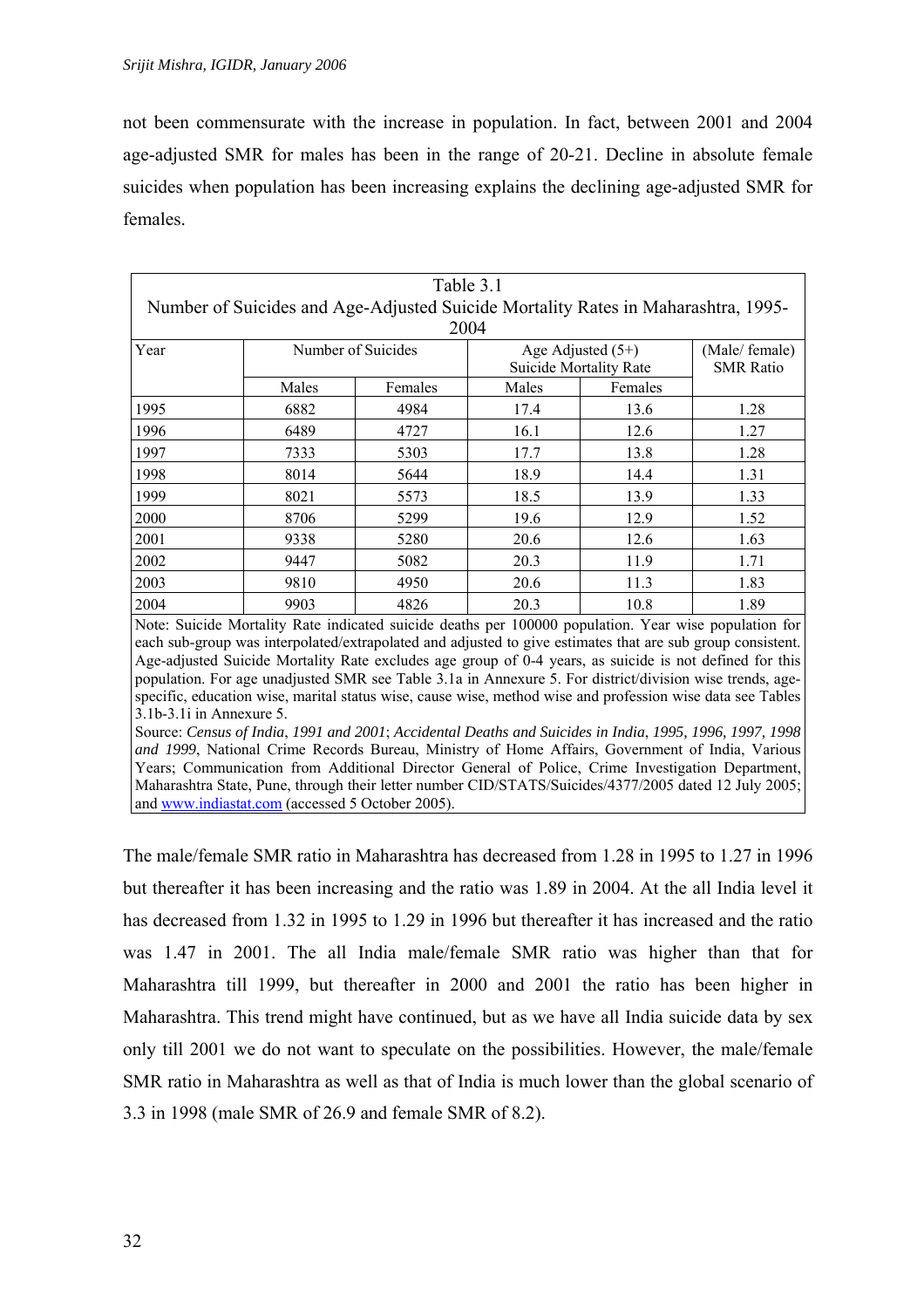Trends of age-adjusted SMR by sex across districts/divisions from 1998 to 2004 are given in Table 3.1b in Annexure 5).<sup>22</sup> Amravati division has the highest suicide mortality rate for both males and females for all the years. Besides, SMRs for Nagpur division are also higher than the average for the state for both males and females for all the years. In the other divisions, SMRs are higher than the state average in Aurangabad for both males and females in 1999 and for females in 2000, 2002 and 2004 and in Pune for males in 2000 and from 2002 to 2004.

The trends over the years show that male SMR seems to have increased with jumps: by 7.8 points in Amravati division in 2001, by 5.6 points in 2000 in Nagpur division, and by 2.7 points in Pune division in 2000. Trends in female SMR seem to be declining in all the divisions. Male-female SMR ratio has been increasing in all the years (exceptions are Konkan in 1999 and 2002, Nagpur in 2003, Nashik in 2004 and Pune in 1999) and in 2004 male SMR is more than double that of female SMR in Amravati, Nagpur and Pune divisions.

For the three selected districts, SMRs in Yavatmal seems to be greater and Washim lower than that for Amravati division and Wardha is higher than that for Nagpur division. SMRs in Wardha are closer and for some years higher than that in Yavatmal. The trends, as in the case for their respective divisions, show that there is a jump to higher age-adjusted male SMR in Wardha in 2000 and in Washim and Yavatmal in 2001. Between 2001 and 2004, age-adjusted male SMR was the highest in 2002 and age-adjusted female SMR in 2001 in all the three districts. Male SMR is double that of female SMR in Wardha and Yavatmal districts in 2004.

#### *3.2.2 Age-specific Suicide Mortality Rates*

For ease of analysis, we divide the data into two periods 1998-2000 and 2001-2004. As indicated earlier, the latter period is identified with higher male SMR in some regions. Table 3.1c and 3.1d in Annexure 5 give age-specific SMRs across districts/divisions by sex for the above-mentioned two periods.

Between 1998-2000 and 2001-2004 age adjusted SMR for males increased in Amravati division by 8.1 points (from 32.5 to 40.6), in Aurangabad division by 0.5 points (from 18.6

<span id="page-40-0"></span><sup>&</sup>lt;sup>22</sup> This and other information on suicides across all districts of Maharashtra have been given in Annexure 5.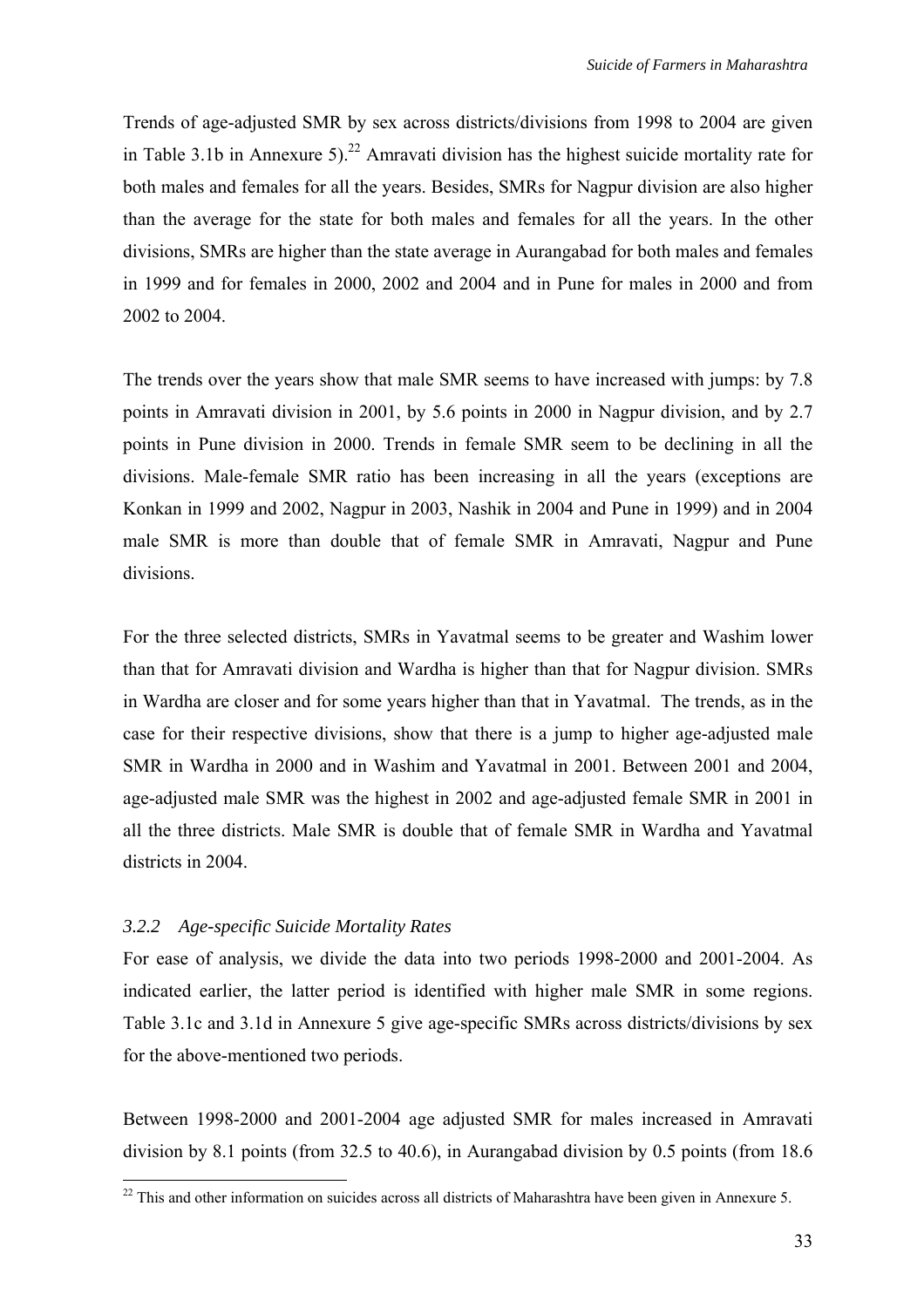to19.1), in Nagpur division by 2.5 points (from 25.0 to 27.5), in Nashik division by 0.9 points (from 15.9 to 16.8), in Pune division by 2.5 points (from 18.6 to 21.1) and in Maharastra state by 1.4 points (from 19.0 to 20.4) whereas female age-adjusted SMRs declined in all the divisions leading to a decline in Maharashtra by 2.1 points (from 13.7 to 11.6).

In 2001-4, Maharashtra's age-specific SMRs are as follows. For males it is 0.9 for 5-14 years, 19.9 for 15-29 years, 34.4 for 30-44 years, 35.0 for 45-59 years and 20.5 for 60+ years whereas for females it is 1.0 for 5-14 years, 20.2 for 15-29 years, 15.1 for 30-44 years, 10.8 for 45-59 years and 5.8 for 60+ years. Across divisions, Amravati and Nagpur seem to have relatively higher SMRs and also the ones where the absolute increase in male SMRs was relatively higher. In these two divisions, excluding age group of 5-14 years, male SMRs increased in all other age groups and the increases are particularly notable in Amravati division.

In the three selected districts, age adjusted SMR increased in Wardha by 9.5 points (from 38.1 to 47.6), in Washim by 6.7 points (from 26.5 to 33.2) and in Yavatmal by 8.3 points (from 38.3 to 46.0). Notable increase in age-specific male SMRs are in the age groups of 15-29 years (by 25.3 points, from 29.9 to 55.3) and 30-44 years (by 11.1 points, from 65.0 to 76.1) in Wardha, in the age groups 45-59 years (by 30.4 points, from 36.6 to 67.0) and 60+ years (by 29.8 points, from 7.7 to 37.5) in Washim and in the age groups of 15-29 years (by 10.3 points, from 40.9 to 51.2), 30-44 years (by 13.9 points, from 62.8 to 76.7) and 45- 59 years (by 13.0 points, from 67.1 to 80.1) in Yavatmal.

Across age groups, SMR for males in Maharashtra was the maximum in the early middle age group of 30-44 years in 1998-2000 and shifted to the late middle age group of 45-59 years in 2001-4. This pattern seems to have been the case in the divisions of Amravati, Aurangabad, Konkan and Nagpur and also in the selected districts of Washim and Yavatmal whereas in Wardha district the shift was reversed with maximum male SMRs for 45-59 years in 1998-2000 and 30-44 years in 2001-4.

The former pattern (shift in maximum SMR from early middle age to late middle age) explains that people those who are now entering into a stage of getting their children married and are in the process of training them the tricks of the trade. This group is an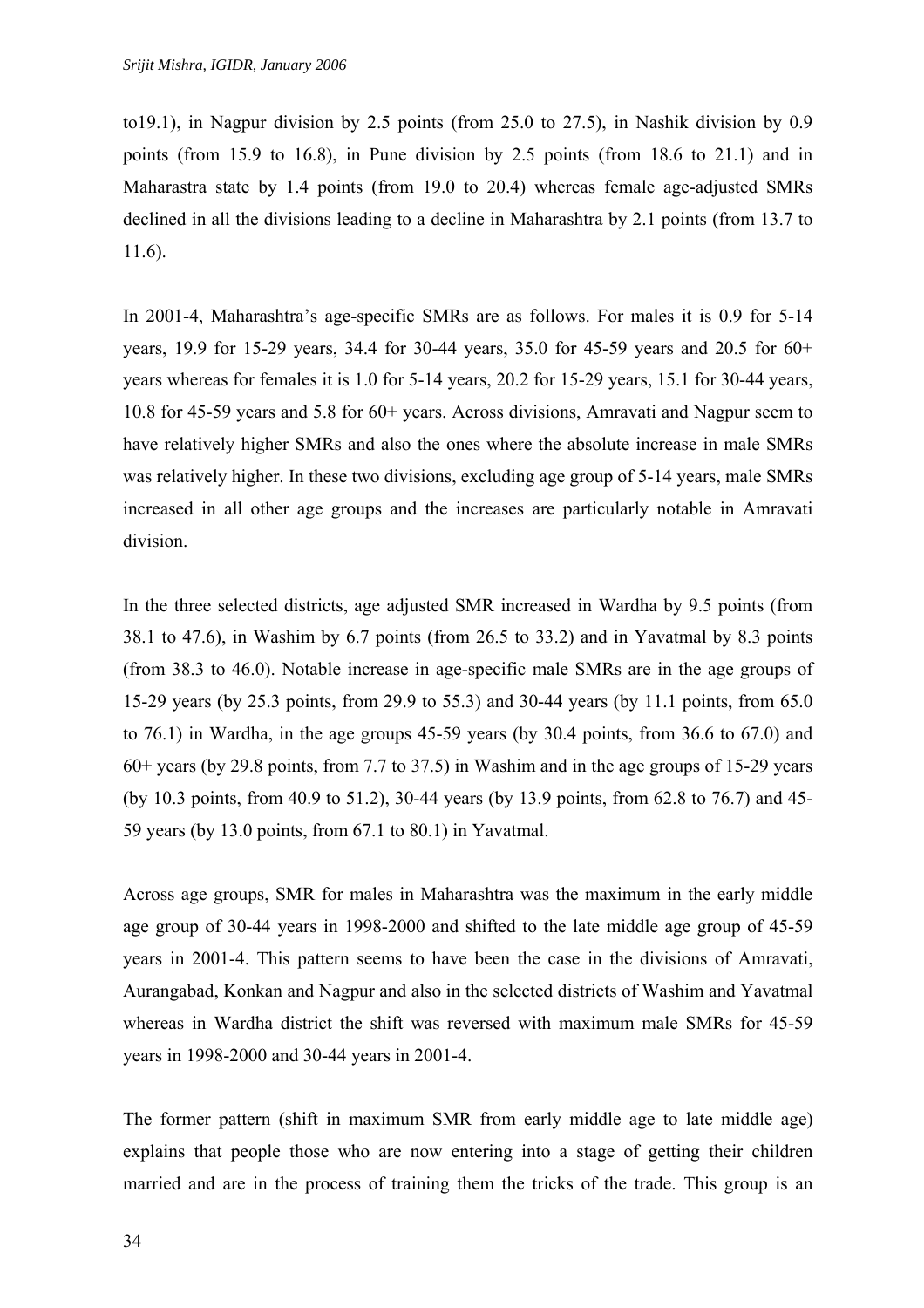intermediary stage prior to retirement from active participation. If he is a cultivator then he will have relatively greater experience (20+ years) in farming, which in a conventional setting would be very useful knowledge. Relatively greater SMRs among them would mean that they are not able to fulfil certain social obligations like getting children married/educated and that their experience in farming is not being of much help.

The latter pattern (shift in maximum SMR from early middle age to late middle age) would indicate greater years of life lost. If he is a cultivator then his is likely to be one with less years of experience in farming. He may be willing to take greater risks expecting higher returns, but a failure can be catastrophic.

In both the time periods, SMR for females, as is the case at the all India level, is the maximum in the youth age group of 15-29 years. An exception to this is in our study district Wardha where maximum female SMR is in 30-44 years. An important feature of agespecific SMR is that among children (5-14 years) and youth (15-29 years) female SMR is greater than male SMR. This along with the fact that SMR for females is the maximum among youth (15-29 years) indicates that years of life lost among females will be proportionately more than their proportion of total suicide deaths. It is said that higher SMR for females in this age group could be an outcome of domestic conflict such as dowry harassment.<sup>23</sup> Or, they could be because of other forms of female victimization such as suspected illicit relationship, not having children, cancellation/non-settlement of marriage, physical abuse, illegitimate pregnancy and divorce. Some of the reported female suicides could even be homicides in the guise of suicide or accident.

#### *3.2.3 Education-wise and Marital Status wise Suicide Mortality Rates*

Education wise and marital status wise average SMRs per annum across districts/divisions by sex in Mahrarashtra for the period 2001-4 are given in Table 3.1e and 3.1f in Annexure 5. Education wise SMRs in Maharashtra are as follows. For males it is 8.4 for 'no education', 28.9 for primary education completed, 42.7 for middle school completed, 31.5 for matriculates and 11.1 for higher secondary and above whereas for females it is 4.7 for 'no education', 17.6 for primary education completed, 31.9 for middle school completed, 23.7 for matriculates and 8.2 for higher secondary and above.

<span id="page-42-0"></span> $^{23}$  On victimization of women leading to dowry deaths see Natarajan (1995)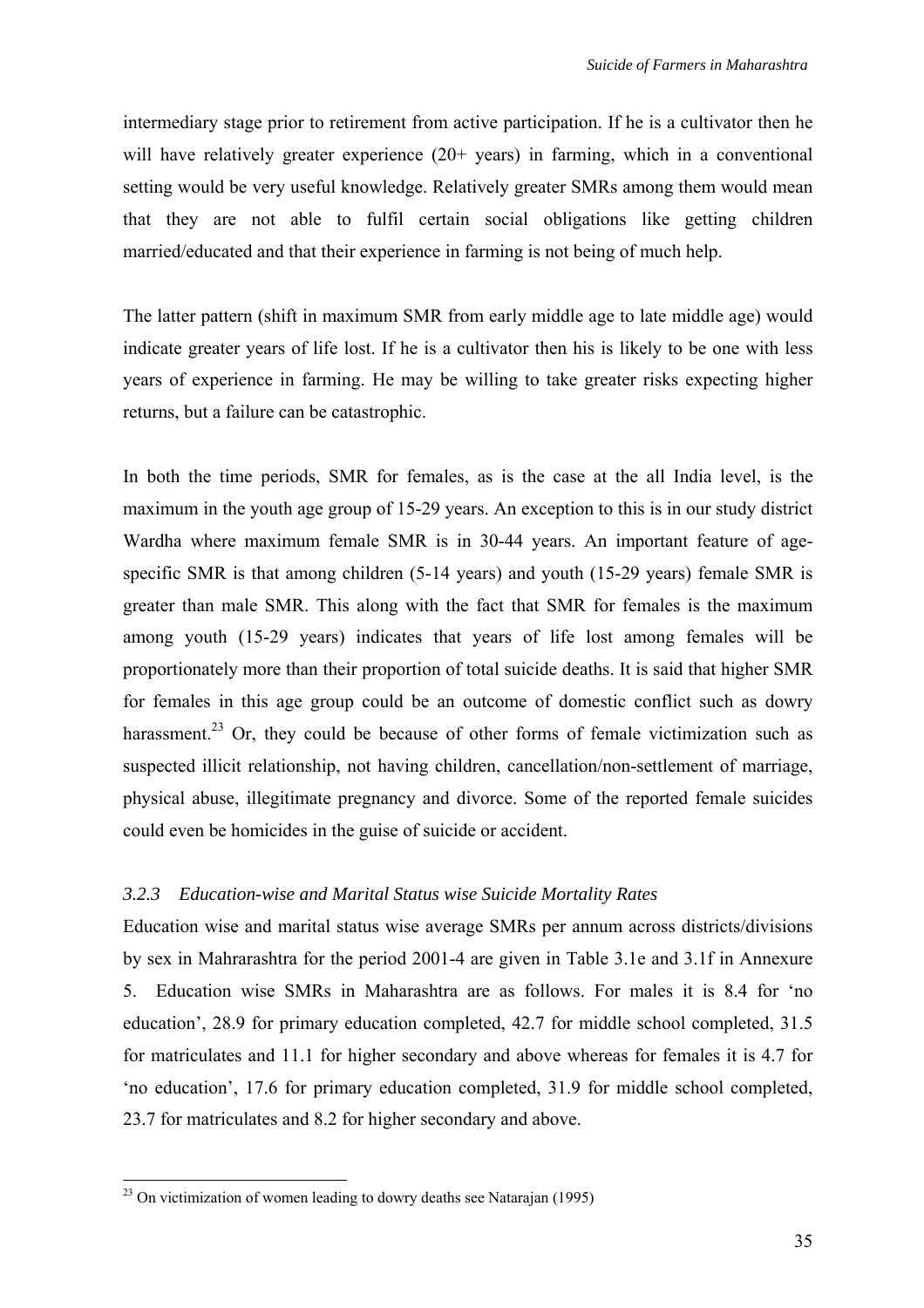The patterns are similar in the divisions indicating that the peak SMR is among the middle school education category. The exception is maximum SMR for matriculates among education group in Amravati division for both males and females. In the selected districts, including Washim and Yavatmal from Amravati division, the pattern is similar to that for Maharashtra. This is so because in Akola, Amravati and Buldhana districts SMR is the highest for matriculates across education groups. In all the districts of Amravati division middle school and matriculates either have the maximum or the second highest SMR across education groups. This means that those with 7-10 years of schooling have relatively greater risk.

As in age-specific subgroups, education wise subgroups in Amravati and Nagpur divisions as well as in the three selected districts have by and large greater SMRs than the subgroup average for Maharashtra state. The exceptions are 'no education' male and female SMRs and 'middle school' female SMR in Nagpur division, and 'no education' male SMR in Wardha districts.

Marital status wise SMRs in Maharashtra are – not married: 8.7 males, 6.8 females; married: 30.6 males, 15.4 females; widowed: 38.7 males, 7.0 females; and divorced/separated: 135.9 males, 30.3 females. Across marital status category, SMR is the maximum for divorced/separated for both male`s and females. This pattern holds across all divisions with the exception being for females in Aurangabad and Pune divisions where the maximum SMR across marital status categories is among married.

The marital status subgroups in Amravati and Nagpur divisions and the selected districts also have SMRs higher than that for the subgroup average for Maharashtra state. The exceptions are 'divorced/separated' male SMR in Amravati division, male and female SMRs in Washim and Yavatmal districts and 'widowed' male SMR in Wardha district. This means that, compared to the state average for that subgroup, never married and married males in Amravati division have a greater disadvantage.

#### *3.2.4 Cause wise Distribution of Suicides*

Suicides could be because of a number of factors/stressor that need not be mutually exclusive – they can co-exist and be interrelated. Nevertheless, police records provide some data on causes that are mutually exclusive. The distribution of this by sex across broad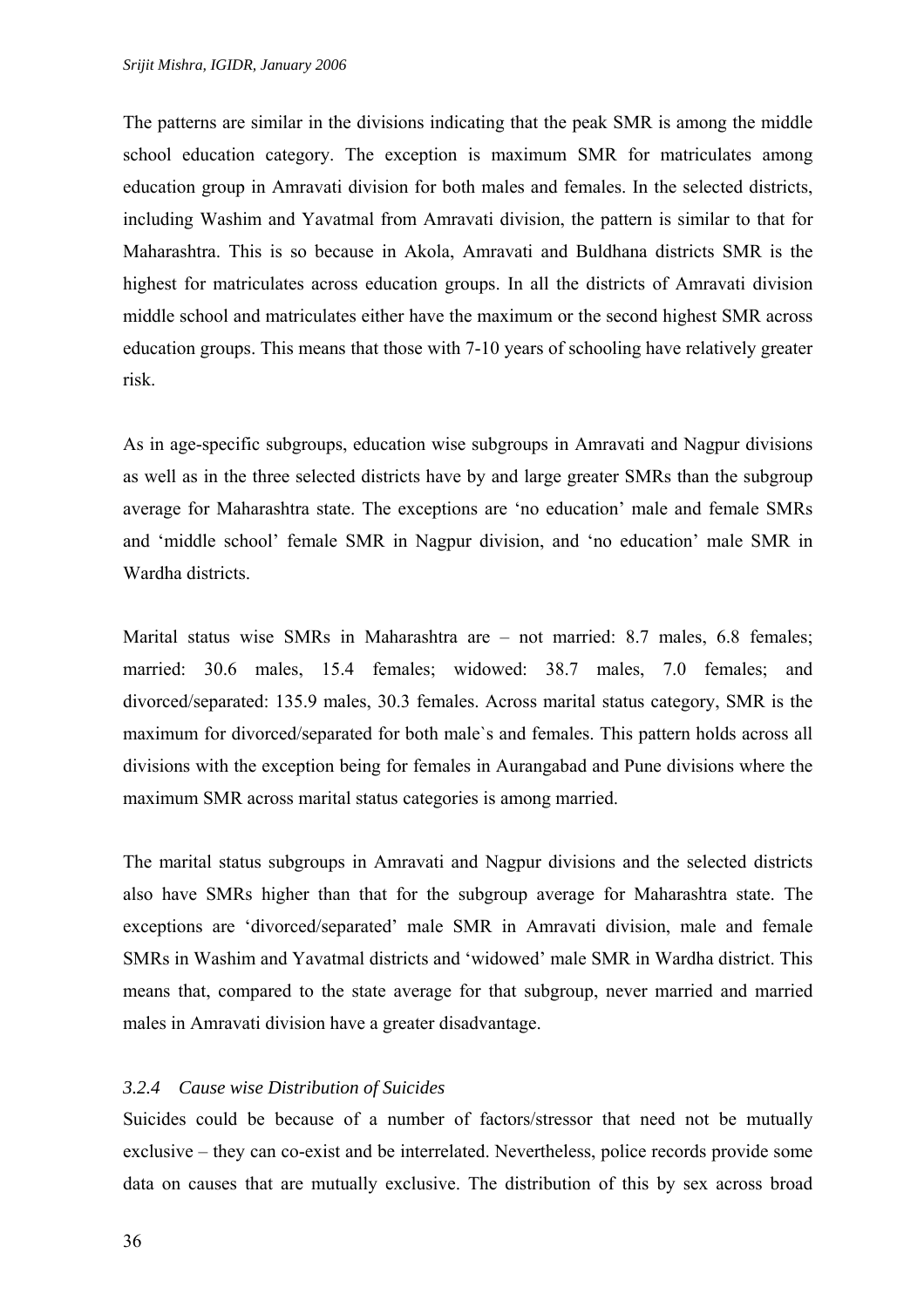category of causes for districts/divisions of Maharashtra is given in Table 3.1g in Annexure 5. The distribution of causes of suicides in Maharashtra suggests that for males 31 per cent is due to family problems, 8 per cent is due to insanity, 24 per cent is due to other illness, 11 per cent is due to economic reasons, 1 per cent is due to love affairs, 2 per cent is due to female victimization and the remaining 23 per cent is due to other reasons. For females, 41 per cent is due to family problems, 8 per cent is due to insanity, 20 per cent is due to other illness, 3 per cent is due to economic reasons, 2 per cent is due to love affairs, 12 per cent is due to female victimization and the remaining 12 per cent is due to other reasons.

In Amravati division, other illness is the reason where proportions are higher than the state average by 5 percentage points for males and nearly 8 percentage points for females. In the three selected districts, causes with higher proportions than the state average are notable for other illness by 21 percentage points among males and 22 percentage points among females in Wardha district and by 13 percentage points among males and by 17 percentage points among females in Yavatmal district and for family problems by 10 percentage points among males and for female victimization by 19 percentage points among females in Washim district.

Having pointed out these, it needs to be reiterated that suicide is multifaceted and understanding it is a complex endeavour.<sup>24</sup> More over, various causes can co-exist and be interrelated. For instance, illness gets aggravated due to poor economic condition because it makes care seeking difficult. Similarly, ill health can lead to a loan to meet medical expenses and also reduce the ability to work aggravating the economic condition. Both economic problems and ill health can lead to conflict within the family. It is for this that one should be cautious while interpreting the mutually exclusive cause data available from police records. In our micro level study, we could identify on an average 4.8 risk factors for the 111 cases analysed (Table 4.7). This point has also been mentioned in our background paper based on content analysis of news reports on farmers' suicides (Mishra, 2005b).

<span id="page-44-0"></span><sup>&</sup>lt;sup>24</sup> The complexity can be elucidated through an example given in Leenaars (1995, p.363). "A 16-year-old was found dead in a car, having died of carbon monoxide poisoning. People were perplexed: "Why did this young person from an upper-middle-class family kill himself?" The parents found out that his girlfriend had rejected him the day of his suicide. That was the reason: ... A few friends and his teachers knew that he had been having problems in school. That was the reason. A few others knew that his father was an alcoholic and abusive. That was the reason. His physician knew that he had been adopted and had been recently upset about that. She knew the real reason. And others knew…"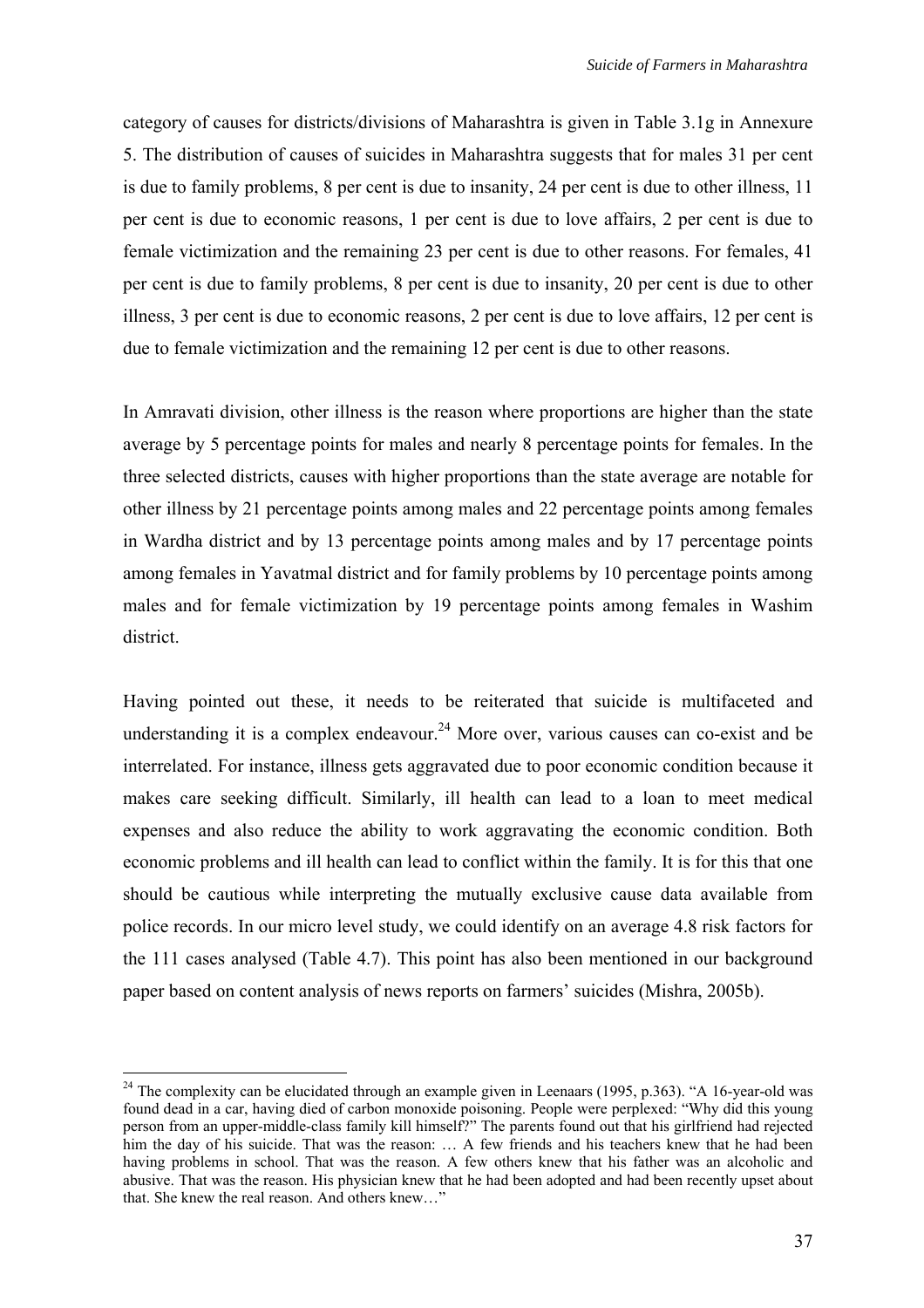#### *3.2.5 Distribution of Methods of Committing Suicides*

Distribution of methods of committing suicide by sex across districts/divisions of Maharashta for 2001-4 is given in Table 3.1h in Annexure 5. The distribution for Maharashtra is as follows. For male suicide deaths: 34 per cent were by consuming insecticides, 8 per cent were by consuming other poison, 10 per cent were by drowning, 7 per cent were by self-immolation and the remaining 8 per cent were by other methods. For female suicide deaths, 30 per cent were by consuming insecticides, 8 per cent were by consuming other poison, 18 per cent were by hanging, 15 per cent were by drowning, 26 per cent were by self-immolation and the remaining 3 per cent were by other methods. This shows that across gender there are some differences.

The maximum proportion of suicide deaths are by insecticide consumption for both males and females. The second most common method was hanging by males whereas it was selfimmolation by females. In fact, hanging by males has the maximum proportion in the divisions of Konkan and Pune and self-immolation by females has the maximum proportion in the divisions of Konkan, Nagpur and Pune. Across division, the proportion of suicide deaths by drowning is relatively much higher in Nagpur for both males and females. The involvement of females in household work brings them in close proximity to fire in the kitchen and the well for fetching water. Spur of the moment decisions might lead them to using these methods. Suicide death through burns and to some extent drowning could conceal homicide, which mostly arises out of domestic violence (see Kumar, 2003). Some of these are dowry deaths. $25$ 

In the selected districts of Washim and Yavatmal the proportion committing suicide by consuming insecticide is much higher than the state average: 59 per cent for males and 51 per cent for females in Washim and 76 per cent for males and 68 per cent for females in Yavatmal. In Wardha, the proportion committing suicide by consuming other poison (22 per cent for males and 23 per cent for females) is much higher than the state average and together with consumption of insecticide it accounts for 61 per cent of male and 53 per cent of female suicides.

<span id="page-45-0"></span><sup>&</sup>lt;sup>25</sup> In 2002 and 2003, 4725 female suicide deaths in India were associated with dowry disputes and 609 of these were in Maharashtra (Rajya Sabha Starred Question No 326 dated 17 August 2005, [www.indiastat.com,](http://www.indiastat.com/) accessed 11 November 2005).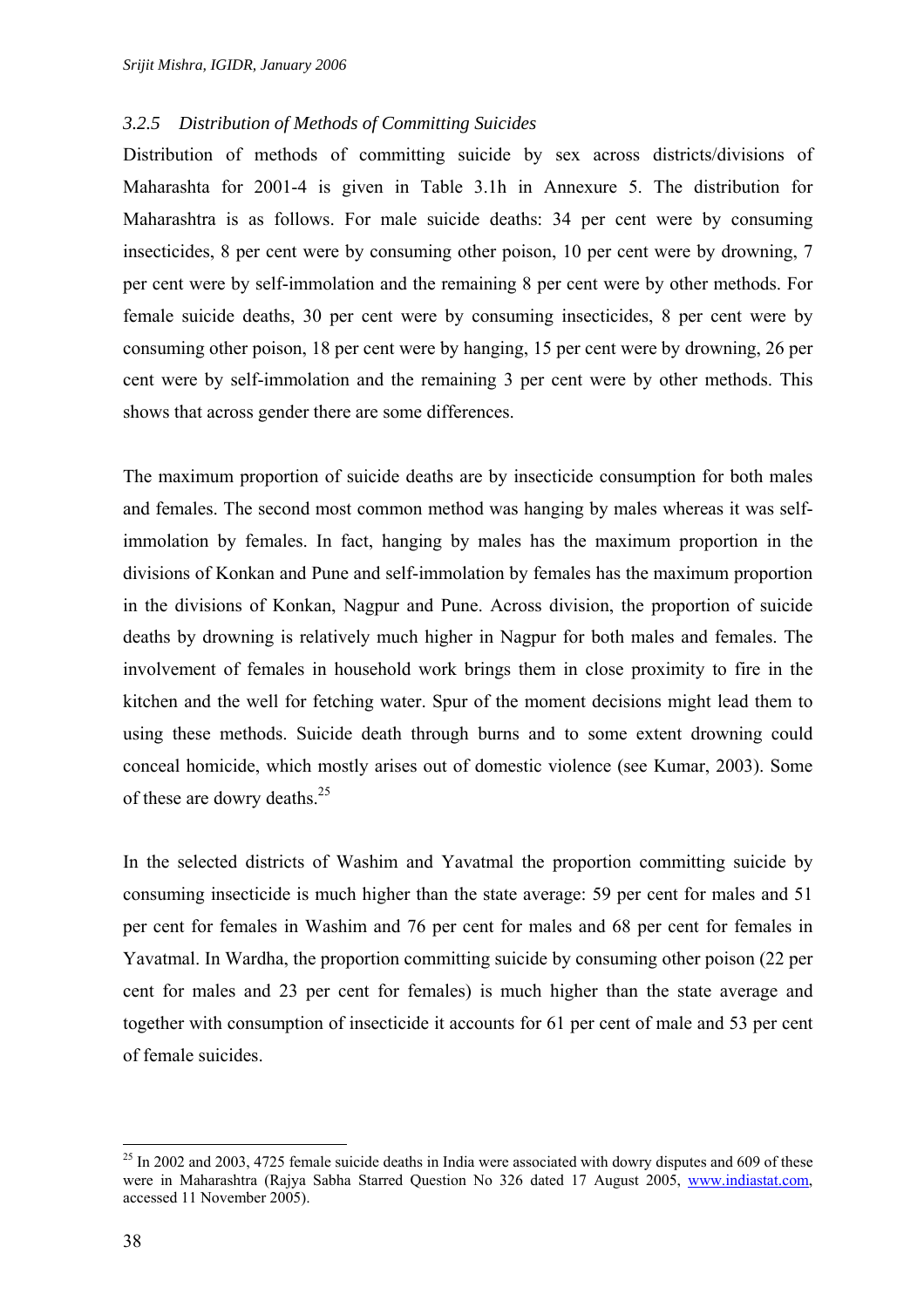Insecticide/pesticide is most commonly available in farming households (particularly, those cultivating Cotton). Thus, suicide deaths by consumption of insecticides would largely be individuals in these households. Spur of the moment decision will lead to use of this fatal method because of its easy availability. We have mentioned earlier that cotton cultivation uses nearly 90 per cent of the total pesticides used across five major crops in Maharashtra (section 2.4). Restrictions on its easy availability can help reduce incidences of suicide with such a fatal method. In this regard, important policy lessons can be taken from Sri Lanka's experience (see references in Gunnell and Eddleston, 2003).<sup>26</sup>

#### *3.2.6 Occupation wise Distribution of Suicides*

Distribution of occupation of suicide victims aggregated for 2001-4 across districts/divisions of Maharashta is given in Table 3.1i in Annexure 5. For males, 35 per cent are self employed in agriculture, 8 per cent are self employed in other activities, 17 per cent are in service, 10 per cent are unemployed, 5 per cent are students and the remaining 25 per cent are in other occupations. For females, 69 per cent are housewives, 10 per cent are self employed in agriculture, 1 per cent is self employed in other activities, 4 per cent are in service, 2 per cent are unemployed, 8 per cent are students and the remaining 8 per cent are in other occupations.

Across divisions, one observes that the maximum proportion for different occupations is as follows: self-employed in agriculture: 52 per cent for males in Aurangabad and 21 per cent for females in Nagpur, self-employed in other activities: 14 per cent for males in Nagpur and 3 per cent for female in Konkan, service: 34 per cent for males and 8 per cent for females in Konkan, unemployed: 20 per cent for males and 4 per cent for females in Konkan; students: 7 per cent for males and 11 per cent for females in Nagpur, and other occupation: 35 per cent for males in Amravati and 12 per cent for females in Nashik and Amravati.

In the selected districts, the proportion for those self-employed in agriculture is lower than that for the state as a whole and also from their respective division (except for females in Wardha). In Wardha 20 per cent of the male suicide victims were self-employed in other

<span id="page-46-0"></span><sup>&</sup>lt;sup>26</sup> On easy availability of firearms leading to greater suicides among farmers in UK, USA and how restrictions on its availability led to reduction of incidences of suicide through this fatal method see Hawton et al (1998) and Miller and Hemenway (1999). For a recent discussion on suicide prevention strategies in developing countries see Vijayakumar et al (2004).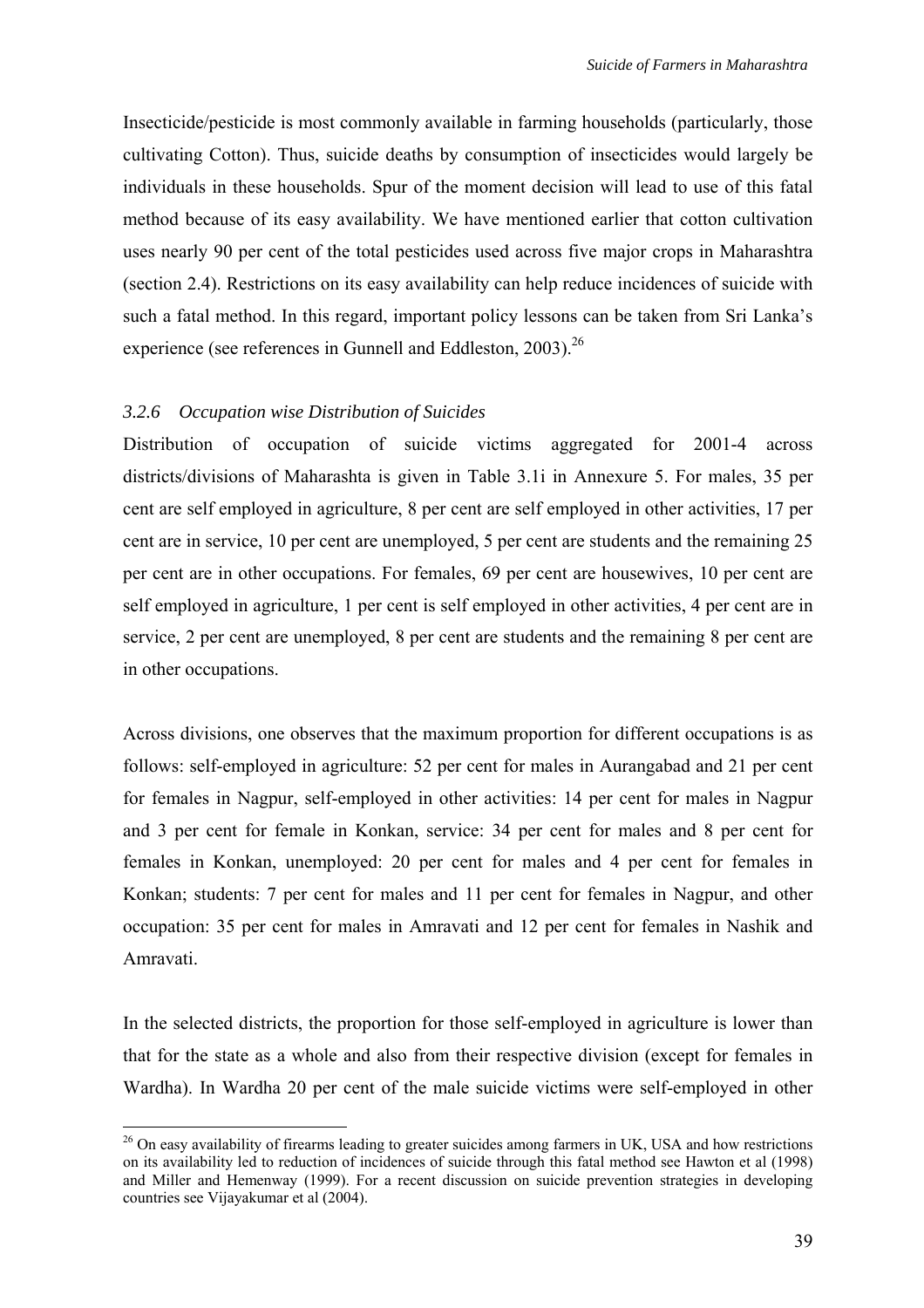activities. The proportion of males in 'other' occupations is higher than that for the state in all the three districts: Wardha (36 per cent), Washim (73 per cent) and Yavatmal (42 per cent). This is partly explained by the fact that a larger proportion of total workers in these regions are agricultural labourers (Table 2.9). For females, the proportions being housewives at 73 per cent in Wardha and 82 per cent in Washim whereas the proportion in 'other' occupation at 9 per cent in Washim and 17 per cent in Yavatmal are higher than the respective proportions for the state. In the absence of population data across the above population categories the suicide incidences cannot be normalized and one cannot infer much from the proportions. However, to enable some comparison with regard to farmers we make use of the population of cultivators from census and superimpose this on suicides by those self-employed in agriculture to arrive at SMR for farmers.

#### 3.3 Suicide Mortality Rate for Farmers

Trends in farmers' suicides and SMR for farmers by sex for Maharashtra from 1995 to 2004 are given in Table 3.2. The total number of farmer suicides increased from 1083 in 1995 to 4147 in 2004. The increase was largely because of 288 per cent increase in male farmer suicides from 978 to 3799. During this period, male farmer suicides as a proportion of total male suicides in Maharashtra increased from 14 per cent to 38 per cent. SMR for male farmers more than trebled from 17 in 1995 to 53 in 2004, but for females the trend fluctuated to reach a peak of 12 in 2001 but thereafter it has been declining. Age-adjusted SMR for males increased from 17 in 1995 to about 21 in 2001 and has remained at that level for the remaining three years whereas age-adjusted SMR for females reached a peak of 14 in 1998, but thereafter it has been declining (Table 3.1).

The ratio of male-to-female SMR for farmers decreased from 7.2 in 1995 to 2.9 in 1996 but thereafter it has been increasing to reach 8.3 in 2004. In 1995 the ratio was higher because of low SMR for female farmers whereas its increase after 1996 is because of the increase in SMR for male farmers. From 1995 to 2004, the overall age-adjusted SMR increased by only 0.6 points (from 1.3 to 1.9). During the same period, ratio of farmers to age-adjusted SMR increased from 1.0 to 2.6 for males and from 0.2 to 0.6 for females. The SMR for farmers became higher than that of the age-adjusted population from 1996. In particular, the trends show that suicide among male farmers has been increasing over the years and this subgroup of population is becoming more and more susceptible than the overall population. This has not been the case for female farmers, but this has to be interpreted with caution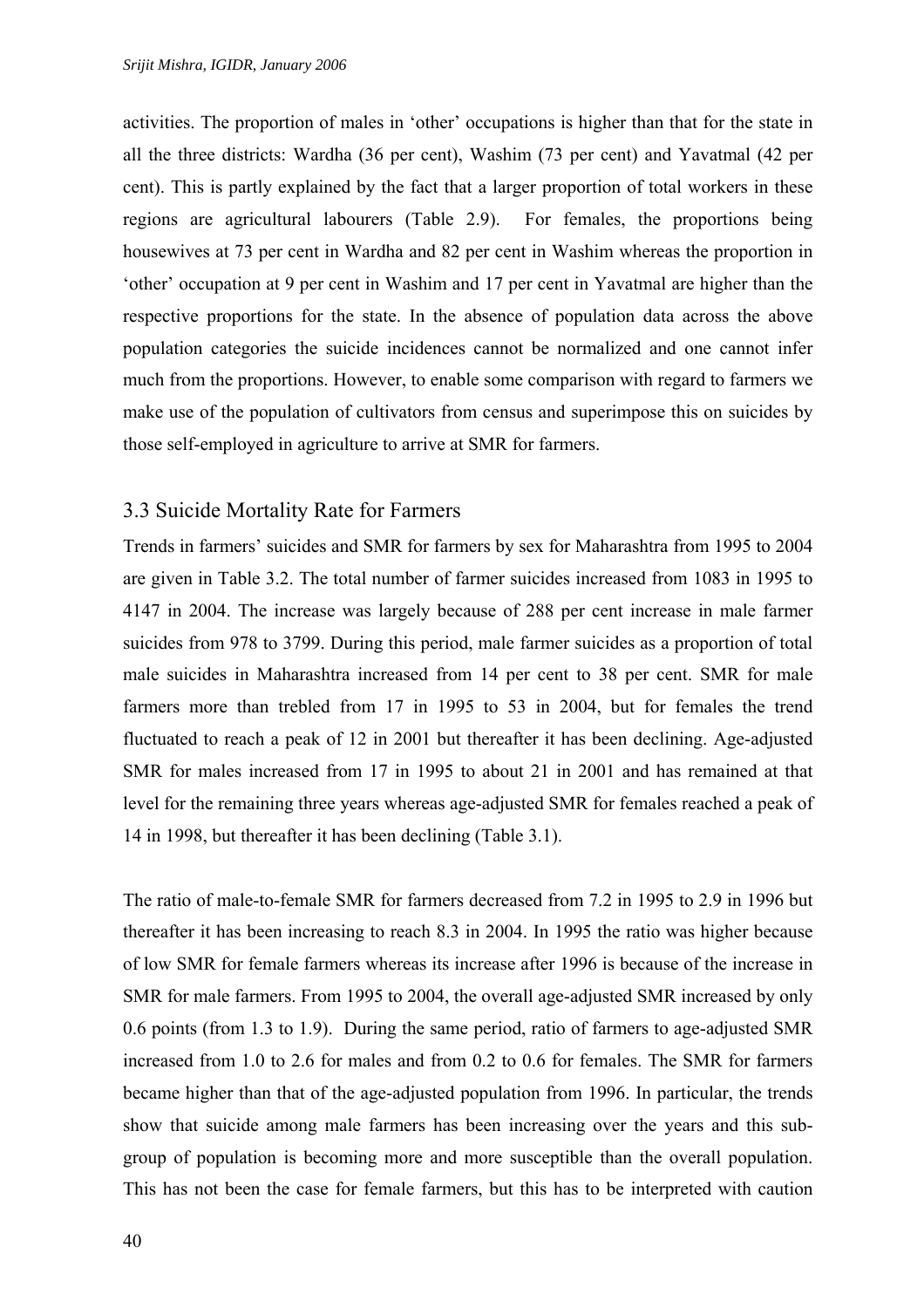because female suicide victims from farming households (or whose husband or son is considered as self-employed in agriculture) would have their occupation indicated as housewives as per police records and also perhaps in the census. In fact, in Washim district, occupation of female suicide victims are indicated either as housewives or students or service or 'other' occupation – none are indicated under self-employed in agriculture or self-employed in other activities or as unemployed (Table 3.1g in Annexure 5).

|      | Table 3.2                                                                                                  |         |                        |         |         |                   |                           |         |
|------|------------------------------------------------------------------------------------------------------------|---------|------------------------|---------|---------|-------------------|---------------------------|---------|
|      | Number of Farmers Suicides and SMR for Farmers by Sex in Maharashtra, 1995-2004                            |         |                        |         |         |                   |                           |         |
| Year | Number of Farmer                                                                                           |         | <b>SMR</b> for Farmers |         |         | Ratio of          | Ratio of                  |         |
|      | Suicides                                                                                                   |         |                        |         |         | (Male/Female) SMR | <b>SMR</b> for Farmers to |         |
|      |                                                                                                            |         |                        |         |         |                   | Age-adjusted SMR          |         |
|      | Males                                                                                                      | Females | Males                  | Females | Farmers | Age-              | Males                     | Females |
|      |                                                                                                            |         |                        |         |         | adjusted          |                           |         |
| 1995 | 978                                                                                                        | 105     | 16.7                   | 2.3     | 7.19    | 1.28              | 0.96                      | 0.17    |
| 1996 | 1570                                                                                                       | 411     | 26.2                   | 8.9     | 2.95    | 1.27              | 1.63                      | 0.71    |
| 1997 | 1600                                                                                                       | 317     | 26.1                   | 6.7     | 3.89    | 1.28              | 1.47                      | 0.49    |
| 1998 | 1938                                                                                                       | 471     | 31.0                   | 9.8     | 3.17    | 1.31              | 1.64                      | 0.68    |
| 1999 | 2050                                                                                                       | 373     | 32.0                   | 7.6     | 4.23    | 1.33              | 1.73                      | 0.55    |
| 2000 | 2492                                                                                                       | 530     | 38.1                   | 10.5    | 3.61    | 1.52              | 1.94                      | 0.82    |
| 2001 | 2945                                                                                                       | 591     | 44.1                   | 11.5    | 3.83    | 1.63              | 2.14                      | 0.91    |
| 2002 | 3155                                                                                                       | 540     | 46.2                   | 10.3    | 4.49    | 1.71              | 2.27                      | 0.87    |
| 2003 | 3381                                                                                                       | 455     | 48.5                   | 8.5     | 5.70    | 1.83              | 2.35                      | 0.75    |
| 2004 | 3799                                                                                                       | 348     | 53.3                   | 6.4     | 8.37    | 1.89              | 2.62                      | 0.59    |
|      | Note: For population interpolation/extrapolation see note in Table 3.1. SMR for farmers is calculated by   |         |                        |         |         |                   |                           |         |
|      | making use of 'cultivators' population from 2001 census. It is assumed that cultivators as a proportion of |         |                        |         |         |                   |                           |         |
|      | age adjusted population is the same for all the years as it is in 2001 census.                             |         |                        |         |         |                   |                           |         |

Source: As in Table 3.1.

SMR for Farmers across divisions and selected districts of Maharashtra for 2001-4 is given in Table 3.3 (trends from 2001 to 2004 for all districts/division of Maharashtra by sex are given in Tables 3.3a and 3.3b in Annexure 5). As in age-specific, education wise and marital status sub-groups, farmers SMR was higher than that for the state average in Amravati and Nagpur divisions and Amravati division has the highest SMRs in all the years for both males and females. Across divisions, there are some differences in the trend. SMR for male farmers have by and large increased, but there were decreases in Amravati, Konkan and Pune in 2002, and Aurangabad and Pune in 2003 whereas SMR for female farmers have been largely declining.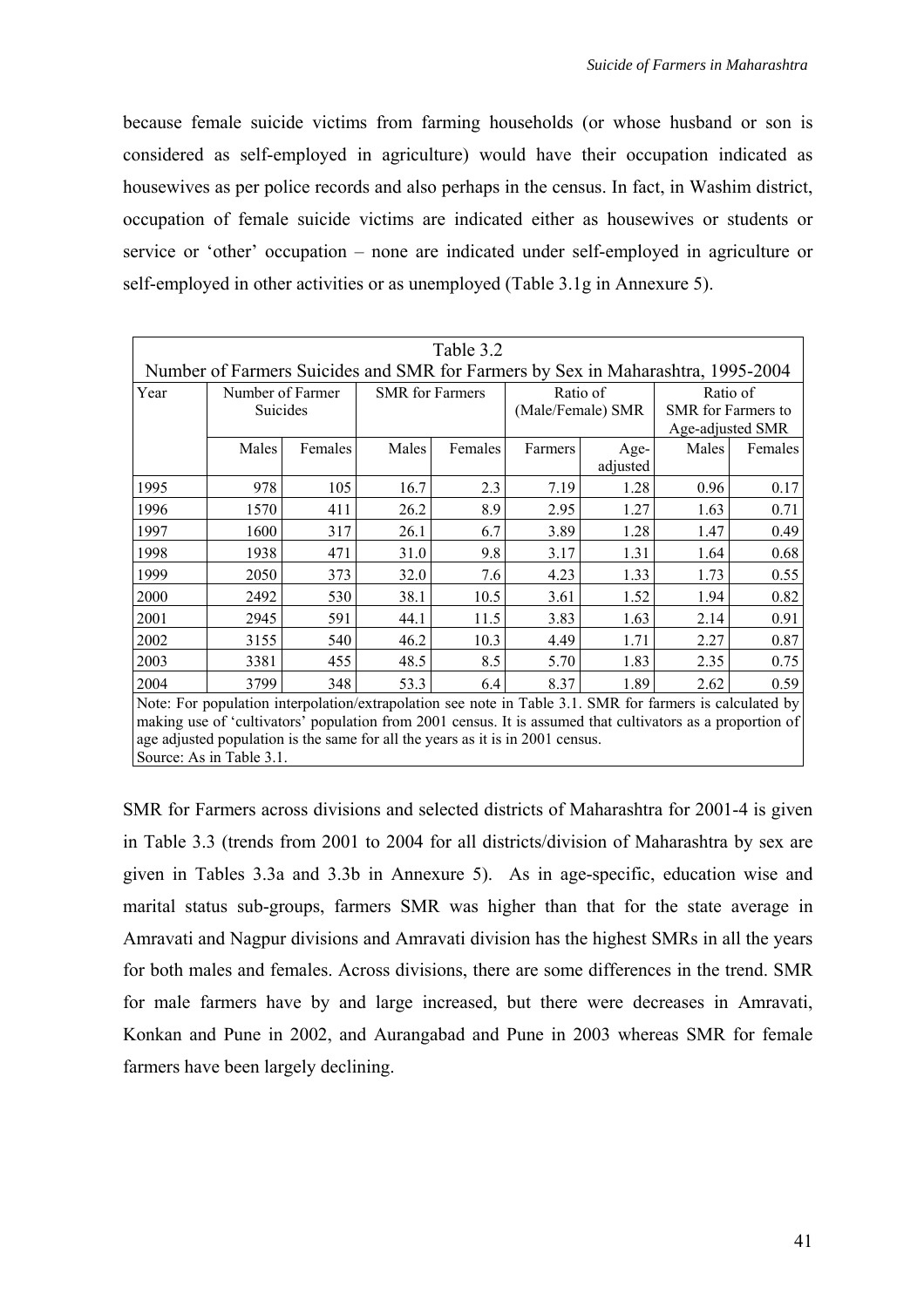In the selected districts, SMR for farmers among males was lower than the state average in Washim for all the four years and for Wardha in  $2001$ .<sup>27</sup> In Wardha, farmers SMR increased by 90 points (from 8.6 in 2001 to 98.3 in 2002) in one year. In all the three districts, SMR decreased in 2003, but increased again in 2004. In fact, for the four years under analysis, 2004 has the highest SMR for male farmers in all the divisions and in the three selected districts of Wardha, Washim and Yavatmal.

|                                                                                                                                                                                                                                                                                                                               |       | Table 3.3              |                             |                                 |  |
|-------------------------------------------------------------------------------------------------------------------------------------------------------------------------------------------------------------------------------------------------------------------------------------------------------------------------------|-------|------------------------|-----------------------------|---------------------------------|--|
| Suicide Mortality Rate for Farmers across Divisions and Selected Districts by Sex in                                                                                                                                                                                                                                          |       |                        |                             |                                 |  |
|                                                                                                                                                                                                                                                                                                                               |       | Maharashtra, 2001-4.   |                             |                                 |  |
| Divisions/<br><b>Districts</b>                                                                                                                                                                                                                                                                                                |       | <b>SMR</b> for Farmers | Ratio of SMR for Farmers to | SMR for Age-adjusted Population |  |
|                                                                                                                                                                                                                                                                                                                               | Males | Females                | Males                       | Females                         |  |
| Amravati Division                                                                                                                                                                                                                                                                                                             | 115.6 | 24.3                   | 2.8                         | 1.1                             |  |
| Aurangabad Division                                                                                                                                                                                                                                                                                                           | 47.6  | 9.2                    | 2.5                         | 0.8                             |  |
| Konkan Division                                                                                                                                                                                                                                                                                                               | 25.1  | 7.7                    | 2.0                         | 0.8                             |  |
| <b>Nagpur Division</b>                                                                                                                                                                                                                                                                                                        | 55.5  | 8.5                    | 2.0                         | 0.6                             |  |
| Nashik Division                                                                                                                                                                                                                                                                                                               | 36.6  | 12.0                   | 2.2                         | 1.4                             |  |
| <b>Pune Division</b>                                                                                                                                                                                                                                                                                                          | 34.7  | 3.6                    | 1.6                         | 0.4                             |  |
| Wardha District                                                                                                                                                                                                                                                                                                               | 75.7  | 31.9                   | 1.6                         | 1.1                             |  |
| Washim District                                                                                                                                                                                                                                                                                                               | 14.6  | 0.0                    | 0.4                         | 0.0                             |  |
| <b>Yavatmal District</b>                                                                                                                                                                                                                                                                                                      | 90.9  | 13.4                   | 2.0                         | 0.6                             |  |
| Maharashtra State                                                                                                                                                                                                                                                                                                             | 48.1  | 9.1                    | 2.4                         | 0.8                             |  |
| Note: For population interpolation/extrapolation see relevant notes in Table 3.1 and Table 3.2. Trends from<br>2001 to 2004 for all districts/divisions of Maharashtra are given in Tables 3.3a and 3.3b in Annexure 5.<br>Age wise distribution of farmers' suicides for 2001-4 by sex is given in Table 3.3c in Annexure 5. |       |                        |                             |                                 |  |

Source: As in Table 3.1.

Across division, the ratio of farmers-to-age-adjusted SMR is the maximum in Amravati among males and in Nashik among females. Nagpur has a higher SMR for farmers, which is lower only to Amravati, but the ratio of farmers to age-adjusted SMR is much lower. This indicates that in a relative sense the SMR in Nagpur is also high across other sub-groups of population whose occupation is not self-employed in farming.

Age-wise distribution of suicide victims self-employed in agriculture by sex across districts/divisions of Maharashtra is given in Table 3.3c in Annexure 5. For males, 26 per cent were youth, 40 per cent in the early middle age group, 23 per cent in the late middle

<span id="page-49-0"></span> $27$  In Washim, the proportion of suicide victim whose occupation is 'Other' during 2001-4 is very high: 73 per cent of males (state average is 25 per cent) and 17 per cent of females (state average is 8 per cent). With 90 per cent of the workforce of the district being dependent on agriculture as per 2001 census, this suggests that suicide incidences are likely to be higher among agricultural labourers or there is underreporting of farmers suicides.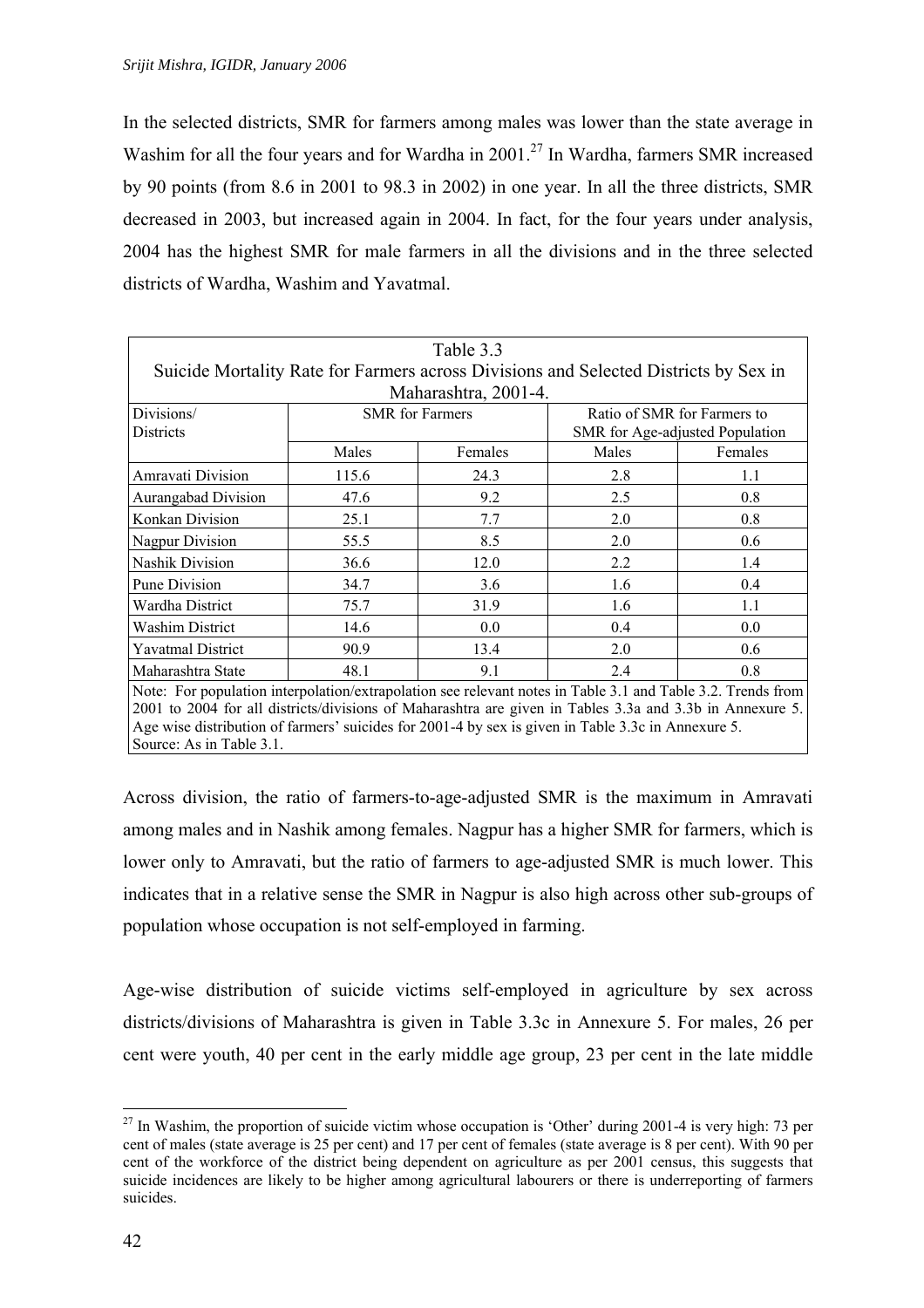age group, and 11 per cent were in the old age group. For females, 47 per cent were youth, 31 per cent were in the early middle age group, 15 per cent were in the late middle age group, and 7 per cent in the old age group.

Across divisions, notable differences from the state average is that for youth with relatively higher proportions in Aurangabad for both males and females and in Nashik for males alone, and relatively lower proportions in Konkan and Pune for males and in Nagpur for females. Compared to the state average, the distribution is more skewed towards the higher ages for males in Washim and for females in Wardha and Yavatmal. In the absence of agespecific data for cultivators it cannot be normalized and it would be difficult to infer much from this distribution. Nevertheless, if the proportions are relatively higher among younger age groups then it indicates greater years of life lost, and hence, a matter of grave concern.

#### 3.4 Conclusions

From 1995 to 2004, suicide deaths in Maharashtra increased from 11866 to 14729. This increase is largely among males, but after normalizing for population the age-adjusted SMR for males has remained in the range of 20-21 from 2001. Total suicide deaths as well as SMR for females have been declining after 1999. Across divisions, Amravati and Nagpur are the ones with greater SMR than the state average. Further, male SMRs have jumped to a higher level around 2000 or 2001 in Amravati, Nagpur and Pune divisions and also in the three selected districts of Wardha, Washim and Yavatmal whereas female SMRs have been declining in all the divisions.

Distribution by method of committing suicide indicates the higher usage of pesticides (34 per cent males and 30 per cent females). This is higher in Amravati and Aurangabad divisions and also in our selected districts.

One shocking revelation of our analysis is that SMR for male farmers has trebled from 17 in 1995 to 53 in 2004. Division wise trends from 2001 to 2004 indicate that SMR for farmers in Amravati, Aurangabad and Nagpur divisions is higher than that for the state. It is the highest in Amravati division where SMR for male farmers is 116 during 2001-4 and reached as high as 140 in 2004. In the three selected districts, SMR for farmers is higher than the state average in Wardha and Yavatmal, but not in Washim.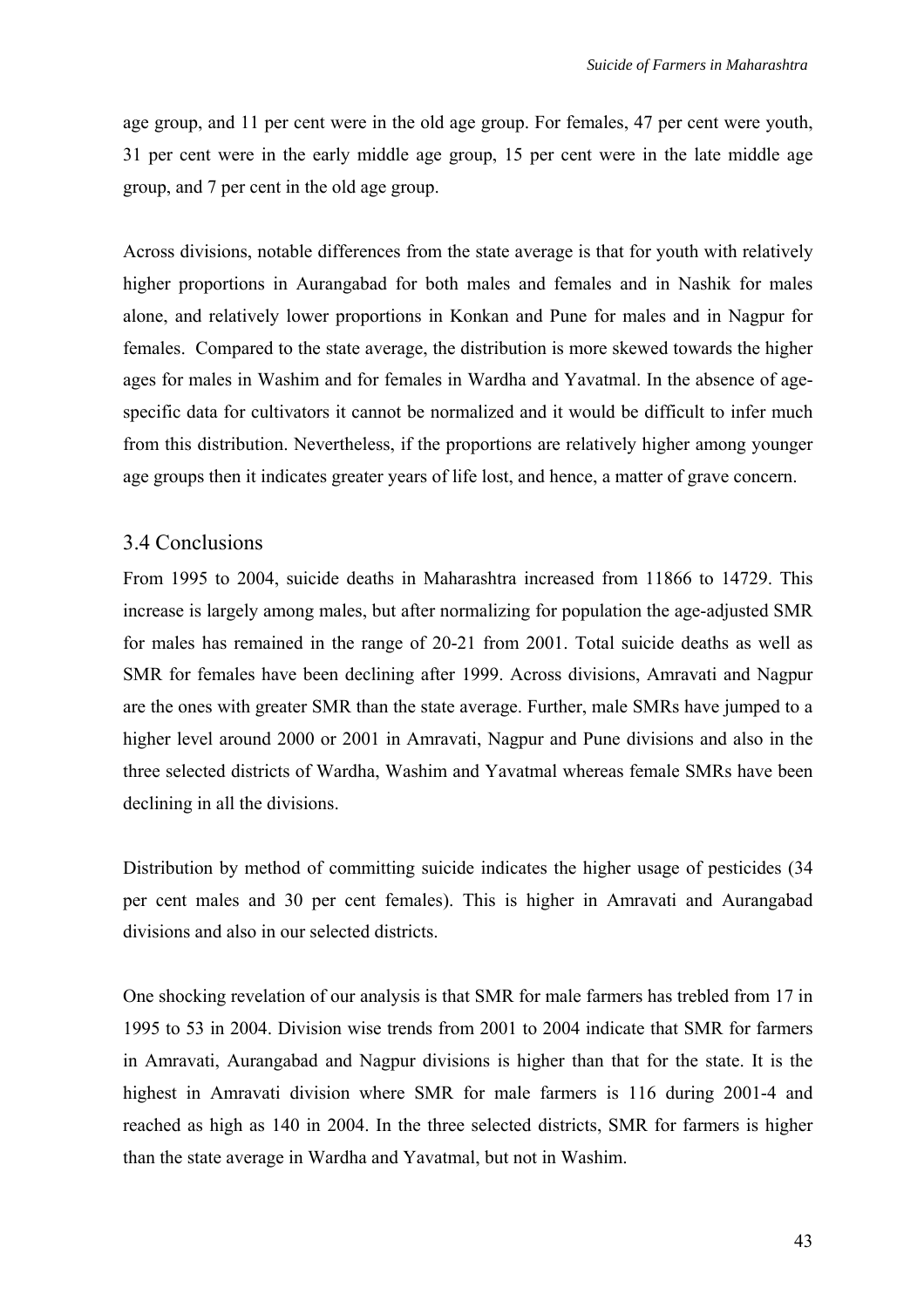SMR for male farmers has been increasing in recent years and is very high in certain regions when the SMR for the overall population has stabilized. Thus, an important explanation for relatively higher suicide deaths in Maharashtra is farmer suicide deaths. In the next chapter, we probe further into farmer suicide deaths by analysing field survey based data from 111 suicide (case) and 106 non-suicide (control) households.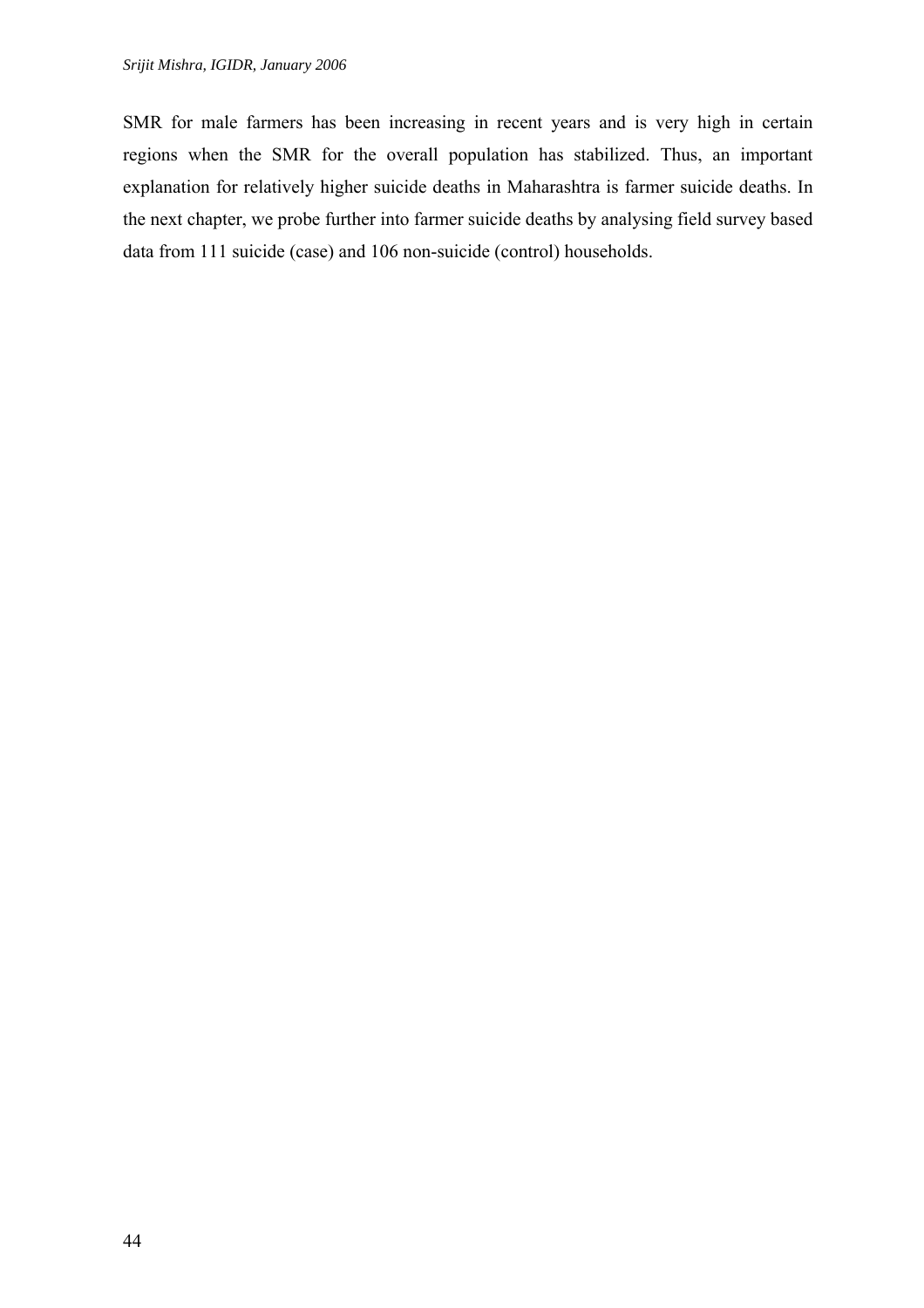# 4 Probing Suicide Deaths: A Micro Analysis

#### 4.1 Introduction

To delve into the possible socio-economic risk factors that can be identified with farmers' suicides we conducted a field survey in the districts of Wardha, Washim and Yavatmal. $^{28}$ Identification of suicide case households was possible because of lists provided by Mantralaya, Mumbai, and the relevant district administration that gave the names of farmers, addresses and their date of death. We collated these and for the three selected districts arrived at a list of 390 farmer suicide deaths from 2001 to 2004.<sup>29</sup> To reduce recall error, our survey was confined to the suicide death of farmers that occurred in 2004 and a few cases of 2005 that were brought to our notice.

In section 4.2 we provide some basic particulars of the deceased individual. Land and caste scenario of suicide (case) households is discussed in section 4.3. Method of committing suicide is discussed in section 4.4. Some socio-economic stressors or risk factors of suicides are given in section 4.5. Comparison of the suicide (case) with non-suicide (control) households has been done with regard to household characteristics and asset structure (section 4.6), credit particulars (section 4.7) and agricultural practice (section 4.8). A logistic regression identifies the important variables separating the suicide case with the non-suicide control households (section 4.9). Four case studies on cost of cotton cultivation explaining vulnerability of farmers to price and yield shocks are discussed in section 4.10. We discuss the eligibility criteria of receiving compensation among suicide households in section 4.11. Concluding remarks are in section 4.12.

## 4.2 Basic Particulars of the Deceased Individual

As mentioned earlier, the analysis will be using information from 111 suicide (case) and 106 non-suicide (control) households. However, before comparing we will analyse some

<span id="page-52-0"></span><sup>&</sup>lt;sup>28</sup> The purpose of this exercise is to understand certain processes leading to socio-economic risk factors and the interrelationships between them to help us in identifying important risk factors and in formulating appropriate policy guidelines.<br><sup>29</sup> There is a mismatch between the data obtained from Mantralaya and that from the district administration.

<span id="page-52-1"></span>We understand that the list is being constantly updated. Nevertheless, we feel that there is scope to improve the documentation of such a list. We elaborate on some of the reasons in Annexure 6. The taluka wise and season wise distribution of the list of 390 farmers' suicides in the three selected districts are given in Annexure 7.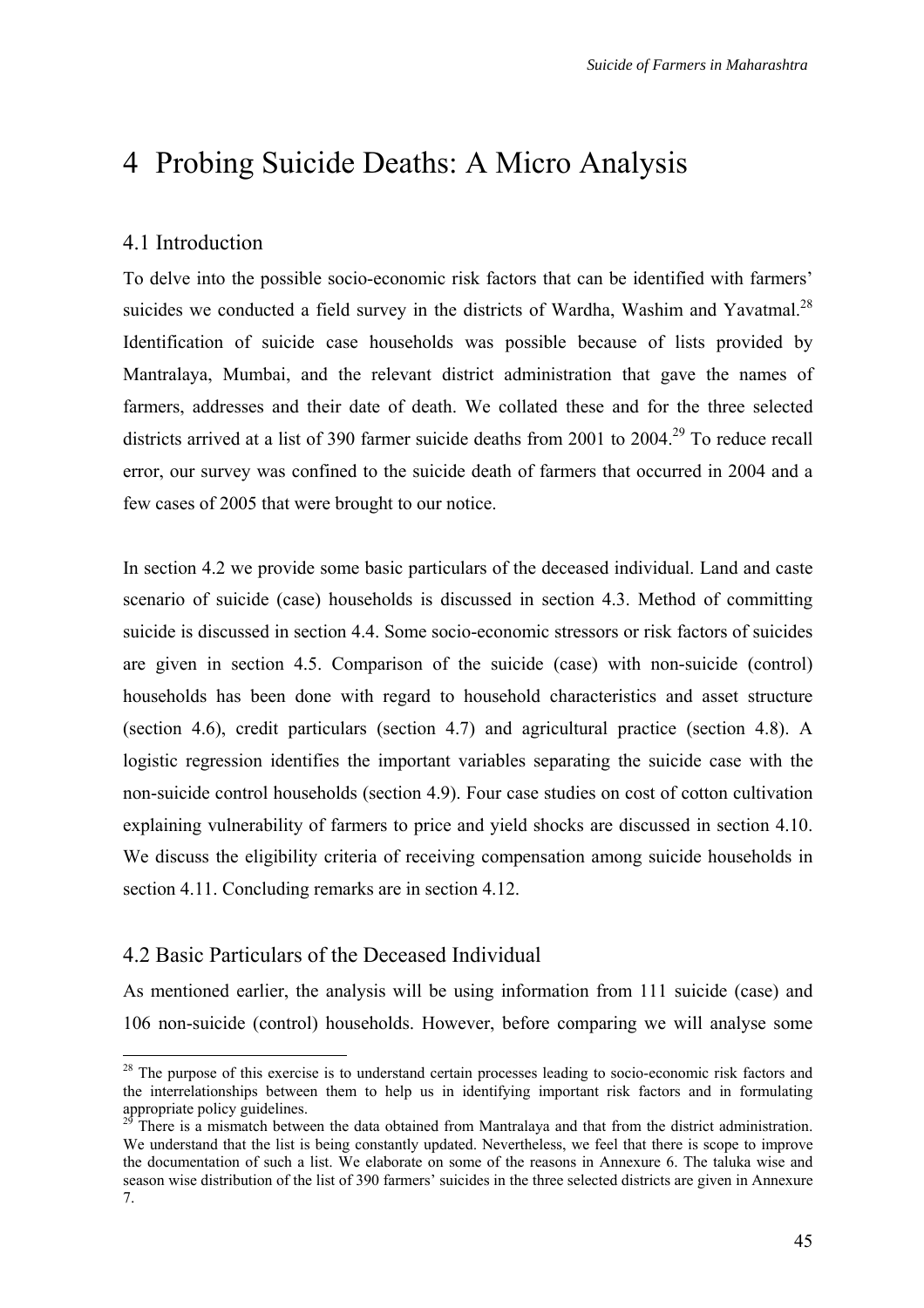information regarding the deceased individual and the circumstances leading to his/her suicide from information collected from the suicide case households only.

Some basic particulars of deceased members are given in Table 4.1 (for district wise distribution see Table 4.1a in Annexure 5). From the 111 suicide cases under analysis, 91 per cent are males, 71 per cent are below 50 years of age and 80 per cent were currently married.

| Table 4.1                                                                                                                                                                                                                                                                           |                          |                                              |                   |  |
|-------------------------------------------------------------------------------------------------------------------------------------------------------------------------------------------------------------------------------------------------------------------------------------|--------------------------|----------------------------------------------|-------------------|--|
|                                                                                                                                                                                                                                                                                     |                          | <b>Basic Particulars of Deceased Persons</b> |                   |  |
| Characteristic                                                                                                                                                                                                                                                                      |                          | N                                            | $\frac{0}{0}$     |  |
| Gender                                                                                                                                                                                                                                                                              | Male                     | 101                                          | 91.0              |  |
|                                                                                                                                                                                                                                                                                     | Female                   | 10                                           | 9.0               |  |
| Age                                                                                                                                                                                                                                                                                 | $<$ 20                   | 1                                            | 0.9               |  |
|                                                                                                                                                                                                                                                                                     | $21 - 30$                | 16                                           | 14.4              |  |
|                                                                                                                                                                                                                                                                                     | $31 - 40$                | 30                                           | 27.0              |  |
|                                                                                                                                                                                                                                                                                     | $41 - 50$                | 32                                           | 28.8              |  |
|                                                                                                                                                                                                                                                                                     | 51-60                    | 21                                           | 18.9              |  |
|                                                                                                                                                                                                                                                                                     | $60+$                    | 10                                           | 9.0               |  |
|                                                                                                                                                                                                                                                                                     | Not available            | 1                                            | 0.9               |  |
| <b>Marital Status</b>                                                                                                                                                                                                                                                               | Never Married            | 16                                           | 14.4              |  |
|                                                                                                                                                                                                                                                                                     | <b>Currently Married</b> | 89                                           | 80.2              |  |
|                                                                                                                                                                                                                                                                                     | Widow(er)                | 4                                            | 3.6               |  |
|                                                                                                                                                                                                                                                                                     | Not available            | $\overline{2}$                               | 1.8               |  |
| <b>Educational Status</b>                                                                                                                                                                                                                                                           | Illiterate               | 23                                           | 20.7              |  |
|                                                                                                                                                                                                                                                                                     | Lit(bel.Pri.)            | 15                                           | 13.5              |  |
|                                                                                                                                                                                                                                                                                     | Primary                  | 29                                           | 26.1              |  |
|                                                                                                                                                                                                                                                                                     | Matriculate              | 25                                           | 22.5              |  |
|                                                                                                                                                                                                                                                                                     | <b>HSC</b>               | $\overline{15}$                              | 13.5              |  |
|                                                                                                                                                                                                                                                                                     | Technical                | $\overline{c}$                               | 1.8               |  |
|                                                                                                                                                                                                                                                                                     | Grad.(and Above)         | $\overline{2}$                               | 1.8               |  |
| Experience in                                                                                                                                                                                                                                                                       | $0-5$                    | 27                                           | 24.3              |  |
| Farming                                                                                                                                                                                                                                                                             | $6 - 10$                 | 20                                           | 18.0              |  |
|                                                                                                                                                                                                                                                                                     | $11 - 20$                | 21                                           | 18.9              |  |
|                                                                                                                                                                                                                                                                                     | $21 - 40$                | 29                                           | $26.\overline{1}$ |  |
|                                                                                                                                                                                                                                                                                     | $41 - 60$                | 6                                            | 5.4               |  |
|                                                                                                                                                                                                                                                                                     | $60+$                    | 1                                            | 0.9               |  |
|                                                                                                                                                                                                                                                                                     | Not available            | 7                                            | 6.3               |  |
| Total                                                                                                                                                                                                                                                                               | 100.0                    | $\overline{111}$                             | 100.0             |  |
| Note: N indicates number of households, HSC=Higher Secondary Certificate, Grad+<br>indicates Graduate and above. District wise distribution are given in Table 4.1a in<br>Annexure 5.<br>Source: All the tables in this chapter are based on information obtained from field survey |                          |                                              |                   |  |
| unless otherwise mentioned.                                                                                                                                                                                                                                                         |                          |                                              |                   |  |

On educational status, 21 per cent (mostly in Yavatmal) are illiterate, 14 per cent are literate below primary level and 26 per cent completed primary education but below matriculation. There were instances of people having completed higher secondary, other technical education or graduation. On experience in farming, it can be said that 24 per cent had less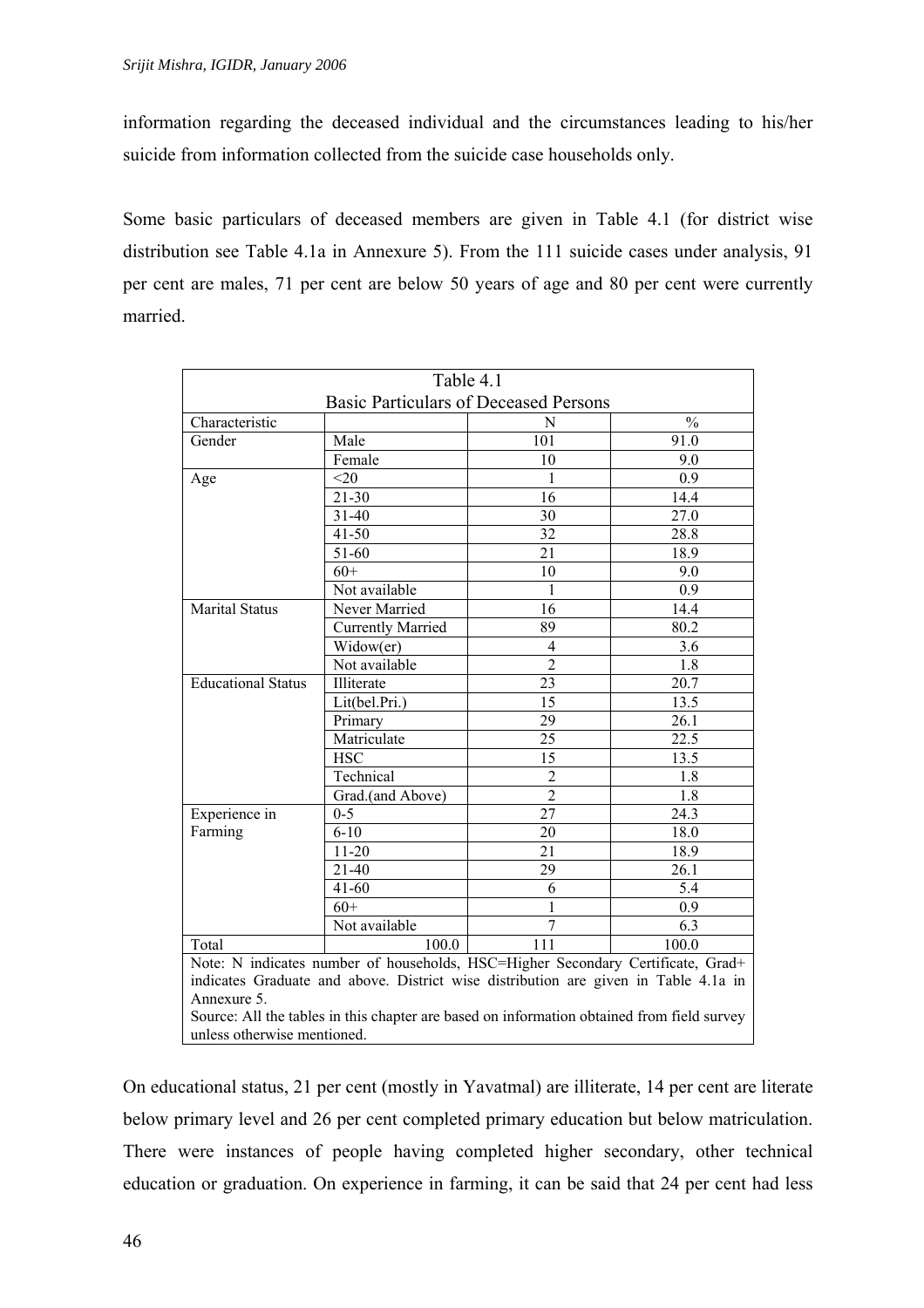than five years of experience, 18 per cent of deceased had about six to ten years of experience and the rest 58 per cent had more than 10 years of experience in farming.

## 4.3 Land and Caste of Households with a Deceased Farmer

## *4.3.1 Caste of Deceased Farmer*

The caste of the deceased farmer is given in Table 4.2 (for district wise distribution see Table 4.2a in Annexure 5). The three castes with most number of cases are Kunbi's (31 per cent, spread across the three districts), Banjara's (16 per cent, mostly in Yavatmal) and Baudh (9 per cent, mostly in Washim). Kunbi's are the predominant peasant community in the selected districts and Banjara's have a substantial presence in Yavatmal and Karanja sub-division of Washim.

| Table 4.2                                                                                        |                          |               |  |  |  |
|--------------------------------------------------------------------------------------------------|--------------------------|---------------|--|--|--|
|                                                                                                  | Caste of Deceased Farmer |               |  |  |  |
| Caste                                                                                            | N                        | $\frac{0}{0}$ |  |  |  |
| Baudh (Scheduled Caste, SC)                                                                      | 10                       | 9.0           |  |  |  |
| Other SCs                                                                                        | 5                        | 4.5           |  |  |  |
| Gond (Scheduled Tribe, ST)                                                                       | 5                        | 4.5           |  |  |  |
| Other STs                                                                                        | 9                        | 8.1           |  |  |  |
| Kunbi (Other Backward Caste, OBC)                                                                | 34                       | 30.6          |  |  |  |
| Mali (OBC)                                                                                       | 6                        | 5.4           |  |  |  |
| Other OBCs                                                                                       | 9                        | 8.1           |  |  |  |
| Banjara (Vmyukta Jati and Nomadic Tribes, VJNT)                                                  | 18                       | 16.2          |  |  |  |
| Others VJNTs                                                                                     | 5                        | 4.5           |  |  |  |
| <b>Other Castes</b>                                                                              |                          | 6.3           |  |  |  |
| Not Available                                                                                    | 3                        | 2.7           |  |  |  |
| Total                                                                                            | 111                      | 100.0         |  |  |  |
| Note: N indicates number of households. Other SCs include three Bhoyis, one Mahar and one        |                          |               |  |  |  |
| without caste specified. Other STs include one Agrahari, three Andhs, one Govari, one Kolam, and |                          |               |  |  |  |
| three Pradhans, Other OBCs include one Mahadev Koli, one Maheshwari, one Perki, one Phulmari,    |                          |               |  |  |  |
| four Telis, and one without caste specified. Other VJNTs includes one Dhangar, one Hatkar, one   |                          |               |  |  |  |
| Pardeshi and two Vadars. Other Castes include six Marathas and one Rajput.                       |                          |               |  |  |  |

## *4.3.2 Land Owned in Suicide Case Households*

The size-class of land owned in suicide case households is given in Table 4.3. It shows that 14 per cent are marginal, 39 per cent are small farmers, 21 per cent semi-medium, 15 per cent medium, 4 per cent are large and 7 per cent have not given information on their land ownership. After excluding the missing information category, the gini coefficients from among the suicide case households surveyed indicate that across the three districts inequality is the highest in Yavatmal (0.38) and the lowest in Washim (0.27). This is so because Yavatmal is the only district from where we got large farmers among suicide case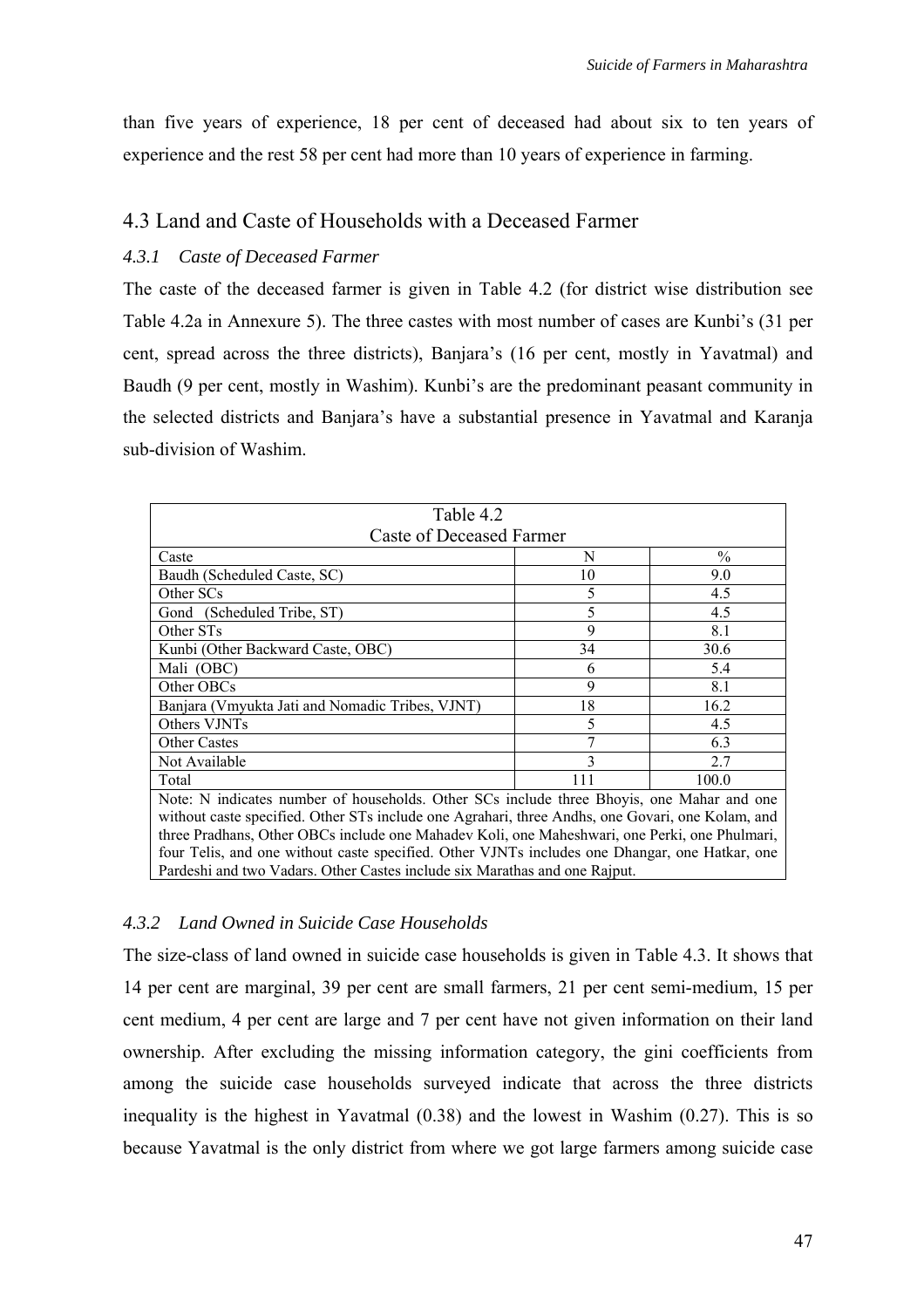households in our survey. Washim, in addition to not having any large farmers, also has the least proportion of medium farmers.

| Table 4.3                                                                  |               |              |  |  |
|----------------------------------------------------------------------------|---------------|--------------|--|--|
| Size-class of Land Owned in Suicide Case Households                        |               |              |  |  |
| Size-class of Land                                                         | $\frac{0}{0}$ | Average Land |  |  |
| Marginal (0-2.5 acres)                                                     | 14.4          | 2.1          |  |  |
| Small (2.5-5 acres)                                                        | 38.7          | 3.9          |  |  |
| Semi-medium (5-10 acres)                                                   | 20.7          | 7.4          |  |  |
| Medium (10-20 acres)                                                       | 15.3          | 13.1         |  |  |
| Large $(20+ \text{acres})$                                                 | 3.6           | 30.0         |  |  |
| Not available                                                              | 7.2           |              |  |  |
| Total                                                                      | 100.0         | 6.9          |  |  |
| Gini<br>0.380                                                              |               |              |  |  |
| Note: $\%$ is from number of households, N=111. District wise distribution |               |              |  |  |
| is given in 4.3a in Annexure 5.                                            |               |              |  |  |

#### *4.3.3 Incidence of Suicides across Caste and Size-class of Land*

It would be interesting to superimpose the sample proportions of our survey on population proportions. We have attempted that by using agricultural census for 1995-96, but before that we state the limitations of such an exercise. First, between our survey and the agricultural census there is almost 10 years gap as a result of which the latter proportions for lower size-class would be underestimates and upper size-class would be overestimates. Second, during these 10 years Washim has been formed from the undivided Akola district, and hence, proportions for Akola are used as a proxy for Washim. Third, the data obtained by us from agricultural census are only for marginal (0-1 hectares), small (1-2 hectares), and others (>2 hectares). Fourth, our survey data has collected land ownership and this is not the same as size-class of operational holding available in agricultural census. Fifth, our survey has obtained land ownership from 103 households only and the numbers would be very less in sub-groups once we classify the proportions according to size-class of land owned and caste across the three districts. Sixth, agricultural census does not have data for Kunbi's and Banjara's the two castes with a larger number of reported suicide deaths. Seventh, suicide event, being a rare one a single incident can markedly affect the proportions. Despite these limitations, we attempt at some comparisons.

In Table 4.4 we give the ratio of proportions from our survey to proportions in agricultural census for various sub-groups of caste by controlling for size-class of land and also for various size-class of land by controlling for caste (district wise estimates are given in Table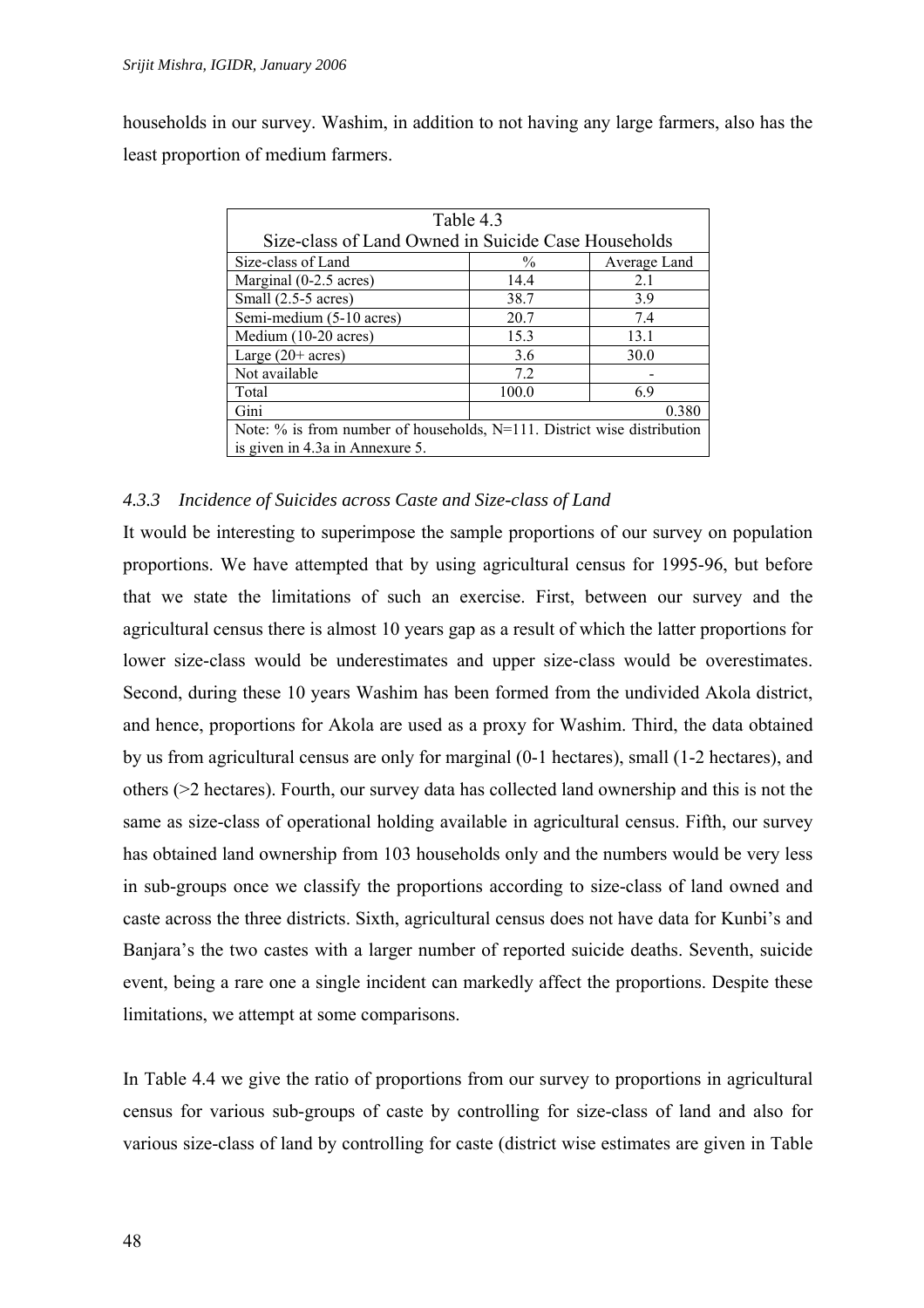4.4a in Annexure 5). The differences did not turn out to be statistically significant. Nevertheless, we elucidate the following patterns.

| Table 4.4                                                                                                                                                                                                                                                                                                                                                                                                                                                                                                                                                                                                                                                       |                                                           |                   |                                      |       |             |       |                                       |       |
|-----------------------------------------------------------------------------------------------------------------------------------------------------------------------------------------------------------------------------------------------------------------------------------------------------------------------------------------------------------------------------------------------------------------------------------------------------------------------------------------------------------------------------------------------------------------------------------------------------------------------------------------------------------------|-----------------------------------------------------------|-------------------|--------------------------------------|-------|-------------|-------|---------------------------------------|-------|
|                                                                                                                                                                                                                                                                                                                                                                                                                                                                                                                                                                                                                                                                 | Incidence of Suicides Across Caste and Size-class of Land |                   |                                      |       |             |       |                                       |       |
|                                                                                                                                                                                                                                                                                                                                                                                                                                                                                                                                                                                                                                                                 |                                                           |                   | Compare across caste for given size- |       |             |       | Compare across size-class of land for |       |
|                                                                                                                                                                                                                                                                                                                                                                                                                                                                                                                                                                                                                                                                 |                                                           | class of land     |                                      |       | given caste |       |                                       |       |
|                                                                                                                                                                                                                                                                                                                                                                                                                                                                                                                                                                                                                                                                 | Mar-                                                      | Small             | Other                                | All.  | Mar-        | Small | Other                                 | All   |
|                                                                                                                                                                                                                                                                                                                                                                                                                                                                                                                                                                                                                                                                 | ginal                                                     |                   | Size-                                | Size- | ginal       |       | Size-                                 | Size- |
|                                                                                                                                                                                                                                                                                                                                                                                                                                                                                                                                                                                                                                                                 |                                                           |                   | Class                                | Class |             |       | Class                                 | Class |
| <b>Scheduled Castes</b>                                                                                                                                                                                                                                                                                                                                                                                                                                                                                                                                                                                                                                         | 1.88                                                      | 1.05              | 0.74                                 | 1.15  | 1.70        | 1.01  | 0.59                                  | 1.00  |
| <b>Scheduled Tribes</b>                                                                                                                                                                                                                                                                                                                                                                                                                                                                                                                                                                                                                                         | 1.03                                                      | 0.76              | 2.03                                 | 1.36  | 0.79        | 0.62  | 1.37                                  | 1.00  |
| <b>Other Castes</b>                                                                                                                                                                                                                                                                                                                                                                                                                                                                                                                                                                                                                                             | 0.81                                                      | 1.02              | 0.83                                 | 0.90  | 0.93        | 1.23  | 0.84                                  | 1.00  |
| All Castes                                                                                                                                                                                                                                                                                                                                                                                                                                                                                                                                                                                                                                                      | 1.00                                                      | 1.00 <sub>l</sub> | 1.00                                 | 1.00  | 1.04        | 1.09  | 0.91                                  | 1.00  |
| Note: Incidences are ratios calculated using our sample proportion of suicide case households with<br>population proportion of Agricultural Census 1995-6. The zeros in the above cells indicate that there were<br>no entries from the suicide case households surveyed. Total includes one case from Amravati district in<br>the Other Size-class in Other Caste. The differences in the incidences are not statistically significant at 95<br>per cent confidence interval, $e^{\pm 1.96((1/a)+(1/b))}$ , where a and b indicate the absolute number of sample and<br>population respectively. District wise estimates are given in Table 4.4a in Annexure 5 |                                                           |                   |                                      |       |             |       |                                       |       |

For all size-class of land the ratios indicate relatively higher suicides among SCs and STs and lower among 'other' castes. This is also the scenario in all the three districts except for STs in Washim where our survey has no case for this caste group.

For marginal size-class of land, relatively higher suicides are among SCs and STs in the total sample and Wardha, SCs in Washim and Yavatmal. For small size-class of land, relatively higher suicides are among SCs and 'other' castes in total sample and Yavatmal, SCs and STs in Wardha and SCs in Washim. For 'other' size-class, relatively higher suicides are among STs in the total sample and Yavatmal, other castes in Wardha and SCs in Washim.

For all castes, the ratio of sample to population proportion indicates relatively higher suicides among marginal size-class and small size-class of farmers and lower suicides among 'other' size-class of farmers. This is also the scenario in Yavatmal district. The relative proportions are higher for marginal size-class of land only in Wardha and for 'other' size class of land only in Washim.

For SCs, the pattern is similar to that for the all castes. For STs, relatively higher suicides are among 'other' size-class category in the total sample and Yavatmal, small size-class and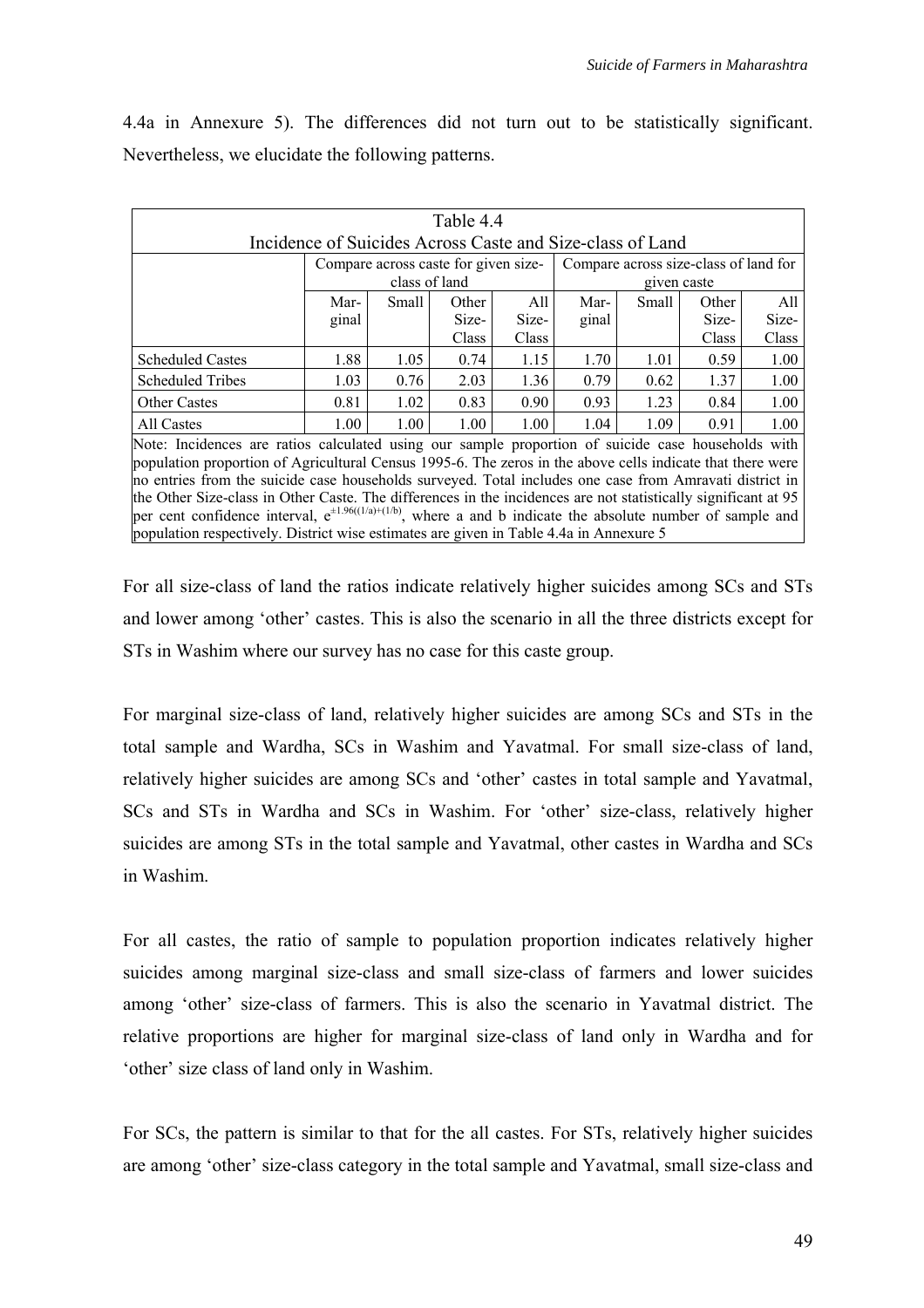<span id="page-57-1"></span>marginal size-class of land categories in Wardha. For 'other' castes, relative higher suicide deaths are among small size-class land category in the total sample, 'other' size-class land category in Wardha, marginal size-class and small size-class land categories in Washim and Yavatmal.

# 4.4 Method of Committing Suicide

In 79 per cent of the cases, suicide was committed by consuming insecticide/pesticide (Table 4.5). These proportions are much higher than that indicated for the overall population in the selected districts (Table 3.1h in Annexure 5). This suggests that consumption of insecticides to commit suicide is higher among farmers. It is said that Cotton cultivation in about 8 million hectares occupies 5 per cent of total arable land in India, but uses 54 per cent of pesticides (Rajendran et al, undated).

| Table 4.5                                  |     |               |
|--------------------------------------------|-----|---------------|
| Method of Committing Suicide               |     |               |
| Method                                     |     | Total         |
|                                            | N   | $\frac{0}{0}$ |
| <b>Insecticide Consumption</b>             | 88  | 79.3          |
| Hanging                                    | 14  | 12.6          |
| Immolation                                 | 5   | 4.5           |
| Drowning                                   |     | 3.6           |
| Total                                      | 111 | 100.0         |
| Note: N=number of cases. For district      |     | wise          |
| distribution see Table 4.5a in Annexure 5. |     |               |

Our analysis for Maharashtra indicated that across five major crop groups grown, nearly 90 per cent of pesticide usage is in Cotton (section 2.4). This indicates the ready availability of insecticides among Cotton farmers. Batra (2003), Batra et al (2003), Bhatkule et al (2003) and Chavan et al (1999) have discussed from a medical perspective the problem of suicides through insecticide consumption in Maharashtra.<sup>30</sup> It is a continuing tragedy in developing countries (Gunnell and Eddleston,  $2003$ ).<sup>[31](#page-57-1)</sup>

<span id="page-57-0"></span><sup>&</sup>lt;sup>30</sup> Batra et al, 2003 point out that during 1998 to 2001 poisoning is the third leading cause of admissions and with maximum number of deaths in Yavatmal medical college. After normalising for 100000 population, death from poisoning increased from 15.4 in 1998 to 27.8 in 2001. Within poisoning, organophosphorous insecticides lead in terms of admissions (23 per cent) as well as fatalities (43 per cent). Bhatkule et al (2003) point out that in Yavatmal medical college during January 2001 to July 2003, 33 per cent of total poisoning admissions are due to organophosphorous insecticides and another 13 per cent from other insecticides. Both the studies, as also Batra (2003) and the background paper prepared by Bhatkule (2005), indicate that poisoning cases are relatively more during July-September. Our analysis based on the list of farmers' suicide provided by the GOM also indicates this to be the case in 2004 (Annexure 7).<br><sup>31</sup> A recent study suggests that pesticides are not only agents for suicide, but are also part of the causal

pathway (London et al, 2005). In other words, constant exposure to organophosphorous pesticides can lead to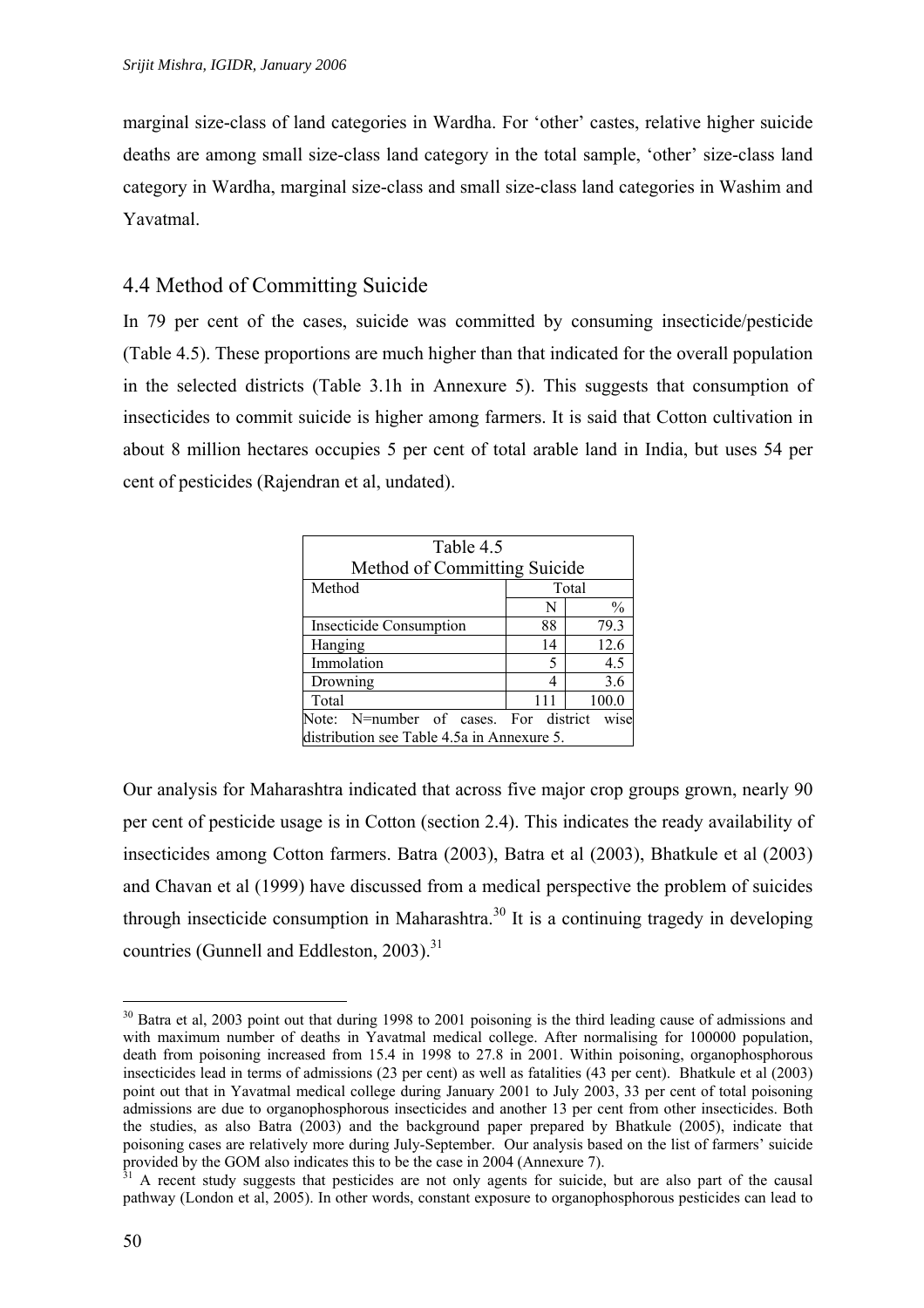The average distance from the nearest facilities shows that the concerned block/taluka headquarter, market yard or monopoly cotton procurement centre and hospital are in the range of 10-15 kilometres (Table 4.6). However, a hospital that can treat emergencies like poisoning is on an average more than 20 kilometres away (particularly, in Washim and Yavatmal). This means that the time taken to reach a treatment centre in these hilly regions can easily be more than an hour. This delay can prove fatal. This should be considered while discussing issues on access to treatment for patients with insecticides poisoning.

| Table 4.6                                                                        |                 |         |  |  |  |
|----------------------------------------------------------------------------------|-----------------|---------|--|--|--|
| Distance from Some Facilities in Kilometres                                      |                 |         |  |  |  |
| Distance From                                                                    | Total $(N=106)$ |         |  |  |  |
|                                                                                  | Average         | Maximum |  |  |  |
| Block/Taluka                                                                     | 16              | 45      |  |  |  |
| Market Yard                                                                      | 12              | 48      |  |  |  |
| <b>MCPC</b>                                                                      | 11              | 35      |  |  |  |
| Hospital                                                                         | 10              | 65      |  |  |  |
| Poison Treatment                                                                 | 20<br>100       |         |  |  |  |
| Note: N indicates the number of villages. MCPC denotes monopoly cotton           |                 |         |  |  |  |
| procurement centre. District wise details are given in Table 4.6a in Annexure 5. |                 |         |  |  |  |

## 4.5 Identifying Risk Factors

Suicide is the complex interplay of multiple factors. As mentioned earlier, we try to identify certain socio-economic risk factors and do not delve into the neurobiological aspects. The latter are predisposing factors operating at an individual level and the former are precipitating factors and they are external to the individual (Vijayakumar et al, 2004). A psychiatric disorder would be identified with most suicide victims, but it is the presence of additional risk factors that lead an individual to commit suicide (Mann, 2002). In Table 4.7, we identify some risk factors associated with the individual who committed suicide.<sup>32</sup> A number of risk factors can co-exist and one particular individual can come across all or none of the risk factors identified by us. In our sample, the minimum number of risk factors is one and the maximum is nine. They have been presented in a descending order based on the

affective disorder. It affects the central nervous system in such a way that it can lead to depression and subsequently suicide. A recent case-control study conducted across six states of India also suggests arrested development of mental and motor abilities among children exposed to pesticides when compared with children not exposed (Kuruganthi and Shalini, Undated). These important findings point out the relevance of corporate responsibility, that is, on those who produce and sell pesticides. 32 Identifying socio-economic risk factor was a difficult task because it led to discussions about a deceased

<span id="page-58-0"></span>individual – a painful exercise for the respondent as also for the interviewer. It is possible that our investigation did not get all possible risk factors. This, however, does not in any way reduce the relevance of the factors identified by us. More over, as mentioned earlier, the purpose of this exercise is to help us understand certain processes and identify important risk factors so as to help us in devising policy guidelines.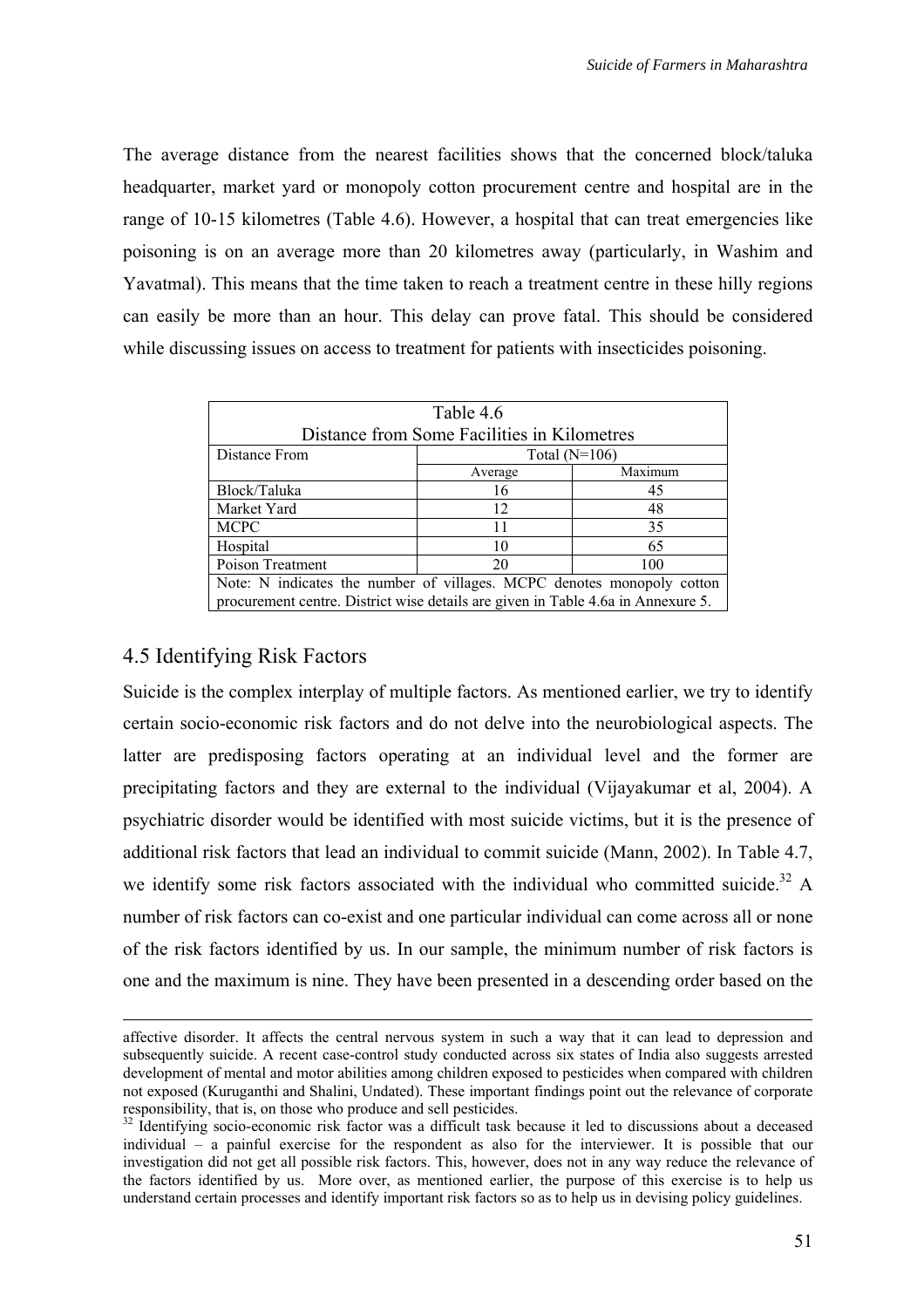frequency of their occurrence in our sample of 111. The most common thing was indebtedness (96 cases, 86 per cent). From all those indebted, 44 per cent were harassed for repayment of loan and in 33 per cent of cases the creditor insisted on immediate repayment.<sup>33</sup>

| Table 4.7                                                                             |                |      |
|---------------------------------------------------------------------------------------|----------------|------|
| Risk Factors Identified with Deceased Individual                                      |                |      |
| Risk factors                                                                          | $N = 111$      | $\%$ |
| Was the deceased indebted?                                                            | 96             | 86.5 |
| Did his economic status deteriorate before the incident?                              | 82             | 73.9 |
| Did the deceased not share problems with other family members?                        | 61             | 55.0 |
| Was there a crop failure?                                                             | 45             | 40.5 |
| Was there a change in his social position before the incident?                        | 40             | 36.0 |
| Did the deceased have a daughter/sister of marriageable age?                          | 38             | 34.2 |
| Was there any suicide occurrence in the nearby villages recently?                     | 36             | 32.4 |
| Did the deceased have any addictions?                                                 | 31             | 27.9 |
| Was there a change in the deceased's behaviour before the incident?                   | 29             | 26.1 |
| Did the deceased have disputes with neighbours or others?                             | 26             | 23.4 |
| Did the deceased have some health problem?                                            | 23             | 20.7 |
| Did any death occur in the family recently before the incident?                       | 11             | 9.9  |
| Has there been any suicide previously in the family?                                  | $\tau$         | 6.3  |
| Are some other family members chronically ill/handicapped?                            | 4              | 3.6  |
| Average number of risk factors                                                        | 4.8            |      |
| Minimum number of risk factors                                                        | $\overline{2}$ |      |
| Maximum number of risk factors                                                        | 9              |      |
| Note: N indicates number of households. The risk factors are not mutually exclusive,  |                |      |
| and hence, will not add up to 100 per cent. District wise details of risk factors are |                |      |
| given in Table 4.7a in Annexure 5.                                                    |                |      |

Next in importance is fall in economic position (74 per cent). Taking loans can be associated with indebtedness. Loans per se will not lead to a fall in economic position, but if it reaches a stage that will lead to sale of assets then it can be associated with a fall in economic position. Similarly, a fall in economic position can also lead greater reliance on credit, increasing the debt burden.

In 55 per cent of cases, we identified that the deceased did not discuss his/her problem with other family members. This means that the individual was not sharing the difficulties with others. An avenue for letting out ones pent up feelings and frustration was closed.

Crop failure is mentioned in 40 per cent of the cases and most of these also mentioned about loss in second or third sowing due to delay in rainfall. There were a few cases which

<span id="page-59-0"></span><sup>&</sup>lt;sup>33</sup> Indebtedness has been identifies as one of the important risk factors in recent studies on farmers' suicides in Maharashtra (Dandekar et al, 2005; Mohanty, 2001 and 2005; Mohanty and Shroff, 2004). This has also been identified in studies done in other parts of India.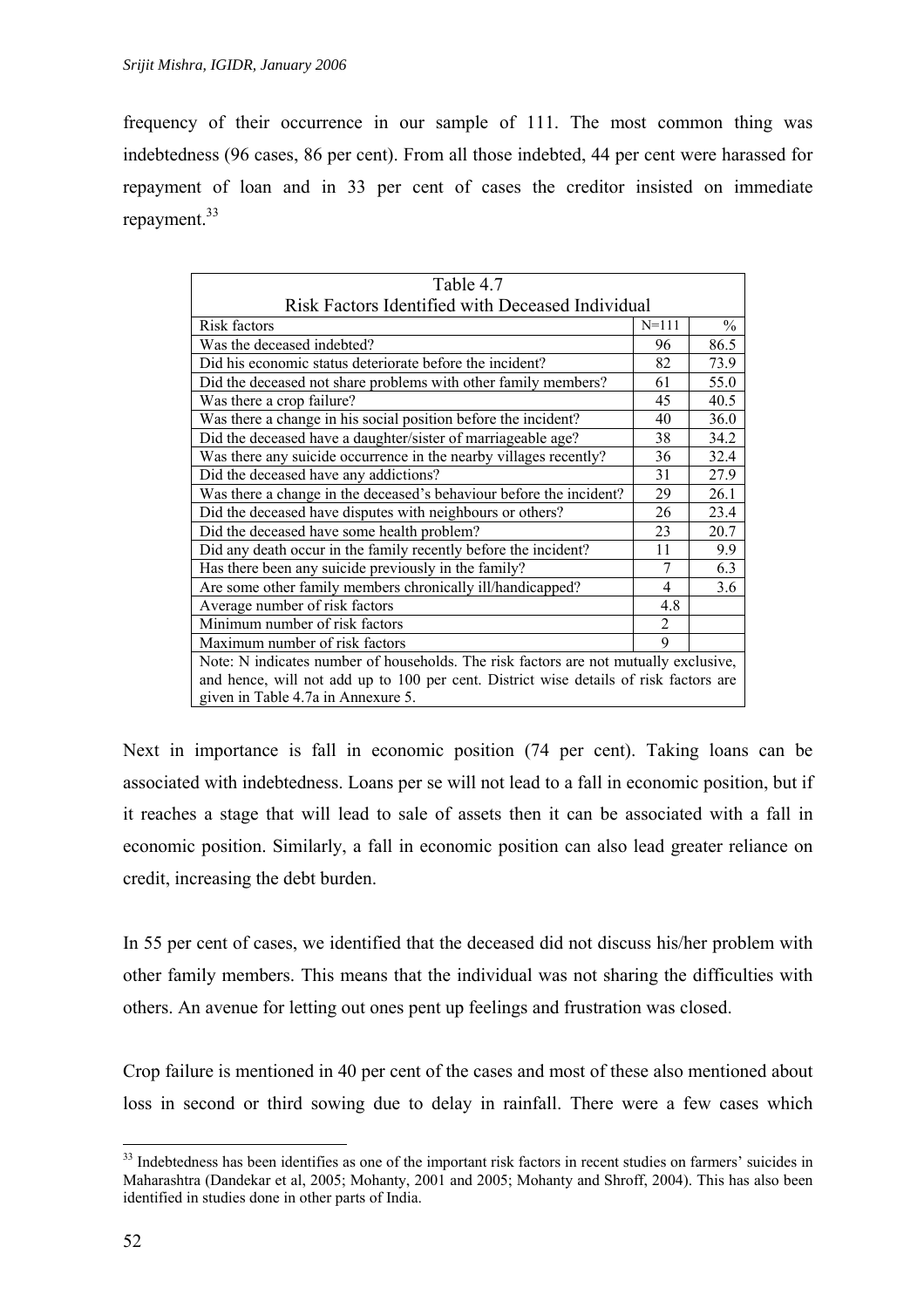mention fire or theft. Crop loss can also happen due to excessive untimely rain, say, during the time of harvest. Crop failure can lead to economic downfall and make it difficult to repay existing loans. This will also increase the need for additional credit. Crop failure leading to fall in economic position is quite straight forward, but the causal links can also be the other way round. A house that had some fall in economic position or was heavily indebted could not take additional loans for investing in agriculture (say, during a pest attack) and this can lead to a reduction in yield or total crop failure.

Change in social status was identified in 36 per cent of the cases. This can be associated with a fall in economic position. Harassment by creditors or their agents due to nonpayment of loans can also lead to a loss of face in the community. Crop failure due to unsuccessful experimentation by a farmer who was recognised as successful entrepreneur may find a change in his social status – people who earlier came for advice are now providing solace.

A socially important role of a brother/father is to get one's sister/daughter married. Communities have norms in terms of age and expenditure.<sup>34</sup> A farmer is largely dependent on a good return from his produce to fulfil this obligation. Thus, crop failure, greater credit burden or a fall in his economic position can come in his way of fulfilling this obligation. Inability to conduct sister's/daughter's marriage can be socially humiliating. It can also increase intra-household conflicts. To complete this social obligation a farmer may also take loans thinking that he can repay the amount after the harvest. Recent marriage of a sister/daughter or inability to get one's sister/daughter married has been identified as a risk factor in 34 per cent of the cases.

We have also taken note of recent suicides in a nearby village and identified them as an additional risk factor in 32 per cent of the case. This was done because an individual who is facing some similar socio-economic problem can relate to the earlier incident and contemplate suicide. There could be an imitation effect.<sup>35</sup>

<span id="page-60-0"></span><sup>&</sup>lt;sup>34</sup> In our study areas as also in rural Maharashtra a substantial proportion of females get married before 18 years of age, the legal age limit. The expenditure would depend on the economic position of the household and FGDs indicate that it would be in the order of Rs.20000-Rs40000 for marginal/small farmers.

<span id="page-60-1"></span> $^{35}$  In other words, suicide contagion is real. This is also true of the way suicide is popularly reported in media. It is in this context that the guidelines by the World Health Organization on suicide reportage would be of help. This has been elaborated in one of the background papers (Mishra, 2005b).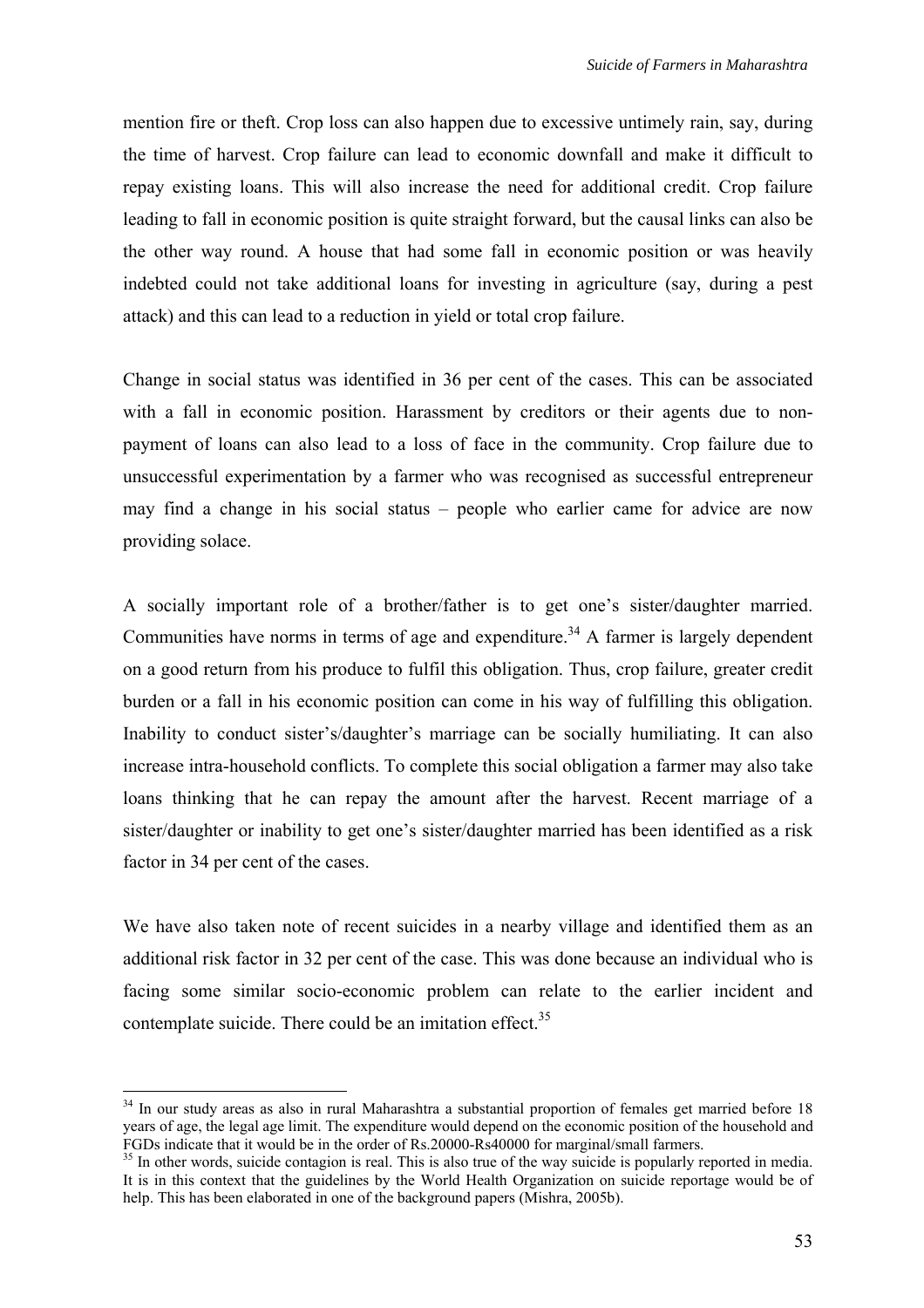Addiction (particularly, alcohol) was identified in 28 per cent of the cases. It is said that under intoxication an individual may indulge in an act of self-harm without being aware of the consequences. Alternatively, getting intoxicated could itself be a reaction to get out of depression that can be associated with some socio-economic problem.

Change in the individual's behaviour was identified in 26 per cent of the cases. These are symptoms and indicate that the individual needs some psychosocial help.

Dispute with neighbours/others in the villages was identified in 24 per cent of the cases. This could be related with property disputes or an altercation leading to a social humiliation. Or, it could be a part of his changed behaviour indicating that he needs some help.

Personal health problem of the deceased was identified in 21 per cent of the cases. From these, 26 per cent (6 cases) were those with some mental health problem. Illness gets aggravated due to poor economic condition because it makes care seeking difficult. Similarly, ill health can lead to a loan to meet medical expenses and also reduce the ability to work aggravating the economic condition. If the sick person is some other member (3 per cent of the cases) then the breadwinner has the added frustration and helplessness in not being able to provide appropriate care for an ailing parent/spouse/child.

Death of another member in the family before the incident was identified in 10 per cent of the cases. The near ones death could have been because of not receiving appropriate health care. Inability to provide care is largely because of the poor economic condition rooted in the larger agrarian crisis.

Suicide history in the family could be identified in 6 per cent of the cases. This could be indicative of a genetic factor. However, as mentioned earlier such individual factors are predisposing in nature and they can be intensified with some additional risk factors.

Our discussions indicate that the risk factors can co-exist and they can be interrelated and that they feed into each other and aggravate each other. They are not mutually exclusive, and hence, will be more than 100 per cent. In fact, given that the average number of risk factor is 4.8, the proportions add up to 480 per cent.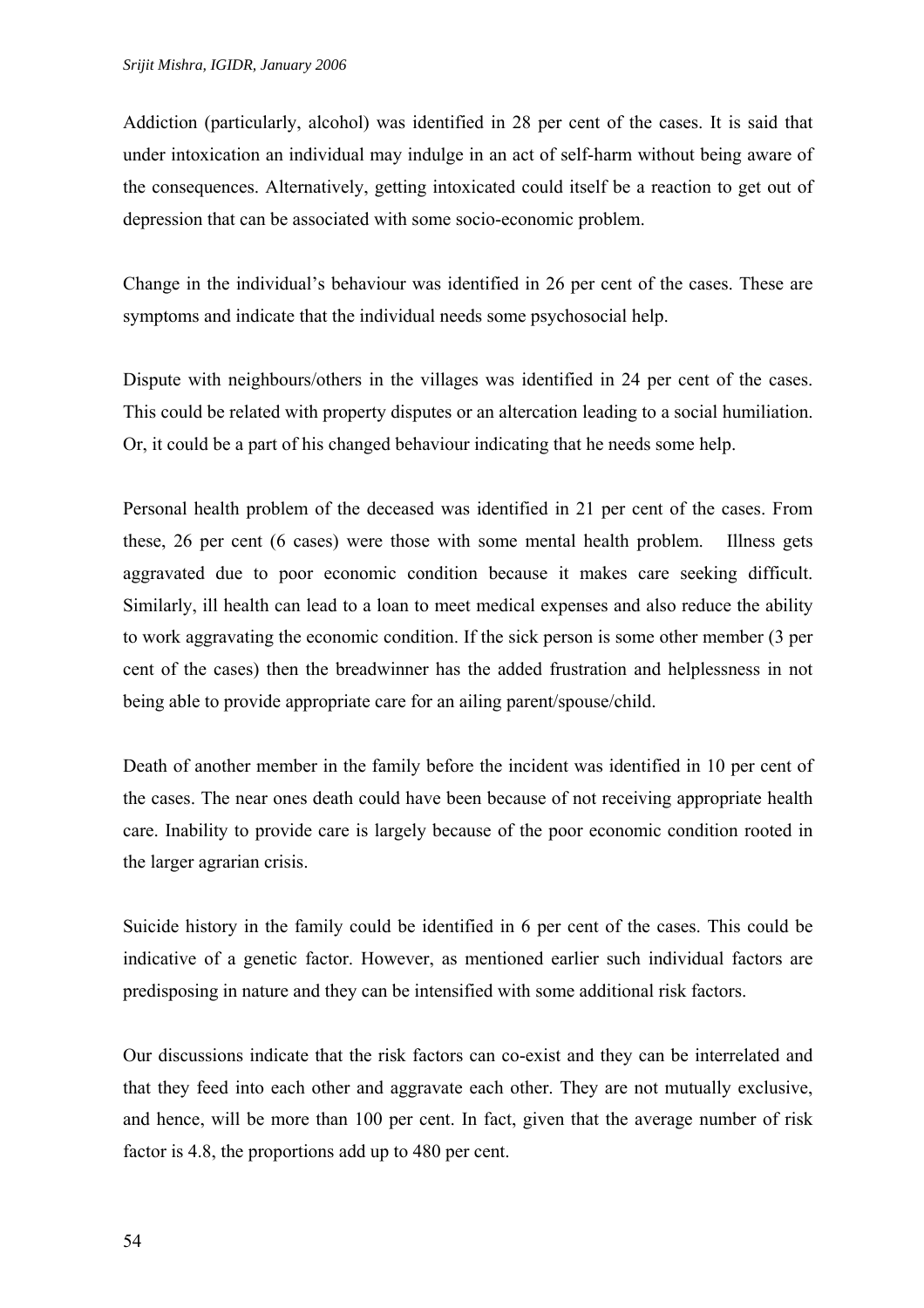# 4.6 Suicide Cases versus Non-suicide Controls: Household Features

## *4.6.1 Family Characteristics*

Having discussed some aspects of the deceased households, we take up an analysis of comparing 111 suicide case with 106 non-suicide control households. Some household characteristics are given in Table 4.8. It shows that nearly half of the survey households are from other backward castes (OBCs), mostly Kunbi, the predominant cultivating caste. The second group is vmyukta jati and nomadic tribes (VJNT) mostly banjaras, a predominant community in Yavatmal and Karanja sub-division of Washim.

| Table 4.8                                                                          |               |      |                |  |
|------------------------------------------------------------------------------------|---------------|------|----------------|--|
| Social Group, Household Type, Family Size and Members in Occupation:               |               |      |                |  |
| Comparing Suicide (Case) with Non-suicide (Control) Households                     |               |      |                |  |
| Household Characteristics                                                          |               |      | Total          |  |
|                                                                                    |               | Case | Control        |  |
| Social Group#                                                                      | SС            | 15   | 17             |  |
|                                                                                    | <b>ST</b>     | 14   | 10             |  |
|                                                                                    | <b>OBC</b>    | 48   | 50             |  |
|                                                                                    | <b>VJNT</b>   | 23   | 22             |  |
|                                                                                    | Others        | 8    | 5              |  |
|                                                                                    | Not available | 3    | $\overline{2}$ |  |
| Household Type                                                                     | Nuclear       | 80   | 63             |  |
|                                                                                    | Joint         | 30   | 37             |  |
|                                                                                    | Not available |      | 6              |  |
| Average Male Children                                                              |               | 1.35 | 1.46           |  |
| Average Female Children                                                            |               | 1.64 | 1.29           |  |
| Average Children                                                                   |               | 2.15 | 1.98           |  |
| Average Family Size\$                                                              |               | 5.53 | 5.08           |  |
| Average Members in Occupation                                                      |               | 1.97 | 1.87           |  |
| Note: # SC, ST, OBC and VJNT denote Scheduled Caste, Scheduled Tribe, Other        |               |      |                |  |
| Backward Caste and Vmyukta Jati and Nomadic Tribes respectively. \$ Average Family |               |      |                |  |
| Size for suicide case households includes the deceased member also.                |               |      |                |  |

Most of the households are nuclear, but the proportion of joint families is slightly higher in the non-suicide control group. Despite a slightly higher proportion of nuclear families, it is intriguing that the average family size, after including the deceased individual, is higher among suicide case households. This is largely due to a relatively greater size in average number of females. The average number of members in occupation is higher among the suicide households, but this being the situation when the survey was conducted it could indicate coping strategy after the death of the main breadwinner.

## *4.6.2 Ownership of Assets and Access to Basic Amenities*

Ownership of land is given in Table 4.9. It shows that average land owned is slightly higher for the suicide case households. This is true for small, marginal and large size class of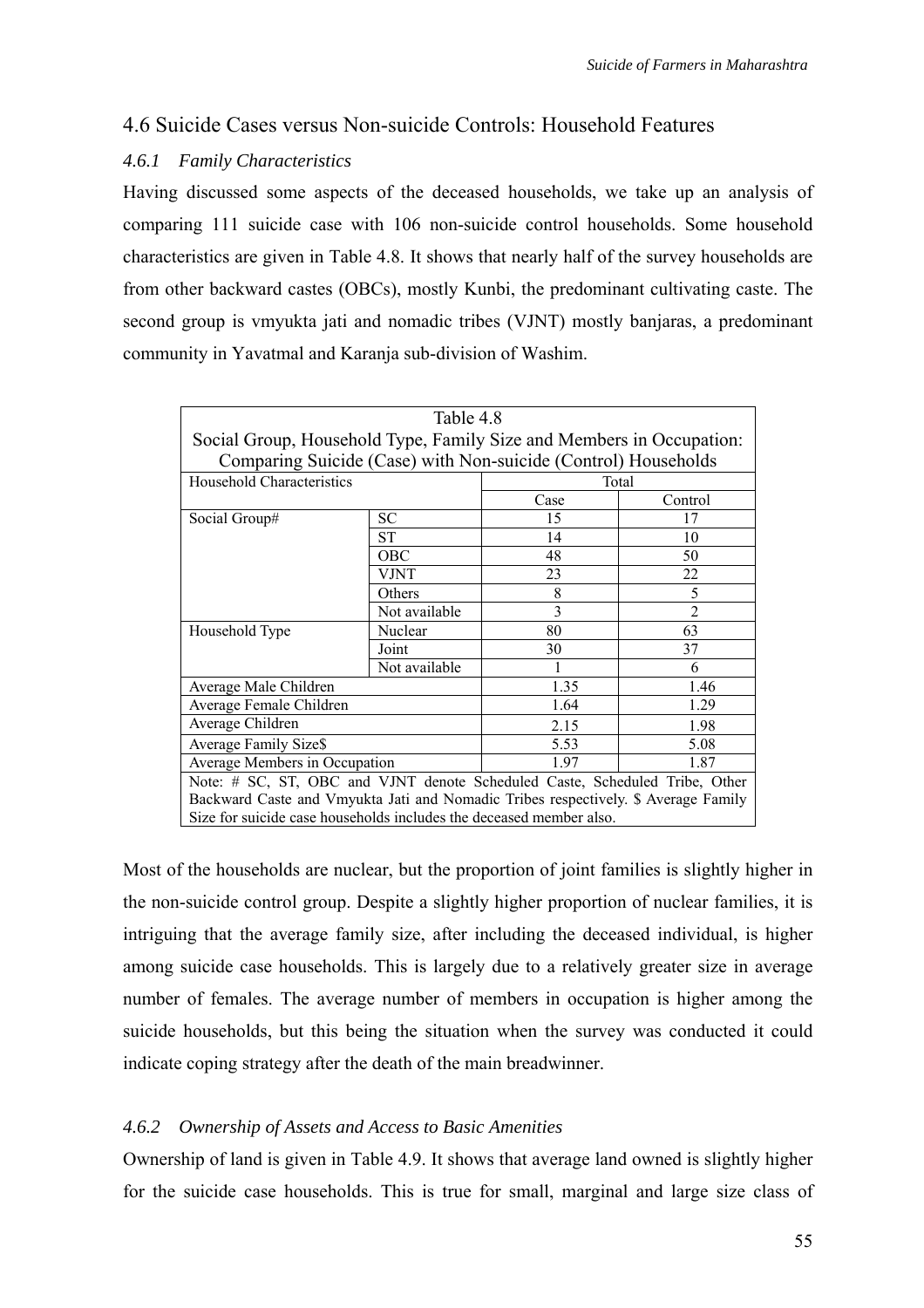farmers. Inequality in land ownership is also slightly higher among suicide case households when compared with non-suicide control households.

| Table 4.9                                                                                                 |                |          |                  |          |  |  |  |  |
|-----------------------------------------------------------------------------------------------------------|----------------|----------|------------------|----------|--|--|--|--|
| Size-class of Land Owned:                                                                                 |                |          |                  |          |  |  |  |  |
| Comparing Suicide Case and Non-suicide Control Households                                                 |                |          |                  |          |  |  |  |  |
| Size-class of Land                                                                                        | Case $(N=103)$ |          | Control $(N=97)$ |          |  |  |  |  |
|                                                                                                           | Per cent       | Avg Land | Per cent         | Avg Land |  |  |  |  |
|                                                                                                           | Households     | (Acres)  | Households       | (Acres)  |  |  |  |  |
| Marginal (0-2.5 acres)                                                                                    | 15.5           | 2.1      | 17.5             | 1.9      |  |  |  |  |
| Small (2.5-5 acres)                                                                                       | 41.7           | 3.9      | 44.3             | 4.0      |  |  |  |  |
| Semi-medium (5-10 acres)                                                                                  | 22.3           | 7.4      | 22.7             | 7.8      |  |  |  |  |
| Medium (10-20 acres)                                                                                      | 16.5           | 13.1     | 11.3             | 13.4     |  |  |  |  |
| Large $(20+ \text{ acres})$                                                                               | 3.9            | 30.0     | 4.1              | 23.0     |  |  |  |  |
| Total                                                                                                     | 100.0          | 6.9      | 100.0            | 6.4      |  |  |  |  |
| Gini                                                                                                      | 0.380          |          | 0.363            |          |  |  |  |  |
| Note: Households for whom land-size is not available (includes landless) are not included for calculating |                |          |                  |          |  |  |  |  |
| proportion. This also explains the difference between this and Table 4.3.                                 |                |          |                  |          |  |  |  |  |

| Table 4.10                                                                |                        |                |                |        |  |  |  |
|---------------------------------------------------------------------------|------------------------|----------------|----------------|--------|--|--|--|
| Ownership of Assets and Access to Basic Amenities:                        |                        |                |                |        |  |  |  |
| Comparing Suicide Case and Non-suicide Control Households                 |                        |                |                |        |  |  |  |
| <b>Assets/Basic Ameneties</b>                                             |                        |                | Total          |        |  |  |  |
|                                                                           |                        | Cases          | Controls       |        |  |  |  |
| Livestock                                                                 | <b>Bullocks</b>        | 46             | 66             | $\ast$ |  |  |  |
|                                                                           | Cow                    | 30             | 46             |        |  |  |  |
|                                                                           | Sheep/Goat             | 16             | 25             |        |  |  |  |
|                                                                           | <b>Buffalo</b>         | 6              | 15             |        |  |  |  |
|                                                                           | Poultry/Birds          | 5              | 15             |        |  |  |  |
| <b>Agricultural Implements</b>                                            | Plough                 | 51             | 59             |        |  |  |  |
|                                                                           | <b>Bullock Cart</b>    | 35             | 46             |        |  |  |  |
|                                                                           | Tractor                | 1              | 5              |        |  |  |  |
| <b>Consumer Durables</b>                                                  | Electric Fan           | 59             | 62             |        |  |  |  |
|                                                                           | Television             | 38             | 38             |        |  |  |  |
|                                                                           | Bicycle                | 34             | 46             |        |  |  |  |
|                                                                           | Radio                  | 24             | 29             |        |  |  |  |
|                                                                           | Smokless Chullah       | 20             | 22             |        |  |  |  |
|                                                                           | Gas                    | 19             | 21             |        |  |  |  |
|                                                                           | Two Wheeler            | 7              | 12             |        |  |  |  |
|                                                                           | Car                    | $\overline{2}$ | $\mathfrak{D}$ |        |  |  |  |
| Access to Basic                                                           | Electricity            | 61             | 68             |        |  |  |  |
| Amenities                                                                 | Drainage/Sewage        | 17             | 20             |        |  |  |  |
|                                                                           | <b>Toilet Facility</b> | 16             | 23             |        |  |  |  |
| Note: * denotes that the difference between suicide cases and non-suicide |                        |                |                |        |  |  |  |
| control households is statistically significant at 95% CI.                |                        |                |                |        |  |  |  |

The non-suicide households are slightly better in terms of ownership of livestock, agricultural implements, consumer durables and access to some basic amenities (Table 4.10). However, the difference in ownership between the suicide case and non-suicide control households was statistically significant at 95 per cent confidence interval for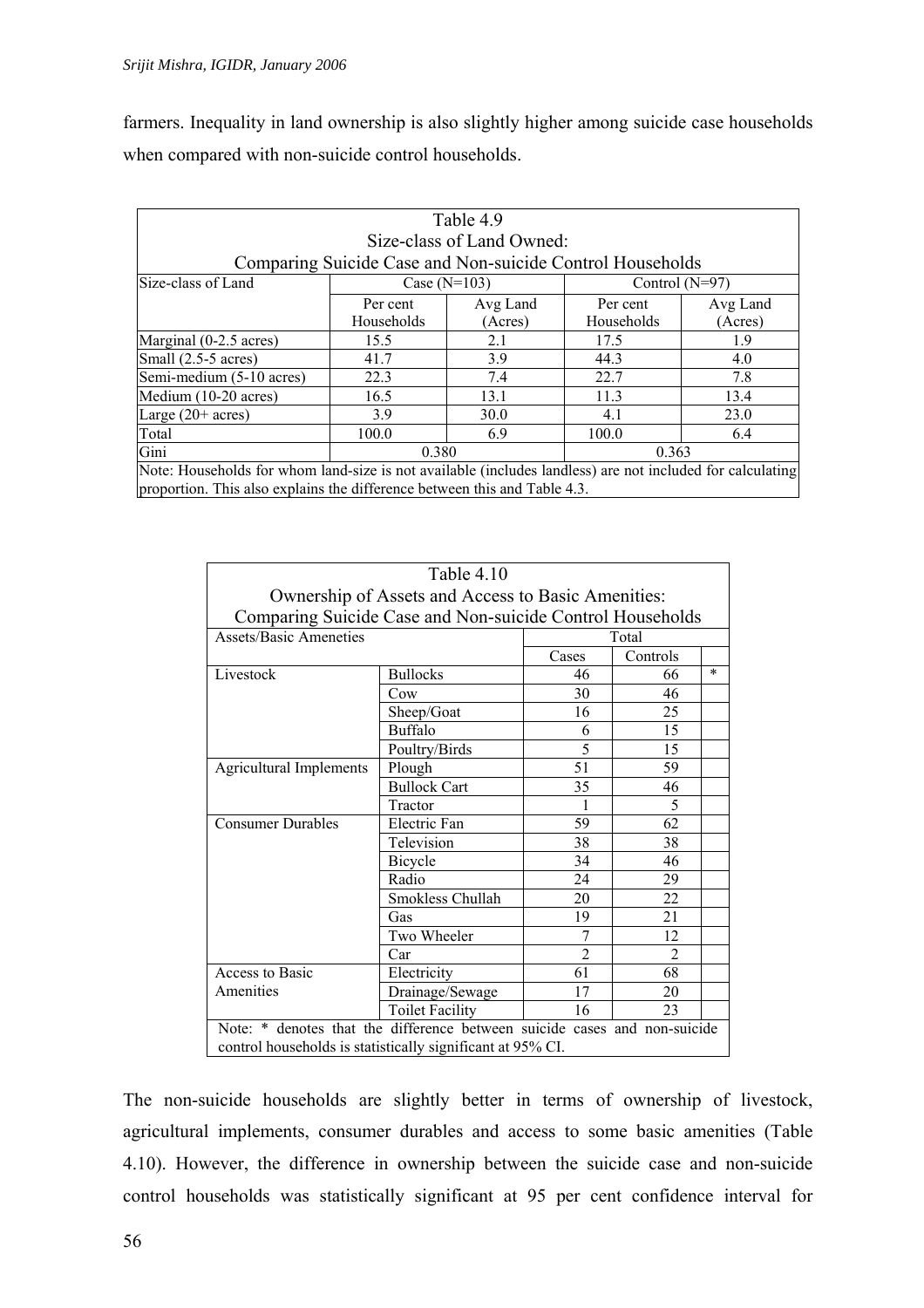ownership of bullocks only. In an agrarian economy like India, bullocks are important productive assets <sup>36</sup>

# 4.7 Analyzing Credit Particulars

Outstanding debt is on average Rs.38444/- (Table 4.11, for outstanding debt across various sub-groups by gender, age, marital status, education and experience in farming see Table 4.11a in Annexure 5).<sup>37</sup> Across various sub-groups, outstanding debt is higher than the overall average for males among gender, for 21-30 years, 41-50 and 51-60 years among age groups, for currently married among marital status, for HSC and technical/graduate and above among educational categories, for groups with farming experience of more than ten years (in fact, average indebtedness seems to be increasing with years of farming experience) and for OBC and 'other' among caste groups.

| Table 4.11                                                                                                     |                       |                                               |       |                  |             |     |  |  |
|----------------------------------------------------------------------------------------------------------------|-----------------------|-----------------------------------------------|-------|------------------|-------------|-----|--|--|
|                                                                                                                |                       | Average Outstanding Indebtedness Across Caste |       |                  |             |     |  |  |
| Castes                                                                                                         | <b>Formal Sources</b> |                                               |       | Informal Sources | All Sources |     |  |  |
|                                                                                                                | Mean                  | N                                             | Mean  | N                | Mean        | N   |  |  |
| <b>Scheduled Caste</b>                                                                                         | 6067                  | 6                                             | 13164 | 11               | 13938       | 13  |  |  |
| Scheduled Tribe                                                                                                | 24571                 | 7                                             | 13400 | 5                | 21727       | 11  |  |  |
| Other Backward Caste                                                                                           | 49693                 | 29                                            | 35033 | 30               | 54176       | 46  |  |  |
| Vmyukta Jati and Nomadic Tribes                                                                                | 10875                 | 8                                             | 29917 | 18               | 27196       | 23  |  |  |
| <b>Other Castes</b>                                                                                            | 81500                 | $\overline{2}$                                | 21333 | 3                | 45400       | 5   |  |  |
| Not Available                                                                                                  | 19333                 | 3                                             | 60000 |                  | 39333       | 3   |  |  |
| Total                                                                                                          | 35591                 | 55                                            | 28313 | 68               | 38444       | 101 |  |  |
| Note: N=number of households. Formal sources of indebtedness are Cooperative Societies, Rural Banks and        |                       |                                               |       |                  |             |     |  |  |
| Scheduled Commercial Banks whereas informal sources of indebtedness are Landlord/Employer,                     |                       |                                               |       |                  |             |     |  |  |
| Moneylenders, Relatives/Friends, Self Help Groups and Traders among others. Total for all sources includes     |                       |                                               |       |                  |             |     |  |  |
| eight cases where outstanding debt is zero. If N for a sub-group is lower than that in Tables 4.2 it indicates |                       |                                               |       |                  |             |     |  |  |
| that information on outstanding debt is not available for some households. For sub-group wise outstanding      |                       |                                               |       |                  |             |     |  |  |
| indebtedness by gender, age, marital status, education and experience in farming of deceased see Table 4.11a   |                       |                                               |       |                  |             |     |  |  |
| in Annexure 5.                                                                                                 |                       |                                               |       |                  |             |     |  |  |

At the aggregate level, average outstanding debt from formal sector is higher than that from the informal sector. This is not true for some sub-groups: females among gender, all the age groups below 41 years, widow(er) among marital status, illiterates, those having completed primary schooling and matriculates among educational categories, and those with 6-10 or 41-60 years of experience in farming.

<span id="page-64-0"></span><sup>&</sup>lt;sup>36</sup> The relevance of bullocks in agricultural households has been discussed in Jodha (1978), Rosenzweig and Wolpin (1993) and Vaidyanthan (1988) among others. For the socio-economic relevance of cattle in the Indian context see Harris (1992, first published 1966) and the interesting debate that followed in the *Current Anthropology*. 37 Outstanding debt obtained, as per information given by the respondents, is the principal amount or the

<span id="page-64-1"></span>outstanding amount remaining after the last repayment.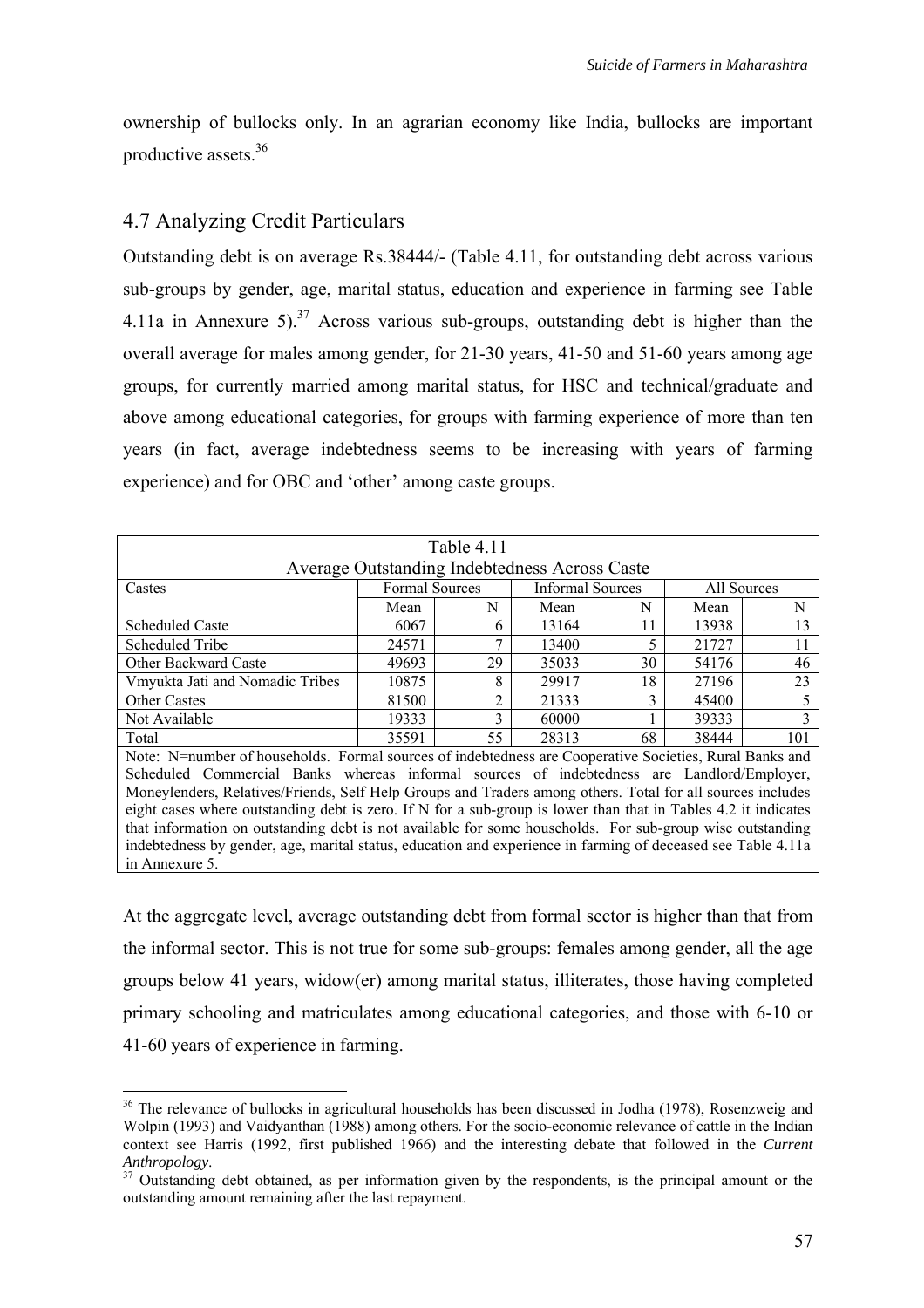Comparing suicide case with non-suicide control households, average outstanding debt is higher in the former by 3.5 times and after normalizing for family size or land size it is higher by three times (Table 4.12, for comparison across districts, size-class of land, ownership of bullocks and number of loans taken see Table 4.12a in Annexure 5).

| Table 4.12                                                                                                      |        |    |              |    |       |     |        |    |                     |    |       |    |
|-----------------------------------------------------------------------------------------------------------------|--------|----|--------------|----|-------|-----|--------|----|---------------------|----|-------|----|
| Comparing Case-Control Household by Average Outstanding Debt                                                    |        |    |              |    |       |     |        |    |                     |    |       |    |
| District/Size-class                                                                                             |        |    | Suicide Case |    |       |     |        |    | Non-suicide Control |    |       |    |
| of Land/Owns Bull-                                                                                              | Formal | N  | Infor-       | N  | Total | N   | Formal | N  | Infor-              | N  | Total | N  |
| ocks/No of Loans                                                                                                |        |    | mal          |    |       |     |        |    | mal                 |    |       |    |
| All $*$ #                                                                                                       | 35591  | 55 | 28313        | 68 | 38444 | 101 | 17745  | 30 | 16261               | 31 | 10910 | 95 |
| Per Person*#                                                                                                    | 6266   | 55 | 5662         | 68 | 7224  | 101 | 3872   | 30 | 3624                | 31 | 2405  | 95 |
| Per Acre*#\$                                                                                                    | 4499   | 55 | 6634         | 63 | 7079  | 94  | 3640   | 29 | 3698                | 29 | 2365  | 90 |
| Note: N indicates number of households. Formal and informal sources are as in Table 4.11. * denotes that for    |        |    |              |    |       |     |        |    |                     |    |       |    |
| total outstanding debt the difference between suicide cases and non-suicide control households is statistically |        |    |              |    |       |     |        |    |                     |    |       |    |
| significant at 95% CI. # Total includes eight instances in suicide case and 40 instances in non-suicide control |        |    |              |    |       |     |        |    |                     |    |       |    |
| households where outstanding debt amount is zero, but excludes those households whose outstanding loan          |        |    |              |    |       |     |        |    |                     |    |       |    |
| status/amount was not available. \$ Excludes households whose land ownership status was not available. For      |        |    |              |    |       |     |        |    |                     |    |       |    |
| comparison of outstanding debt across districts, size-class of land, ownership of bullocks and number of        |        |    |              |    |       |     |        |    |                     |    |       |    |
| loans taken see Table 4.12a in Annexure 5.                                                                      |        |    |              |    |       |     |        |    |                     |    |       |    |

This greater debt burden for suicide case households is true for all the three districts, for all size-class of land, whether they own or do not own bullocks and also after controlling for the number of loans that the household has taken - the only exception is households having taken three loans each. This is so because in one of the three instances the outstanding debt is Rs.160200/-.

At the aggregate level, the difference in average outstanding debt between suicide case and non-suicide control households is statistically significant (in this as well as subsequent comparisons we are referring to 95 per cent confidence interval). This is true even after normalizing for family size and land size. For other sub-groups the difference is statistically significant for small size-class of land holding, whether they own or do not own bullocks and for those having taken a single loan only.

Across the three study districts, average outstanding debt is the highest in Wardha and the least in Washim. Average outstanding debt from informal sector is higher than the formal sector for suicide case households in Wardha and Yavatmal districts (Table 4.12a in Annexure 5).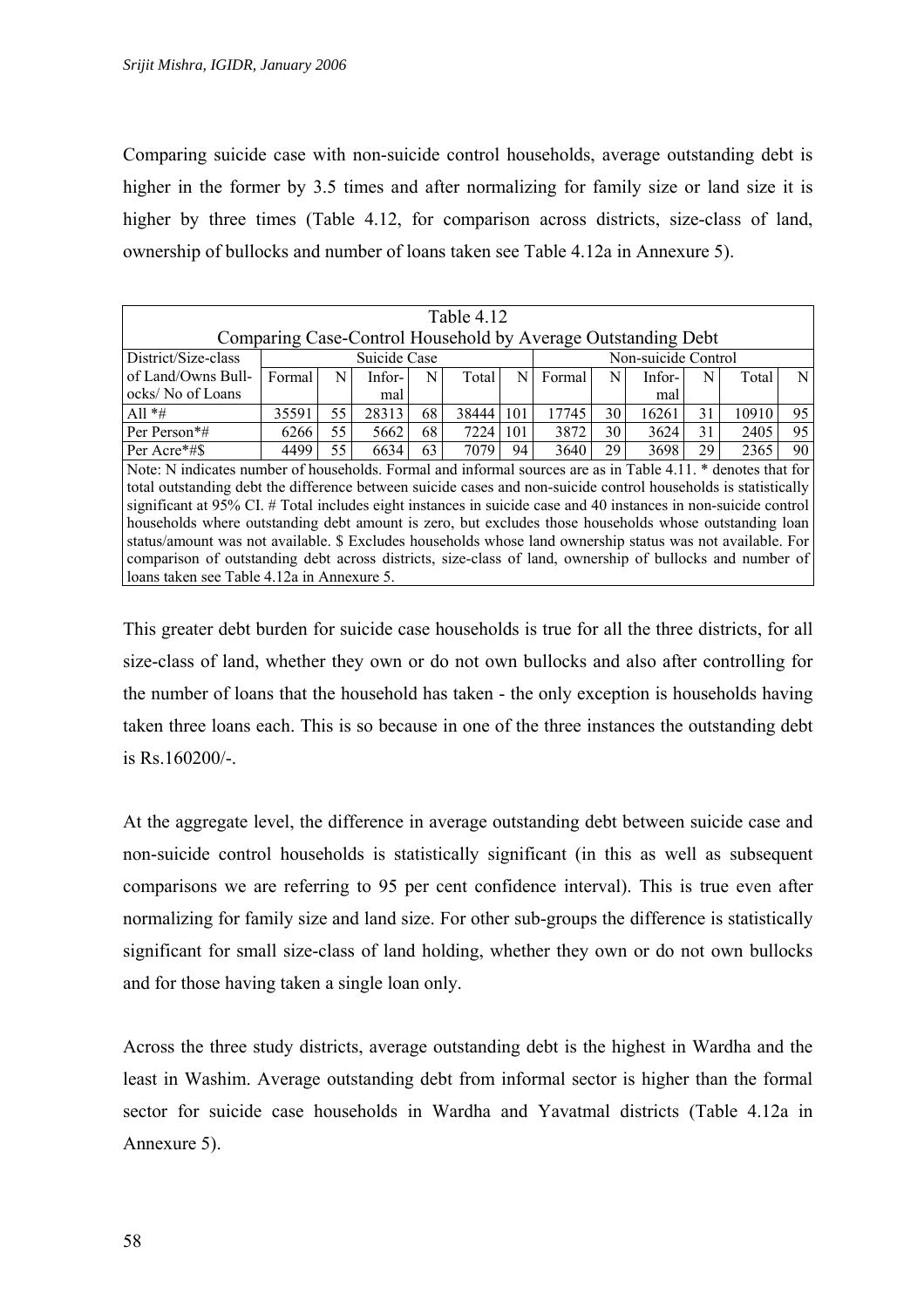The number of loans indicates that 95 suicide case households have outstanding debt from 163 loan transactions and 55 non-suicide control households have outstanding debt from 71 loan transactions. Thus, the average number of loans with outstanding debt is higher in suicide cases (1.8) when compared with non-suicide controls (1.3). Analysis of source of loan indicates a greater reliance on Cooperatives in the formal sector and Moneylenders in the informal sector (Table 4.13).

| Table 4.13                                                              |              |                |                     |                |  |  |  |
|-------------------------------------------------------------------------|--------------|----------------|---------------------|----------------|--|--|--|
| Average Outstanding Debt per Transaction across Source                  |              |                |                     |                |  |  |  |
| Source                                                                  | Suicide Case |                | Non-suicide Control |                |  |  |  |
|                                                                         | N<br>Amount  |                | Amount              | N              |  |  |  |
| Cooperative Bank                                                        | 30466        | 50             | 13756               | 26             |  |  |  |
| Rural Bank                                                              | 11314        |                | 40800               | 4              |  |  |  |
| Commercial Bank                                                         | 95000        | 4              | 11500               |                |  |  |  |
| Moneylender                                                             | 22080        | 60             | 11973               | 26             |  |  |  |
| Relatives/Friends                                                       | 16268        | 28             | 2000                | $\mathfrak{D}$ |  |  |  |
| Self Help Group                                                         | 4500         | $\mathfrak{D}$ | 14000               |                |  |  |  |
| Trader                                                                  | 5000         | $\overline{2}$ | 20000               |                |  |  |  |
| Land Lord/Employer                                                      | 4000         | $\mathfrak{D}$ | 10000               |                |  |  |  |
| Others                                                                  | 12571        |                | 16089               | 9              |  |  |  |
| Not Available                                                           | 5000         |                |                     |                |  |  |  |
| Total                                                                   | 23821        | 163            | 14598               | 71             |  |  |  |
| Note: N indicates the number of transactions with outstanding debt. The |              |                |                     |                |  |  |  |
| transactions are from 93 suicide cases and 55 non-suicide controls.     |              |                |                     |                |  |  |  |

The reliance on Moneylender's and Friends/Relatives is higher for suicide cases (54 per cent of 163 transactions) than non-suicide controls (39 per cent of 71 transactions). A very high amount is indicated for suicide case households under commercial bank because a large farmer (owning 28 acres) having an outstanding loan of Rs.2.5 lakh which was incurred for marriage in the family (in fact, the individual had taken a loan of Rs.5 lakh and had already returned Rs.2.5 lakh). After excluding this extreme case, the distribution of total outstanding debt indicates that 42 per cent is from cooperative banks, 36 per cent is from moneylenders and 13 per cent is from relatives/friends. In non-suicide control households, after excluding a loan transaction with outstanding debt of Rs.98200 from a rural bank, the distribution of total outstanding debt indicates that 38 per cent is from cooperative bank, 33 per cent is from moneylenders and 15 per cent is from other unspecified informal sources.

The purpose of loan is given in Table 4.14. After excluding the transactions where purpose is not available, 67 per cent in the suicide cases and 89 per cent in the non-suicide controls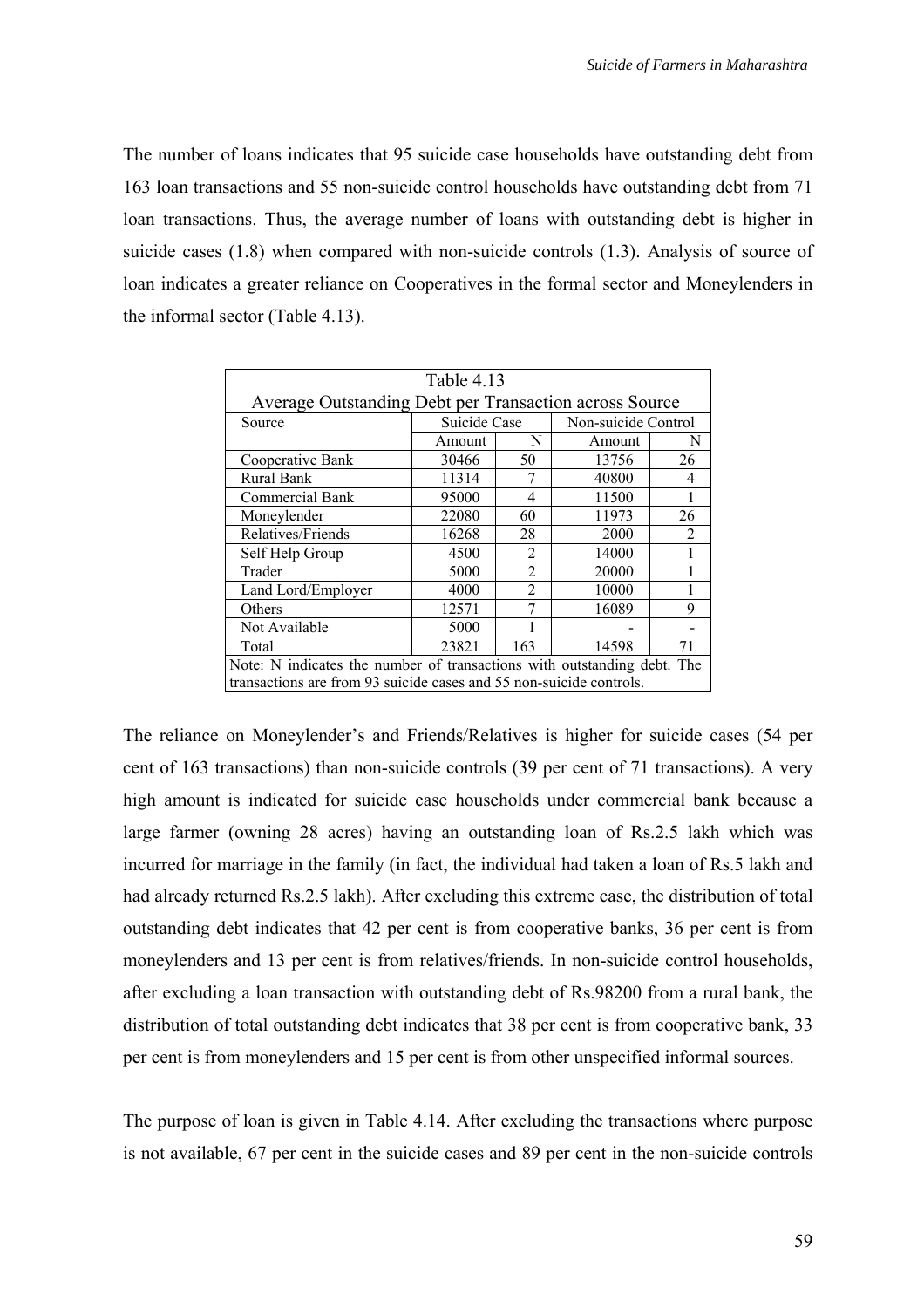are for agricultural purposes only. This proportion further increases if we take into consideration transactions from formal sources only.

|         | Table 4.14                                                                                                    |        |    |              |     |       |     |        |                |                     |                |       |                |
|---------|---------------------------------------------------------------------------------------------------------------|--------|----|--------------|-----|-------|-----|--------|----------------|---------------------|----------------|-------|----------------|
|         | Average Outstanding Debt per Transaction by Source across Purpose/Year of Loan                                |        |    |              |     |       |     |        |                |                     |                |       |                |
|         | Purpose/Year                                                                                                  |        |    | Suicide Case |     |       |     |        |                | Non-suicide Control |                |       |                |
|         |                                                                                                               | Formal | N  | Infor-       | N   | Total | N   | Formal | N              | Infor-              | N              | Total | N              |
|         |                                                                                                               |        |    | mal          |     |       |     |        |                | mal                 |                |       |                |
|         | Agriculture                                                                                                   | 28861  | 49 | 20660        | 53  | 24600 | 102 | 18475  | 26             | 11353               | 30             | 14660 | 56             |
| Purpose | Marriage                                                                                                      | 250000 |    | 27324        | 17  | 39694 | 18  |        |                | 25000               | 4              | 25000 | 4              |
|         | Others                                                                                                        | 45326  | 4  | 13192        | 25  | 17624 | 29  | 6000   | $\overline{2}$ | 21000               | 5              | 16714 | 7              |
|         | Not available                                                                                                 | 17833  | 6  | 5125         | 8   | 10571 | 14  | 13333  | 3              | 11700               | 5              | 12313 | 8              |
|         | 2005                                                                                                          |        |    | 7760         | 5   | 7760  | 5   |        |                | 50000               |                | 50000 |                |
|         | 2004                                                                                                          | 18427  | 15 | 16273        | 44  | 16821 | 59  | 17562  | 13             | 9629                | 14             | 13448 | 27             |
|         | 2003                                                                                                          | 29333  | 18 | 15722        | 27  | 21167 | 45  | 10080  | 7              | 14955               | 11             | 13059 | 18             |
| Year    | 2002                                                                                                          | 18810  | 11 | 22588        | 17  | 21104 | 28  | 17083  | 6              | 9614                | 7              | 13062 | 13             |
|         | 2001                                                                                                          | 38560  | 5  | 21000        | 4   | 30756 | 9   | 22500  | $\mathfrak{D}$ | 15000               | 5              | 17143 | 7              |
|         | $2000 \&$ earlier                                                                                             | 64050  | 8  | 200000       | 1   | 79156 | 9   | 28667  | 3              |                     |                | 28667 | 3              |
|         | Not Available                                                                                                 | 78667  | 3  | 16600        | 5   | 39875 | 8   |        |                | 6250                | $\overline{2}$ | 6250  | $\overline{2}$ |
| Total   |                                                                                                               | 32542  | 60 | 18741        | 103 | 23821 | 163 | 17173  | 31             | 12603               | 40             | 14598 | 71             |
|         | Note: N indicates the number of transactions with outstanding debt. Others under purpose include              |        |    |              |     |       |     |        |                |                     |                |       |                |
|         | consumption, education, health, house, livestock, nonfarm, and also dual-purpose loans including any of       |        |    |              |     |       |     |        |                |                     |                |       |                |
|         | these with agriculture and one for agriculture and marriage. The outstanding debt for loans incurred in 2005  |        |    |              |     |       |     |        |                |                     |                |       |                |
|         | is before the onset of the agricultural season as the survey was conducted in late March/early April of 2005. |        |    |              |     |       |     |        |                |                     |                |       |                |
|         | The transactions are from 93 suicide cases and 55 non-suicide controls. In suicide case households, under     |        |    |              |     |       |     |        |                |                     |                |       |                |
|         | agriculture there are two instances where loans were specifically for digging borewell – in one case          |        |    |              |     |       |     |        |                |                     |                |       |                |
|         | outstanding amount is Rs.11000/- from a formal source (cooperative bank) and in another case the              |        |    |              |     |       |     |        |                |                     |                |       |                |
|         | outstanding amount is Rs.25000/- from an informal source (friend/relative). For details of purpose see Table  |        |    |              |     |       |     |        |                |                     |                |       |                |
|         | 4.14a in Annexure 5.                                                                                          |        |    |              |     |       |     |        |                |                     |                |       |                |

Next to agriculture is marriage, which is mostly from informal sources. For each specific purpose the number of transactions with outstanding debt and the average outstanding debt per transaction is higher among suicide case households when compared with non-suicide control households. The average amount of outstanding debt per transaction for agricultural purposes is greater than Rs.10000/-. For marriage, after excluding an extreme observation with outstanding debt of Rs.250000/- from a commercial bank by a suicide case household, the gap is Rs.2324/- only. There is an instance in suicide case households where loan for health expenditure was to the tune of Rs.1.5 lakh. From total outstanding debt (including those where purpose is not available), agriculture being the sole purpose accounts for 65 per cent of the outstanding debt in suicide case households and 79 per cent in non-suicide control households. Marriage being the sole purpose accounts for 18 per cent of the total outstanding debt of suicide case households (reduces to 13 per cent if we exclude the extreme case of Rs.2.5 lakh outstanding debt from a commercial bank) whereas it is 10 per cent of the total outstanding debt of non-suicide control households.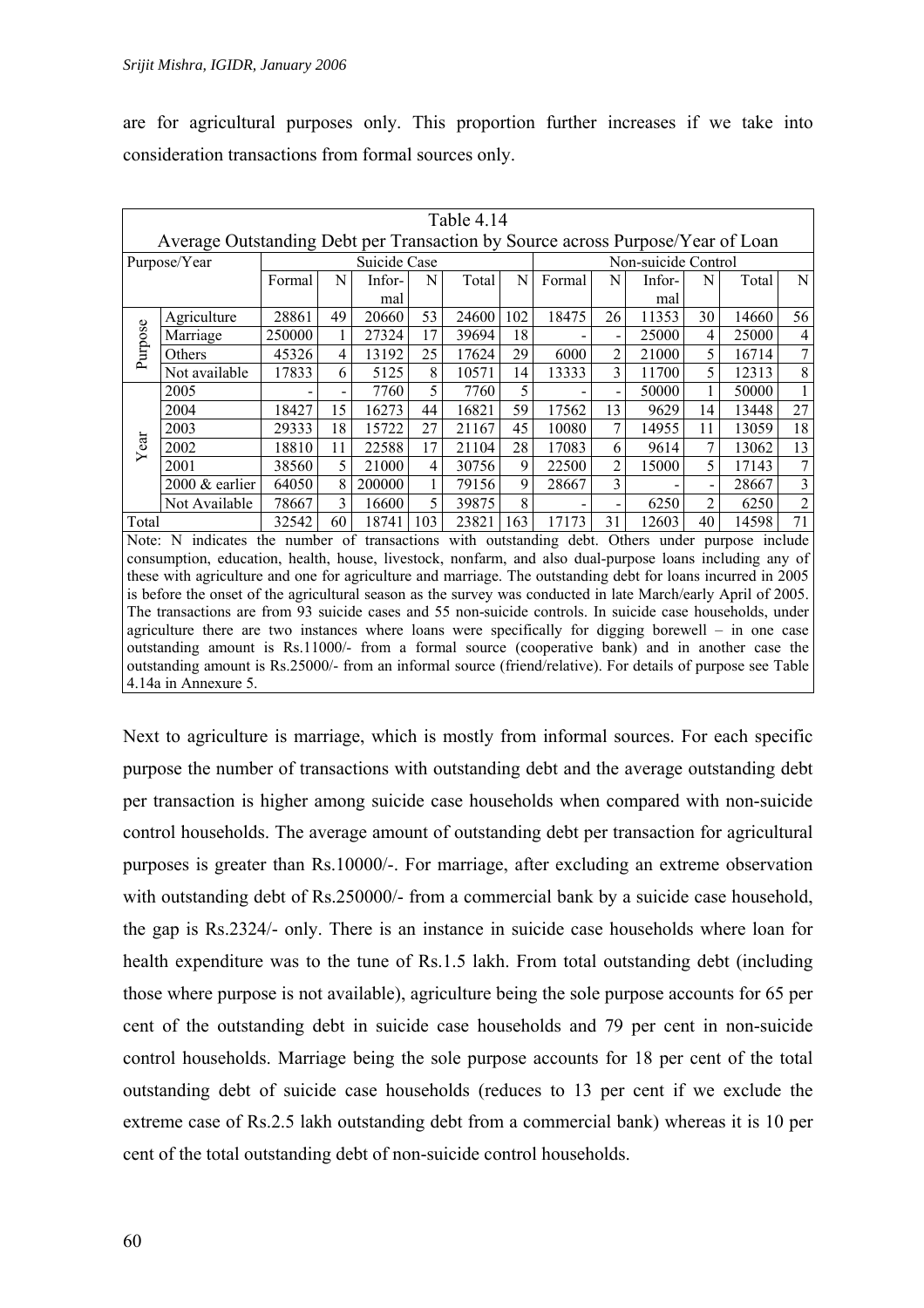The total outstanding debt from suicide cases is 3.7 times more than the total outstanding debt from non-suicide controls. Compared to non-suicide controls, the suicide cases have a greater proportion of outstanding debt that are more than one year old (74 per cent and 65 per cent respectively) and for 2004, the most recent year, a greater proportion of outstanding debt is from informal sources (72 per cent for suicide cases and 38 per cent for non-suicide controls). Year wise distribution of transaction in 2005 covers outstanding debts at the time of survey (March/April 2005), before start of agricultural season.

## 4.8 Agrarian Produce and Changes in Cultivation Practices

Comparing cropping pattern between suicide case and non-suicide control households would be interesting, but our limitation is that there were logistic problems in obtaining information on area under different crops. However, we have information on total land and total produce for each crop grown. We multiply the total produce with the Minimum Support Price (MSP) for 2004-5 for Kharif crops declared by the Government of India to obtain the total value of produce. On average, total land is higher in the suicide case households whereas total value of produce as well as average value of produce per household and average value of produce per acre is lower (Table 4.15). In the absence of land under each crop, it will be difficult to compare yield between the two groups.

| Table 4.15                                                                    |             |              |  |  |  |  |  |
|-------------------------------------------------------------------------------|-------------|--------------|--|--|--|--|--|
| Produce (Quintals) of Crops Grown and It's Value.                             |             |              |  |  |  |  |  |
| Source                                                                        | Case $N=93$ | Control N=90 |  |  |  |  |  |
| Total land (acres)                                                            | 632.0       | 573.0        |  |  |  |  |  |
| Cotton (quintals)                                                             | 658.0       | 849.0        |  |  |  |  |  |
| Soyabean (quintals)                                                           | 339.0       | 303.5        |  |  |  |  |  |
| Tur (quintals)                                                                | 253.0       | 292.0        |  |  |  |  |  |
| Jowar (quintals)                                                              | 240.0       | 259.5        |  |  |  |  |  |
| Wheat (quintals)                                                              | 23.0        | 11.0         |  |  |  |  |  |
| Moong (quintals)                                                              | 1.0         | 1.0          |  |  |  |  |  |
| Udid (quintals)                                                               | 10.0        | 3.5          |  |  |  |  |  |
| Total Produce (Rs lakh)                                                       | 21.3        | 37.2         |  |  |  |  |  |
| Produce Per N (Rs 000)                                                        | 22.9        | 41.4         |  |  |  |  |  |
| Produce Per acre (Rs 000)                                                     | 3.4         | 6.5          |  |  |  |  |  |
| Note: N refers to all those households who have given information on produce  |             |              |  |  |  |  |  |
| for crops grown. The Minimum Support Price (MSP) for 2004-5 Kharif used to    |             |              |  |  |  |  |  |
| arrive at the value of produce is as follows: Cotton-Rs.1960/ $-$ , Soyabean- |             |              |  |  |  |  |  |
| Rs.1000/-, Tur-Rs.1390/-, Jowar-Rs.515/-, Wheat-Rs.630/-, Moong and           |             |              |  |  |  |  |  |
| Udid-Rs.1410/ $-$ .                                                           |             |              |  |  |  |  |  |

We also compare whether there has been any change in the variety of seed usage in the last five years across four major crops (Table 4.6). It shows that for the four crops (Cotton, Tur, Jowar and Soyabean) change in usage of seed is greater in suicide case households when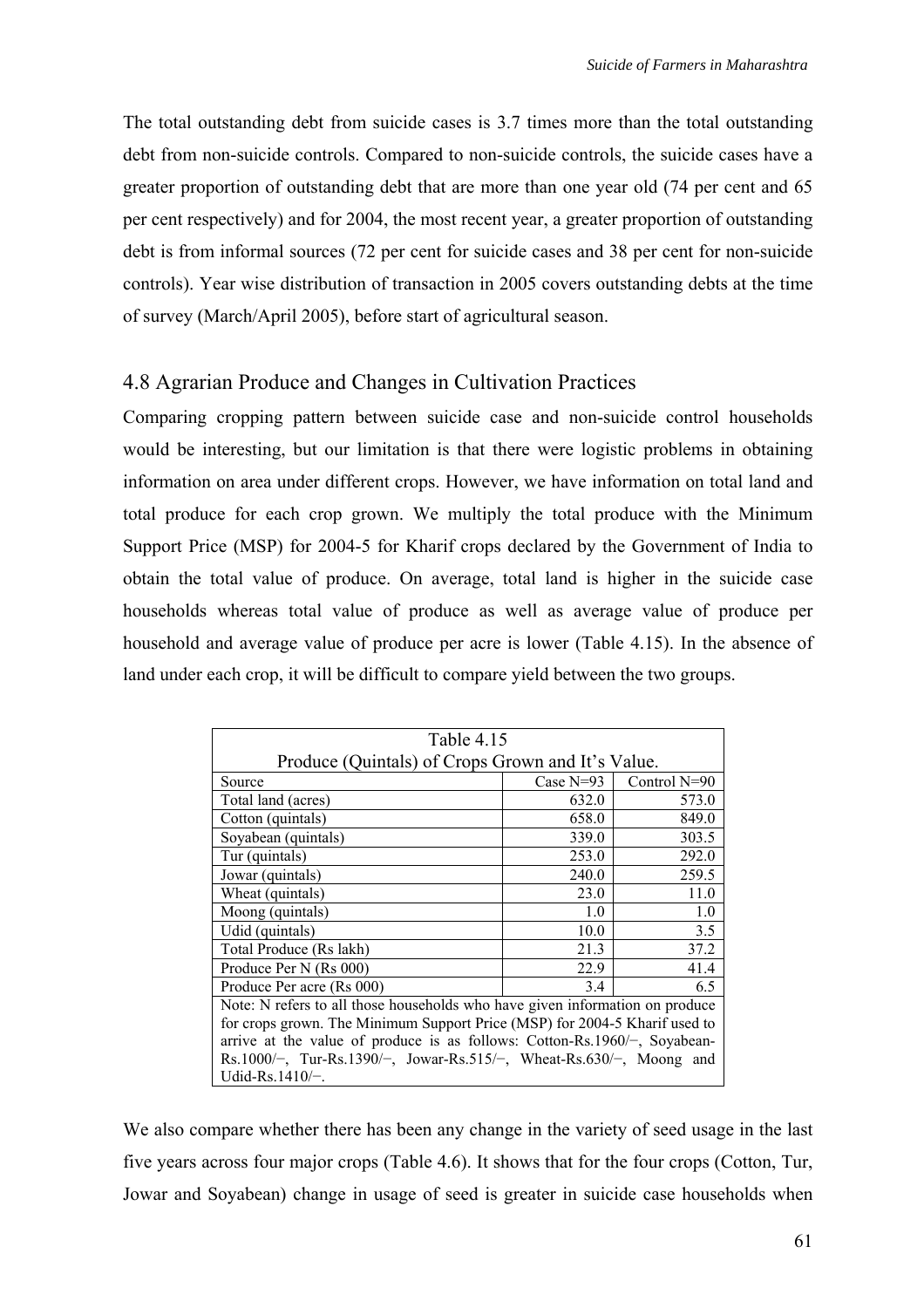compared with non-suicide control households. Continuity in usage of seed is less than 50 per cent in Cotton for both suicide case and non-suicide control households and in Jowar for suicide case households. This could be reflective of new varieties of cottonseeds, Bt (Bacillus thuringiensis) and non-Bt, being available in the market.<sup>38</sup> Usage of Bt varieties without appropriate extension service and technical know-how can be detrimental.<sup>39</sup>

| Table 4.16                                                                   |                                              |              |  |  |  |  |  |
|------------------------------------------------------------------------------|----------------------------------------------|--------------|--|--|--|--|--|
| Ratio of Continuity-to-Change in the Last Five Years for Seeds               |                                              |              |  |  |  |  |  |
| Usage in Cotton, Tur, Jowar and Soyabean Production                          |                                              |              |  |  |  |  |  |
| Crops                                                                        | Controls<br>Cases                            |              |  |  |  |  |  |
| Cotton                                                                       | 0.62<br>(73)                                 | 0.85<br>(74) |  |  |  |  |  |
| Tur                                                                          | 1.04<br>(55)                                 | 1.31<br>(60) |  |  |  |  |  |
| Jowar                                                                        | 0.61<br>(45)                                 | 1.06<br>(33) |  |  |  |  |  |
| Soyabean                                                                     | 3.00<br>(20)                                 | 4.33<br>(16) |  |  |  |  |  |
| Note: Ratio equal to, greater than or less than unity indicates observations |                                              |              |  |  |  |  |  |
| indicating continuing is equal to, greater than or less than observations    |                                              |              |  |  |  |  |  |
|                                                                              | indicating change in the usage of the input. |              |  |  |  |  |  |

## 4.9 A Statistical Exercise

We consider the households suicide status as a binary dependent variable, Y, where suicide case household  $(=1)$  and non-suicide control household  $(=0)$ . To identify relative risk factors, we compare these two types of households by taking the independent variables of outstanding debt in rupees  $(X1)$ , a yes/no binary variable on ownership of bullocks  $(X2)$ , family size  $(X3)$ , value of produce in rupees  $(X4)$ , outstanding debt per acre of land owned in rupees (X5), value of produce per acre of land owned in rupees (X6). These variables have been chosen based on our field experience and initial data analysis. A complete case control for these six independent variables is available for 68 pairs of observations of suicide case and non-suicide control from the same villages.<sup>40</sup> Table 4.17 reiterates our general observations for these 68 pairs, that is, suicide case households have on average a higher outstanding debt, a fewer proportion that own bullocks, a higher family size (particularly, female members) and a lower value of produce. The difference is statistically significant (95 per cent confidence interval) for both debt related variables.

<span id="page-69-0"></span><sup>&</sup>lt;sup>38</sup> A three-year assessment study of Bt Cotton in Andhra Pradesh led to the finding that gross returns from Mech-12, Mech-162, and Mech-184 varieties of Bt were lower than non-Bt varieties (Qayum and Sakkhari, 2005). This lead to Genetic Engineering Approval Committee rejecting approval of these three varieties in Andhra Pradesh for 2005, but it is surprising that the same varieties have been approved for cultivation in Maharashtra and the rest of the country.<br><sup>39</sup> Stone (2002) has pointed out how cultivation with new Bt varieties can lead to deskilling because his past

<span id="page-69-1"></span>knowledge of cotton cultivation becomes redundant. Foster and Rosenzweig (1995) have pointed out how shifting to high yielding varieties led to poor returns for farmers with poor technical know-how.<br><sup>40</sup> This is less than 212 (=106×2) because all households do not have information on all variables used in this

<span id="page-69-2"></span>statistical exercise.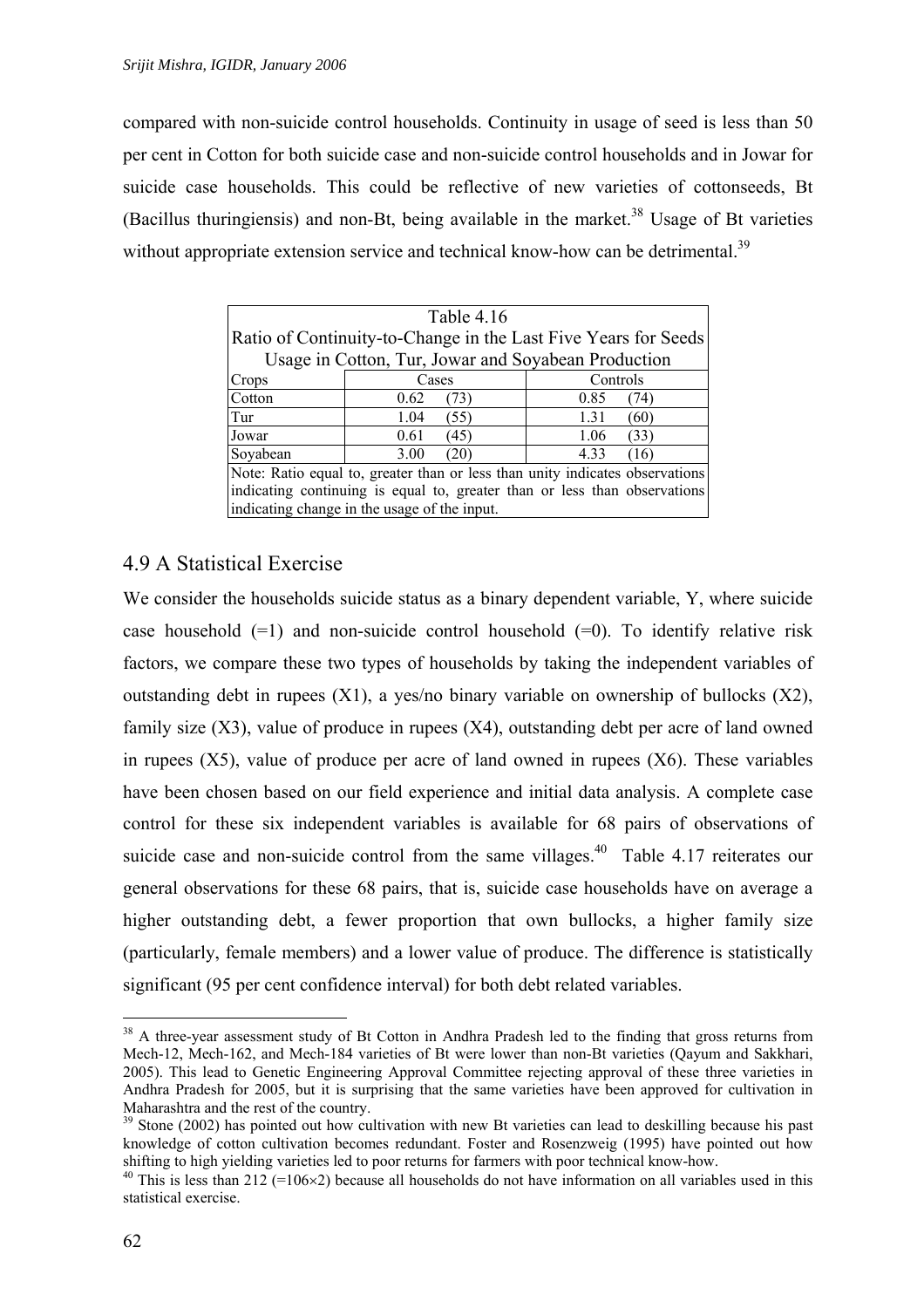<span id="page-70-2"></span>

| Table 4.17                                                                                      |          |          |        |  |  |  |  |  |
|-------------------------------------------------------------------------------------------------|----------|----------|--------|--|--|--|--|--|
| Complete Case-Control Comparison                                                                |          |          |        |  |  |  |  |  |
| Variables                                                                                       | Cases    | Controls |        |  |  |  |  |  |
| Outstanding Debt (Rs)                                                                           | 36583.90 | 9933.24  | $\ast$ |  |  |  |  |  |
| Own Bullocks (Yes/No)                                                                           | 0.46     | 0.65     |        |  |  |  |  |  |
| <b>Family Size</b>                                                                              | 5.66     | 5.15     |        |  |  |  |  |  |
| Value Produce (Rs)                                                                              | 23285.45 | 26522.74 |        |  |  |  |  |  |
| Outstanding Debt per Acre (Rs)                                                                  | 6814.11  | 1980.73  | $\ast$ |  |  |  |  |  |
| Value per Acre (Rs)                                                                             | 4022.18  | 4926.75  |        |  |  |  |  |  |
| Note: N=68 pairs of suicide cases and non-suicide controls. * The differences are statistically |          |          |        |  |  |  |  |  |
| significant at 95% CI.                                                                          |          |          |        |  |  |  |  |  |

Using the above-mentioned six variables, we estimate step-wise logistic regression

ln[p/(1-p)]= $\alpha + \beta_i X_i + u$ ; i=1,...6.

where ln is natural logarithm, p is probability of obtaining a suicide case household,  $ln[p/(1-p)]$  is the log odds ratio of a suicide case household,  $\alpha$  is a coefficient on the constant term,  $\beta_i$ 's are the coefficients of the six independent variables,  $X_i$ 's, and u is error term.

The results were estimated using STATA. The step-wise logistic regression method uses the chi-square differences to determine automatically which variable to add or drop.<sup>41</sup> While discussing results, instead of coefficients, we give odds ratio,  $e^{\beta i}$ . We do so because the interpretation of odds ratio is more intuitive. It would mean that for a unit increase in the independent variable there would be a corresponding change in the odds ratio (probability of suicide household/probability of a non-suicide household).<sup>42</sup> Further, one can also calculate the probability from the odds ratio.

The results of the step-wise logistic regressions estimated for complete case-control analysis under different restrictions are given in Table 4.18. First, the results are estimated for all complete case-control analysis of 136 observations from 68 villages. This gives outstanding debt and absence of bullocks as statistically significant variables that differentiate suicide case from non-suicide control households.<sup>43</sup> It suggests that if outstanding debt increases by

<span id="page-70-0"></span><sup>&</sup>lt;sup>41</sup> In our restriction a variable is added if it increases chi-square significance by 0.05 and it is dropped if it increases chi-square significance by 0.1.  $\frac{1}{2}$ <br><sup>42</sup> Before estimating, we need to point out that the non-suicide control household chosen by us in each village

<span id="page-70-1"></span>was restricted to similar land size and some visual similarity in the condition to that of the suicide case household of the village. The non-suicide control household is not meant to be a representative one for the

 $43$  Indebtedness burden in suicide case households being higher than the non-suicide control households have been pointed out by other studies (Deshpande, 2002; Mohanty 2005). The relevance of bullocks to agrarian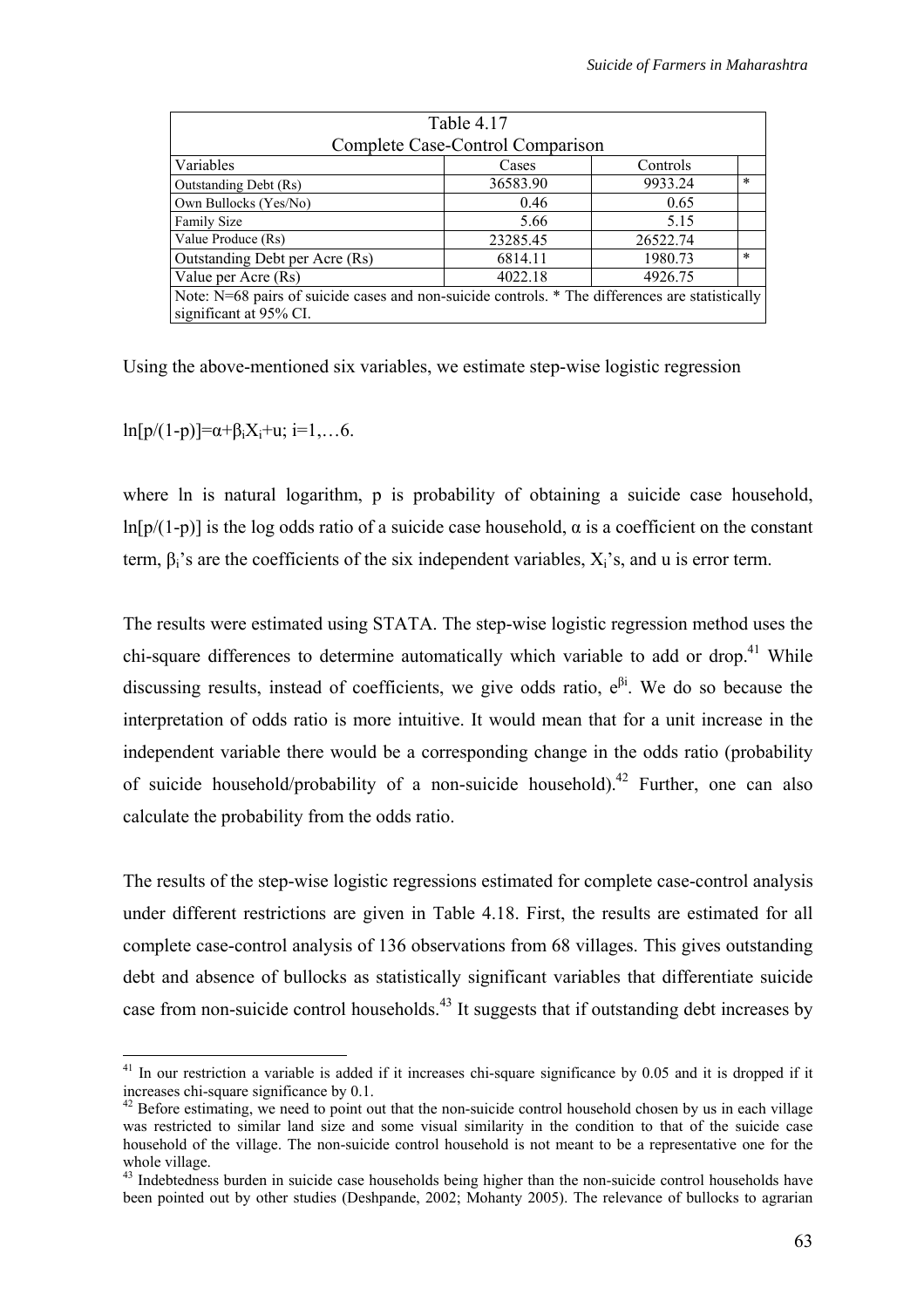Rs.1000 then the odds that the household is one with a suicide victim increases by 6 per cent and if the household owns bullocks then the odds that it is a household with a suicide victim decreases by 65 per cent. $44$ 

|                                                                                                                                           |                                                               |              | Table 4.18   |               |            |              |              |  |  |  |
|-------------------------------------------------------------------------------------------------------------------------------------------|---------------------------------------------------------------|--------------|--------------|---------------|------------|--------------|--------------|--|--|--|
|                                                                                                                                           | Results (Odds Ratio) of Stepwise Logistic Regression Analysis |              |              |               |            |              |              |  |  |  |
|                                                                                                                                           | Complete Case-                                                | Similar Land | Same Caste   | Similar Land  | Wardha     | Washim       | Yavatmal     |  |  |  |
|                                                                                                                                           | Control                                                       | Size         |              | Size and Same |            |              |              |  |  |  |
|                                                                                                                                           | Analysis                                                      |              |              | Caste         |            |              |              |  |  |  |
| N                                                                                                                                         | 136                                                           | 110          | 70           | 56            | 24         | 32           | 80           |  |  |  |
| Debt                                                                                                                                      | 1.000061                                                      |              |              |               | 1.000237   | 1.00009      | 1.000055     |  |  |  |
|                                                                                                                                           | (.0000138)                                                    |              |              |               | (.0000974) | (.0000383)   | (.0000176)   |  |  |  |
|                                                                                                                                           | [0.000]                                                       |              |              |               | [0.015]    | [0.019]      | [0.002]      |  |  |  |
| Own Bullocks                                                                                                                              | .3462934                                                      |              | .2092665     | .2156863      |            |              | .3084751     |  |  |  |
|                                                                                                                                           | (.1403603)                                                    |              | (.1139936)   | (.1258042)    |            |              | (.1685215)   |  |  |  |
|                                                                                                                                           | [0.009]                                                       |              | [0.004]      | [0.009]       |            |              | [0.031]      |  |  |  |
| Debt per Acre                                                                                                                             |                                                               | 1.000325     |              |               |            |              |              |  |  |  |
|                                                                                                                                           |                                                               | 0000776      |              |               |            |              |              |  |  |  |
|                                                                                                                                           |                                                               | [0.000]      |              |               |            |              |              |  |  |  |
| Family Size                                                                                                                               |                                                               |              | 1.352608     |               |            | 2.124579     |              |  |  |  |
|                                                                                                                                           |                                                               |              | (.2021914)   |               |            | (.8003213)   |              |  |  |  |
|                                                                                                                                           |                                                               |              | [0.043]      |               |            | [0.045]      |              |  |  |  |
| Value Produce                                                                                                                             |                                                               |              |              |               | .9997406   |              |              |  |  |  |
|                                                                                                                                           |                                                               |              |              |               | (.0001221) |              |              |  |  |  |
|                                                                                                                                           |                                                               |              |              |               | [0.034]    |              |              |  |  |  |
| Value Per Acre                                                                                                                            |                                                               |              |              |               |            |              | .9997575     |  |  |  |
|                                                                                                                                           |                                                               |              |              |               |            |              | (.0001234)   |  |  |  |
|                                                                                                                                           |                                                               |              |              |               |            |              | [0.049]      |  |  |  |
| Log Likelihood                                                                                                                            | $-74.6497$                                                    | $-61.682649$ | $-42.619212$ | $-35.079024$  | -5.4993989 | $-16.388205$ | $-42.176024$ |  |  |  |
| LR Chi <sub>2</sub>                                                                                                                       | 39.24                                                         | 29.13        | 11.80        | 7.47          | 22.27      | 11.59        | 26.55        |  |  |  |
| Prob > Chi2                                                                                                                               | 0.0000                                                        | 0.0000       | 0.0027       | 0.0063        | 0.0000     | 0.0031       | 0.0000       |  |  |  |
| PseudoR2                                                                                                                                  | 0.2081                                                        | 0.1910       | 0.1216       | 0.093         | 0.6694     | 0.2612       | 0.2394       |  |  |  |
| Note: Logistic regression is $\ln(n/(1-n))=a+b, X+n$ The overall odds ratio $(n/(1-n))=a^{(a+b)X+i}$ For each coefficient associated with |                                                               |              |              |               |            |              |              |  |  |  |

 $\sin(\frac{p}{1-p})=a+b_iX_i+u$ . The overall odds ratio (p/(1-p)=e<sup>(a+bi</sup>Xi+u) . For each coefficient associated with a variable, odds ratio is e<sup>bi</sup>. Thus, if  $b_i$  is positive then odds ratio >1, whereas if  $b_i$  is negative then 0 < odds ratio <1. Round brackets give standard error, square brackets give prob  $> |z|$ . The variables are indicated in the order in which they were selected in the step-wise logistic regression.

Second, we estimate the results by controlling for land size owned (the land size of nonsuicide control household not differing from the suicide case household by more than 25 per cent). The estimation for 55 pairs of observations shows that only outstanding debt per acre of land is a statistically significant variable that differentiate suicide case from non-suicide control households. It indicates that if outstanding debt per acre of land owned increased by

economy as a productive asset in Indian agriculture is also well known (Jodha, 1978; Rosenzweig and Wolpin, 1993; Vaidyanthan, 1988). Absence of bullocks may actually be reflection of hardship that the household has been facing. In fact, in Maharashtra the reliance on owned bullocks for animal labour is as high as 92 per cent for Cotton cultivation (Table 2.6). In other words, absence of bullocks would increase expenditure on hired animal labour and thereby increasing the operational costs to be paid as wages for those households who do not own bullocks.<br><sup>44</sup> Odds ratio ranges from zero to infinity, and hence, the per cent increase and decrease are not commensurate.

<span id="page-71-0"></span>For instance, 6 per cent increase in odds ratio means that probability of the occurrence of the event increases from 0.5 to 0.500015 whereas 65 per cent decrease in odds ratio means that probability of the occurrence of the event decreases from 0.5 to 0.25722.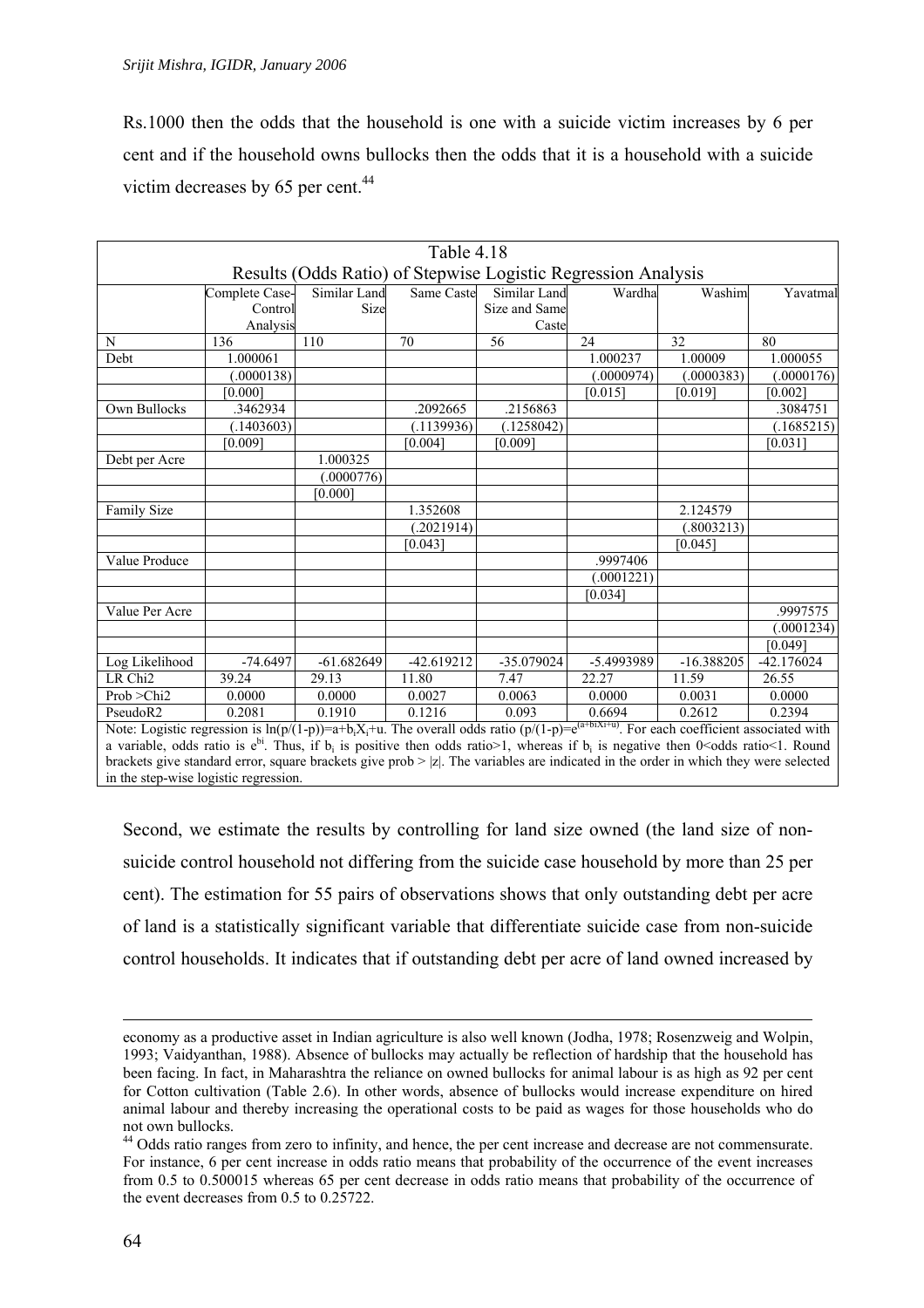Rs.1000 then the odds that the household is one with a suicide victim increases by 33 per cent.

Third, we control for caste and estimate for 35 pairs of observations. Here, ownership of bullocks and family size are statistically significant variables that differentiate suicide case from non-suicide control households. It suggests that if the household owns bullocks then the odds that it is a household with a suicide victim decreases by 79 per cent and if the family size increases by one member then the odds that the household is one with a suicide victim increases by 35 per cent.

Fourth, we control for both land size and caste and estimate for 28 pairs of observations. Under this restriction, ownership of bullocks is a statistically significant variable. The result indicates that if the household owns bullocks then the odds that it is a household with a suicide victim decreases by 78 per cent.

We also estimate the results for the three districts separately. In Wardha, there were only 12 pairs of observations and estimation was possible only after reducing the number of variables – we excluded outstanding debt per acre and value of produce per acre. Thus, there were four independent variables to begin with. From these, outstanding debt and value of produce turned out to be statistically significant variables that differentiate suicide case from non-suicide control households. The result indicates that if outstanding debt increases by Rs.1000 then the odds that the household is one with a suicide victim increases by 24 per cent and if value of produce increases by Rs.1000 then the odds that it is a household with a suicide victim decreases by 26 per cent.

In Washim, estimation is for 16 pairs of observations where outstanding debt and family size turn out to be statistically significant variables in explaining the difference between suicide case and non-suicide control households. It suggests that if outstanding debt increases by Rs.1000 then the odds that the household is one with a suicide victim increases by 9 per cent and if family size increases by one member then the odds that the household is one with a suicide victim increases by 216 per cent.

In Yavatmal, estimation is for 40 pairs of observation. Three independent variables – outstanding debt, ownership of bullocks and value of produce per acre – are statistically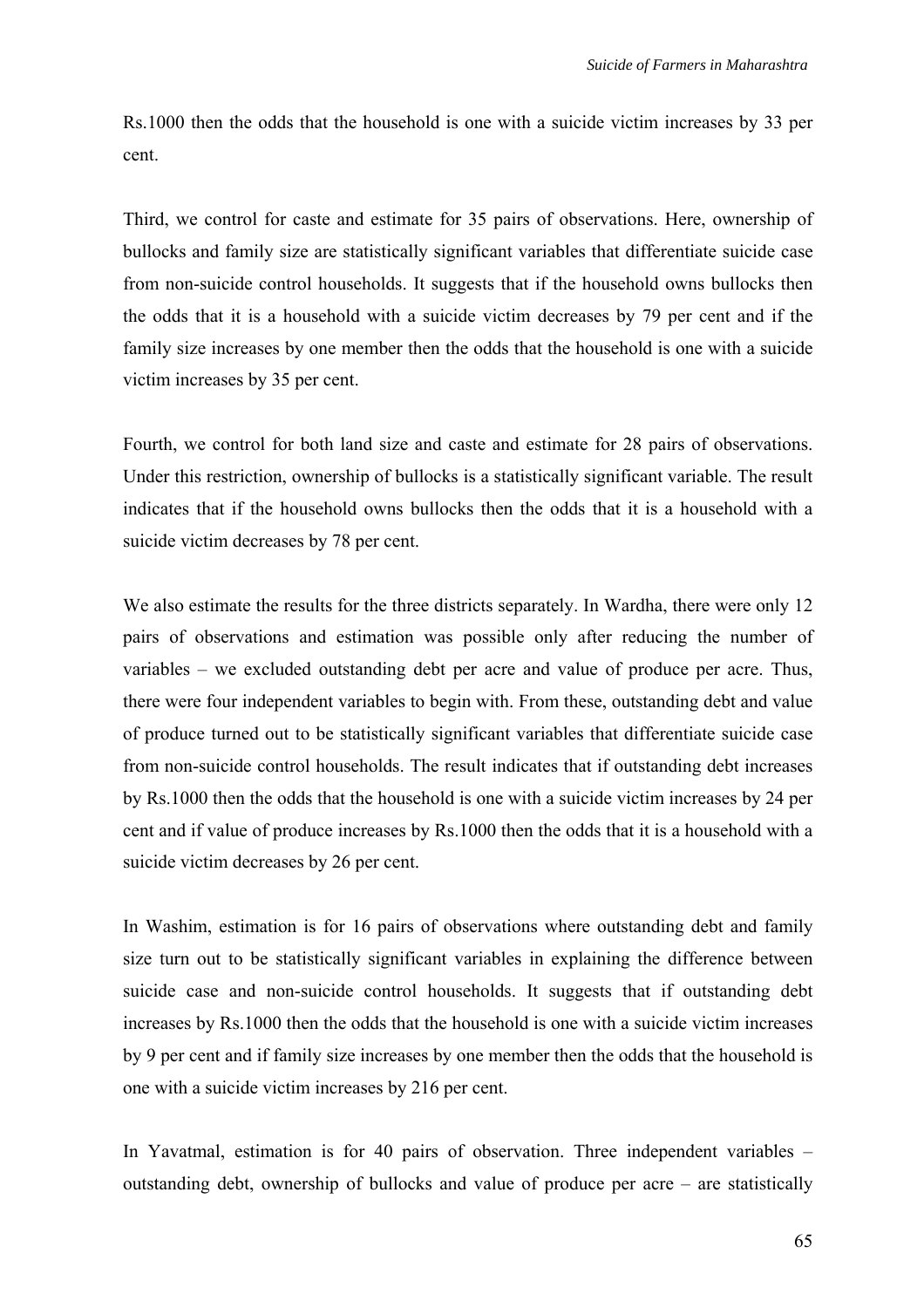significant in explaining the difference between suicide case and non-suicide control households. The results indicate the following. If outstanding debt increases by Rs.1000 then the odds that the household is one with a suicide victim increases by 6 per cent, if the household owns bullocks then the odds that it is a household with a suicide victim decreases by 69 per cent and if value of produce per acre increases by Rs.1000 then the odds that it is a household with a suicide victim decreases by 24 per cent.

The above results reiterate our earlier observations that indebtedness and absence of bullocks are important factor in explaining differences between suicide case and non-suicide control households. However, under different scenarios (controlling for land-size, caste or districts) other factors like family size, value of produce, outstanding debt per acre or value of produce per acre are also relevant.

## 4.10 Cost of Cotton Cultivation

During our field visits we collected information on some paid out costs of cotton cultivation under different conditions. Four such cases are given in Table 4.19. Case 1 is an owner cultivator who had to go for a second sowing due to delay in rain. This village is in Yavatmal taluka. This has led to an increase in seed expenses, but the expenses incurred in the second instance was reduced by half by going in for a different variety and using some left over seeds.<sup>45</sup> The total expenditure on seed was Rs.7500/-. After including expenditure on fertilizer, pesticides and labour his total costs are Rs.17500. He got a produce of 15 quintals, which he sold to the Maharashtra State Cooperative Cotton Growers Marketing Federation (MSCCGMF). He has received Rs.1500 per quintal and was expecting another Rs.500 per quintal. After receiving this balance amount his net income will be Rs.12500. For a family size of five, this income will be Rs.2500/- per person per annum. Assuming some further produce from the remaining land, the scenario presented in Case 1 depicts that a semi-medium size class of farmer household facing a yield shock would fall below the poverty line.<sup>[46](#page-73-1)</sup>

<span id="page-73-0"></span> $45$  It is generally the case that in an acre of land one packet of seeds (910 grams) that costs around Rs.450/- to Rs.500/- for non-Bt varieties and Rs.1600/- for legal Bt varieties would suffice. However, due to a guaranteed germination rate of 65 per cent only, farmers end up sowing two instead of one seed and thereby increasing the seed requirement. Under assured water, such practices might reduce.<br><sup>46</sup> Updating the Planning Commission poverty line for rural Maharashtra to 2004 one gets an income of

<span id="page-73-1"></span>Rs.4037/- per person per annum (that is, Rs.336.45 per capita per month).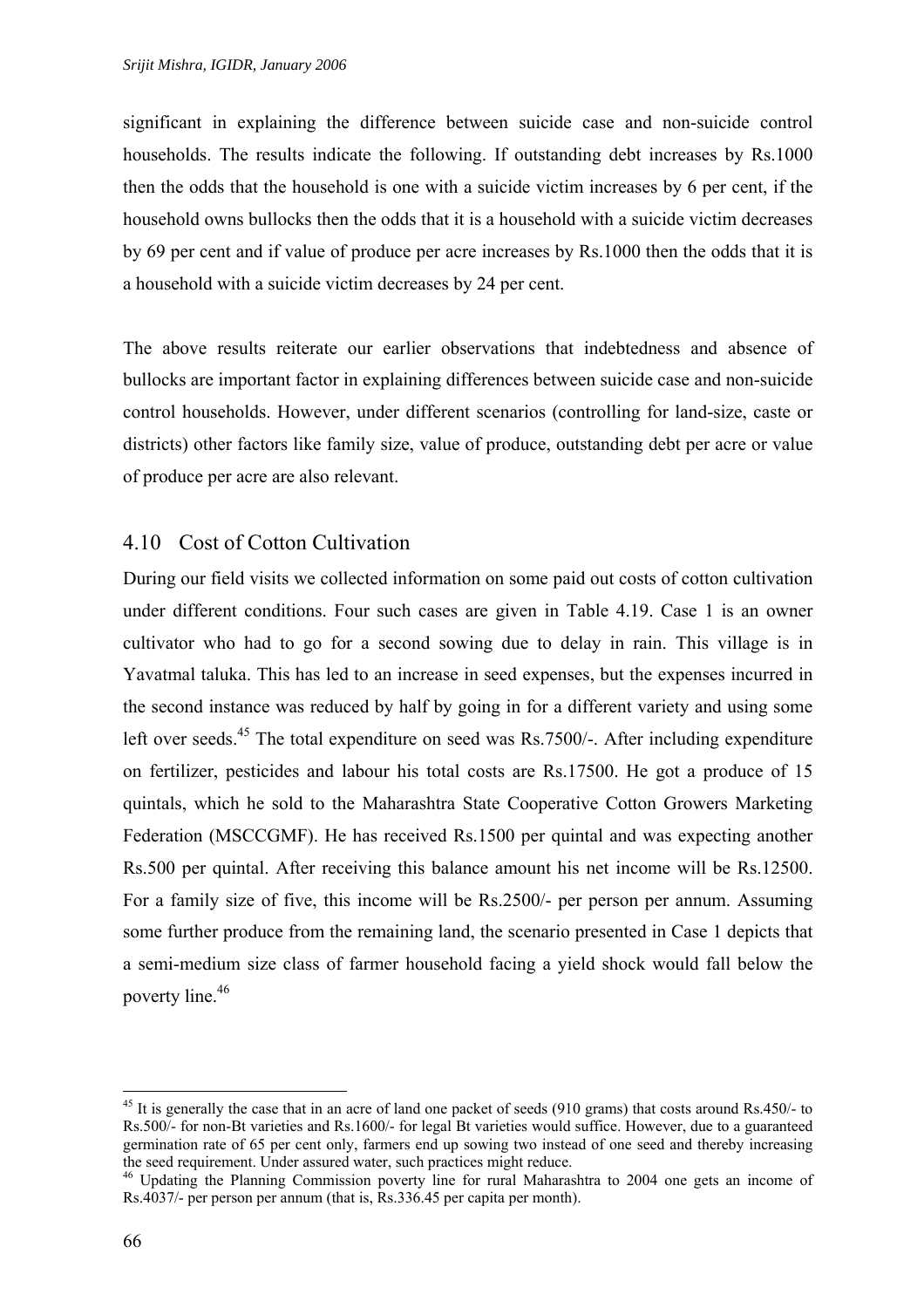Case 2 is a tenant farmer from the same village as that of case 1. He had leased in 6 acres of land by paying Rs.10000. To optimise his income from this he wanted to cultivate everything under Cotton. He was also faced with the delay in rain and had to go in for a second sowing. Compared to case 1, he used less fertilizer, no pesticides and did cultivation by using family labour. His paid costs were largely on credit. Without taking into account the interest paid, his total expenses were Rs.22000. He got a produce of 12 quintals. As he is not a legal owner of land he cannot sell his produce at MSCCGMF. He sold all his produce to a private trader for Rs.20000. Even without taking into account interest on credit and imputed wages for family labour his net income turns out to be negative.

| Table 4.19                                                                                    |        |         |         |        |
|-----------------------------------------------------------------------------------------------|--------|---------|---------|--------|
| Cost of Cotton Cultivation, Four Case Studies*                                                |        |         |         |        |
| Indicators                                                                                    | Case 1 | Case 2  | Case 3  | Case 4 |
| Total Land (Acres)                                                                            | 8      | 6       | 3       | 15     |
| Area under Cotton (Acres)                                                                     | 5      | 6       | 3       | 3      |
| Rent (Rupees)                                                                                 |        | 10000   |         |        |
| Seed (Rupees)                                                                                 | 7500   | 9000    | 4000    | 1800   |
| Fertilizer (Rupees)                                                                           | 5000   | 3000    | 3000    | 2400   |
| Pesticide (Rupees)                                                                            | 3000   |         | 600     | 3000   |
| Labour (Rupees)                                                                               | 2000   |         | 1000    | 15000  |
| Total (Rupees)                                                                                | 17500  | 22000   | 8600    | 22200  |
| Produce (Quintal)                                                                             | 15     | 12      |         | 17     |
| Price received (Rupees)                                                                       | 22500  | 20000   | 1550    | 27750  |
| Yet to receive (Rupees)                                                                       | 7500   |         |         | 5000   |
| Net Income (Rupees)                                                                           | 12500  | $-2000$ | $-7050$ | 32550  |
| Hypothetical Net Income (Rupees)#                                                             | 27000  | 23400   | 12200   |        |
| Note: * Case 1 is owner cultivation under second sowing in a village in Yavatmal taluka.      |        |         |         |        |
| Case 2 is tenant cultivation under second sowing in the same village as that of Case 1.       |        |         |         |        |
| Case 3 is owner cultivation under third sowing in a village in Pusad taluka of Yavatmal       |        |         |         |        |
| district. Case 4 is owner cultivation under first sowing in a village in Nagpur district. All |        |         |         |        |
| the above four cases are from villages where there was a farmer suicide in 2004 but these     |        |         |         |        |
| villages were not covered in the intensive survey. # This is a hypothetical situation under   |        |         |         |        |
| the assumption that seed expenses would be as under a single sowing and with per acre         |        |         |         |        |
| expenses similar to that for Case 4, there is no alteration in other expenses, produce per    |        |         |         |        |
| acre is 4 quintals (70 per cent of that in Case 4), and price they receive for selling the    |        |         |         |        |
| produce remains the same.                                                                     |        |         |         |        |

Case 3 is an owner with 3 acres of land in Pusad taluka of Yavatmal district. Rainfall played truant and he had to go for a third sowing. He invested heavily on fertilizer and pesticides to get a higher yield, but to no avail. He just got 1 quintal of produce, which he sold to a private trader for Rs.1550. The farmer's expenses on fertilizer and pesticides could not be recovered from the produce. This is a clear case of wrong advice provided by input sellers to go in for a third sowing. Even if he had got 3 quintals of produce he would not have been able to recover the costs incurred after the third sowing. In fact, he is not the lone farmer in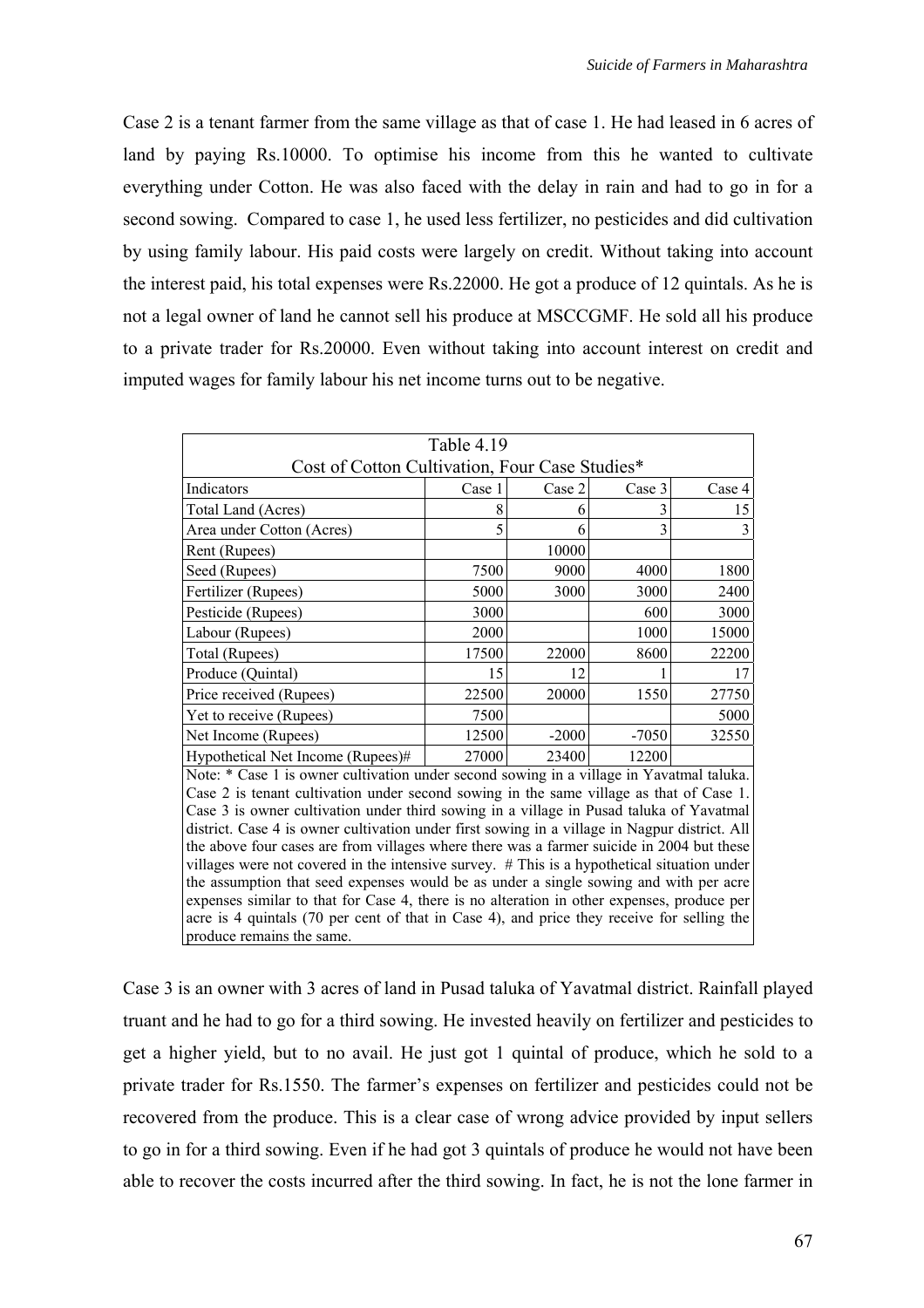the village to have gone in for a third sowing, there were many others like him. This also explains the break down of extension service and absence of an effective regulation to control input traders.

Case 4 is a medium farmer with 15 acres of land from a village in Nagpur district. He produces a number of crops and also follows the practice of crop rotation. His main income is about Rs.50000 from 100 sweet lime trees planted in 2 acres of land. He also has access to assured water through a personal bore well. In cotton cultivation, his usage of pesticide was the maximum among the four cases being discussed. His major expenses in Cotton cultivation were on account of labour, as he did not use family labour at all. Among the four cases discussed, his yield is the maximum. Despite his relatively comfortable status, he did not sell all his produce to the MSCCGMF. Immediate credit requirement made him sell 7 quintals to a private trader for Rs.1250 per quintal. He has plans of planting another 100 sweet lime trees and experimenting with Bt Cotton in the coming season.

Let us discuss a hypothetical situation for Case1, Case 2 and Case 3. The hypothetical situation assumes that if the availability of water was assured then these farmers would have gone in for a single sowing and that the expenses on seeds per acre would be similar to that given in Case 4. We further assume that all other expenses remain the same, the farmers get a produce of 4 quintals per acre (this is 70 per cent of the yield attained in Case 4), and for the additional produce they receive the maximum price that they have received for their actual produce. This hypothetical situation more than doubles the income for Case 1, makes it positive for Case 2 and Case 3. This can take households of Case 1 and Case 2 to above the poverty line. Now, let us further state that the price fluctuation gets reduced such that the Case 3 farmer gets an additional Rs.500/- per quintal. This along with the production mentioned in the hypothetical situation a family with five members can fall a little short of the poverty line. With some additional income this family is also likely to go above the poverty line. These scenarios explain the vulnerability of the farmers to yield-related and price-related shocks.[47](#page-75-0)

# 4.11 Suicide Cases Eligible for Receiving Compensation

As mentioned earlier, all farmers who committed suicides are not investigated for compensation. In 2004, police records indicated that there were 4147 suicides of those

<span id="page-75-0"></span> $47$  For a recent discussion of risk and risk management in Indian agriculture see Ramaswami et al (2004).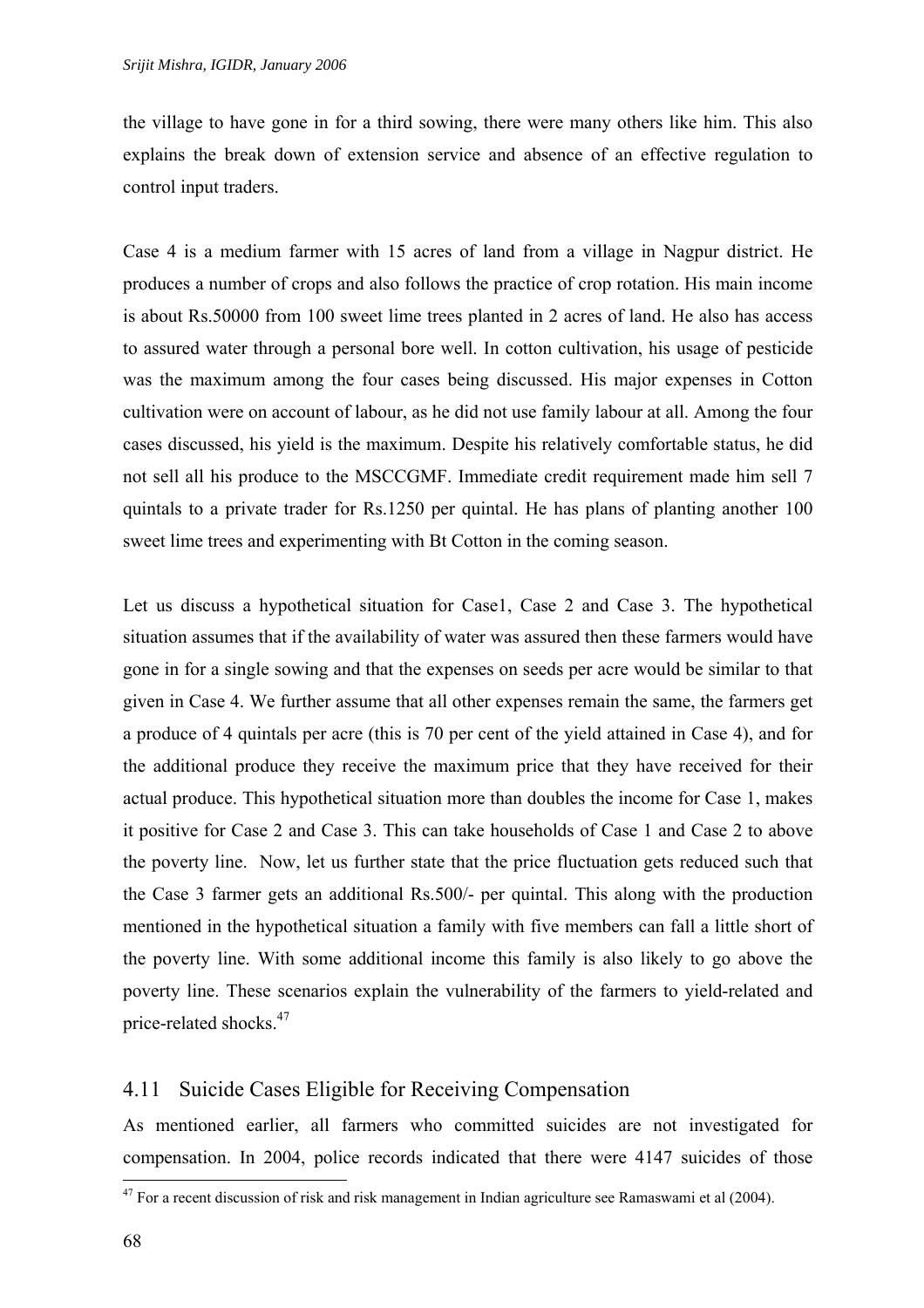whose profession is self-employed in agriculture. All these are not investigated for consideration of compensation.<sup>48</sup> The number investigated in 2004 is in the range of 500-600 in 2004. For the three selected districts of Wardha, Washim and Yavatmal, as per our information the cases investigated are 218 in 2004 (Annexure 7). Further, all suicide cases investigated do not receive compensation. From the 111 cases analysed by us (110 from the three selected districts and one from Amravati), 24 have received some help from the government and from these only 21 have been considered eligible to receive compensation (includes one case in Amravati district).<sup>49</sup> The surviving members of a deceased individual's family are considered for receiving compensation of Rs.1 lakh if the following three conditions are satisfied:

- The deceased was a farmer and its proof lies in ownership of land,
- The deceased was indebted when the incident took place
- Indebtedness was the cause of suicide

Let us elaborate on the above-mentioned three criteria. On land ownership, there are differences in *de facto* and *de jure* ownership of land. Land is not in the deceased individual's name; it is in his/her father or spouse's name. Two individuals from the same family have separated and cultivate independently, but legally the lands are still under a single ownership. The legal landowner may not be residing in the village and might have rented the land out to tenants for cultivation. On indebtedness, one observed that almost all those interviewed had some or the other loans. It is easy to investigate and verify institutional loans, but not so when the amount is from informal sources like a moneylender or a trader-cum-moneylender. More so, after the demise of the debtor when the interest rates and collection practices by the creditor are likely to come under scrutiny. There can be practical difficulties in identifying cause based on circumstantial evidence because the

<span id="page-76-0"></span><sup>&</sup>lt;sup>48</sup> Those investigated are largely a subset of those indicated as self-employed in agriculture as per police records, but it is possible that a small proportion might have been indicated differently such as student or housewife or have not been reported to the police. In other words, those investigated for consideration will be a different set, much smaller in size, but with a large proportion intersecting with those indicated in the police records as self-employed in agriculture.<br><sup>49</sup> We attempted some analysis to compare between eligible and ineligible suicide case households, but did not

<span id="page-76-1"></span>get any results indicating that the differences are statistically significant. Our survey does point to some subjectivity in considering certain cases as eligible. In our survey we came across two cases where the families were related to leaders of some political parties (ex Ministers of Maharashtra) and one case where the deceased was himself contemplating to contest for the local body elections. The purpose of our mentioning these is not to contest their inclusion in the list, but rather to indicate the subjectivity involved. In fact, a more serious error, as discussed subsequently, is the exclusion of genuine cases. Our survey observations and the official investigation for consideration of compensation for the 116 households where we conducted intensive survey are given in Annexure 3.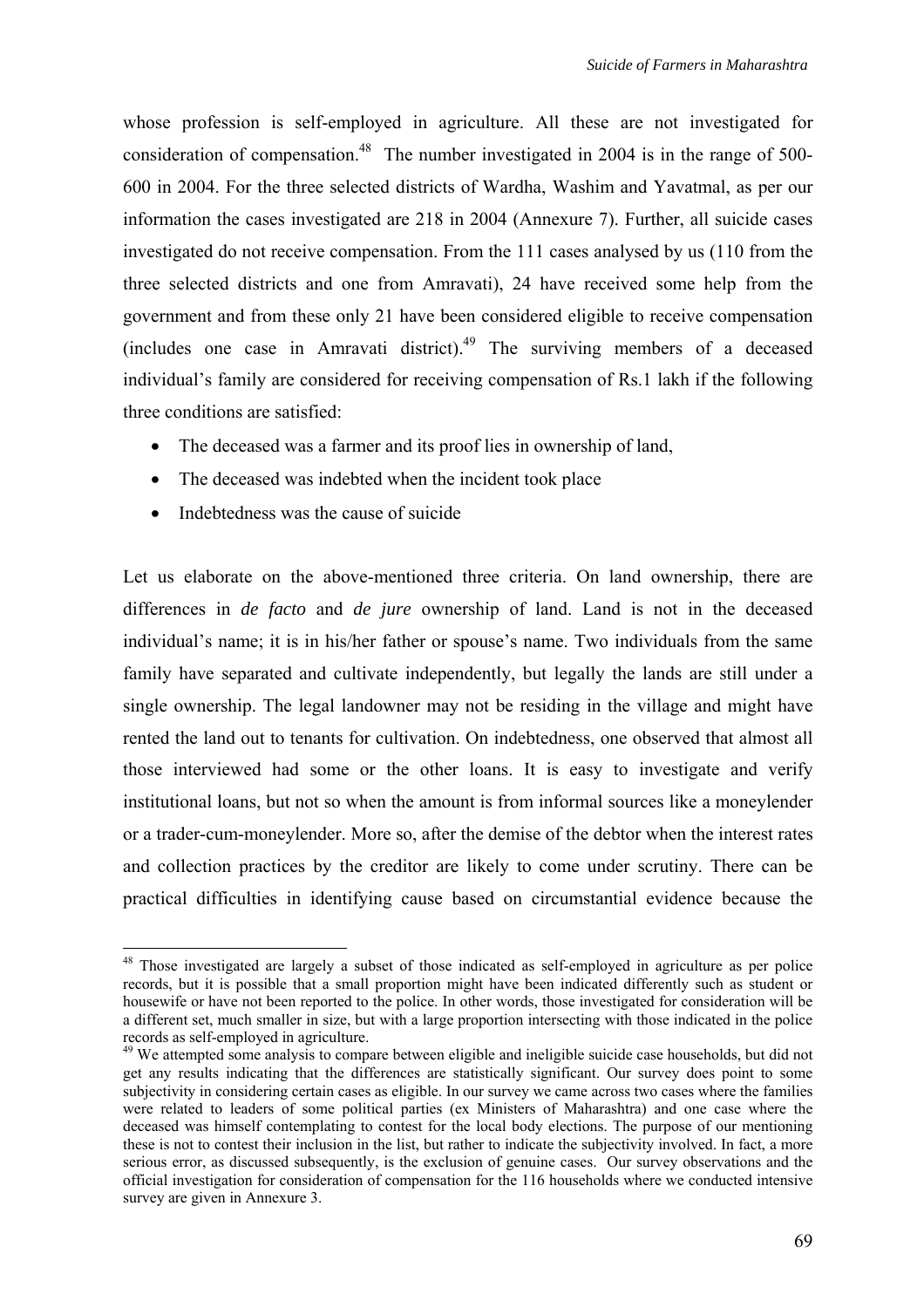deceased is no longer among us. Given this limitation, any investigation that forms the basis for compensation will have to sort out two possible errors. First, it should not exclude genuine cases from being given compensation. Second, it should not include those that do not deserve to receive compensation. Any compensation criteria or investigation should keep in mind that both errors should be minimised, but exclusion error should be considered as more serious.

#### 4.12 Conclusions

From the 111 suicide cases under analysis, basic particulars of the deceased indicate that 91 per cent were males, 71 per cent were below 50 years of age, 80 per cent were currently married, 39 per cent completed their matriculation or higher education, 58 per cent had more than 10 years of experience in farming, and in 79 per cent of the cases the method of committing suicide was by consumption of insecticide/pesticide. The difference in incidence of suicides across caste groups and size-class of land is not statistically significant. The interrelated and co-existing socio-economic stressors identified in order of frequency are indebtedness (87 per cent), deterioration of economic status (74 per cent), conflict with other members in the family (55 per cent), crop failure (41 per cent), decline in social position (36 per cent), burden of daughter's/sister's marriage (34 per cent), suicide in a nearby village (32 per cent), addictions (28 per cent), change in behaviour (26 per cent), dispute with neighbours/others (23 per cent), health problem (21 per cent), a recent death in the family (10 per cent), history of suicide in family (6 per cent), other family members being ill (3 per cent). Comparing suicide case and non-suicide control households, one observes that the former have slightly higher proportion of nucleus families, have a higher average family size (particularly, greater number of females), ownership of assets and access to basic amenities is lower, and more importantly the average amount of loan is much higher and the average value of produce is lower. A statistical exercise reiterates our observation that indebtedness and absence of bullock (a productive as well as a liquid asset) are significant risk factor. Under other restrictive conditions, higher family size and lower value of produce also turn out to be significant risk factors. Analysis of cost of cotton cultivation in four case studies brought out the vulnerability of the farmers to yield related and price related shocks. Comparing suicide case households considered eligible for receiving compensation and those not eligible for receiving compensation and examining the compensation criteria we understand that there is scope for subjective interpretation. Based on our observations in chapters 2-4 we give some suggestions in the next chapter.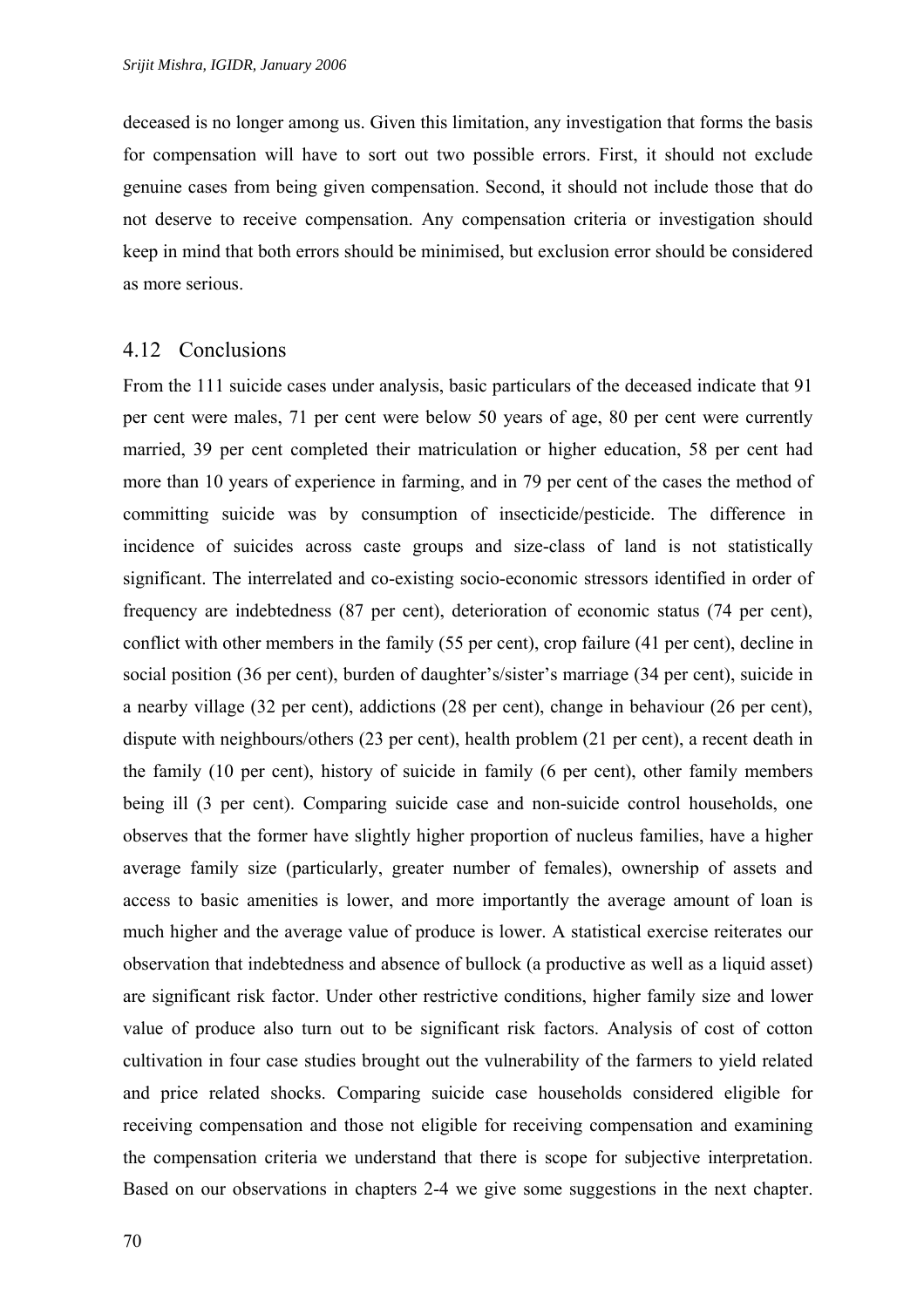# 5 Summary and Policy Suggestions

# 5.1 The Context

In recent years, a larger agrarian crisis, particularly in cotton growing regions of Andhra Pradesh, Karnataka and Maharashtra in India, has precipitated a spate of suicide death among farmers. This is of public policy concern. It is with this concern that the current exercise on Maharashtra looked into various socio-economic aspects to understand processes and identify risk factors that would be of help in formulating policy suggestions.

The broad objectives of the current exercise are:

- To analyze the agrarian scenario in the selected districts of Wardha, Washim and Yavatmal.
- To look into the trends and patterns of the recent suicide scenario in Maharashtra.
- To study the nature and extent of indebtedness among deceased farmers.
- To identify and examine other socio-economic factors leading to suicidal death by the deceased farmers.
- To compare the suicide (case) with non-suicide (control) households.
- To suggest policy measures.

# 5.2 Summary Findings

#### *5.2.1 The Agrarian Scenario*

In Maharashtra, gross value addition is relatively higher for Fruits & Vegetables and Sugarcane, but these crops are not grown in the selected districts. Traditionally, Cotton has been the cash crop for farmers of the districts. Over the years, profitability from Cotton has declined. Some of the reasons are: high subsidies by the USA leading to price distortions, low import tariffs in India, and failure of the MCPS in Maharashtra. Withdrawal of the state is evident from declining public investment in agriculture, poor government agricultural extension service, diminishing role of formal institutions in rural financial market among others. The farmer now depends on the input dealer for advice leading to supplier-induced demand and on informal sources of credit with greater interest burden. To add to this, 2004 was a rain deficient year that affected yield in at least some pockets of the selected districts,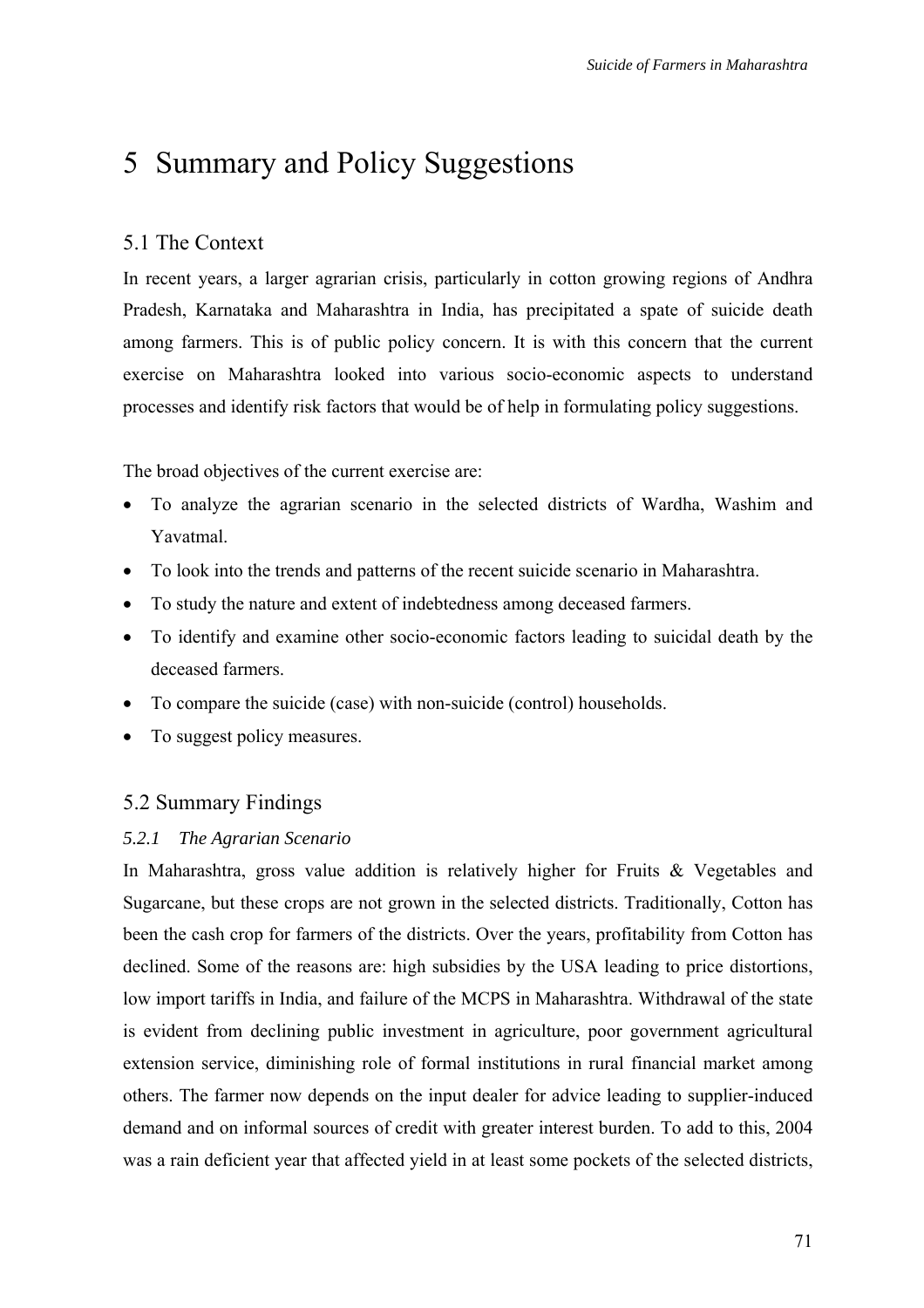but overall macro supply scenario being good market prices were low. In short, there seems to be a larger socio-economic and agrarian crisis.

### *5.2.2 Trends and Patterns of Suicides in Maharashtra*

From 1995 to 2004, suicide deaths in Maharashtra increased from 11866 to 14729. This increase is largely among males, but after normalizing for population the age-adjusted suicide mortality rate (SMR, suicide death per 100000 poulation) for males has remained in the range of 20-21 from 2001. Total suicide deaths as well as age-adjusted SMR for females have been declining after 1999. Across divisions, age-adjusted male SMRs have jumped to a higher level around 2000 or 2001 in Amravati, Nagpur and Pune divisions and also in the three selected districts of Wardha, Washim and Yavatmal whereas age-adjusted female SMRs have been declining in all the divisions.

One of the most revealing aspects of our analysis is that SMR for male farmers has trebled from 17 in 1995 to 53 in 2004. Division wise trends from 2001 to 2004 indicate that SMR for farmers is higher in Amravati, Aurangabad and Nagpur divisions than that for the state. It is the highest in Amravati division where SMR for male farmers is 116 during 2001-4 and was as high as 140 in 2004. In the three selected districts, SMR for farmers is higher than the state average in Wardha and Yavatmal, but not in Washim. Easy availability of highly toxic insecticides/pesticides with the farmers has also proved fatal.

SMR for male farmers has been increasing in recent years and is very high in certain regions of the state when the SMR for the overall population has stabilized. Thus, an important explanation for relatively higher suicide deaths in Maharashtra is farmer suicide deaths.

### *5.2.3 Micro Analysis*

In this exercise based on our field survey, we analysed data from 111 suicide cases and 106 non-suicide control households spread across 105 villages. Difference in incidence of suicides across caste and size-class of land are not statistically significant. Nevertheless, we may mention that incidences are slightly higher for SCs and STs across caste groups and for marginal and small farmers across size-class of land.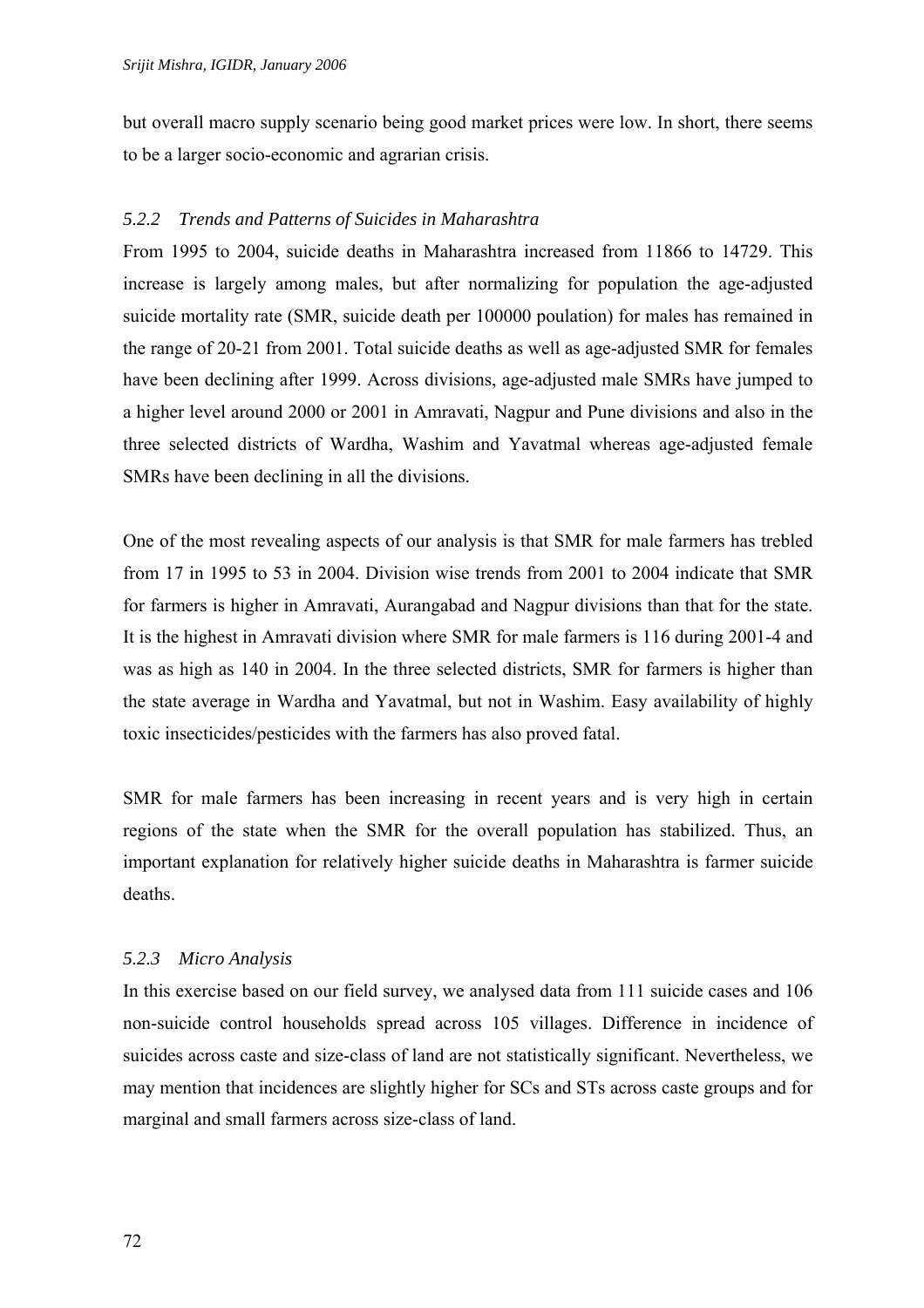The interrelated and co-existing socio-economic stressors identified in order of frequency are indebtedness, deterioration of economic status, conflict with other members in the family, crop failure, decline in social position, burden of daughter's/sister's marriage, suicide in a nearby village, addictions, change in behaviour of deceased, dispute with neighbours/others, health problem, a recent death in the family, history of suicide in family, other family members being ill. Comparing suicide case and non-suicide control households, one observes that the former have slightly higher proportion of nucleus families, have a higher average family size (particularly, greater number of females), ownership of assets and access to basic amenities is lower, and more importantly the average amount of outstanding debt is much higher and the average value of produce is lower.

A statistical exercise comparing suicide case with non-suicide control reiterates our observation that indebtedness and absence of bullock (a productive asset) are significant risk factor. Under other restrictive conditions (like controlling for land-size, caste or district), higher family size and lower value of produce also turn out to be significant risk factors. Analysis of cost of cotton cultivation in four case studies brought out the vulnerability of the farmers to yield related and price related shocks. Comparing suicide case households considered eligible for receiving compensation and those not eligible for receiving compensation and examining the compensation criteria we understand that there is scope for subjective interpretation.

# 5.3 Policy Suggestions

### *5.3.1 Agriculture related strategies*

Policy interventions should not be restricted to suicide households. A deeper agrarian crisis can be averted by policy interventions beneficial in overall terms. It will also help reduce suicides.

- **Revitalize rural financial market**: The credit market needs immediate attention; the formal credit structure should be revitalized.
- **Vaidyanathan committee report**: One could benefit from the recent recommendations of the "Task Force on Revival of Cooperative Credit Institutions," which suggests to make the cooperative credit societies accountable, to reduce the number of intermediary societies in the three-tire structure, to reduce interest rates charged to the farmer, to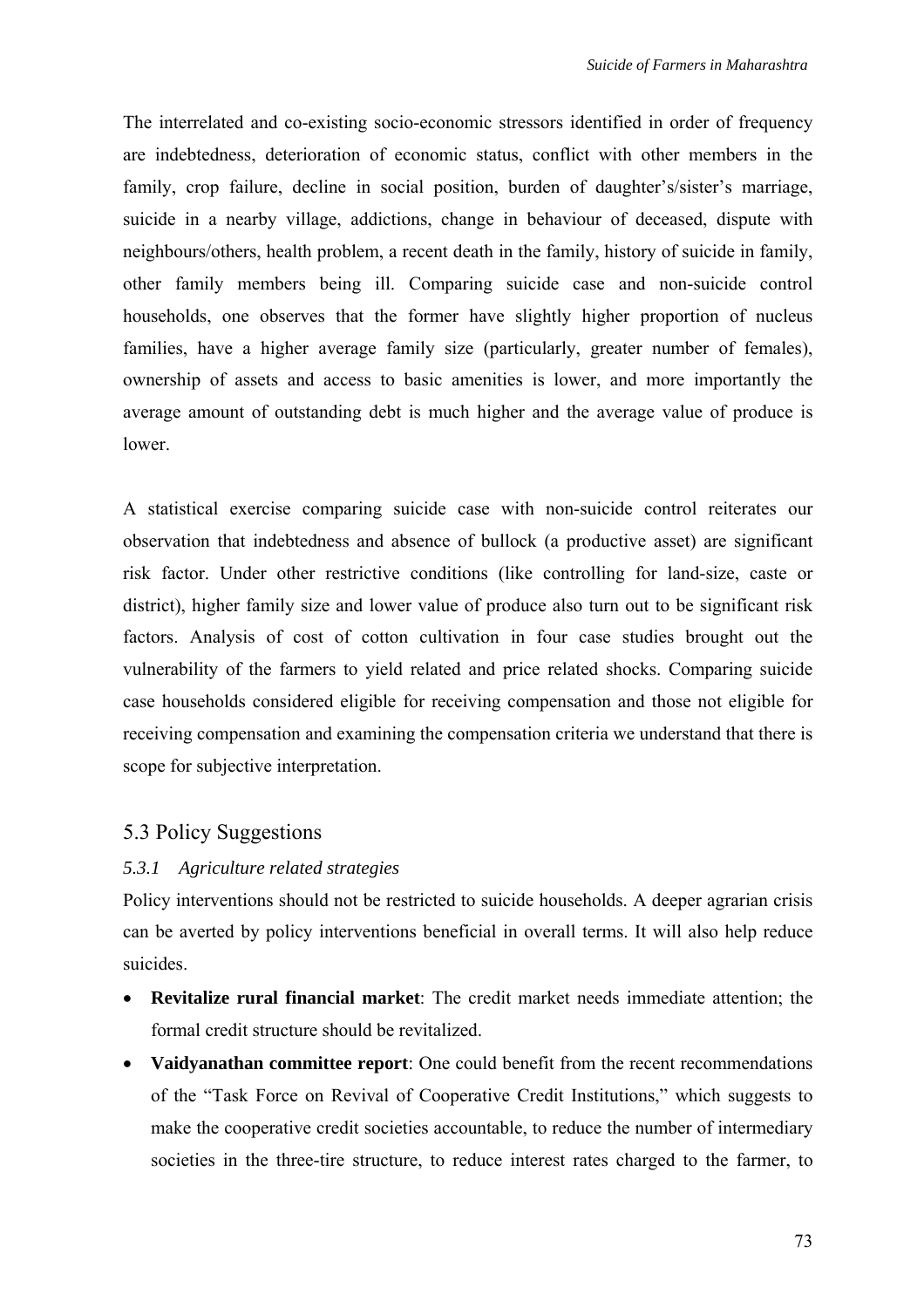reduce intervention by the state government, and to bring them under Reserve Bank of India (RBI) regulation.

- **Vyas committee report**: Another recent report is on "Flow of Credit to Agriculture and Related Activities from the Banking System." It suggests a two-stage reorganization of Regional Rural Banks (RRBs) to consolidate their functioning. This will help them scale up their operations, utilize manpower optimally, have greater autonomy and infuse professionalism while retaining their rural focus.
- **Working Capital**: This can be for consumption purposes also. It can be operationalized through Kissan Credit Cards.
- **Investment Capital**: Care should be taken not to divert loans given for this purpose. There should be strict supervision by formal institutions to prevent such possibilities. Otherwise, repayment will become difficult.
- **Credit Cap**: Our observations on cost of Cotton cultivation in a hectare of land is approximately in the range of 15000-Rs.20000. Credit available for agricultural purposes from formal sources for a hectare of land is much lower than this. There is a need to revise this credit cap to around Rs.25000 or more.
- **Information bureau**: There is a demand for credit, but the supply side of rural financial market is not responding due to some constraints. Enabling the formation of an information bureau will help formal institutions to judge credit worthiness of an individual. When moneylenders operate in a village, they take the help of a prominent person of the village to gather information on credit worthiness of an individual and at times also use their influence to recover loans. In return, they pay him a commission.
- **Micro credit**: Formal institutions have by now started entering into rural credit market through SHGs and other micro credit enterprises. They should be encouraged to intervene and have a greater presence among farmers.
- **Regulate private moneylenders**: The Non Governmental Organizations (NGOs) are already involved in facilitating self-help groups (SHGs). The NGOs and local SHGs should be encouraged to act as pressure groups to regulate private moneylenders.
- **Insurance schemes**: The farmer's problem is rooted in his exposure to risk yield as well as price shocks. Insurance schemes may be devised to mitigate these. This can be done in three possible ways. *Credit insurance* can look into the credit default. A fund with contribution from the creditor, the debtor and the Government may be created for this. Appropriate mechanisms to look into its modus operandi should be devised. *Crop insurance* will be linked with yield risk. Implementation of this should be village and if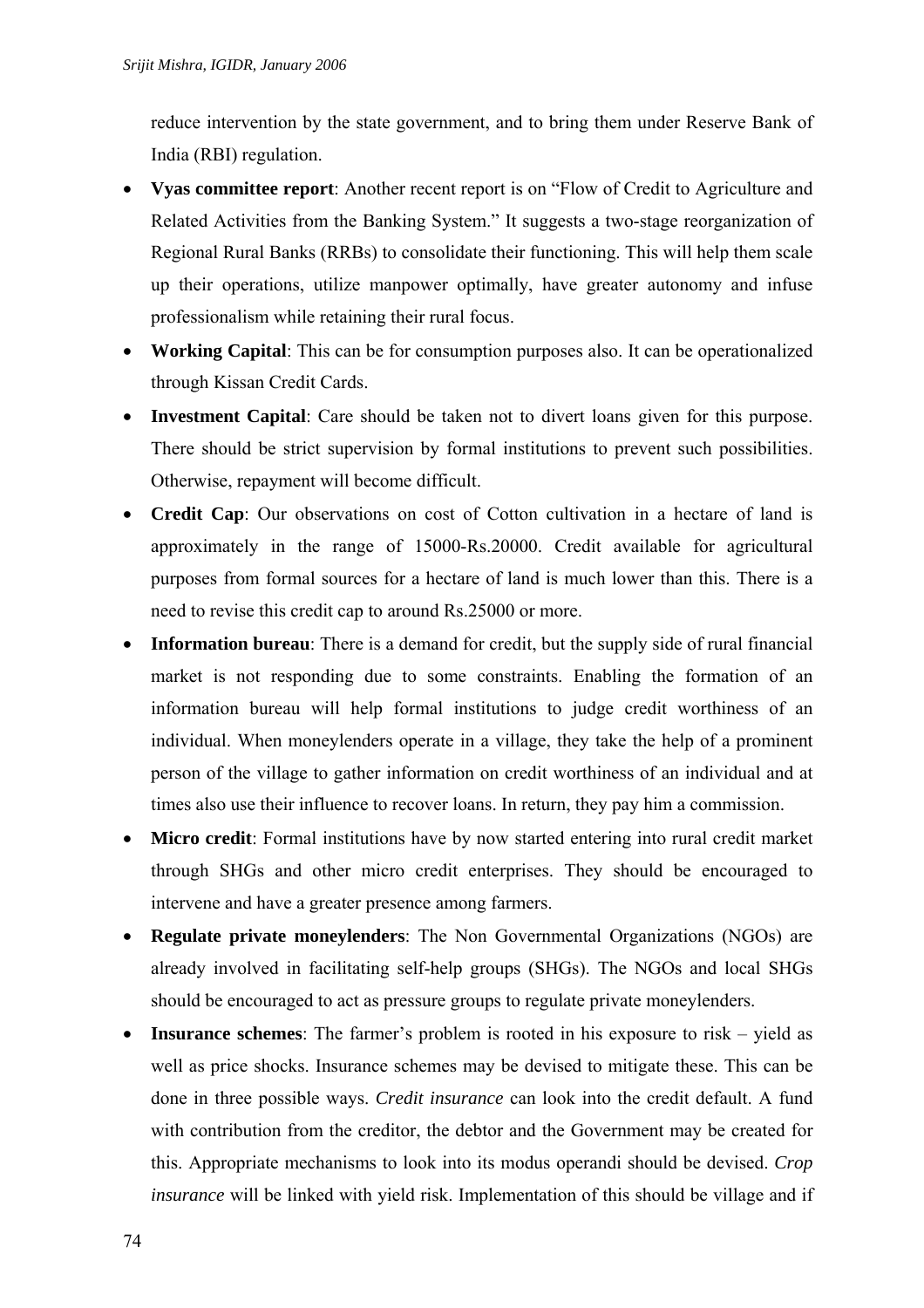possible plot of land specific. Theft of crop and loss due to fire or other calamities should be taken into consideration while administering this. The earlier mentioned information bureau could also help in this endeavour. *Income insurance* will address the poor returns, particularly for marginal and small farmers and also tenants. The poor returns could be because of poor prices, low yields or high transaction costs arising out of low quantity of produce.

- **Risk mitigation fund**: A risk mitigation fund can be generated to finance the three different insurance schemes – crop, credit and income – or any other appropriate risk mitigation scheme. This fund will have contribution from the Government and can also be drawn from the Rural Infrastructure Development Fund (RIDF).
- **Water management**: In the selected districts where agriculture is largely rainfall dependent, strategies to increase irrigation potential (particularly, through watershed development), should be devised so as to provide scope to increase value addition. The Maharashtra Employment Guarantee Scheme (MEGS), the National Watershed Development Project for Rainfed Areas (NWDPRA) and the RIDF can be used for this. Expedite the completion of already initiated irrigation projects. For completed projects take measures that ensures utilization is up to potential, and there is better utilization of water through drip/sprinkler.
- **Land management**: Excessive use of fertilizer and pesticides and mono-cropping can affect the fertility of land. Appropriate land management techniques should be devised. This should complement the efforts in improving water management. The MEGS and RIDF can be used for this.
- **Diversification of cropping pattern**: The important cash crops of this region are Cotton and Soyabean. To reduce the vulnerability, the farmer should have more options and be able to go beyond these crops. Policies that can make diversification of cropping pattern feasible should be put into place. Inter cropping, fitting two crops, crop rotation and horticulture should be encouraged. Better water and land management will also help in attaining this objective.
- **Revive agricultural extension**: In cotton, there is the emergence of new varieties of seeds that makes conventional methods of cultivation redundant. The experience gained over the years is of no use. There is deskilling. The farmer has to upgrade his technical know-how. He should also be abreast with the latest developments in water and land management. An appropriate mechanism to revive agricultural extension is urgently required. Local NGOs can also be involved in facilitating agricultural extension.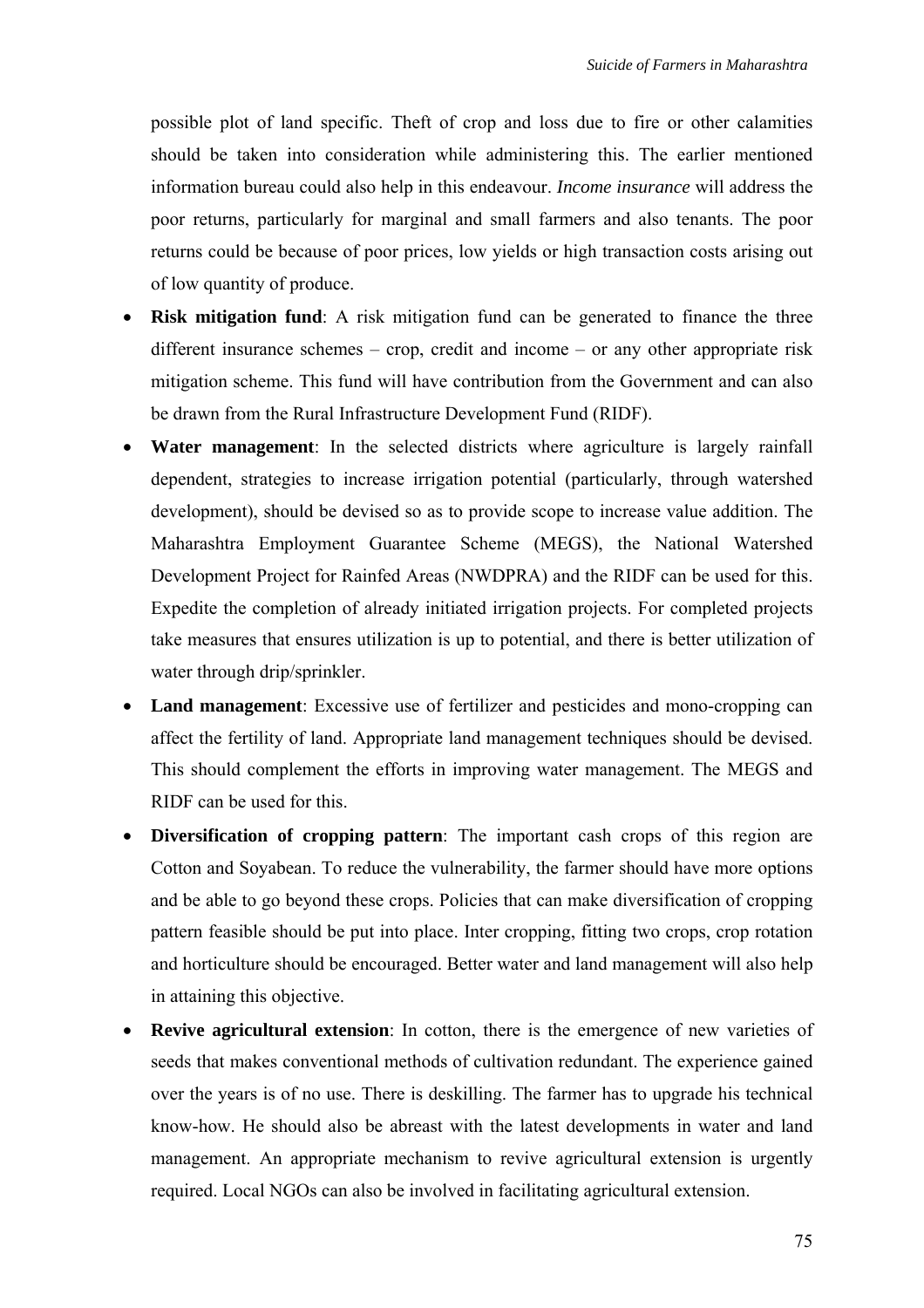- **Input quality**: Inputs in the form of seeds, pesticides and fertilisers sold to farmers could be of spurious quality. There is no regulatory mechanism. We came across situations where farmers were advised by traders to go in for a third sowing – a case of supplier-induced-demand. The private traders should be regulated. Local nongovernmental organizations (NGOs) can be involved in regulating the private trader.
- **Encourage organic farming**: It will be beneficial on two counts to reduce costs associated with pesticides and fertilizers and reduce the availability of pesticides for committing suicide. We have also observed its successful practice in two cases during our survey. Replication of such experiments should be encouraged. For instance, shifting from inorganic to organic farming will give low returns in the initial two to three years. This acts as a deterrent for marginal and small farmers. Compensating them during initial years would help. This can be done through MEGS. It would be similar to payment of wages to the landowner under horticulture scheme of MEGS. The help provided should also be in terms of technical know-how (agricultural extension), certification & quality control and marketing. The Vidarbha Organic Farmers Association and other similar organization may be involved in this endeavour.
- Integrated pest management: Another alternative is to encourage a judicious mix of organic and inorganic farming. This will also require help in terms of agricultural extension, quality control and marketing.
- **Increase import tariff**: The farmer is exposed to price fluctuations, particularly in cotton, because of global price movements. In the current scenario low domestic price is largely due to huge subsidy by the United States of America (USA), a major exporter, and low import tariff in India. The Government of India may be requested (1) to raise the issue of high subsides in the USA at appropriate forums and (2) to increase the import tariff in Cotton to 30-35 per cent from the current 5 per cent.
- **Price stabilization**: The Monopoly Cotton Procurement Scheme of Maharashtra has failed in mitigating price fluctuations. Some of the reasons are because of inappropriate functioning of the scheme like payment of additional advance price without looking into market conditions, rent-seeking by office bearers during grading/weighing, involvement of middlemen who take a commission from farmers, delay and staggered nature of payment to farmers and the payment to farmers being linked with loan repayment among others. These failures should be looked into and an appropriate mechanism to control price fluctuation may be considered. It will also help in risk mitigation.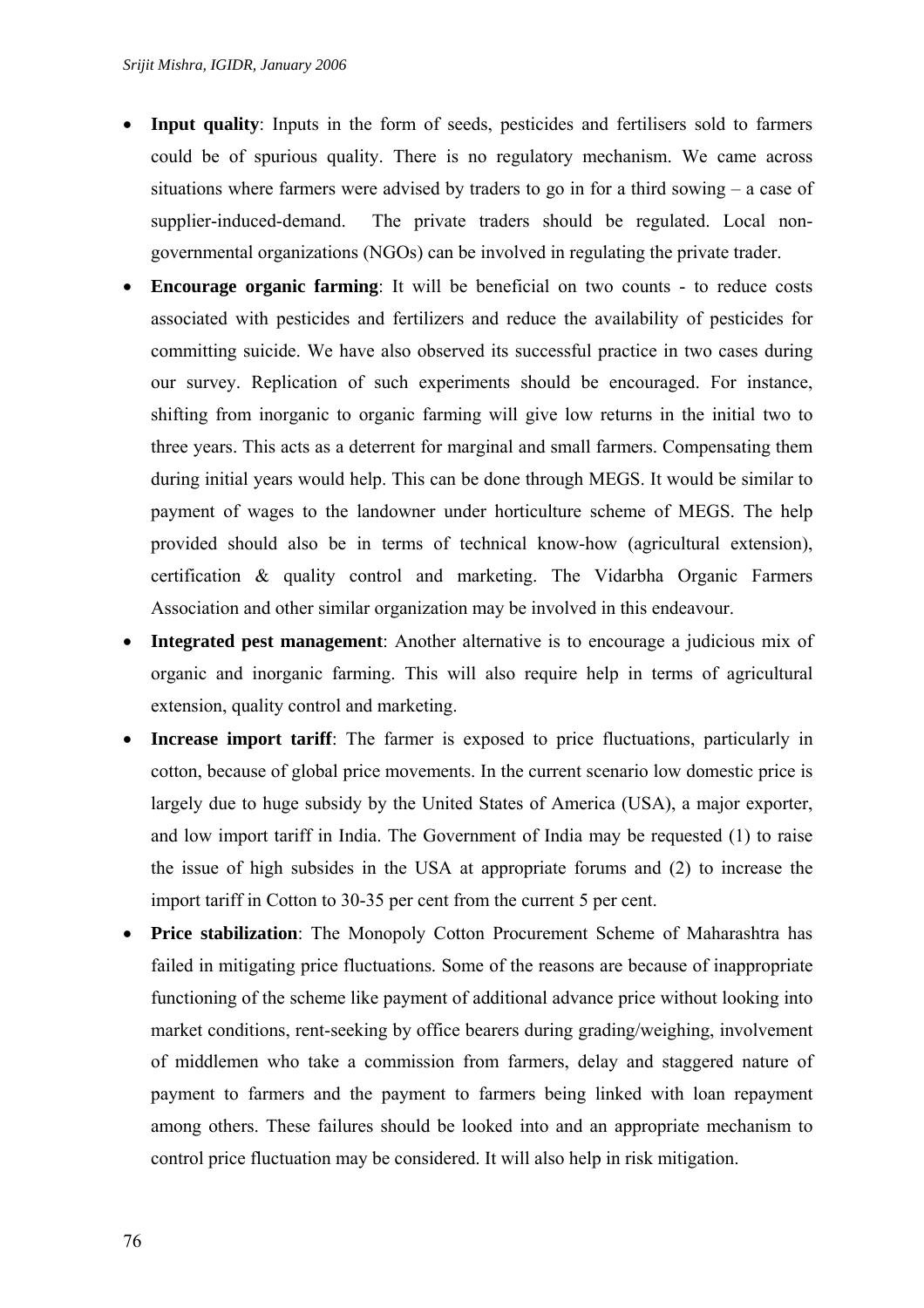- **Marketing of produce**: Good marketing network can reduce transaction costs. It will also provide non-farm employment opportunities with agricultural linkages.
- **Non-farm employment**: A large proportion of rural population being dependent on agriculture (cultivators and agricultural labourers) indicates that there are not many avenues of diversifying sources of income. Agro-based industries and other non-farm opportunities should be increased. With the current cropping pattern, the agro-based industries can be cotton or oilseeds based. It can be related to organic farming like manufacture of composts, bio-fertilizers and bio-pesticides among others.

## *5.3.2 Other Suicide Mitigation Strategies*

- **Reduce access to pesticides**: Reduce the easy access and availability of insecticides/pesticides. From those available, toxicity should be reduced to non-lethal levels. The containers of these toxic chemicals should have prominent warning signs as also instructions for proper handling, storage and usage in Marathi. Wherever possible add emetics or stenching agents to make insecticide/pesticide repulsive while consuming. Consider providing formulations that cannot be readily absorbed in human body. The providers/suppliers of insecticides/pesticides should be part of this exercise and held accountable for their lapses. As mentioned earlier, encourage other forms of pest control. Encourage bio-pesticides and phase out chemical pesticides within a time frame. Some of the above-mentioned practices have helped reduce organophosphorous poisoning deaths in Sri Lanka.
- **Public Health**: The average distance to reach a health facility which can handle poisoning cases is more than 20 kilometres in Washim and Yavatmal and there are instances where this is about 100 kilometres away. The primary health centres (PHCs) should have trained staff and be equipped with necessary material to handle cases of poisoning. This will reduce travel time and save more lives. The personnel at the primary health centres should also be trained to identify, intervene (improve their listening skills) and refer patients with suicidal tendency for personalized care. Educate the community to identify depression and alcoholism and initiate treatment. The native healers, practitioners of alternative medicine and faith healers can also be trained to identify such cases and refer them for more specialized care.
- **Volunteer crisis centres**: Organizations operating in urban areas like *The Samaritans* may be encouraged and provided with support to open their centres in these regions. The volunteers working in these centres should be adequately trained to identify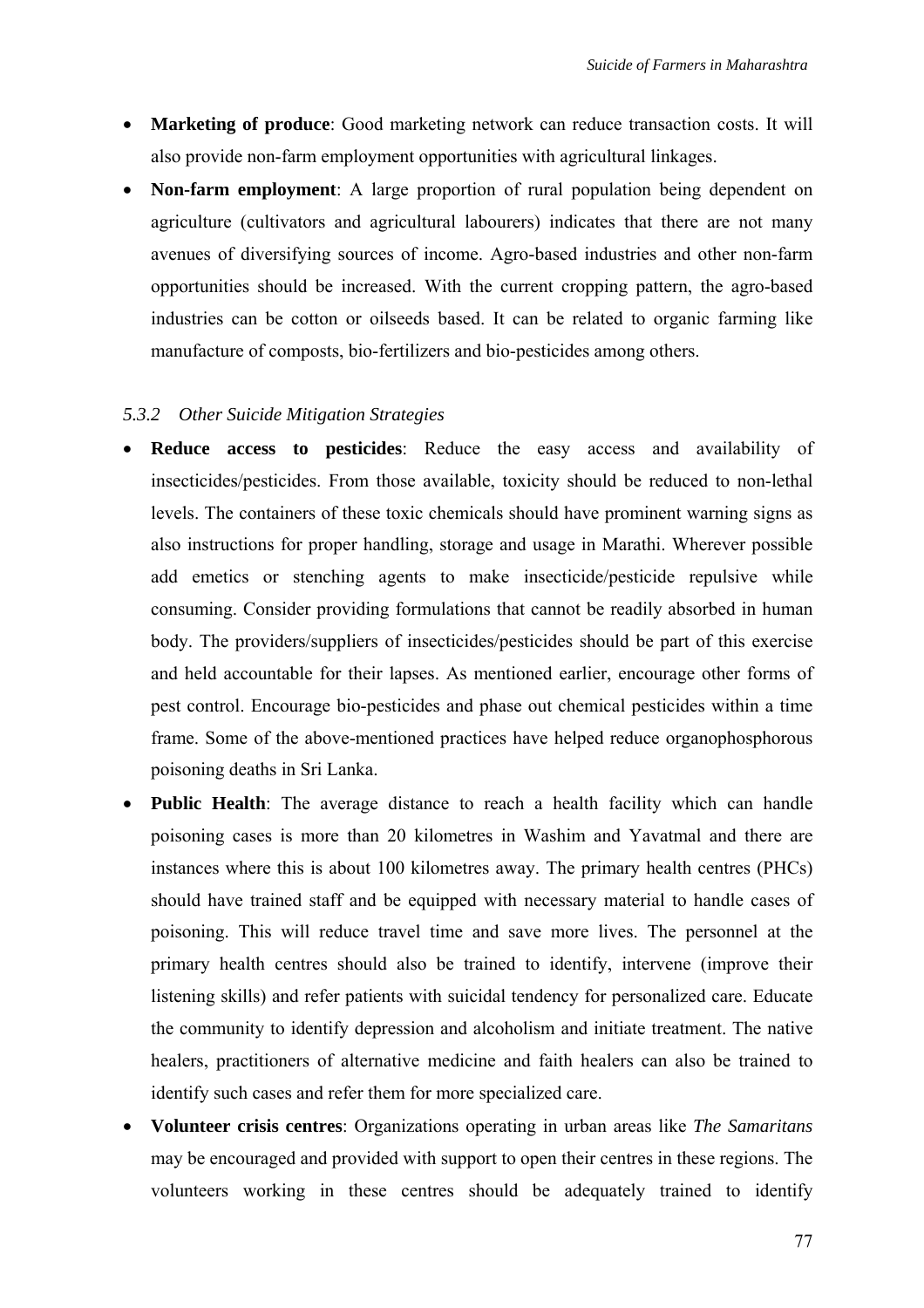psychological illness and be allowed to refer cases for more personalized care. There should be a process of certification and regulation of these centres to ensure quality and adequacy of care provided by them. Networks of various crisis centres should be encouraged so that they can learn and support each other's work.

- **Helplines**: Introduce helplines and disseminate the numbers in the villages so that individuals in distress can turn to someone. To begin with, the helplines of organisations operating in urban areas like Nagpur and Mumbai can be disseminated.
- **Community groups**: Develop a protocol for starting survivor support groups. Form community/farmer groups in rural areas. These groups can discuss farm related and other socio-economic problems.
- **Socio-religious activities**: The help of socio-religious organization like *The Art of Living* or *Vipassana* may be sought to mitigate the general state of despair among people.
- **Responsible reporting**: Guidelines by the World Health Organisation (WHO) on suicide reporting should be disseminated among the media fraternity to promote responsible reporting of suicides. Government-Media-Academia can come together to improvise on the guidelines to suit to the local condition. Enable the media personnel to form a regulatory and self-monitoring system. Sensationalizing, graphical depiction, providing too many personal details and depicting the act to be a method of resolving personal crisis should be avoided.
- **Administration-media coordination**: Reporters usually get their information from government officials. The latter too have an important role in shaping the report that media presents to the public. Officials should refrain from a 'no comment' response; should avoid dictating how the suicide should be reported and help by giving accurate and responsible responses to the reporters' queries. There is a case for coordination between the administration and the media.
- **Reduce social expenditure**: One of the reasons for indebtedness is expenses associated with marriages in the family. A related risk factor observed is the difficulty in conducting daughter's/sister's marriage when faced with an economic crisis like crop loss. Initiate involvement of civil society to discuss and bring about changes in the society by curtailing huge expenses on marriages and other social functions.
- **Social sector needs**: Healthcare needs and higher educational requirements also lead to credit requirement and indebtedness. Poor infrastructure also adds to transaction costs in terms of storage and marketing. Poor transportation can also lead to delay in seeking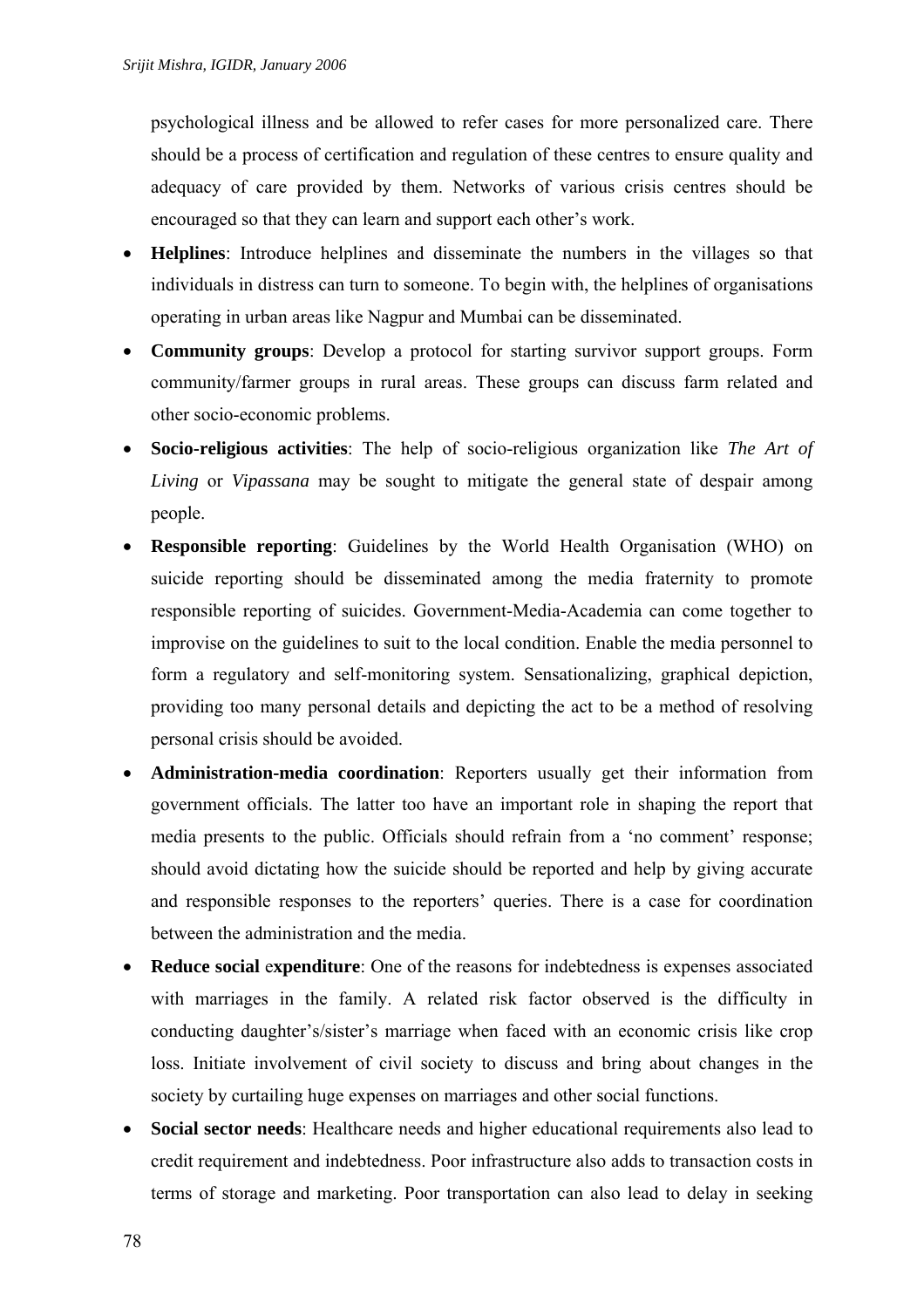healthcare during times of emergency (including the consumption of pesticides/poison). Appropriate interventions may be designed.

**Research**: More multi disciplinary research should be encouraged.

#### *5.3.3 On Documentation and Compensation Criteria*

- **Decriminalize attempted suicide**: A person attempting suicide is not a criminal. She/he needs psychosocial help. Decriminalizing attempted suicide and widely disseminating that will help reduce the shame and stigma attached to the act. This will change the society and the caregivers approach to them. This will also improve reporting and documentation of suicides.
- **Clear guidelines**: In India, all suicides are supposed to be reported to the police. The police should have clear guidelines to identify farmers' suicide cases and inform the civic administration so as to facilitate scrutiny for compensation. The civic administration should also report to the police if any suicide case is reported to it directly.
- **Streamline collection and maintenance of data:** A common electronic format should be used to collect and maintain data on farmers' suicides. The entry in this format should be done at the source (preferably Talukas and if not possible Districts). From Talukas it should be sent to the concerned District headquarter, Divisional headquarter and Mantralaya electronically at the same time. This electronically entered coded unit level data without revealing basic identification of the deceased should be made available on the Internet to help research and public discourse.
- **Criteria for compensation**: The criteria for compensation should be clear, unambiguous and minimise scope for subjective interpretation. As mentioned earlier, there was not much difference between suicide case households considered eligible and those considered not eligible in terms of land ownership or indebtedness. The scope for subjective interpretation while scrutinising should be minimized.
	- o Definition of farmer/cultivator should be broad. Legal ownership of land should not be the only criteria for considering an individual to be a farmer. It should include individuals who cultivate land without having the legal ownership (spouse, children, other family members and also tenants). Information on farmers should be maintained at the village level and updated regularly.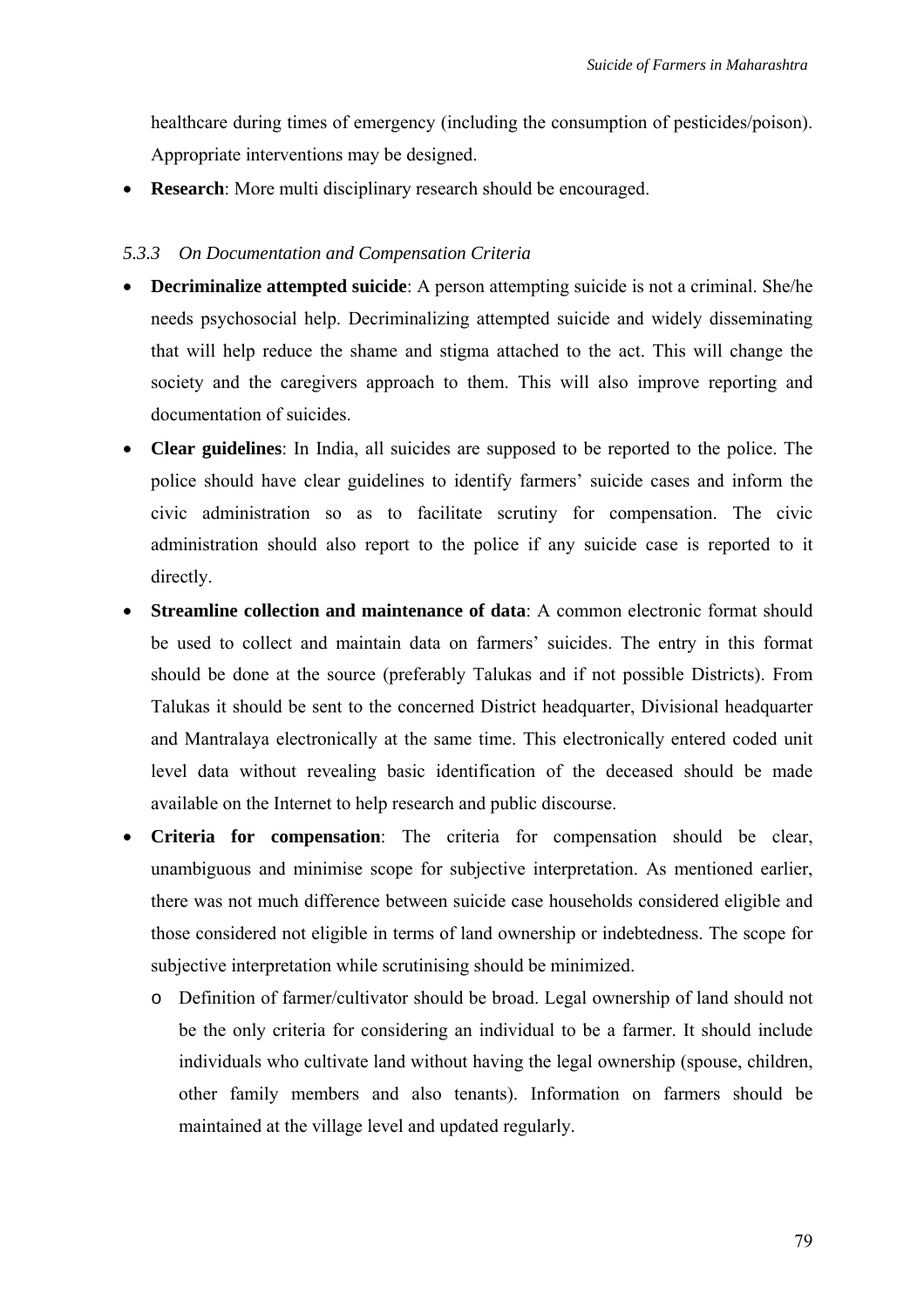- o Loan from moneylenders and other informal sources should be included while evaluating indebtedness status. It will always be difficult to verify informal loans. However, this can be reduced if the operation of moneylenders is regulated.
- o Independent of indebtedness status, crop loss should also be another criterion for providing compensation. It is generally observed that crop loss can be village specific or localised in a group of villages, but situation leading to crop loss by an individual farmer due to theft, fire or other reasons should also be considered.
- **Minimizing error**: While administering any compensation there can be two possible errors: (1) not giving compensation to a deserving case and (2) providing compensation to an undeserving case. Both errors should be minimized, but their nature is such that minimizing one might increase the error of the other. While striking a balance, decisions should be taken to minimize the former error, which we consider to be more serious.
- **Quick processing**: The time taken for scrutiny and receipt of compensation should be streamlined and minimised. An appropriate routine may be designed for this. For instance, the last Monday of every month can be allotted for this and decision taken through a single window. Once decision is taken it should be conveyed electronically or by fax to the districts and there should be standing order for the district administration to proceed immediately.
- **Help all suicide case households**: Whether an individual is eligible/ineligible for receiving compensation, the vulnerability of the surviving members of a household increases and more so if the deceased happens to be one of the major income earners. In fact, it would be appropriate to provide help to all suicide case households. Preference may be given under existing welfare schemes that provide some regular income earning opportunities for the other members (particularly, spouse). Older family member may be considered for receiving pension. Children of the household should be admitted to government run boarding schools to ensure schooling till at least 14 years of age.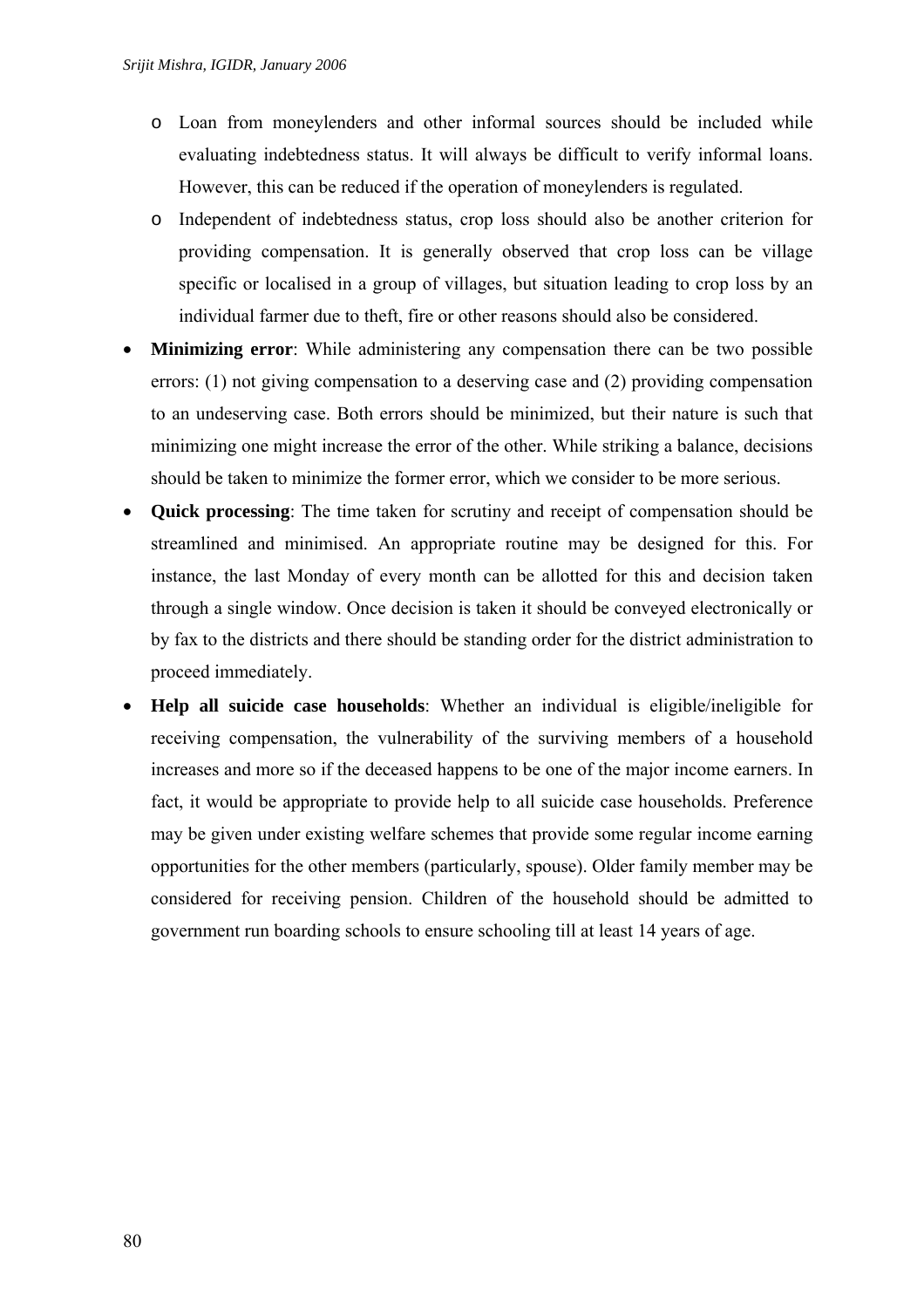# References

- Aaron, R, Joseph, A, Abraham, S, Muliyil, J, George, K, Prasad, J, Minz, S, Abraham, VJ, and Bose, A (2004): Suicides in Young People in Rural Southern India, *Lancet*, 363: 1117-8.
- Assadi, M (1998): Farmers' Suicides: Signs of Distress in Rural Economy, *Economic and Political Weekly*, 33 (14): 747-8.
- Batra, AK (2003): Season and Suicides in Rural India, Department of Forensic Medicine and Toxicology, Shri Vasantrao Naik Government Medical College, Yavatmal, Mimeo.
- Batra, AK, Keoliya, AN, and Jadhav, GU (2003): Poisoning: An Unnatural Cause of Morbidity and Mortality in Rural India, *Journal of Association of Physicians of India*, 51: 955-9.
- Bhalla, GS, Sharma, SL, Wig, NN, Mehta, S and Kumar, P (1998): *Suicides in Rural Punjab*, Monograph Series-5, Institute for Development and Communication, Chandigarh.
- Bhatkule, PR, Ku Wahab, SN and Pathak, AA (2003): Some Epidemological Factors Related to Poisoning Cases, *Milestone: Journal of DMER*, 2 (2): 193-7.
- Bhatkule, PR (2005): Poisoning Cases Reported In Shri. V. N. G. M. C. Hospital, Yavatmal During July 2004-June 05, Background Paper, Suicide of Farmers in Maharashtra, Submitted to IGIDR, Mumbai, Department of Preventive and Social Medicine, Shri Vasantrao Naik Government Medical College Hospital, Yavatmal.
- Chavan, KD, Kachare, RV and Golisk (1999): Study of Suicidal Death in rural region of Beed District of Maharashtra, *International Journal of Medical Toxicology and Legal Medicine*, 1 (2): 29-31.
- Chowdry, KR, Prasad, RR, Manikyamba, P, Indrakant, S and Rao, TN (Undated): Farmers Suicides in Andhra Pradesh, Mimeo.
- Dandekar A, Narawades S, Rathod, R, Ingle, R, Kulkarni, V and Sateppa, YD (2005): Causes of Farmer Suicides in Maharashtra: An Enquiry, Final Report Submitted to the Mumbai High Court, Tata Institute of Social Sciences, Rural Campus, Tuljapur.
- Deshpande, RS (2002): Sucide by farmers in Karnataka: Agrarian Distress and possible Alleviatory Steps, *Economic and Political Weekly*, 37 (25): 2601-10.
- Deshpande, VM (2005): Farmers' Suicides: A Media Perspective (A View of Main Factors Leading to Vidarbha's Agrarian Crisis), Background Paper, Suicide of Farmers in Maharashtra, Submitted to IGIDR, Mumbai, Indian Express, Nagpur.
- Dublin, LI, and Bunzel, B (1933): *To Be, Or Not To Be; A Study of Suicide*, H. Smith and R Hass, New York.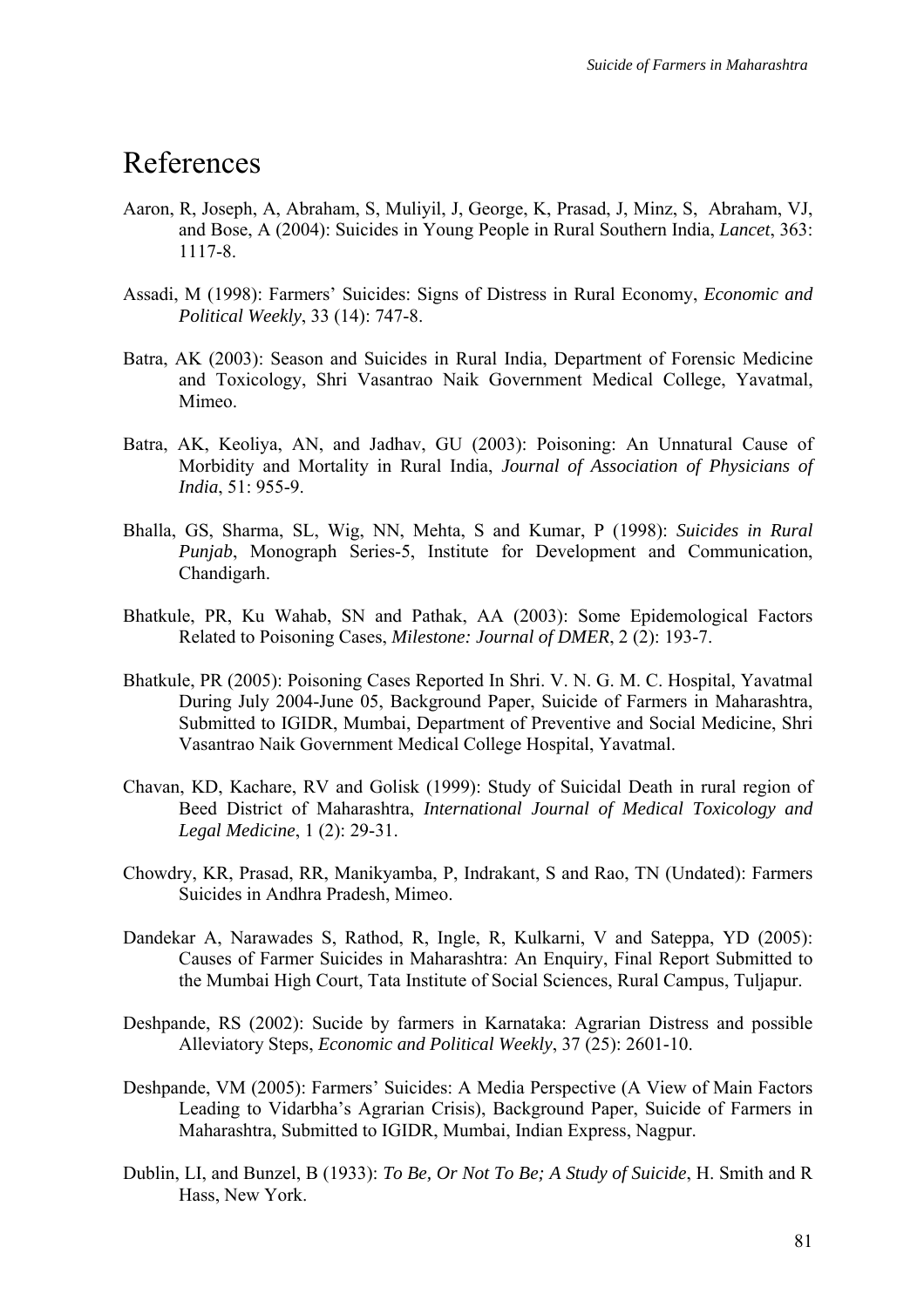- Durkheim, E (2002, first published in French in 1897): *Suicide*, Routledge Classics, London and New York.
- Foster, AD and Rosenzweig, MR (1995): Learning by Doing and Learning from Others: Human Capital and Technical Change in Agriculture, *Journal of Political Economy*, 103: 1176-209.
- Ghosh, J (2005): Trade Liberalization in Agriculture: An Examination of Impact and Policy Strategies with Special Reference to India, Background Paper for Human Development Report 2005, Human Development Report Office, Occasional Paper: 2005/12.
- Government of Andhra Pradesh (2004): *Report of the Commission on Farmers' Welfare*, Hyderabad.
- Government of India (2005): *Reports of the Commisson for Agricultural and Prices for the Crops Sown during the 2004-2005 Season*, Department of Agriculture and Cooperation, Ministry of Agriculture.
- Government of Maharashtra (1984): *Report of the Fact Finding Committee on Regional Imbalance in Maharashtra*, Planning Department, Bombay, April.
- Government of Maharashtra (1998): *Suicides of Farmers in Maharashtra: A Socio Economic Survey*, Commissioner Agriculture, Maharashtra State, Pune, Special Study, August.
- Gunnell, D, and Eddleston, M (2003): Suicide by Intentional Ingestion of Pesticide: A Continuing Tragedy in Developing Countries, *International Journal of Epidemiology*, 32 (6): 902-9.
- Harris, M (1992): The Cultural Ecology of India's Sacred Cattle, *Current Anthropology*, 33 (supplemnt): 261-76 (First published in *Current Anthropology*, 7 (1) in 1966).
- Hawton, K, Fagg, J, Simkin, S, Harriss, L, Malmberg, A (1998): Methods Used for Suicide by Farmers in England and Wales. The Contribution of Availability and Its Relevance to Prevention**,** *British Journal of Psychiatry*, 173: 320-4.
- Iyer, KG, and Manick, MS (2000): *Impoverishment and Suicides in Rural Punjab*, Indian Publishers Distributors, New Delhi.
- Jodha, N (1978): Effectiveness of Farmers' Adjustment to Risk, Economic and Political Weekly, 13 (25): A38-48.
- Joseph, A, Abraham, S, Muliyil, J, George, K, Prasad, J, Minz, S, Abraham, VJ, and Jacob KS (2003): Evaluation of Suicide Rates in Rural India, *British Medical Journal*, 326: 1121-2.
- Kulkarni, A, Deshpande VS (2005): Agrarian Scenario in Yavatmal, Washim and Wardha Districts, Background Paper, Suicide of Farmers in Maharashtra, Submitted to IGIDR, Mumbai, Department of Economics, Nagpur University, Nagpur.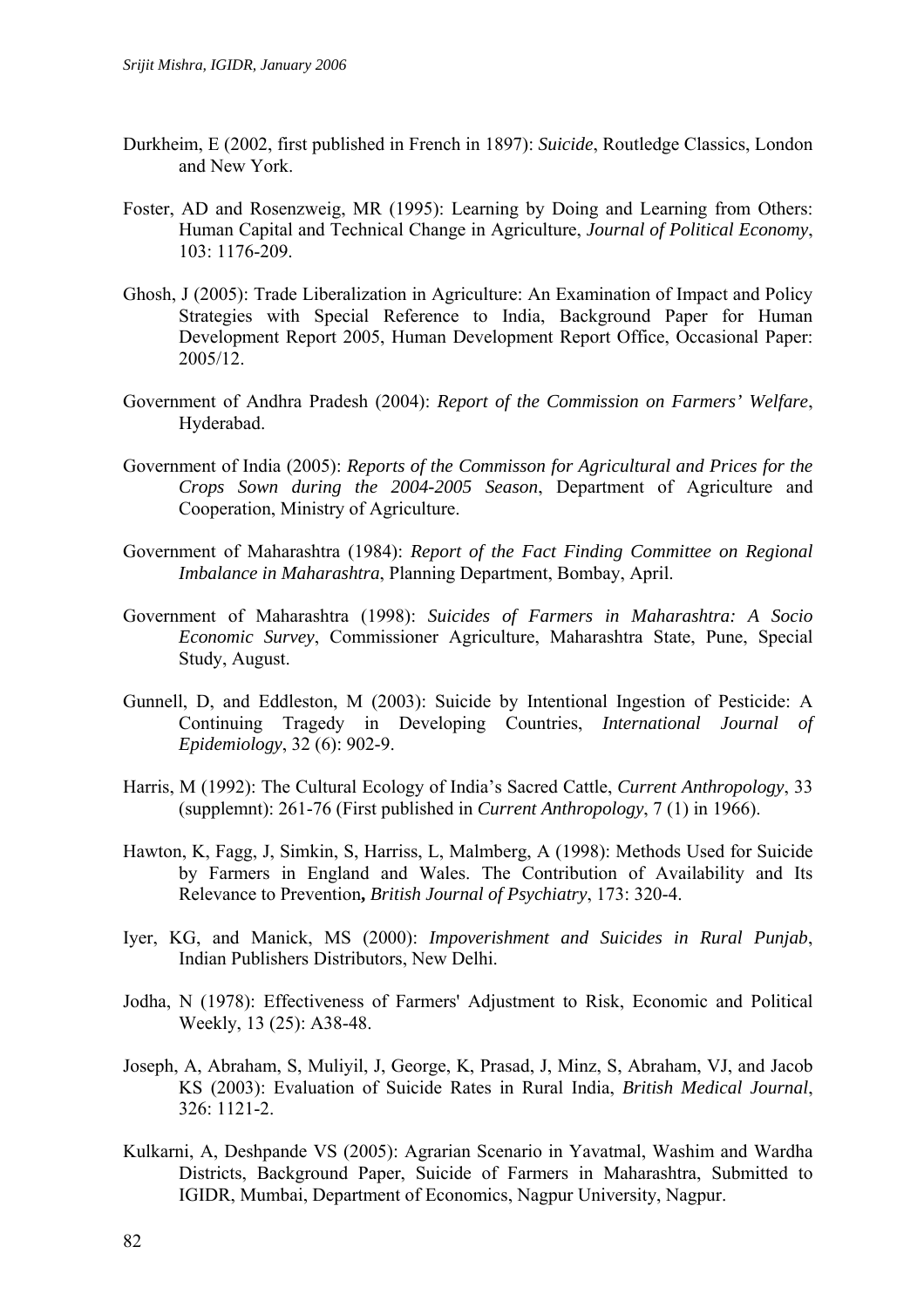Kumar, V (2003): Burnt wives: A Study of Suicides, *Burns*, 29 (1): 31-5.

- Kuraganthi, K, and Shalini (Undated): *Arrested Development* (A Study on the Human Health Impacts of Pesticides), Greenpeace India.
- Kushner, HI, and Sterk, CE (2005): The Limits of Social Capital: Dukheim, Suicide, and Social Cohesion, *American Journal of Public Health*, 95 (7): 1139-43.
- Leenaars, AA (1995): Suicide, in H Wass and RA Neimeyer (eds.) *Dying: Facing the Facts*, Third edition, Taylor & Francis, Washington, D.C, Chapter 14, pp.347-83.
- London, L, Flisher, AJ, Wesseling, C, Mergler, D and Kromhout, H (2005): Suicide and Exposure to Organophosphate Insecticides: Cause or Effect? *American Journal of Industrial Medicine*, 47 (4): 308-21.
- Mann, J (2002): A Current Perspective of Suicide and Attempted Suicide, *Annals of Internal Medicine*, 136: 302-11.
- Miller, M, and Hemenway, D (1999): The Relationship Between Firearms and Suicide: A Review of the Literature, *Aggression and Violent Behaviour*, 4 (1): 59-75.
- Mishra, S (2005a), Suicides in India: Some Observations, Mimeo, IGIDR (an earlier version was presented at the "National Seminar on Farmer' Suicides" organized by Centre for Social Development, Hyderabad, June 10-11, 2005), Revised: August.
- Mishra, S (2005b), Farmers' Suicides in Maharashtra: Content Analysis of Media Reports, Background Paper, Suicide of Farmers in Maharashtra, IGIDR, Mumbai.
- Mishra, S and Panda, M (2005), Growth and Poverty in Maharashtra, Mimeo, IGIDR (an earlier version was presented at the "Accelerated Economic Growth And Regional Balance: Recent Experience and Implications for Inter State Variations In Development" jointly organized by Indian Economic Association (IEA), Institute for Studies in Industrial Development (ISID) and Institute for Human Development (IHD), New Delhi, September 16-18, 2005), Revised: November.
- Mohan Rao, RM (2004): *Suicides Among Farmers- A Study of Cotton Grower*s, Concept Publishing Company, New Delhi.
- Mohanty, BB (2001): Sucides of Farmers in Maharashtra, *Review of Development and Change*, 6 (2): 146-88.
- Mohanty, BB (2005): 'We are Like the Living Dead': Farmer Suicide in Maharashtra, Western India, *Journal of Peasant Studies*, 32 (2): 243-76.
- Mohanty, BB and Shroff, S (2004): Farmer's Suicides in Maharashtra, *Economic and Political Weekly*, 39 (52): 5599-606.
- Murphy, S, Lilliston, B and Lake, MB (2005): *WTO Agreement on Agriculture: A Decade of Dumping (United States Dumping on Agricultural Markets)*, Institute for Agriculture and Trade Policy, Minneapolis.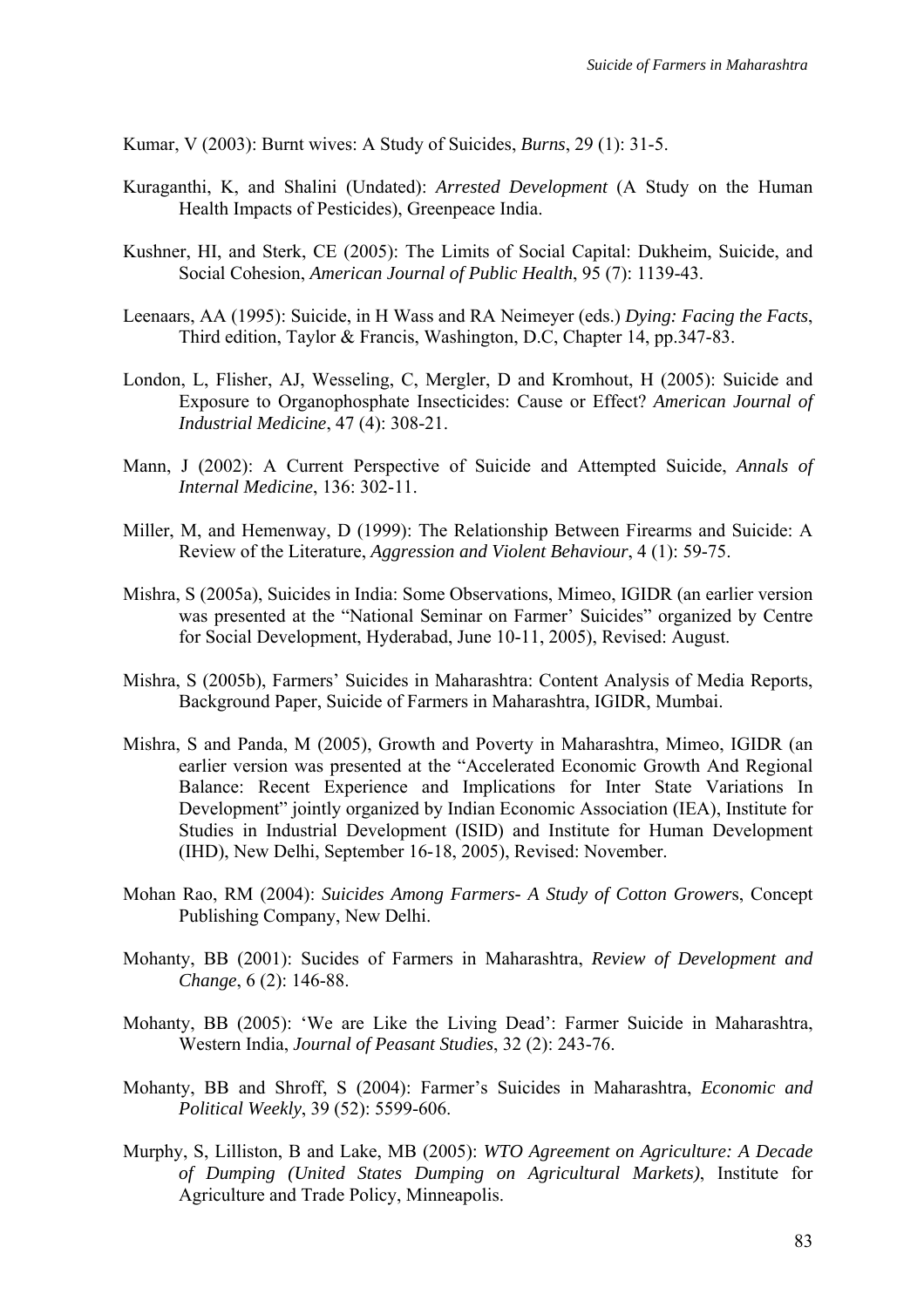- Natarajan, M (1995): Victimization of Women: A Theoretical Perspective on Dowry Deaths in India, *International Review of Victimology*, 3 (4): 297-308.
- Parthasarthy, G and Shameem (1998): Sucides of Cotton Farmers in Andhra Pradesh: An Exploratory Study, *Economic and Political Weekly*, 33 (13): 720-26.
- Purendra Prasad, N (2003): Rights of Farmers in the context of suicides in Andhra Pradesh, *Indian Journal of Human Rights*, 7 (1-2): 101-19.
- Qayum, A and Sakkhari, K (2005): *Bt Cotton in Andhra Pradesh: A Three-year Assessment*, Deccan Development Society, Hyderabad.
- Rajendran, ATP, Venugopalan, BMV and Tarhalkar, CPP (Undated): Organic Cotton Farming in in India, [http://www.indiaagronet.com/indiaagronet/New%20Product/Contents/organiccotton](http://www.indiaagronet.com/indiaagronet/New Product/Contents/organiccottonarticle-seeds.htm) [article-seeds.htm](http://www.indiaagronet.com/indiaagronet/New Product/Contents/organiccottonarticle-seeds.htm) (accessed 20 June 2005).
- Ramaswami, B, Ravi, S and Chopra, SD (2004): *State of the Indian Farmer, A Millennium Study*, Vol.22: Risk Management, Academic Foundation, New Delhi.
- Rauscher, WV (2000): *To Be Or Not To Be: A Pastoral View of Suicide in Today's World*, Xlibris Corporation.
- Revathi, E (1998): Farmers' Suicides: Missing Issues, *Economic and Political Weekly*, 33 (16): 1207.
- Rosenzweig, M and Wolpin, K (1993): Credit Market Constraints, Consumption Smoothing and the Accumulation of Durable Production Assets in Low-Income Countries: Investments in Bullocks in India, *Journal of Political Economy*, 101: 223-44.
- Sarangi, UC (2004): Report on Cropping Pattern Optimisation in the Distrits of Yeotmal, Jalna and Nandurbar to Augment Livelihood Opportunities, Study instituted by Indira Gandhi Institute of Development Research on behalf of UNDP and GOM.
- Sawant, SD, Kulkarni, BN, Achuthan, CV and Satyasai, KJS (1999): *Agricultural Development in Maharashtra Problems and Prospects*, National Bank for Agriculture and Rural Development, Mumbai, Occasional Paper: 7.
- Shah, D (2006): Resurrection of Rural Credit Delivery System in Maharashtra, Background Paper, Suicide of Farmers in Maharashtra, Submitted to IGIDR, Mumbai, Gokhale Institute of Politics and Economics, Pune.
- Shroff, S (2005): Cotton Sector in Maharashtra, Background Paper, Suicide of Farmers in Maharashtra, Submitted to IGIDR, Mumbai, Gokhale Institute of Politics and Economics, Pune.
- Shambhu Prasad, C (1999): Suicide Deaths and Quality of Indian Cotton Perspectives from History of Technology and Khadi Movement, *Economic and Political Weekly*, 34 (5): PE12-20.